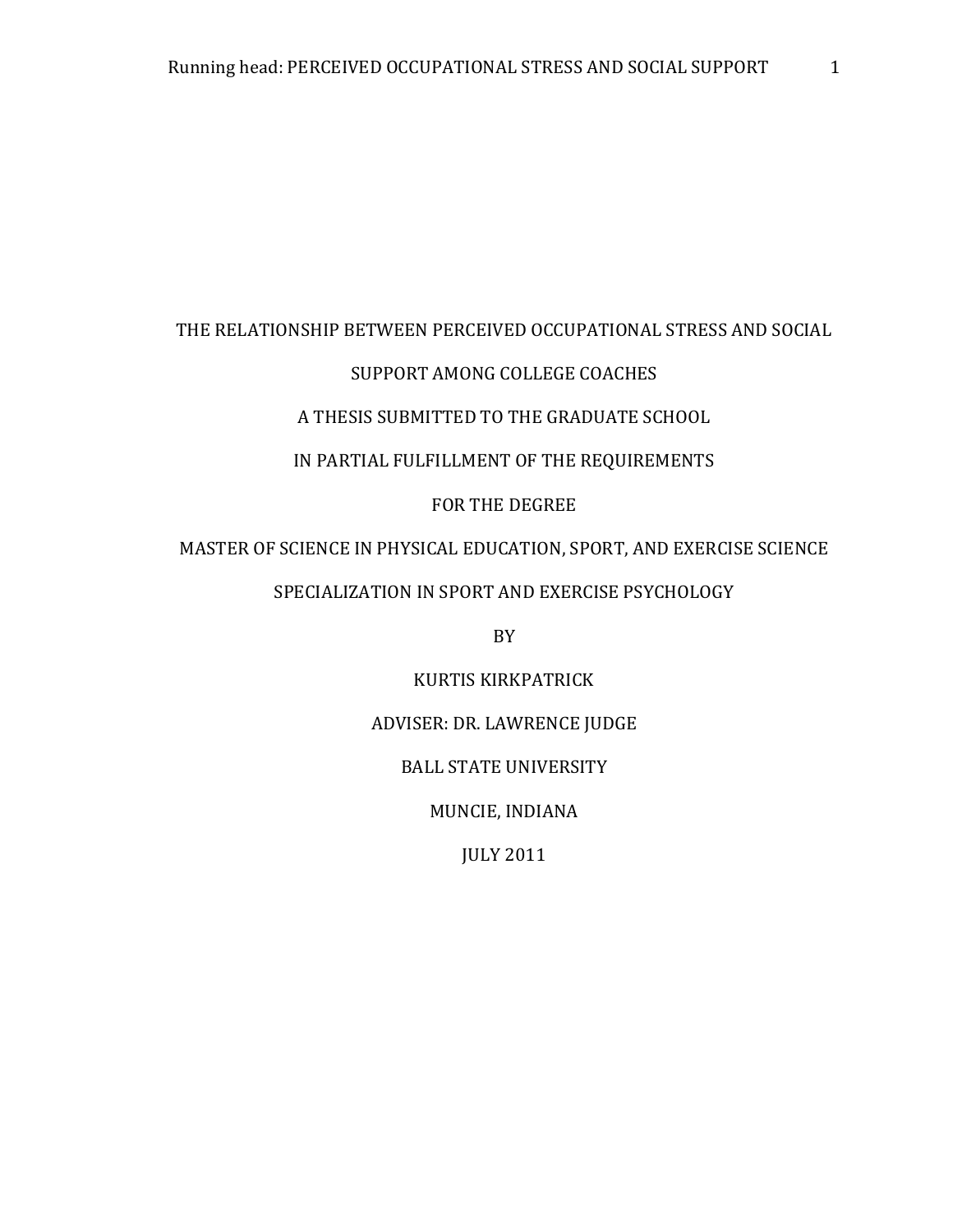### Acknowledgments

I would like to thank the remarkable contribution and guidance from my Thesis Committee Members: Dr Lawrence Judge, Dr Lindsey Blom, and Dr Jocelyn Holden. Without all of your help, this would have been a much more difficult undertaking. I greatly appreciate all your time, effort, input, and expertise. I will never forget the amount of caring and support you provided me throughout this process.

I would also like to thank my family and friends, to whom I often turned in times of frustration, which was always met with caring and empathy.

To all who have helped throughout this process, I thank you greatly.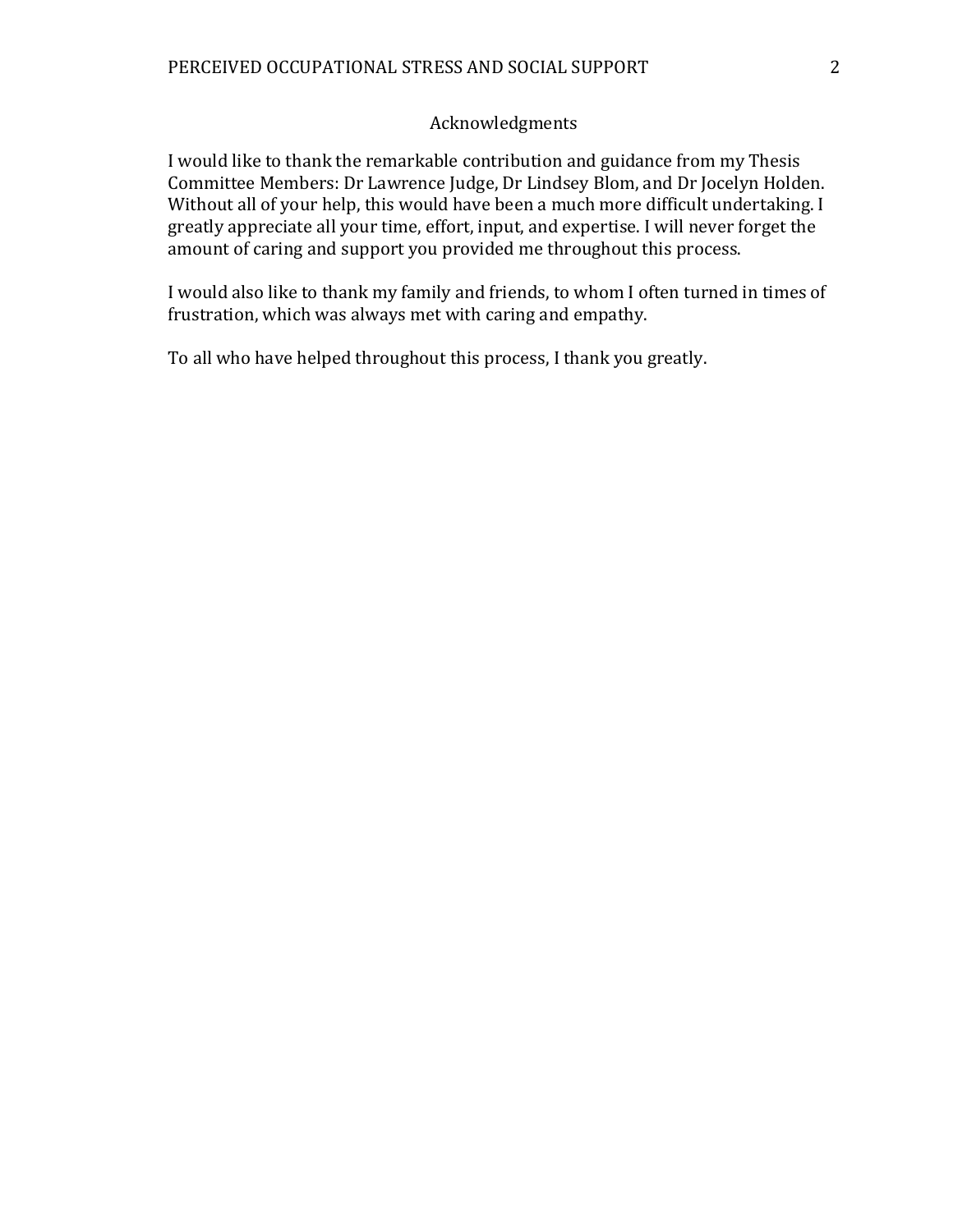|  |  | TABLE OF CONTENTS |
|--|--|-------------------|
|--|--|-------------------|

|                                                   | <b>PAGE</b> |
|---------------------------------------------------|-------------|
| <b>ABSTRACT</b>                                   | 5           |
| <b>CHAPTERS</b>                                   |             |
| <b>INTRODUCTION</b><br>I.                         | 6           |
| Purpose of the Study                              | 9           |
| <b>Research Questions</b>                         | 10          |
| Hypotheses                                        | 10          |
| Definition of Terms                               | 11          |
| Delimitations                                     | 13          |
| Limitations                                       | 13          |
| Assumptions                                       | 14          |
| Significance of the Study                         | 14          |
| <b>II. REVIEW OF LITERATURE</b>                   |             |
| Introduction                                      | 16          |
| <b>Stress</b>                                     | 16          |
| <b>Measuring Stress</b>                           | 18          |
| <b>Occupational Stress</b>                        | 20          |
| <b>Occupational Stress</b>                        | 20          |
| <b>Coaches' Occupational Stress</b>               | 22          |
| Social Support                                    | 24          |
| <b>Measuring Social Support</b>                   | 26          |
| <b>Stress and Social Support</b>                  | 30          |
| <b>Stress-Support Models</b>                      | 31          |
| <b>Stress Buffering Model</b>                     | 31          |
| <b>Stress Prevention Model</b>                    | 35          |
| <b>Stress and Social Support Among Coaches 39</b> |             |
| <b>Years of Experience</b>                        | 40          |
| <b>Competition Level</b>                          | 44          |
| Conclusions                                       | 45          |
| <b>III. METHODS</b>                               | 47          |
| Participants                                      | 47          |
| Instruments                                       | 48          |
| Demographics                                      | 48          |
| <b>Perceived Occupational Stress</b>              | 49          |
| <b>Perceived Social Support</b>                   | 51          |
| Procedures                                        | 53          |
| Design/Analyses                                   | 54          |
| <b>IV. RESULTS</b>                                | 56          |
| Hypothesis 1                                      | 57          |
| Hypothesis 2                                      | 58          |
| V. DISCUSSION                                     | 59          |
| Introduction                                      | 59          |
| <b>Research Question 1</b>                        | 59          |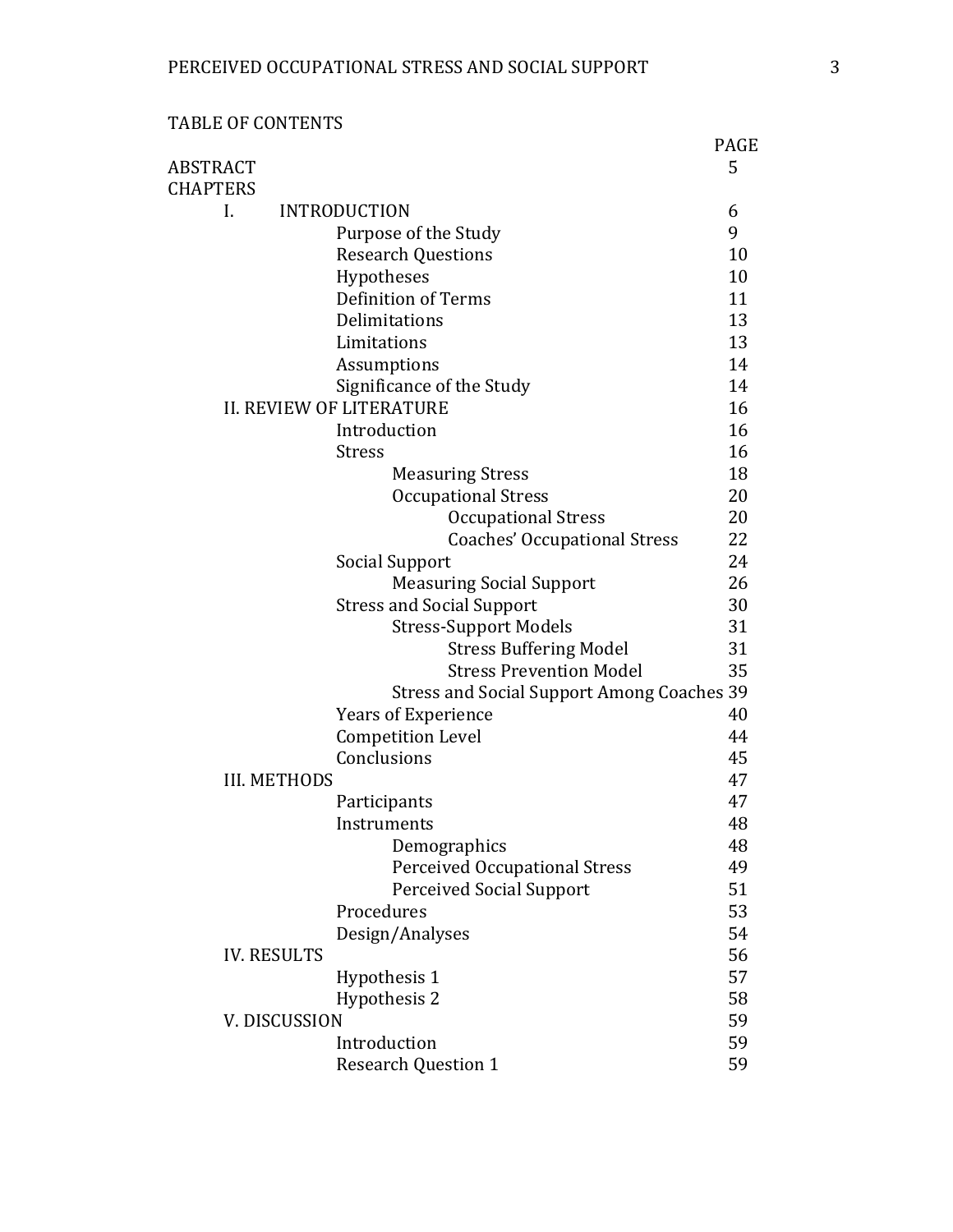| <b>Research Question 2</b>                                  |     |
|-------------------------------------------------------------|-----|
| Limitations                                                 | 72  |
| <b>Future Research Implications</b>                         | 77  |
| Conclusions                                                 | 78  |
| <b>REFERENCES</b>                                           | 80  |
| <b>TABLES</b>                                               |     |
| 1: Principal Axis Factoring with Promax Oblique Rotation    | 90  |
| 2: Principal Axis Factoring with Promax Oblique Rotation    |     |
| 3: Principal Axis Factoring with Promax Oblique Rotation    | 93  |
| 4: Frequency Statistics of Specific Demographic Information | 94  |
| 5: Means and Standard Deviations of ASI Subscales and PRQ   |     |
| 6: Pearson's Correlation Matrix of ASI subscales and PRQ    | 97  |
| 7: Hierarchical Regression Analysis for Task-Based Stress   |     |
| 8: Hierarchical Regression Analysis for Role-Based Stress   |     |
| 9: Hierarchical Regression Analysis for Conflict-Mediating  | 100 |
| <b>APPENDICIES</b>                                          |     |
| A: Demographics Questionnaire                               | 101 |
| <b>B: IRB Approval Document</b>                             | 103 |
| C: Recruitment Email 1                                      | 104 |
| D: Recruitment Email 2                                      | 105 |
| E: Consent Document                                         | 106 |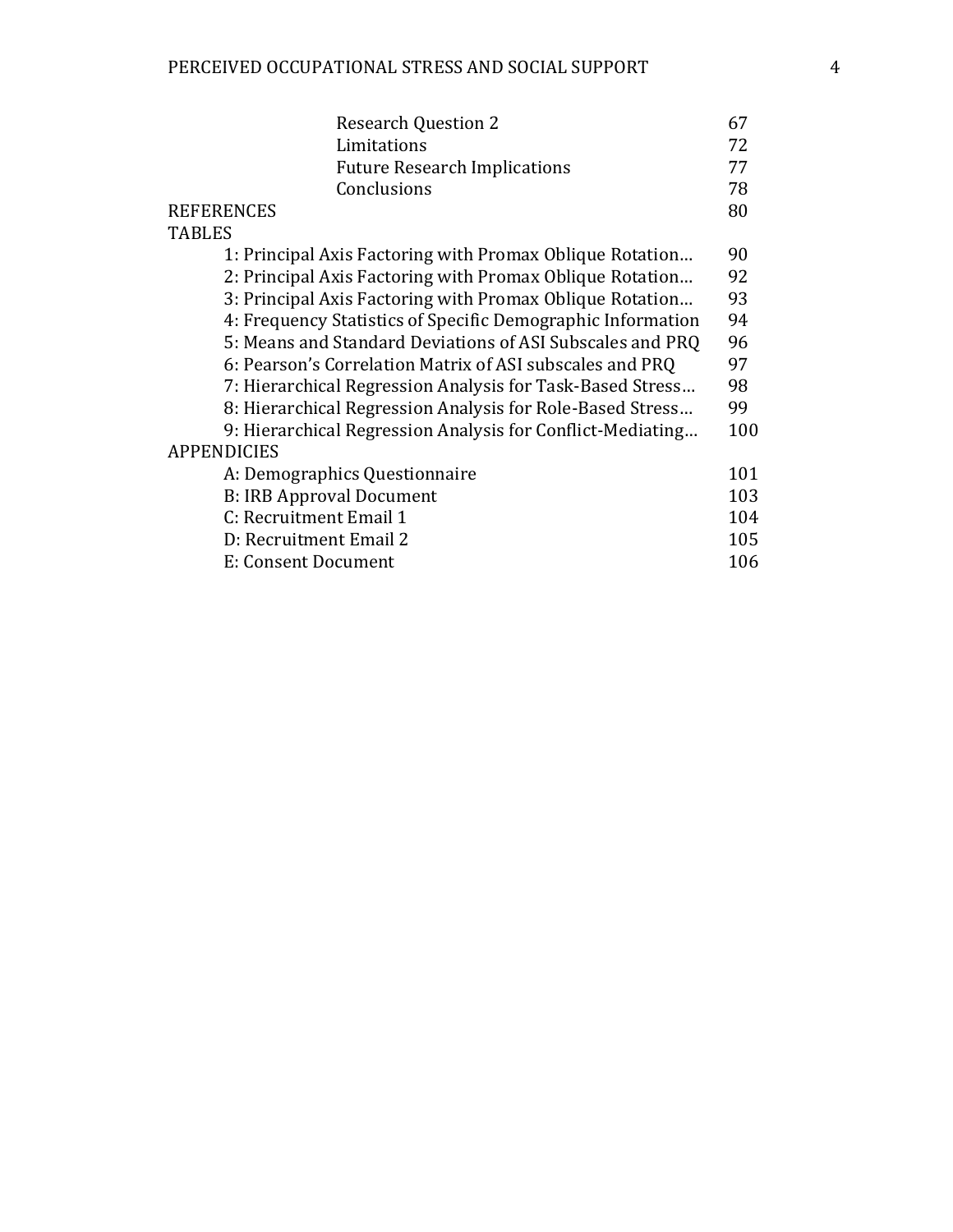### ABSTRACT

**THESIS:** THE RELATIONSHIP BETWEEN PERCEIVED OCCUPATIONAL STRESS AND SOCIAL SUPPORT AMONG COLLEGE COACHES **STUDENT:** KURTIS KIRKPATRICK **DEGREE:** MASTER OF SCIENCE **COLLEGE:** PHYSICAL EDUCATION, SPORT, AND EXERCISE SCIENCE **DATE:** JULY, 2011

### **PAGES:** 106

The current study aimed to assess the relationship between perceived occupational stress and social support among collegiate coaches, and if years of coaching experience and competition level (NCAA Division I, II, III) add to the explanation of occupational stress above and beyond social support. The study utilized the Administrative Stress Index (Koch, Gmelch, Tung, & Swent, 1982) in order to measure perceived occupational stress and the Personal Resource Questionnaire: Part 2 (Brandt & Weinert, 1981) to measure perceived social support. Results suggested that task-based stress is significantly related to perceived social support, but years of experience and competition level do not add to the occupational stress explanation. This study provides the field of sport and exercise psychology and the coaching profession with more information about work-related stress in coaches; it also supports previous literature on the stresssupport relationship.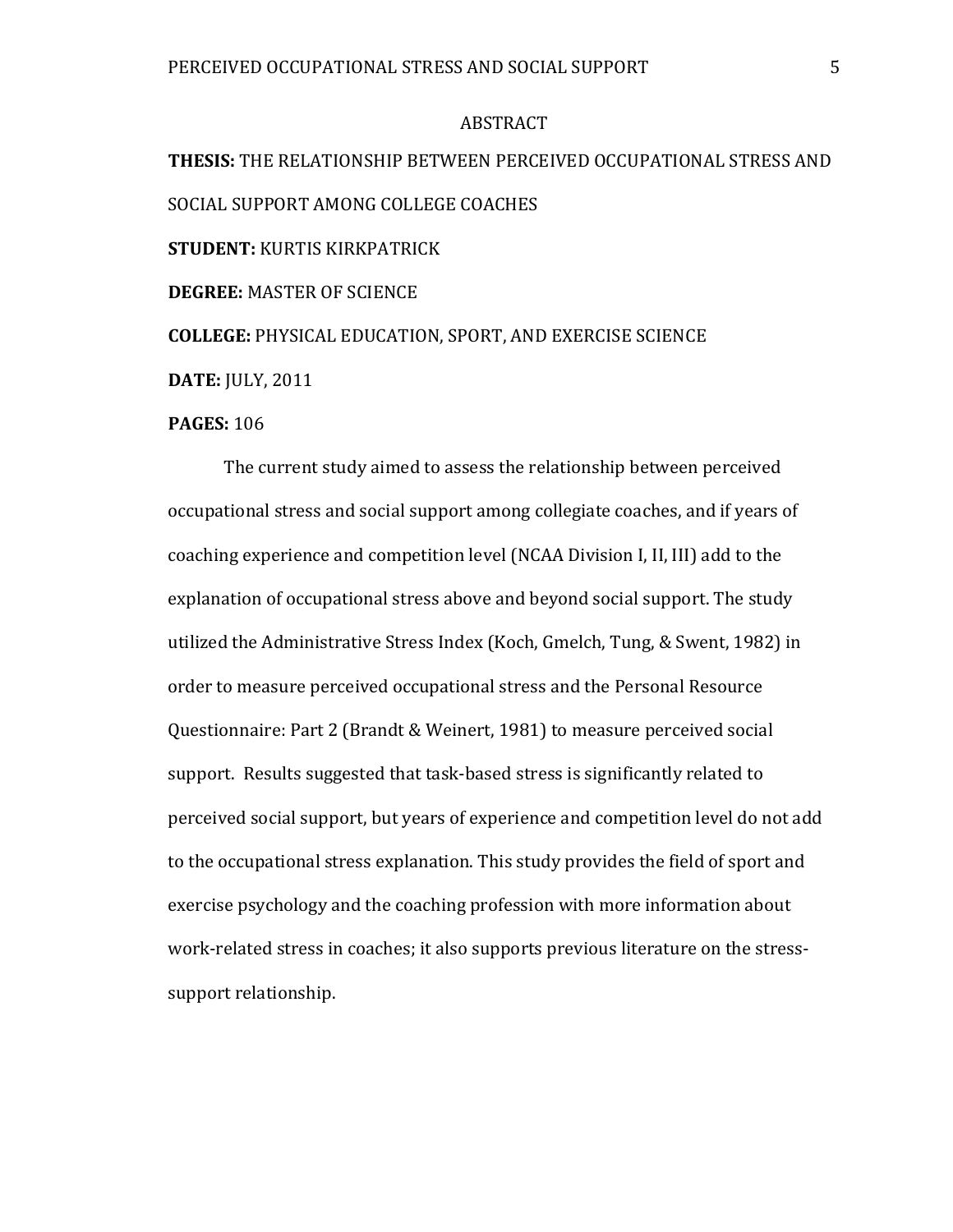### CHAPTER I

### **Introduction**

A substantial amount of research has been performed to attempt to understand the relationship between social support and stress (Uchino & Birmingham, 2011). Overall, research supports the proposition that social support, and having access to resources that provide a sense of interpersonal connectedness, may help alleviate some amount of stress for individuals (Barrera, 2000; Cohen & Wills, 1985; Pidd, 2004). Despite these research findings, very little research has been performed on the stress-support relationship among sport coaches, in spite of knowing that this population experiences a great deal of stress (Drake & Herbert, 2002; Kelley, Eklund, & Ritter-Taylor, 1999; Lackey, 1986).

Stressful events can have a multitude of negative effects on an individual from physical (Chandola, Brunner, & Marmot, 2006; Lepore, 1995) to psychological (Lox, Martin Ginis, & Petruzzello, 2006; Selye, 1974) to emotional damage (Bolger, DeLongis, Kessler, & Schilling, 1989; Cohen & Wills, 1985). However, there are potentially positive outcomes from stress, such as motivation and preparatory behaviors (Lox, et al., 2006; Selye, 1974) that can be beneficial to performance.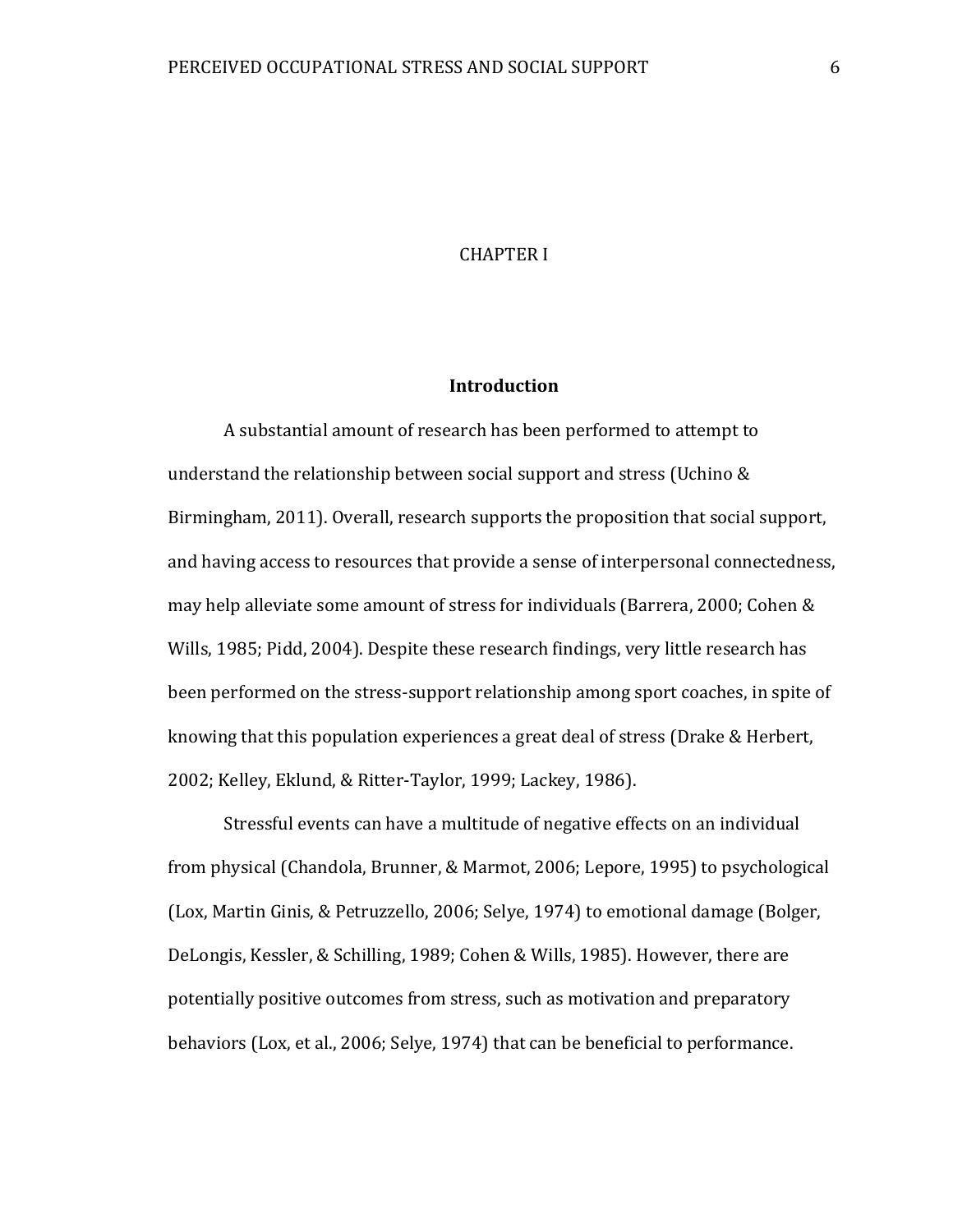Often how an individual perceives the stress is subjective and is a determining factor in the actual outcome – whether positive or negative (Kelley, 1999; Roth, Wiebe, Fillingim, & Shay, 1989).

Stress research has also been performed in the realm of the workplace (Abramis, 1994; Jimmieson, McKimmie, Hannam, & Gallagher, 2010). Most workplace research is primarily focused on the potential of stress resulting in performance deficits or increases (Gilboa, Shirom, Fried, & Cooper, 2008). Research on stress in the workplace provides evidence that high levels of negative stress can lead to performance deficits (Abramis, 1994; Gilboa, et al., 2008), physical health issues (Chandola, et al., 2006), and psychological issues (Stanfeld & Candy, 2006). These effects are also found in workplace stress research focused on a specific population, sport coaches (Drake & Herbert, 2002; Kelley & Baghurst, 2009; Lackey, 1986).

Social support has been heavily researched as a potential coping mechanism for individuals experiencing stress (Cohen & Wills, 1985; Gore, 1981; Uchino & Birmingham, 2011). Cohen (1988) provides support for the theory that social support can provide a buffer for an individual's stress experience, resulting in lower levels of stress. A meta-analysis by Thorsteinsson and James (1999) show that this is also supported by well-controlled laboratory experiments, investigating reactivity (heart rate, blood pressure, skin conductance, etc.) to stress.

Research on occupational stress (Jimmieson, et al., 2010; Pidd, 2004) also provides support for the stress buffering effect of social support. Other studies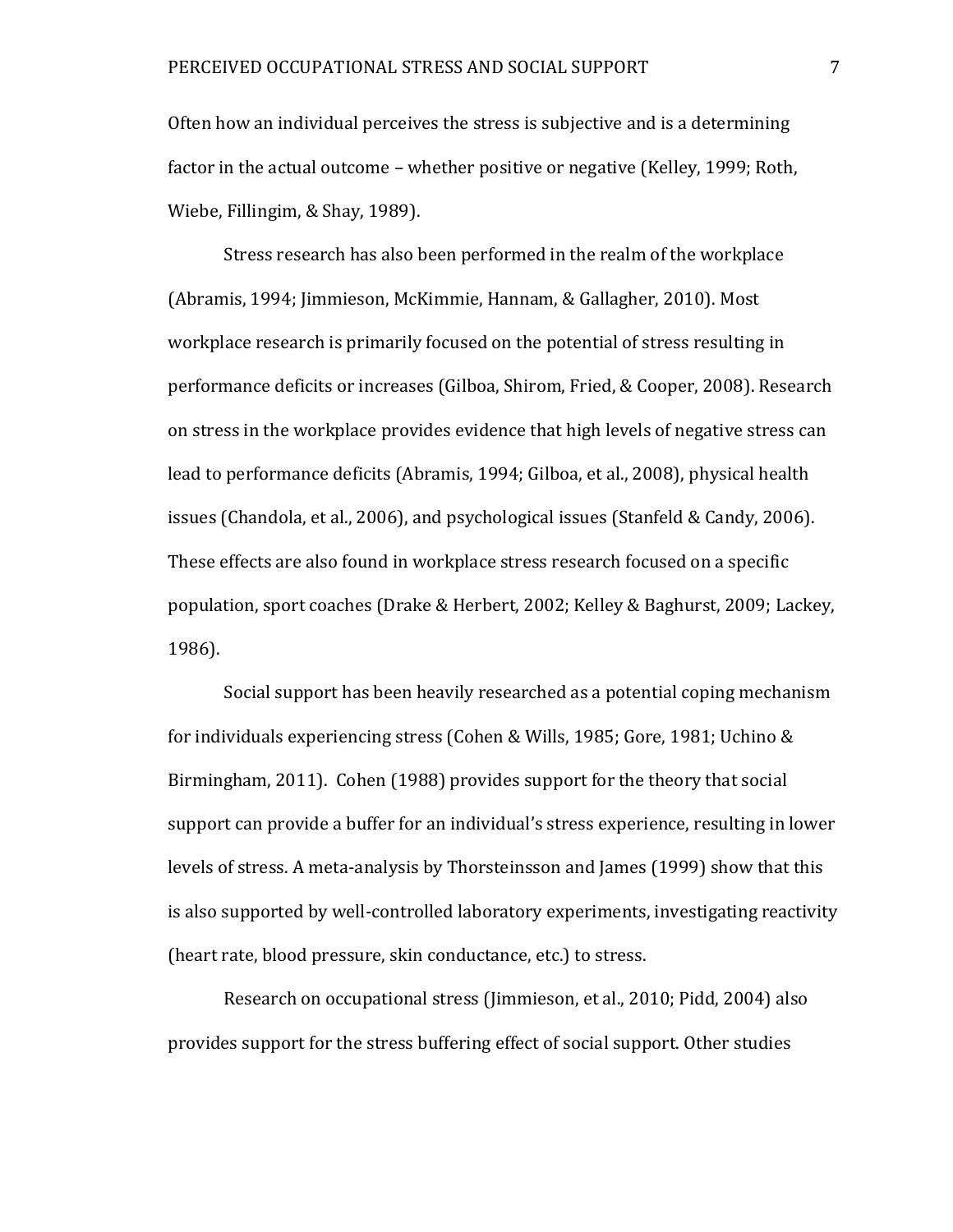suggest that social support may actually prevent an individual from experiencing stress (Russell & Cutrona, 1991; Willis & Cleary, 1996). Both potential pathways are supported through empirical research. Uchino and Birmingham (2010) concluded that despite a lack of evidence for one being more impactful than the other, a variety of empirical studies, with various populations an in various settings, have provided significant evidence that social support can either prevent, buffer, or both, the impact that stress may have on an individual.

Few studies have been identified, however, that suggest social support may be related to stress among coaches, but some evidence exists (Kelley, 1994; Kelley & Gill, 1993). Kelley (1994) and Kelley and Gill (1993) suggest that there is a relationship between coaches' social support levels and their experience of stress. More specifically, the researchers found that coaches who experienced less social support also experienced more stress.

Caccese and Mayerberg (1984) present evidence that years of experience is a variable that may impact the experience of and ability to cope with stress amongst coaches. Similarly, Brewer and Shapard (2004) performed meta-analytic analyses and found significant relationships between experience and burnout. Others (Klassen & Chiu, 2010; Ullrich, 2009) have suggested that experience is significantly related to teacher burnout. However, other research (Vealey, Udry, Zimmerman, & Soliday, 1992) suggests there is not a significant relationship in sport coaches.

Similarly to experience, research suggests a non-significant relationship between stress and competition level among coaches (Kelley et al., 1999; Vealey et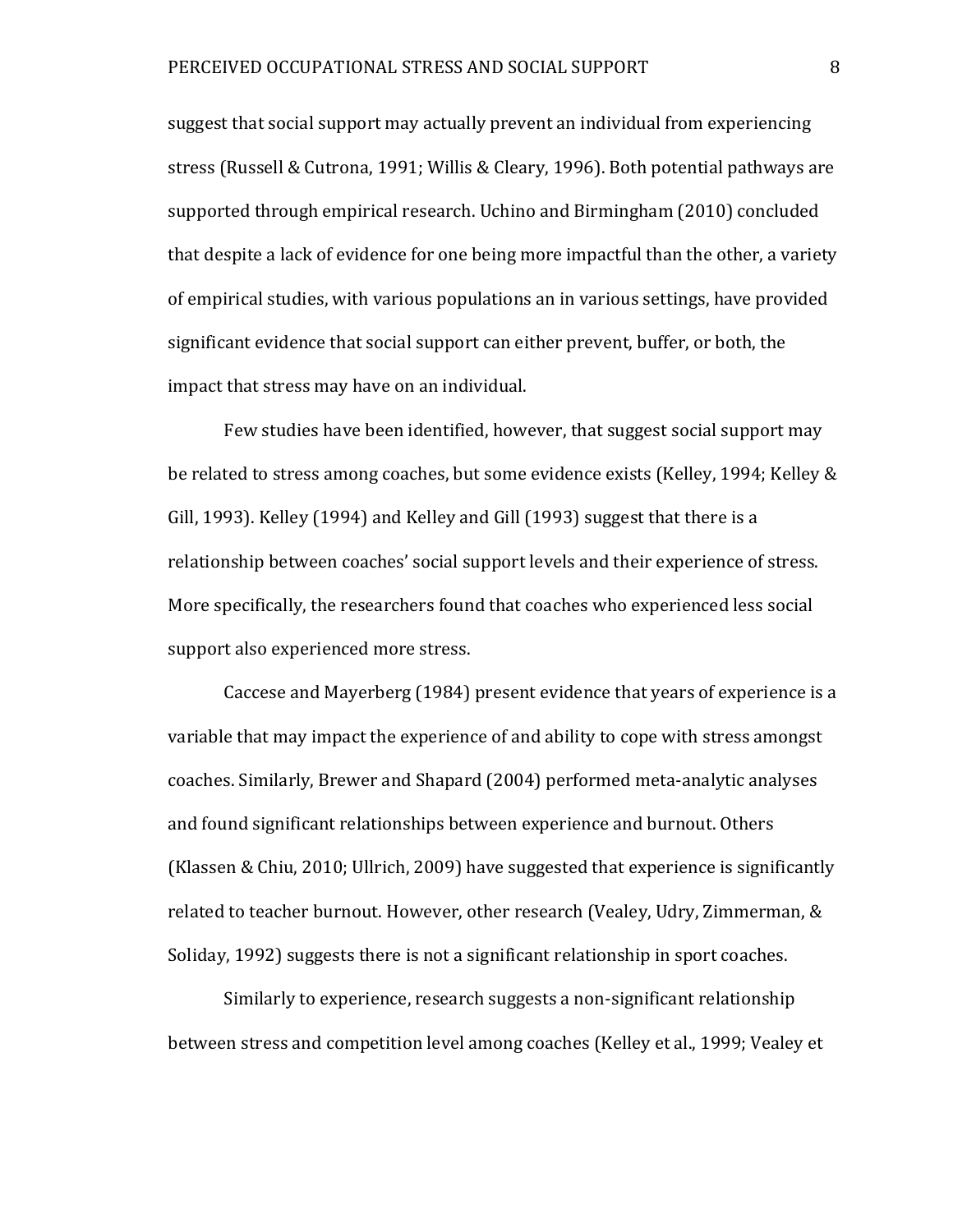al., 1992). Though little evidence can be found that empirically suggests that competition level impacts coaches' stress, there are indirect connections that can be drawn from other research. Academic literature shows that competition level is related to charitable philanthropic giving (Zhang, Zhu, Yue, & Zhu, 2010) and hostile aggressive actions (Coulomb & Pfister, 1998). Despite the mixed results, competition level logically seems like a potential influential factor on occupational stress when one considers the additional pressure found at marquee universities (higher levels of visibility, more funds from boosters, increased prestige of conferences, etc.).

The research on social support and stress is fairly widespread; however research specifically assessing these constructs in the coaching profession is rare. Research has suggested that the coaching profession is very stressful (Lackey, 1986; Kelley et al., 1999). Therefore, research with this population may provide additional information relating to coaches' experience of stress. Similarly, few studies assess the relationship between social support, stress, years of experience and competition level, and those that exist need replication.

### **Purpose of the Study**

Research investigating perceived stress among coaches has provided insight to the way in which coaches may experience stress related to their job, as this population faces a wide variety of stressors on a daily basis (Kelley & Baghurst, 2009; Kelley et al., 1999; Lackey, 1986). Additionally, much research has been performed to provide evidence that social support may reduce or prevent an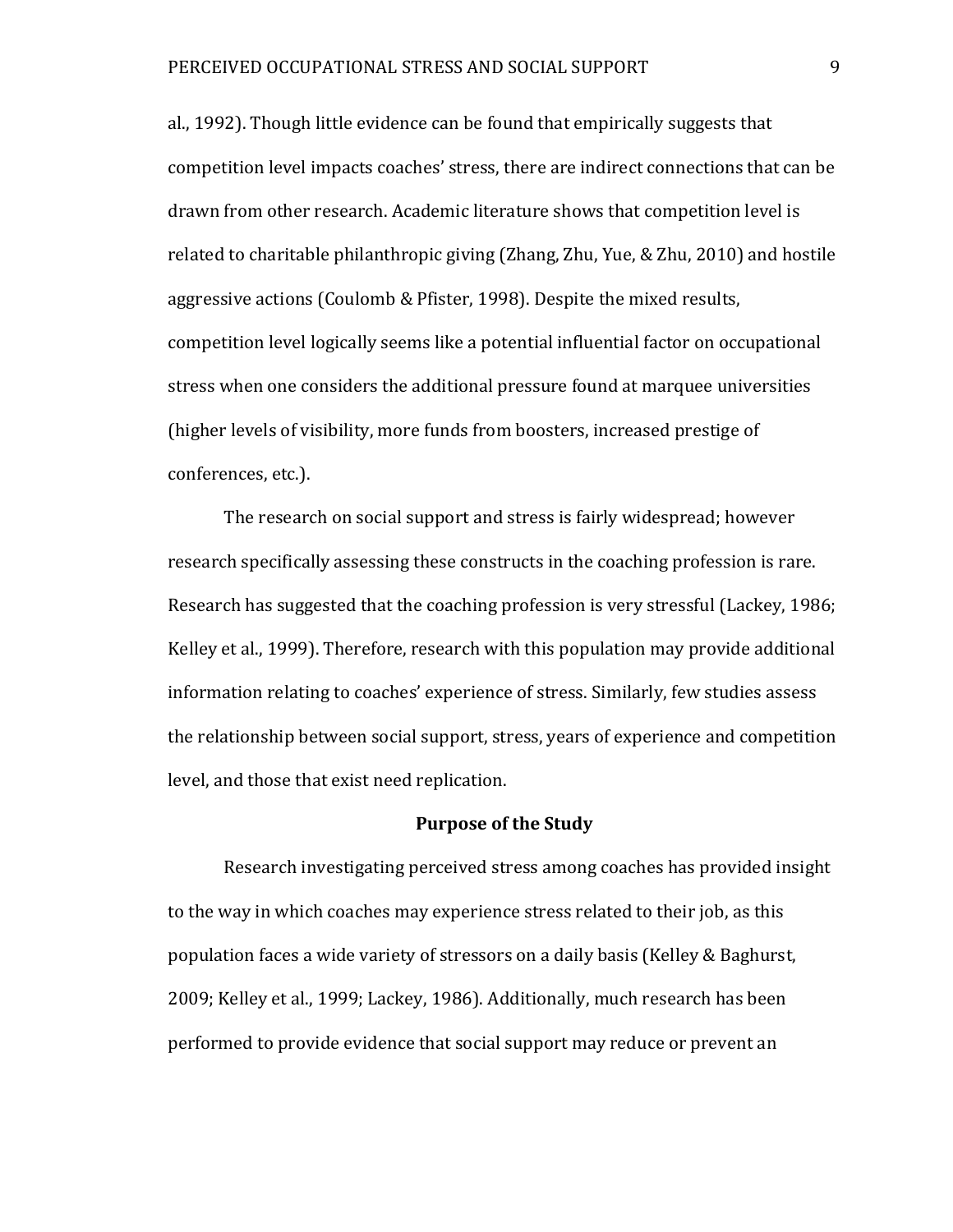individual from experiencing stressors (Barrera, 2000; Uchino & Birmingham, 2011). However, very little empirical research can be found assessing the stresssupport relationship among coaches. Some studies that have assessed this relationship were a single subject case study (Levy, Nicholls, Marchant, & Polman, 2009) and two studies that included social support among other variables (Kelley, 1994; Kelley & Gill, 1993). Therefore, the current study set out to assess if the negative relationship between social support and stress reported by other occupations (Barrera, 2000; Uchino, 2004; Uchino & Birmingham, 2011) is similar among the specific population of collegiate sport coaches and to assess whether years of coaching experience and competition level explain occupational stress above and beyond social support.

#### **Research Questions**

- 1. What are the relationships between social support and four factors of stress (i.e. role-based stress, task-based stress, boundary-spanning stress, conflictmediating stress) for college coaches?
- 2. Do years of head coaching experience, competition level (as defined by NCAA Division), and perceived social support account for significantly more variance of the perceived occupational stressor subscales than perceived social support, alone?

### **Hypotheses**

1. Social support scores from the Personal Resource Questionnaire (PRQ): Part 2 will be negatively correlated with all of the four factors of stress from the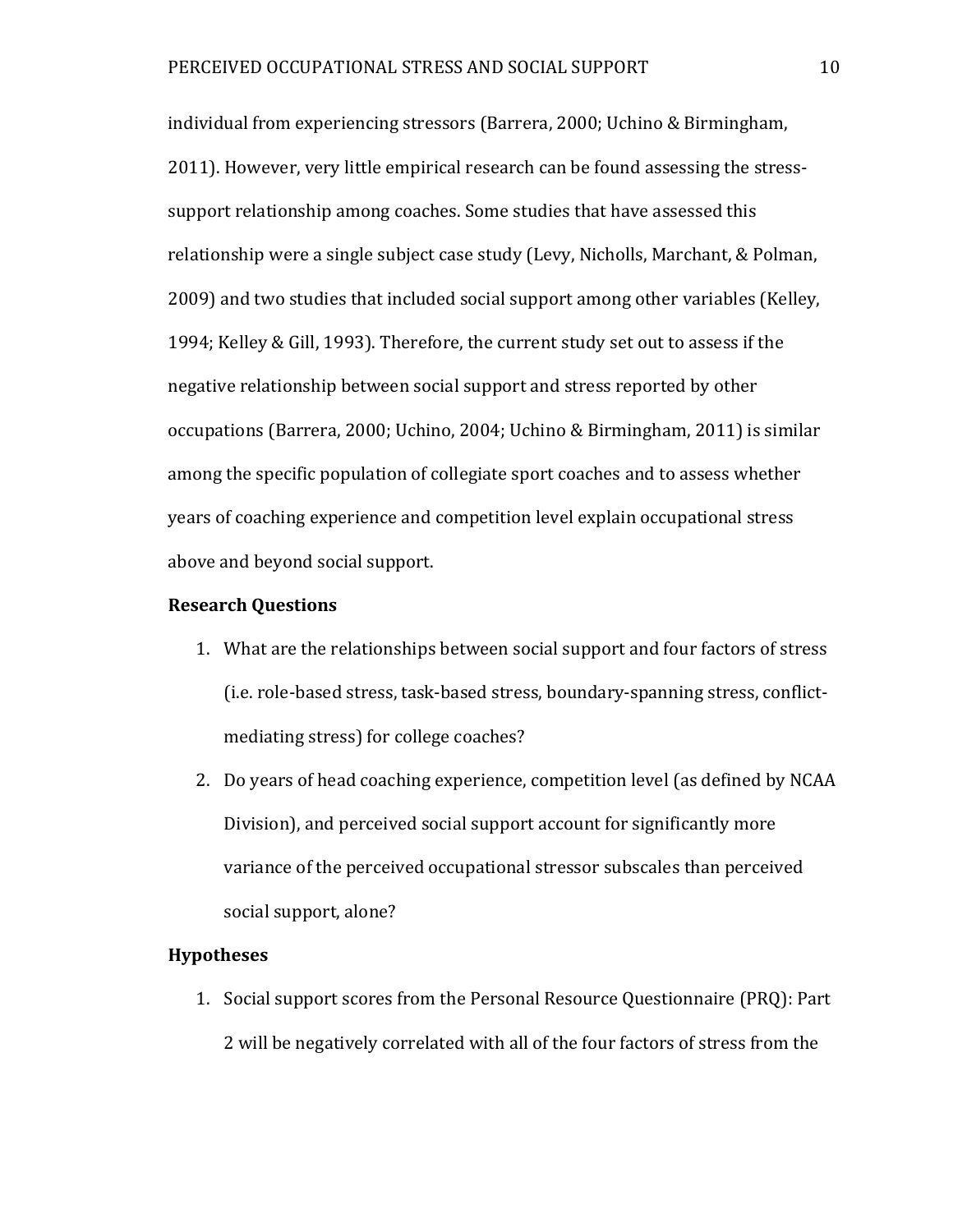Administrative Stress Inventory (ASI; i.e. role-based stress, task-based stress, boundary-spanning stress, and conflict-mediating stress).

2. Yes, years of head coaching experience, competition level, and perceived social support will account for significantly more variance when predicting stress than perceived social support, alone.

### **Definition of Terms**

*Boundary-Spanning Stress –* stress that arises from relating to the school and external environment; e.g., "complying with state, federal, and organizational rules and policies" (Koch, Gmelch, Tung, & Swent, 1982) *Coaches' Occupational Stress -* workplace related, environmental conditions or events that may have a deleterious effect on coaches' health and wellbeing; measured by an adjusted ASI (Beehr, Bowling, & Bennett, 2010) *Competition Level –* NCAA Division I, II, or III ranking is based on the number of scholarships awarded for each sport by the college; measured by participant report.

*Conflict-Mediating Stress –* stress that arises from resolving conflict between the program, members, and outside individuals or organizations; e.g., "handling athlete discipline problems" (Koch et al., 1982) *Occupational Stress –* workplace related, environmental conditions or events that may have a deleterious effect on employee's health and wellbeing (Beehr, Bowling, & Bennett, 2010)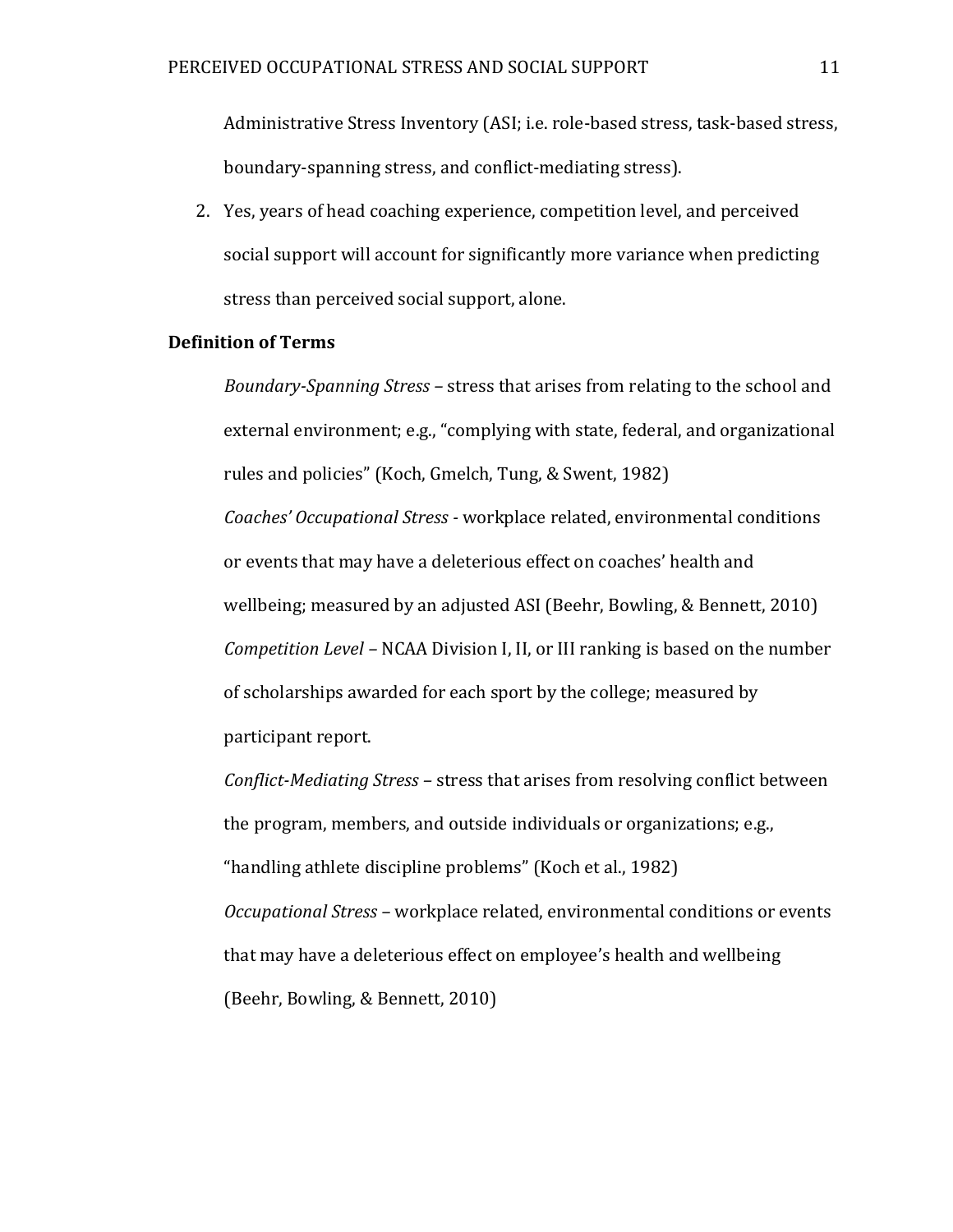*Public University –* a university that is primarily funded by the government (state or national); measured by participant report

*Private University –* a university that is not funded by the government;

measured by participant report

*Role-Based Stress –* stress that originates from responsibilities related to the coaches' position or role-set interactions, beliefs, and attitudes about his or her role in the program; e.g. "feeling that I have too little authority to carry out responsibilities assigned to me" (Koch et al., 1982)

*Social Support –* the functions that are provided by social relationships;

measured by the PRQ: Part 2 (Uchino & Birmingham, 2011)

*Stress –* a discrepancy between the perceived demands of a situation and an individual's perceived ability to cope with and adapt to those demands;

measured by an adjusted ASI (Lazarus, 1990)

*Stress Buffering Model –* a model of the support-stress relationship,

suggesting that support can decrease negative effects of stress on mental and physical health (Cohen & Herbert, 1996)

*Stress Prevention Model –* a model of the support-stress relationship suggesting that support can prevent individuals from experiencing some amount of stress (Uchino & Birmingham, 2011)

*Task-Based Stress –* stress that arises from the coaches' day-to-day responsibilities; e.g., "feeling that meetings take up too much time" (Koch et al., 1982)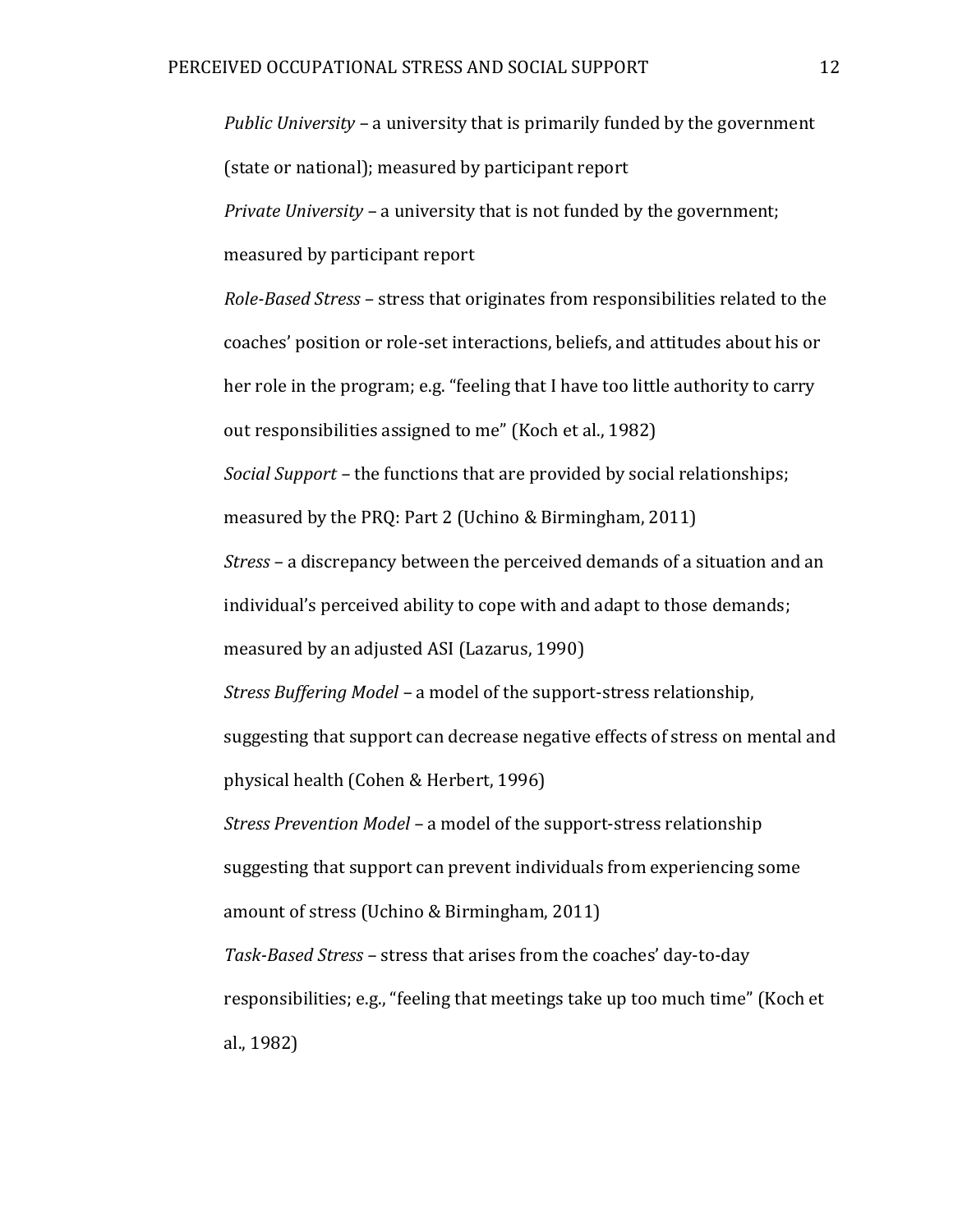*Years of coaching experience –* If participant is a head coach, the years they have been a head coach at any program and if participant is a paid assistant coach, the years of paid coaching experience they have had; measured by participant self-report

### **Delimitations**

- 1. Only male and female track and field collegiate coaches were potential participants.
- 2. Only coaches from NCAA universities were potential participants.

## **Limitations**

- 1. The study only included track and field coaches; therefore, the results and conclusions may not be generalizable to coaches in other sports.
- 2. The Administrative Stress Index (Koch et al., 1982) was designed to assess school administrators' occupational stress; therefore, the questions may not perfectly pertain to collegiate coaches' occupational stressors. In order to minimize this, the researcher made slight wording adjustments (e.g., changing "student" to "player") for 4 items to make them more relevant to the coaching profession.
- 3. The assessments used in the study measure perceived levels of occupational stressors and social support, thus they may not reflect the actual levels of stress or social support experienced by the participants.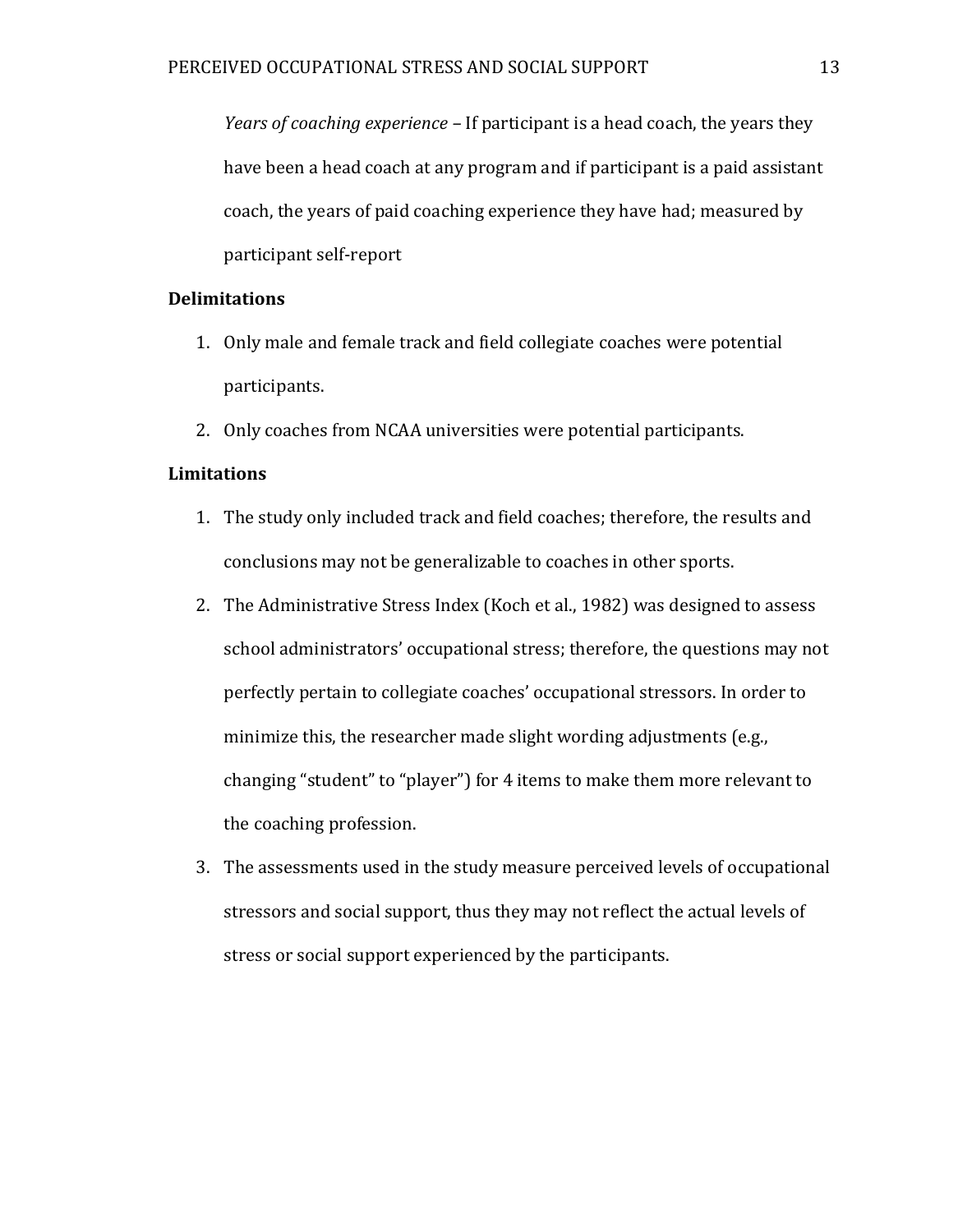- 4. The database of email addresses for the coaches used in this study was assembled based on the 2008-2009 track and field season, therefore some coaches may have changed jobs or retired.
- 5. The current study did not account for inter-division differences in competition level (sub divisions within NCAA Divisions I, II, and III).

## **Assumptions**

- 1. It is assumed that the participants were truthful in their responses.
- 2. It is assumed that all questions were fully understood by the participants.

### **Significance of the Study**

Due to the lack of empirical research assessing the relationship between perceived social support and stressors amongst college coaches, the current study seeks to understand this relationship among a specific population - collegiate sport coaches. Though other studies (Kelley, 1994; Kelley & Gill, 1993) have shown that social support, combined with other variables in one model, is significantly related to occupational stress with this population, there is a lack of research assessing only social support's impact on stress. Understanding of the stress-support relationship will be expanded if social support alone significantly predicts stress.

Also, this study may provide information about whether social support, competitive level, and experience account for significantly more variance in perceived stressors than social support alone. This may be impactful. If coaches' that are more experienced or at a lower competitive level experience less stress, there may be ways in which they could help others reduce their experience of stress.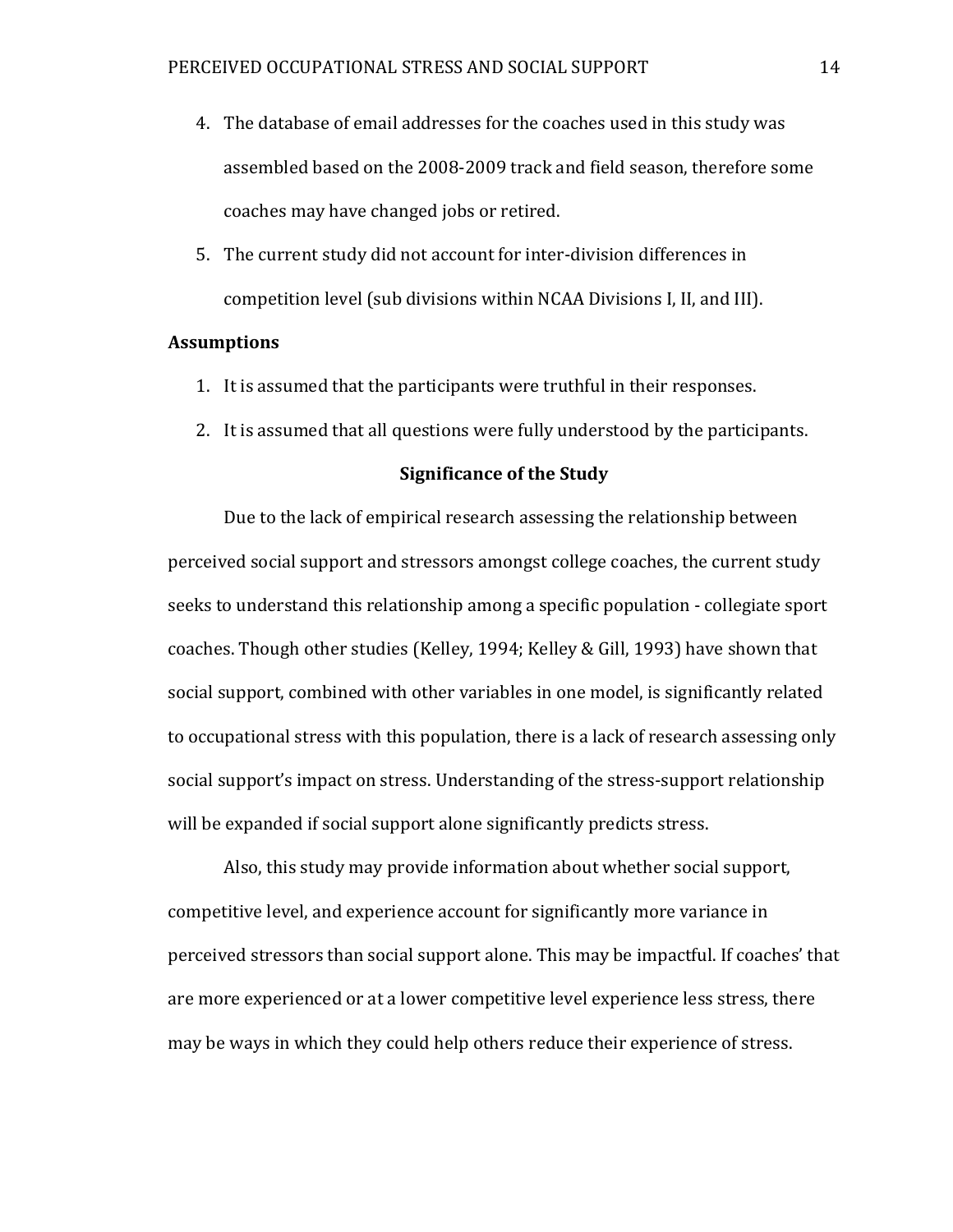Similarly, if individuals who work with coaches know that certain individuals are at higher risk for stress than others, they may be able to guide their work to be the most beneficial.

The information gained from the current study may also spark future research aimed at better understanding this relationship as it applies to the collegiate sport population and others. Future research may aim to untangle these two constructs and assess whether competition level or experience may be more impactful as they pertain to perceived stress. Also, researchers may set out to support the current studies' findings with various other populations and with other situational variables. This study provides the field of sport and exercise psychology with empirical data about the perceived stress experienced by coaches, and its relationship with perceived social support. This information may be used to better understand the demands of the collegiate coaching profession, as well as understand the way in which coaching experience and competition level may play a role in this relationship.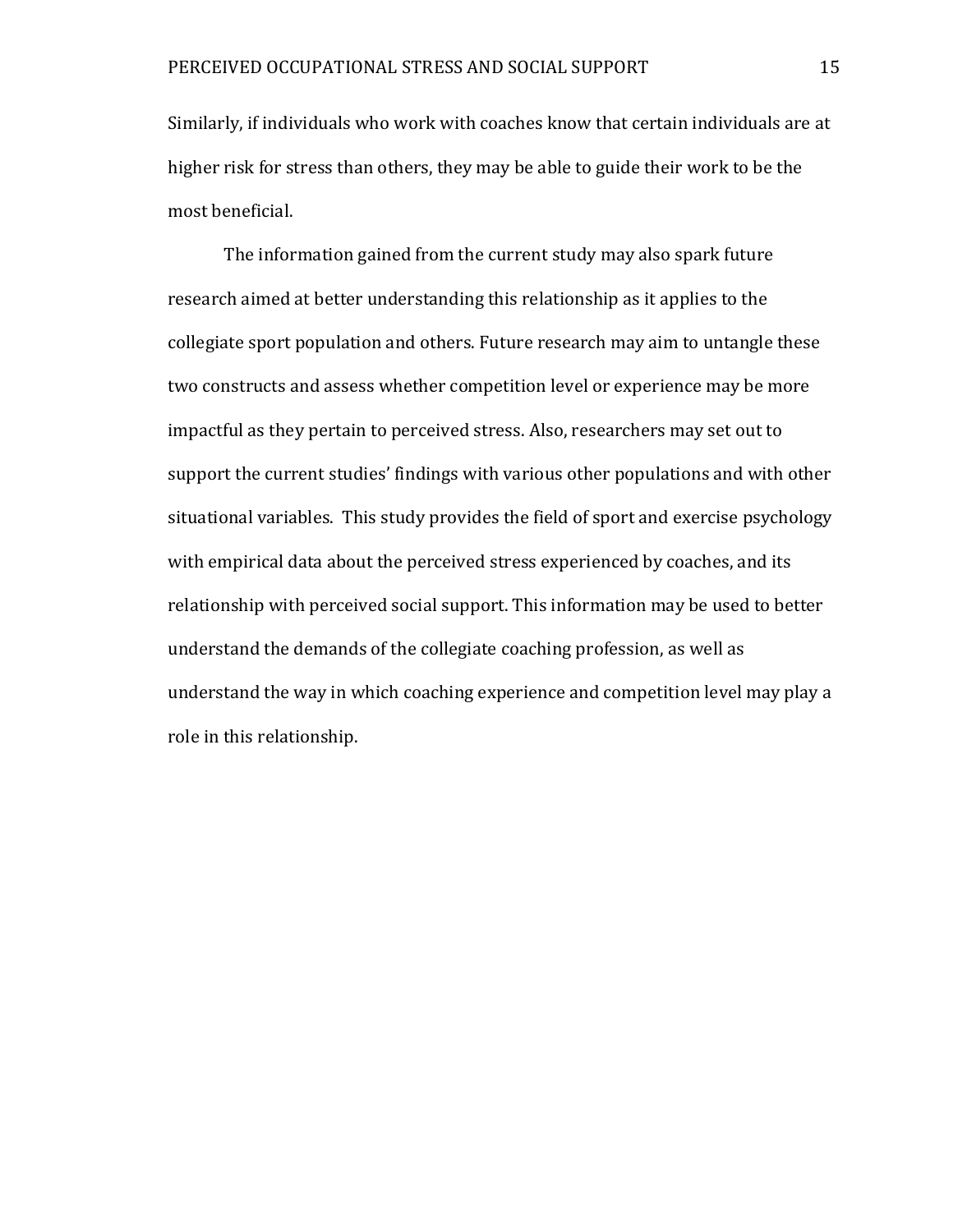### CHAPTER II

#### **Review of Literature**

### **Introduction**

The following sections review literature that examines topics of interest in the current study. Stress is a main topic of interest in the current study, within this topic are the subheadings "measuring stress" and "occupational stress". The next heading for a topic of interest is social support. Within this topic is the subheading "measuring social support". The current study assessed the relationship of stress and social support, therefore the next topic section is stress and social support; within which are the subheadings "stress-support models" and "stress and social support among coaches". The next two main headings cover the topics of years of experience and competition level. Lastly, the review of literature ends with a section of conclusions.

#### **Stress**

There are numerous definitions of the term "stress" throughout academic literature, however one of the most common is based on an interaction of a specific event and an individual's interpretation of that event (Lazarus, 1990). Stress is best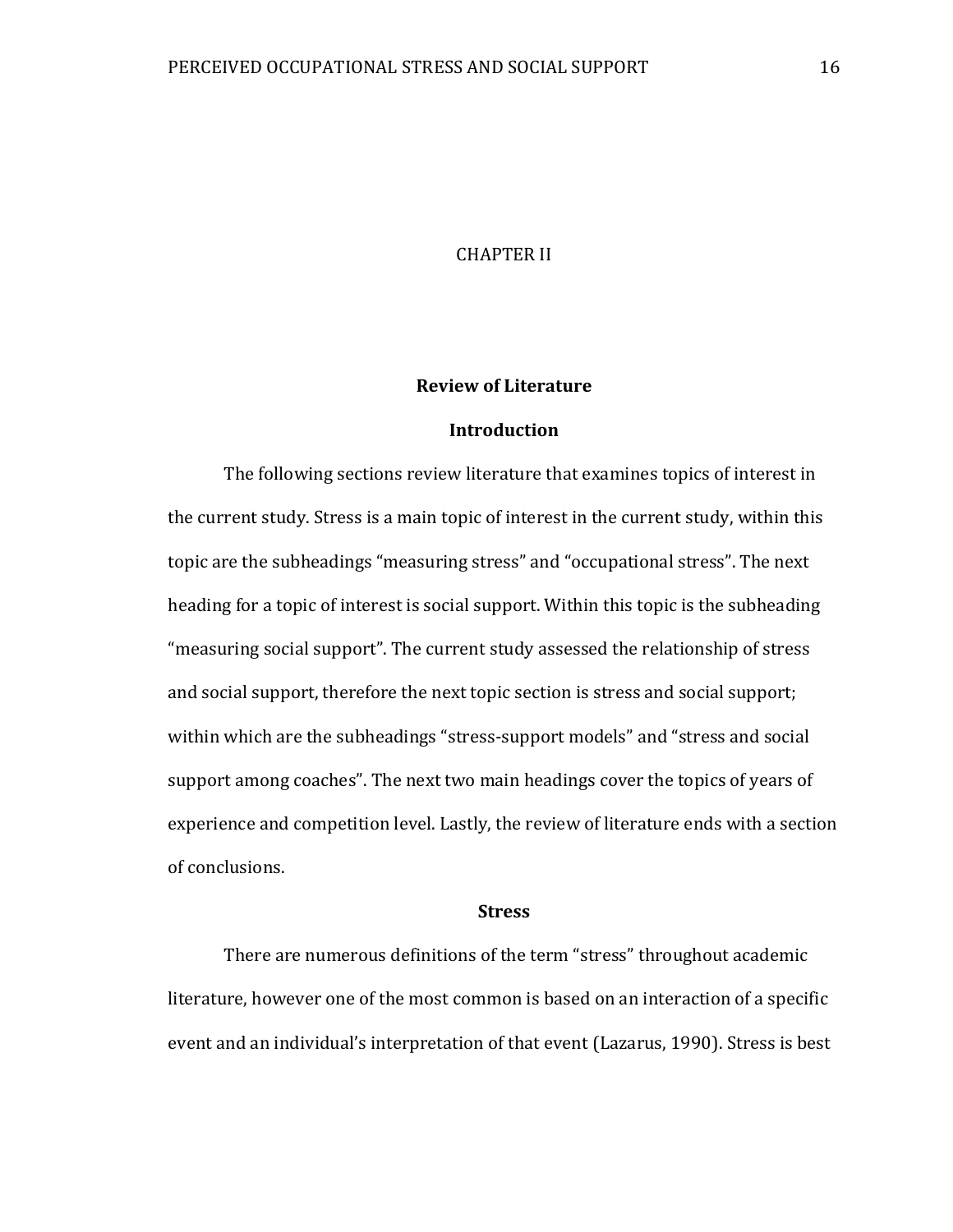understood as a discrepancy between the perceived demands of a situation and an individual's perceived ability to cope with and adapt to those demands (Lazarus, 1990). Therefore, only when the demands of a situation outweigh one's resources to handle the situation, does the perception of negative stress result (Lazarus, 1990). The greater the mismatch between perceived demands and perceived resources, the greater the resulting physiological, psychological, or emotional response.

Stress is often studied as it relates to either physical (e.g., Chandola, Brunner, & Marmot, 2006, Lepore, 1995) or psychological issues (e.g., Lox, Martin Ginis, & Petruzzello, 2006; Stanfeld & Candy, 2006). Chandola, et al., (2006) found that individuals who had significantly higher levels of stress were significantly more likely to have a physical illness, metabolic syndrome, which is a cluster of risk factors that increase the risk of heart disease and type 2 diabetes. Similarly, Lepore (1995) found that participants' stress mediated the main effect of social support on blood pressure reactivity. Stanfeld and Candy (2006) found that job strains were significantly related to mental disorders, such as generalized anxiety disorder and depression.

Stress has been widely studied, in a variety of different contexts, from daily hassles (Russell & Cutrona, 1991) and occupational (Burton et al., 2006; Chandola, et al., 2006; Stern & Cox, 1993), to stress specifically experienced by coaches (Drake & Herbert, 2002; Frey, 2007; Kelley & Baghurst, 2009). Due to this wide range of research, there is a general consensus that individuals can experience stress in two primary, different ways. First, an individual can experience distress, which is a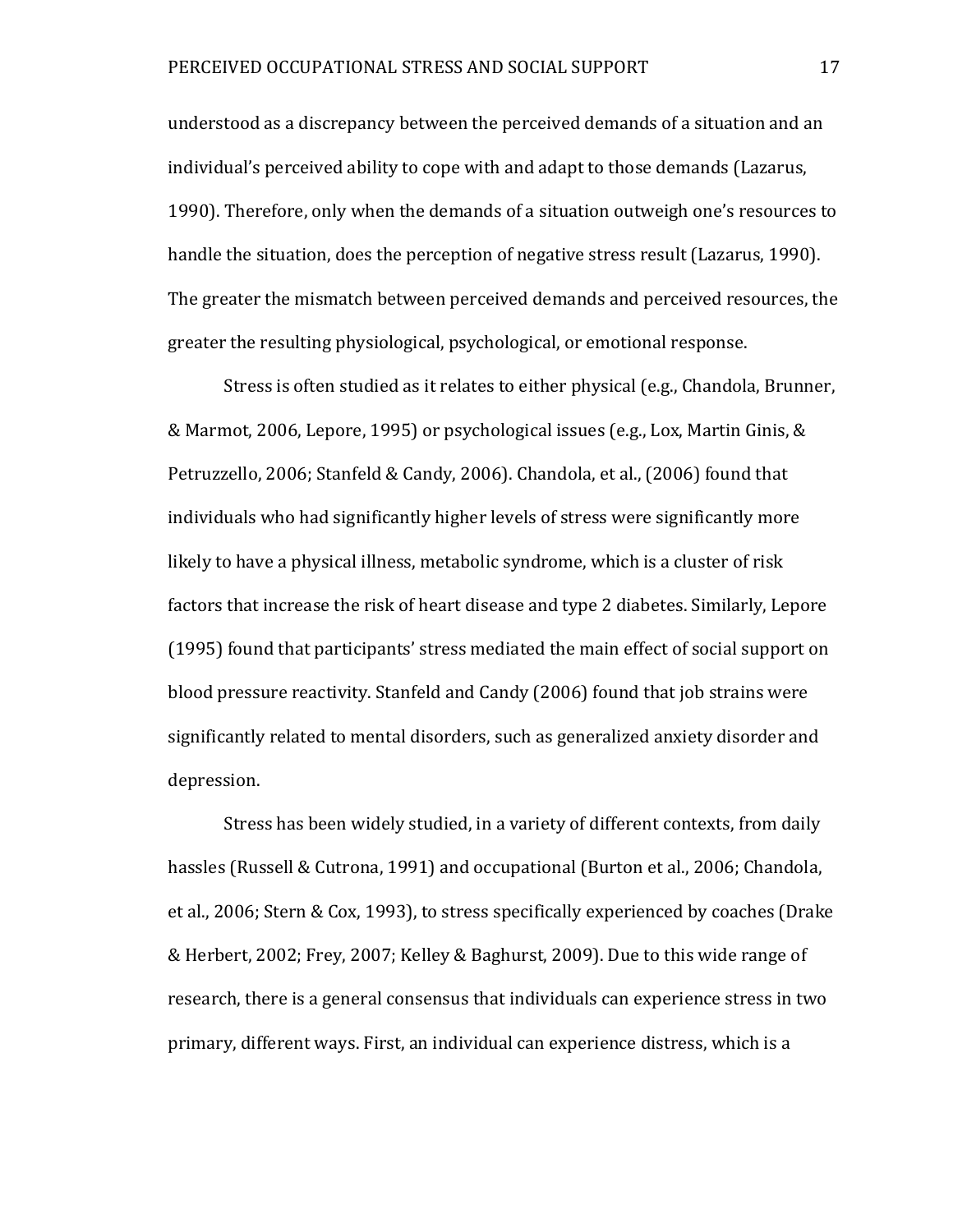harmful form of stress that often leads to physical and emotional damage (Lox, et al., 2006; Selye, 1974). On the other hand, one may experience eustress, which is often considered the positive experience of stress. This is when an individual feels challenged by the stressful situation, which can lead to being energized and motivated to learn new skills and master tasks (Lox, et al., 2006; Selye, 1974). Studies have suggested that stress can increase physical symptoms and diseases (Chandola, et al., 2006; Lepore, 1995; Lox et al., 2006) and psychological dysfunction (Lox, et al., 2006; Stanfeld & Candy, 2006).

#### **Measuring Stress**

Measuring stress has a long, divided history among physical, psychological, and epidemiological sciences (Sandler, Braver, & Gensheimer, 2000). However, there is a recent consensus regarding appropriate ways to study the construct. First, stress is often studied in an etiological sense (related to the origin of the stress; Norman, DeVries, Cacioppo, & Berntson, 2011; Sandler et al., 2000). Measurements of the etiology of stress have primarily focused on either change or undesirable events as the sources of stress. The second focus, which is primarily the focus of most recent research, is what Sandler et al., (2000) called the ecology of stressful experience, or how stressful experiences are embedded in individuals' lives.

The concept that stress results from change is based on the idea that change disrupts the steady state which causes a person to readjust to bring herself to a state of homeostasis (Sandler et al., 2000). Individual experiences that require more readjustment use more of the person's resources; therefore, the individual may be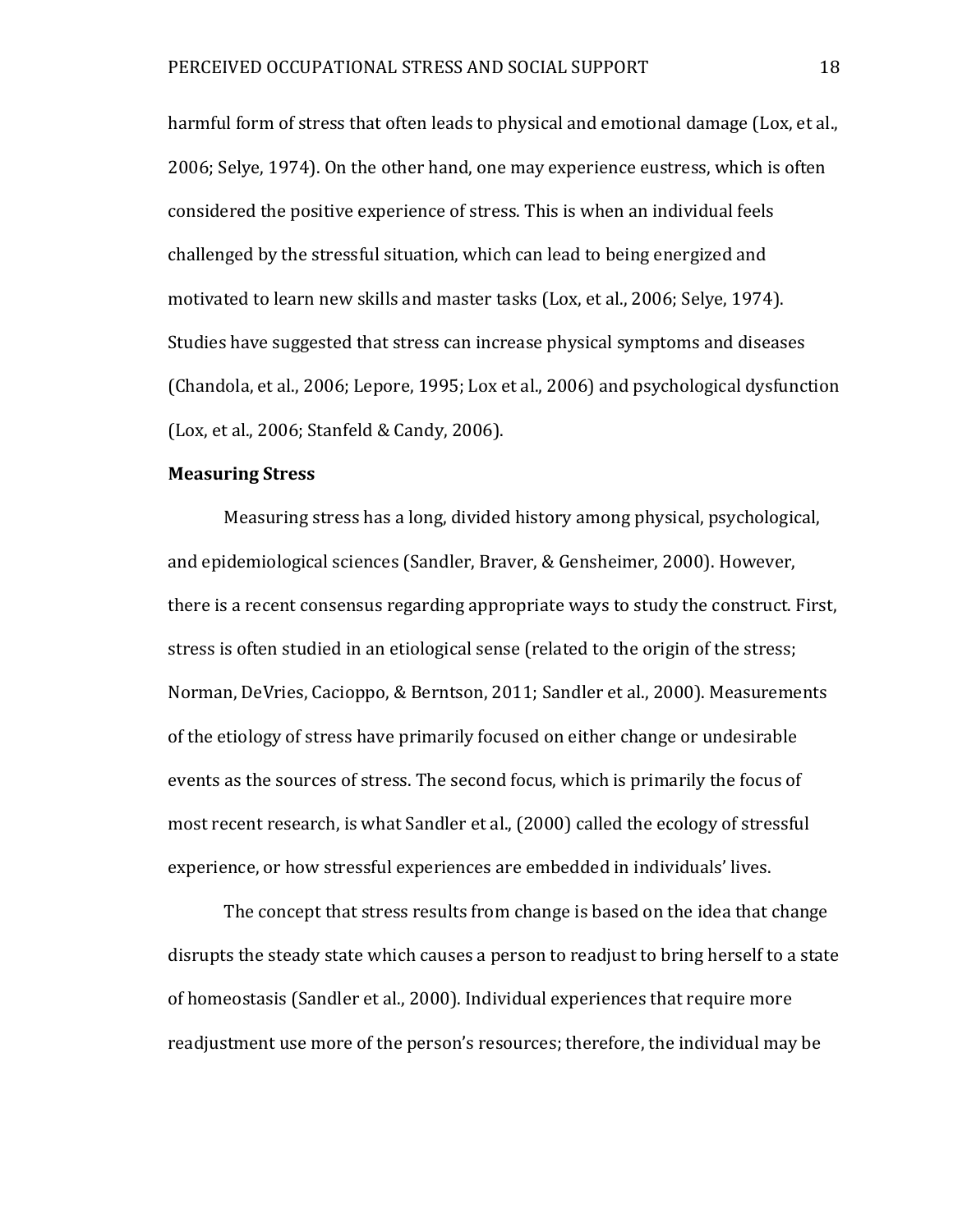more vulnerable to physical, psychological, and emotional illness. Stress research using measures that assessed only change as the etiology of stress, however, found that there was a significant amount of variance in stress unaccounted for by change, alone (Sandler, et al., 2000).

Measures of stress developed into assessing individual events as the primary etiology of stressful experiences. These measures were able to account for both events of change and other life events that did not incorporate change (Sandler et al., 2000). Early measures of life-events focused on a model of undesirability. The early life-event measures did not measure potentially overall positive events, which may have negative components. Theorists first thought that stressful experiences resulted in a threat to a person's physical or emotional wellbeing (Sandler et al., 2000). This can even be held true for desirable events, which may have negative components deemed as stressful. However, initial research on the potentially stressful experiences of positive events were unsuccessful (Sandler et al., 2000), primarily because this research still focused on distress, the negative experience of stress. Today, measures have evolved to be able to assess positive and negative events' impact on distress (negative) and eustress (positive) stressful experiences.

Measures concerned with the ecology of stressful experience are primarily used in recent research on stress (Norman et al., 2011; Sandler et al., 2000). Often, these measures observe this through stressful life events, but often with an emphasis on understanding when and where stress occurs, how long it can last, how frequent stressful experiences are, and how they relate to a person's overall pattern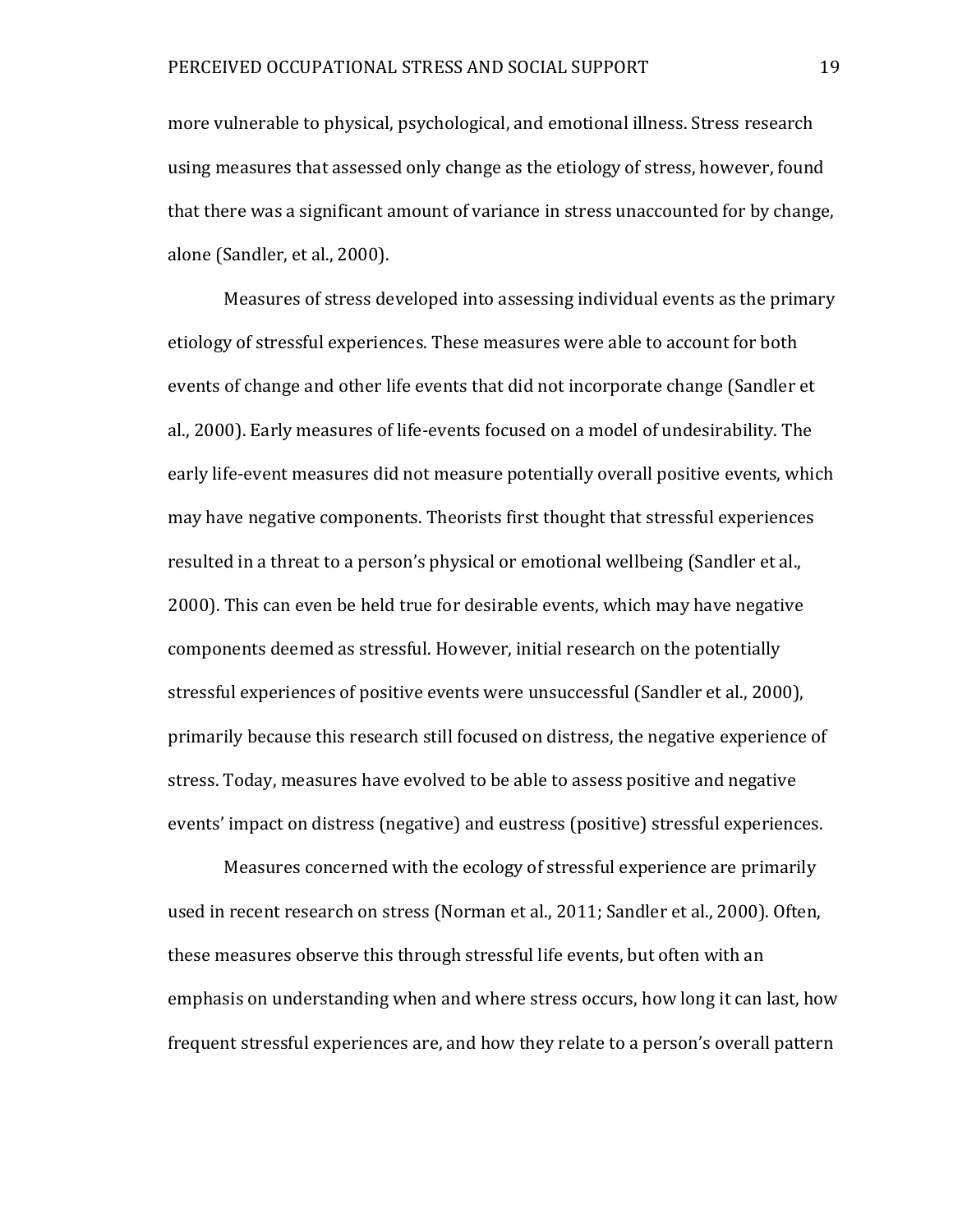of person-environment relations (Sandler et al., 2000). Other dimensions, such as the ecology of life stress, including their size, frequency, and chronicity, are used to describe the ecology of stress, as well. Measures of this style are very important to the study of stress, as they provide a much clearer picture of how stress can impact an individual. Therefore, this information may be used to try and implement interventions, through which reduction or prevention of stressful experiences may occur.

Stressful experiences are related to negative results such as physical (Chandola et al., 2006; Lepore, 1995), and psychological (Lox et al., 2006; Stanfeld & Candy, 2006) issues. On the other hand, certain stressful experiences are also connected to positive results of stress, such as renewed interest or motivation (Lox et al., 2006; Selye, 1974). Due to the wide range of potential results of stressful experiences (Lazarus, 1990; Lepore, 1995; Selye, 1974) specific measurements that assess all or even most of the potential inputs (stressful events) and outputs (positive or negative results) are very difficult to design (Sandler et al., 2000). Therefore, multiple measurements that aim to assess specific aspects and results of the stressful experience are perhaps, the most appropriate (Sandler et al., 2000).

# **Occupational Stress**

**Occupational Stress** is often defined as workplace related, involving environmental conditions or events that may have a deleterious effect on an employee's health and wellbeing (Beehr, Bowling, & Bennett, 2010). Prolonged exposure to stressors in the workplace is associated with physical illness (Chandola,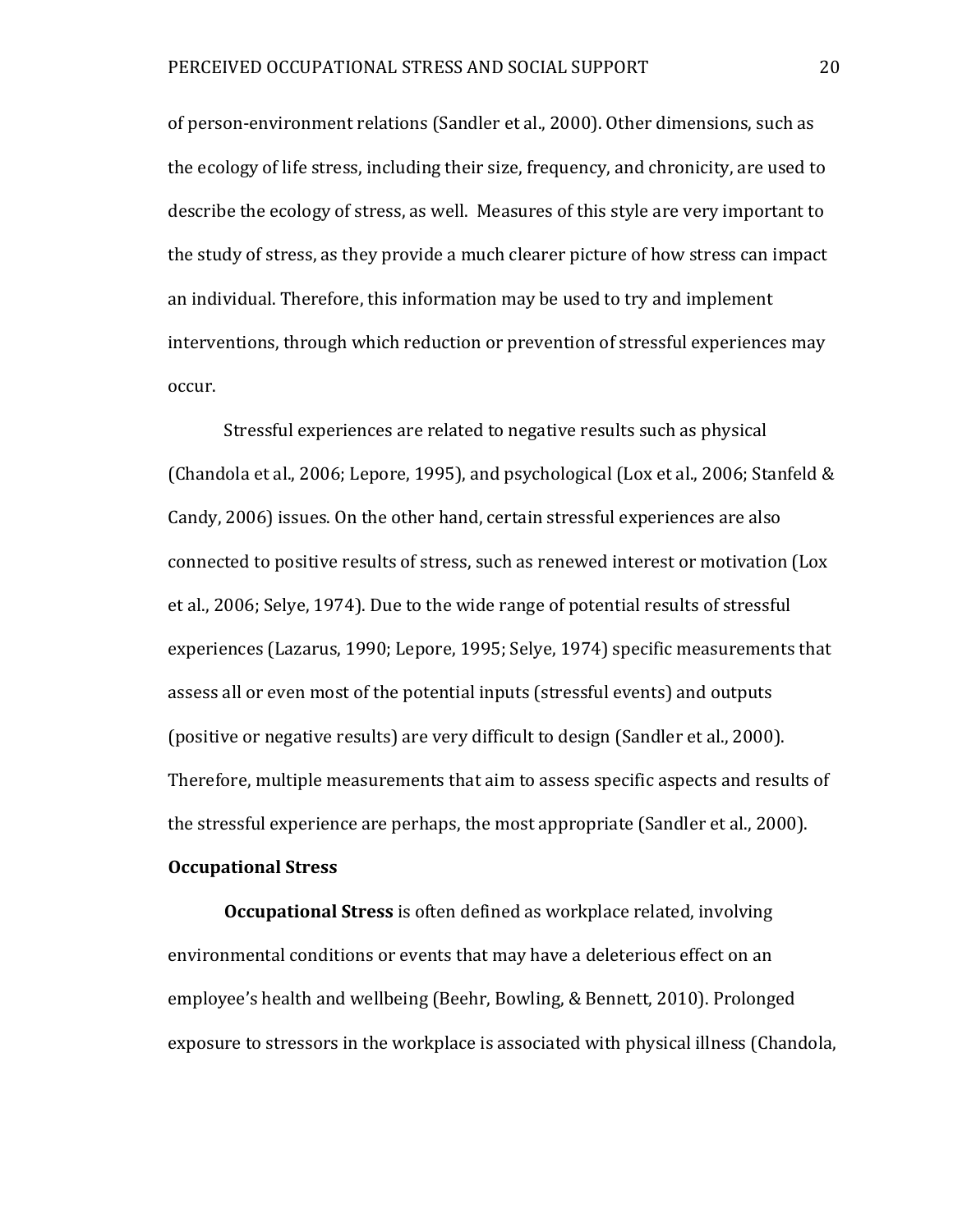et al., 2006), psychological dysfunction (e.g., increased anxiety, Stanfeld & Candy, 2006), job dissatisfaction (Abramis, 1994), and job performance deficits (Gilboa, Shirom, Fried, & Cooper, 2008). There are many different aspects of an individual's work that can be stressful. A meta-analysis (Gilboa et al., 2008) identified seven main sources of work-related stress: role ambiguity or not understanding one's role, role conflict or an individual disliking his role, role overload or too much work needing attention, job insecurity or the feeling that one may lose her job, work– family conflict or family conflicts that result from one's work or vice versa, environmental uncertainty or the feeling of not knowing what work will entail, and situational constraints or specific job related experiences that can result in stress.

Much research on occupational stress has been focused on the effect it can have on an individual's performance. Gilboa et al., (2008) found a significant difference between positive and negative performance outcomes of stressors in their review. This difference in performance outcome was based on the individual's appraisal of an event as a threat, resulting in negative performance outcome, or a challenge, resulting in a positive performance outcome. Negative stressors' may impact job performance in a few different ways. First, when an individual perceives a demand as potentially threatening, he or she will use energy, time, and effort to cope with the stressor and the physical (e.g., increased heart rate) and psychological reactions (e.g., anxiety; Gilboa, et al., 2008). This diversion of effort may lead to performance deficits. Second, high levels of stressors are associated with involuntary physiological responses that interfere with performance (Abramis,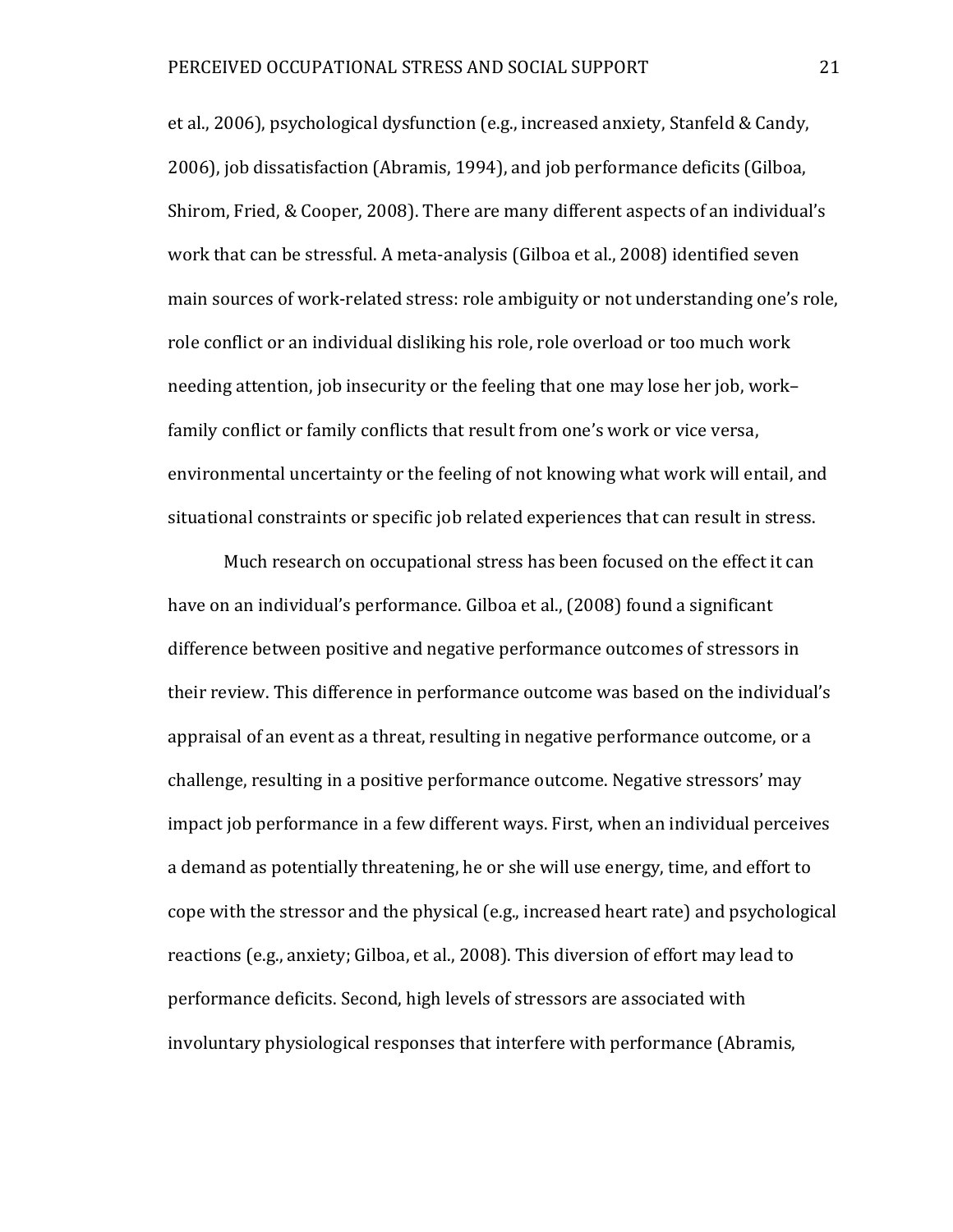1994; Chandola, et al., 2006). Lastly, these high levels of stressors tend to create information overload, which can lead to narrowing of attention. This narrowed attention may lead an employee to ignore job related information and demands, thus decreasing performance.

Academic research supports the negative relationship between stress and job performance (Abramis, 1994; Gilboa et al., 2008). Though much available research has only focused on performance deficit and its relationship between role ambiguity and role conflict, Gilboa et al., (2008) provides a much clearer picture by identifying other variables (e.g., job insecurity, situational constraints, etc.) that are important. This study also provides literature that suggests ways in which negative workrelated stress can impact an individual's performance. This can be important if an individual's job status depends on her performance. The coaching profession is one in which performance can be a determining factor in job status, therefore if a coach's stress level negatively impacts her performance, her stress levels may actually increase because of this decrease in performance. A cycle of increased levels of stress leading to a decrease in performance, perhaps leading to a further increase of work-related stress, may be created in this situation.

**Coaches' occupational stress.** For the current study, coaches' occupational stress is defined as workplace related, environmental conditions or events that may have a deleterious effect on coaches' health and wellbeing (Beehr, Bowling, & Bennett, 2010). The coaching profession involves a high level of stress (Drake & Herbert, 2002; Kelley, Eklund, & Ritter-Taylor, 1999; Lackey, 1986). Research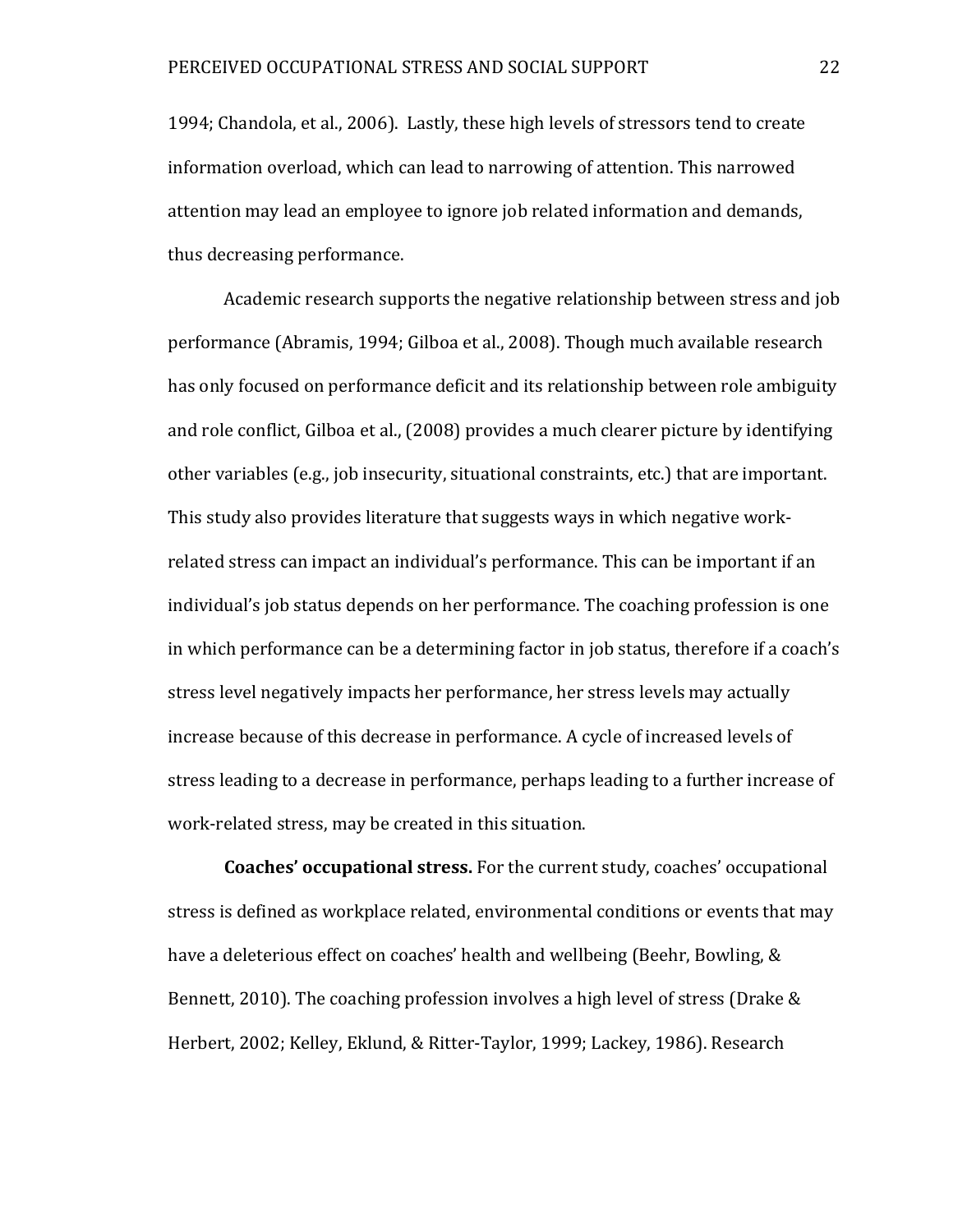suggests that there are many demographic variables that can impact the experience of and the ability to cope with stress amongst coaches. For example, gender and experience (Caccese & Mayerberg, 1984), leadership style (Dale & Weinberg, 1989), and situational variables (e.g., role conflict; Capel, Sisley, & Desertrain, 1987) are examples of demographic variables that could impact the coaching experience. Research also suggests that this population may have stress that goes unnoticed by others or is not addressed. This may happen because trained coaches often appear to be relaxed and calm during very stressful situations (Kelley & Baghurst, 2009).

Along with the many stressors present during competitions (McCafferty, Gliner, & Horvath, 1978), coaches experience stressors related to other demands as well. For example, at the high school level, school principals were asked to identify the origin of pressures on their coaches (Lackey, 1986). The results found significant sources of perceived pressure were derived from trying to meet external standards of excellence, dealing with boosters, fans, and parents, coaching high visibility teams (e.g., football and basketball for males, basketball and volleyball for females), and the pressure coaches place upon themselves. These results support other research (Drake & Herbert; Frey, 2007; Kelley, et al., 1999), which suggests coaches face numerous sources of stress, both internal and external to the individual as well as to the program.

Some research assess stressful experiences while looking at a more specific construct, burnout. In a study of 307 collegiate tennis coaches, Kelley et al., (1999) found that coaches suffered from levels of burnout similar to individuals in helping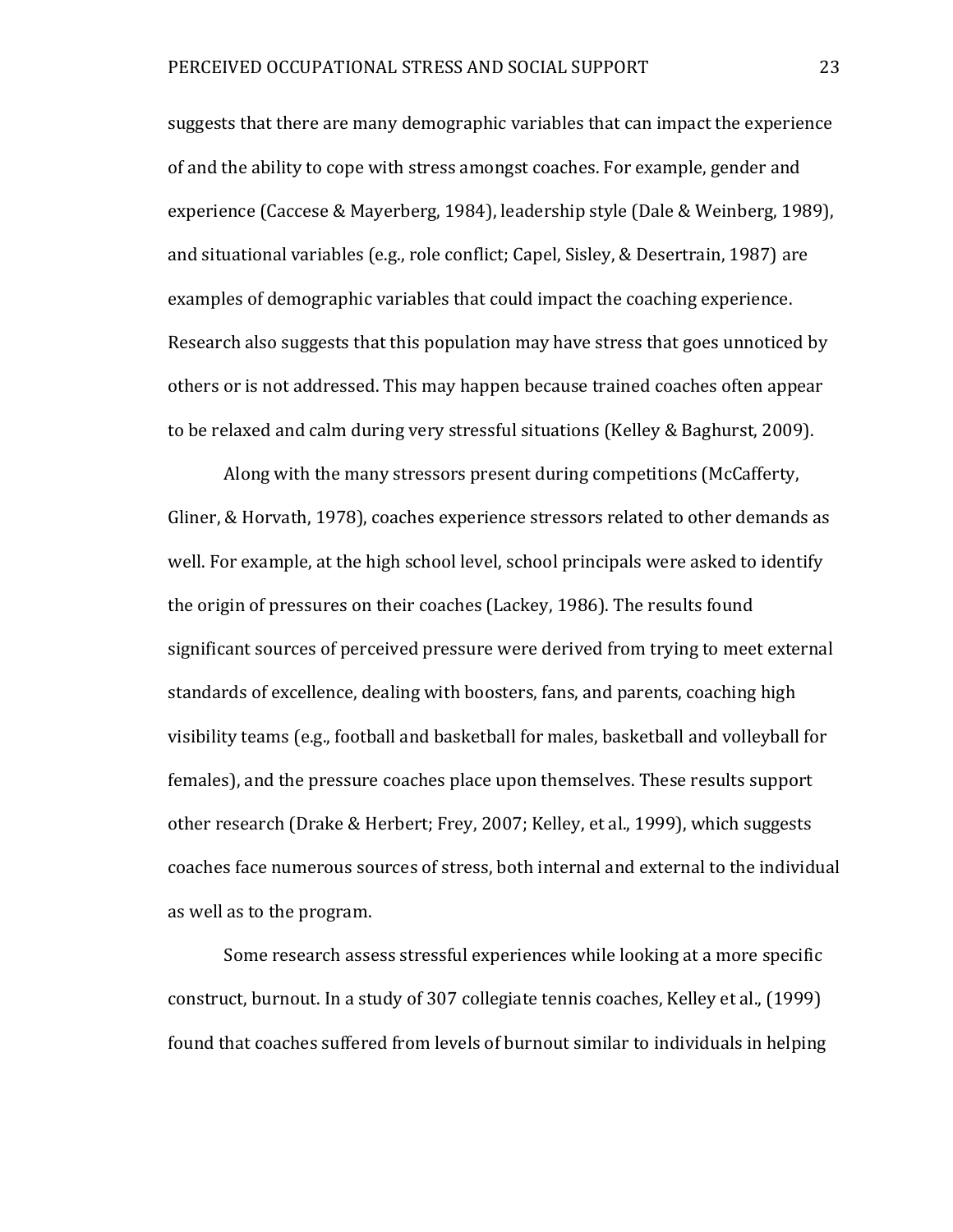professions, such as those working in higher education (Maslach & Jackson, 1986, as cited in Kelley, et al., 1999). The authors found that perceived stress, accounting for 36% of the variance, was a significant predictor of burnout in coaches. The authors also found that coaches who had an overall sense of commitment instead of alienation, viewed challenges as opportunities instead of problems, and those who felt they have some control over their destinies were likely to appraise situations as less stressful and thus were less prone to burnout. These findings support previous research in this area (e.g., Kelley, 1994; Roth, et al., 1989).

As stated previously, some research on stress experienced by coaches has expanded beyond this construct to the examination of burnout (Kelley & Baghurst, 2009; see Caccese & Mayerberg, 1984; Dale & Weinberg, 1989; Kelley, et al., 1999;). However, this construct is a potential outcome of continual exposure to negative stress (Kelley, et al., 1999) and is not pertinent to the current study. However, some of this research can provide insight into the stressful experiences of coaches, as the studies usually assess stress as well as burnout.

#### **Social Support**

Most recent research on social support conceptualizes the construct as the functions that are provided by social relationships (Uchino & Birmingham, 2011). The functions provided are usually separated into two dimensions, perceived and received (Tardy, 1985). An individual's potential access to social support is what characterizes the perceived dimension, whereas the received dimension consists of the actual exchange or utilization of support resources (Barrera, 1986; Tardy,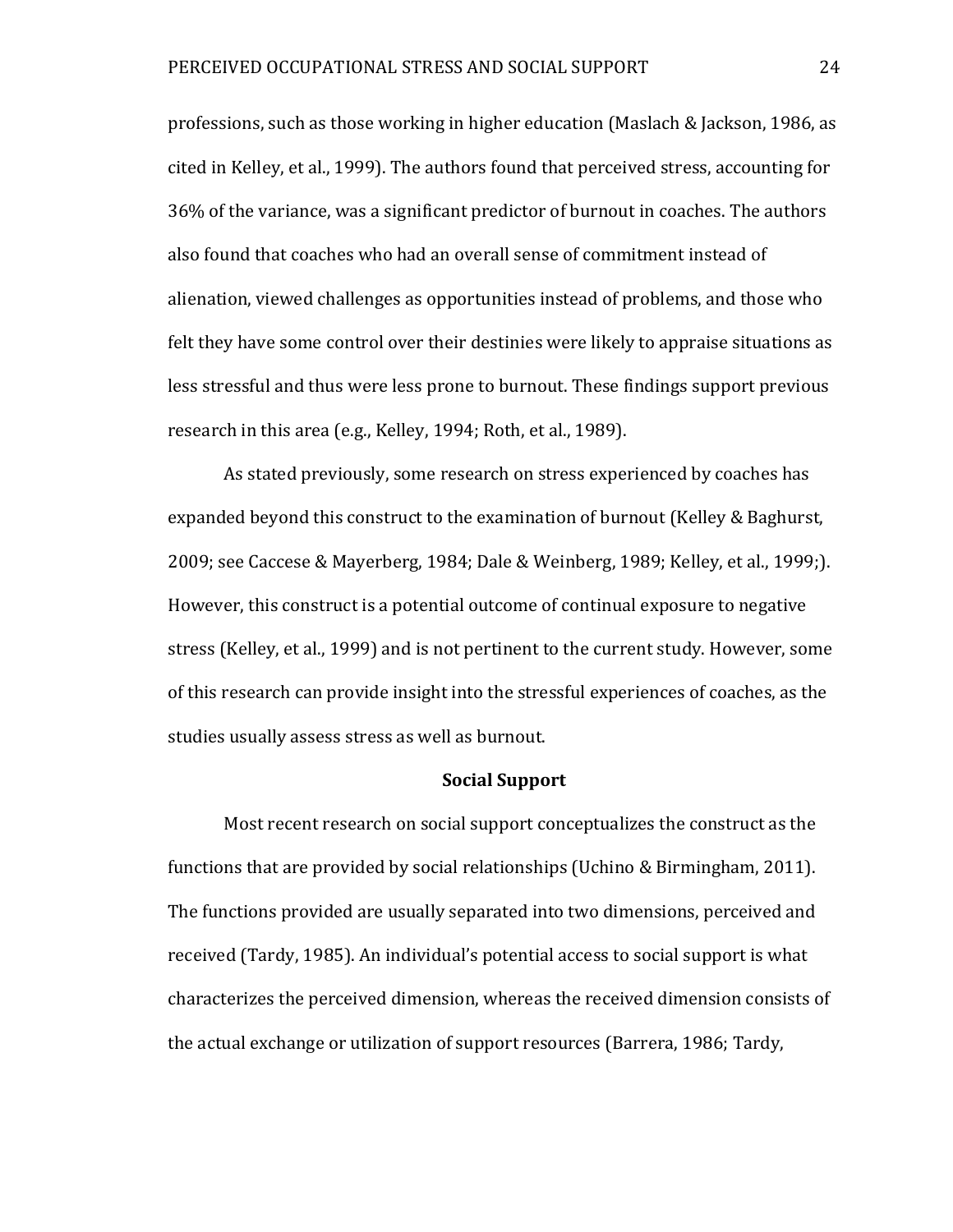1985.) Research by Cohen (1988) and Sarason and Sarason (1986) suggests that these two dimensions are not interchangeable, mainly because the perceived support dimension may offer beneficial effects even in the absence of any actually support being provided.

Research suggests that social support that may be received can be divided into four separate types of support: emotional (e.g., expressions of caring), informational (e.g., information that may be used to deal with stress or a problem causing stress), tangible (e.g., direct material aid), and belonging (e.g., having others with whom to engage in social activities) (Barrera, 2000; Cohen, Mermelstein, Kamarck, & Hoberman, 1985; Uchino, 2004). Other researchers (Fenlason & Beehr, 1994; Swanson & Power, 2001) have utilized only a dichotomous typography of social support in which the types were emotional and instrumental. These different ways of viewing social support types are not much different. Here, instrumental support consists of informational and tangible support, whereas emotional support is similar to the emotional and belonging types of support mentioned previously.

Much research on social support has suggested that individuals who lack support are at greater risk for mental and physical health related issues (Berkman, Glass, Brissette, & Seeman, 2000; Cohen, 2004; House, Landis, & Umberson, 1988; Uchino, 2004). For example, Barrera (2000) posits that low social support is connected to higher levels of depression, life dissatisfaction, and anxiety. Research has also found that social support is linked to lower mortality rates (Cohen, 2004). Not all models of social support involve stress (e.g., direct effects model, Cohen &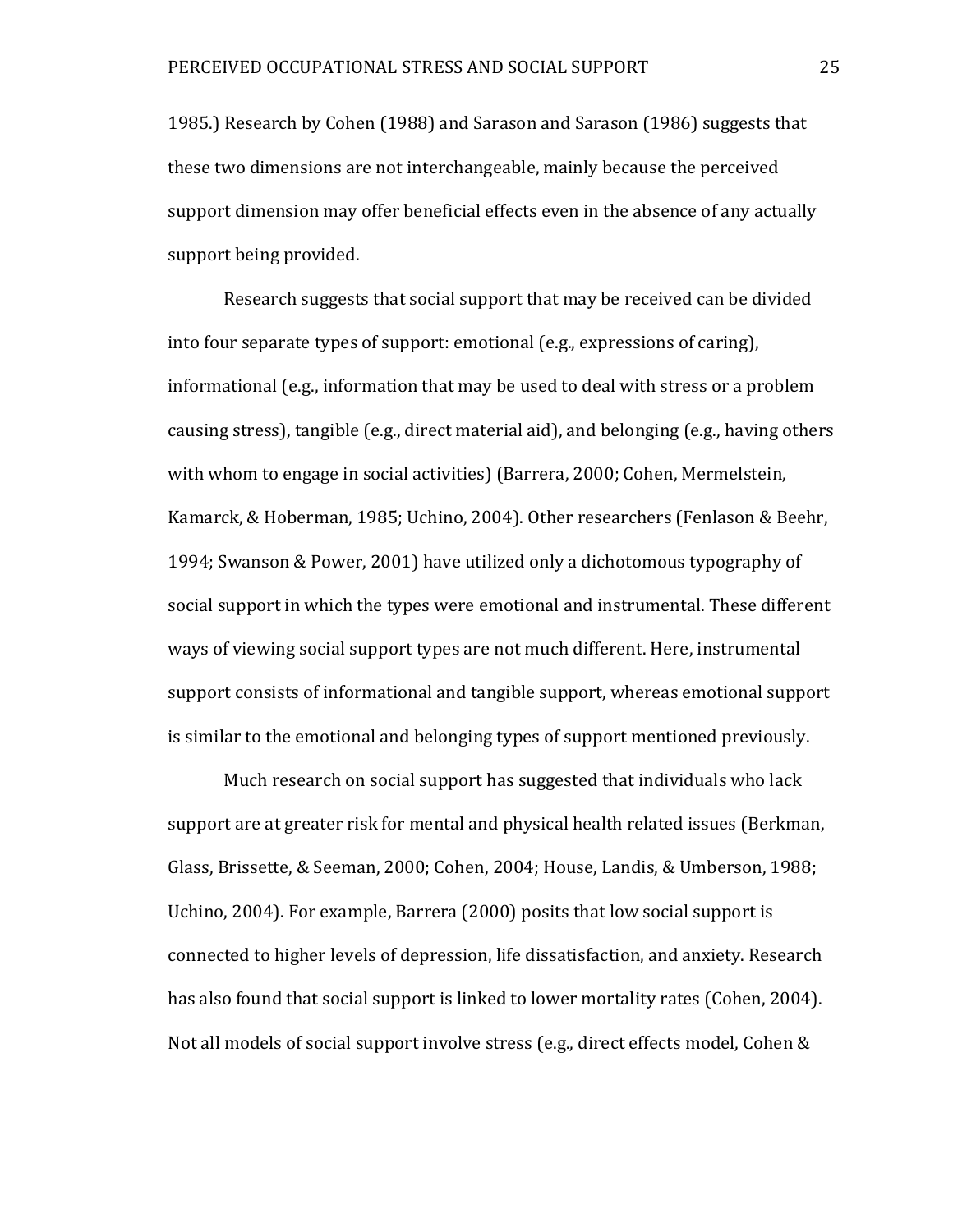Wills, 1985). However, these models are not of interest in the current study, and thus are not included in this review of literature.

Haslam, Jetten, O'Brien, and Jacobs (2004) suggest that positive effects of instrumental support may be limited to situations in which the provider and receiver of the support share a social identity. Haslam and colleagues suggest that information from members of an individual's in-group has more impact than outgroup members because they share a similar social perspective, thus they seem more qualified to inform the individual. Pidd (2004) also supported this finding in the context of adopting new attitudes about alcohol use. Pidd found that social support only facilitated training transfer when the information came from a supervisor or coworker belonging to a group with which an individual identified.

#### **Measuring Social Support**

Social support measurements are widely different, mainly because throughout the support literature, definitions have also varied a great deal (Uchino, 2004). Despite recent research often flowing from the definition mentioned at the beginning of the "Social Support" section (Uchino & Birmingham, 2011), the field of social support research has a much longer history. This section will briefly cover some of this research. Primarily, social support research has focused on one or more of three aspects of social support: structural aspects of support (the social networks individuals are in), specificity of social support provided (general or specific support), and functional aspects of social support (received and perceived support; Uchino, 2004).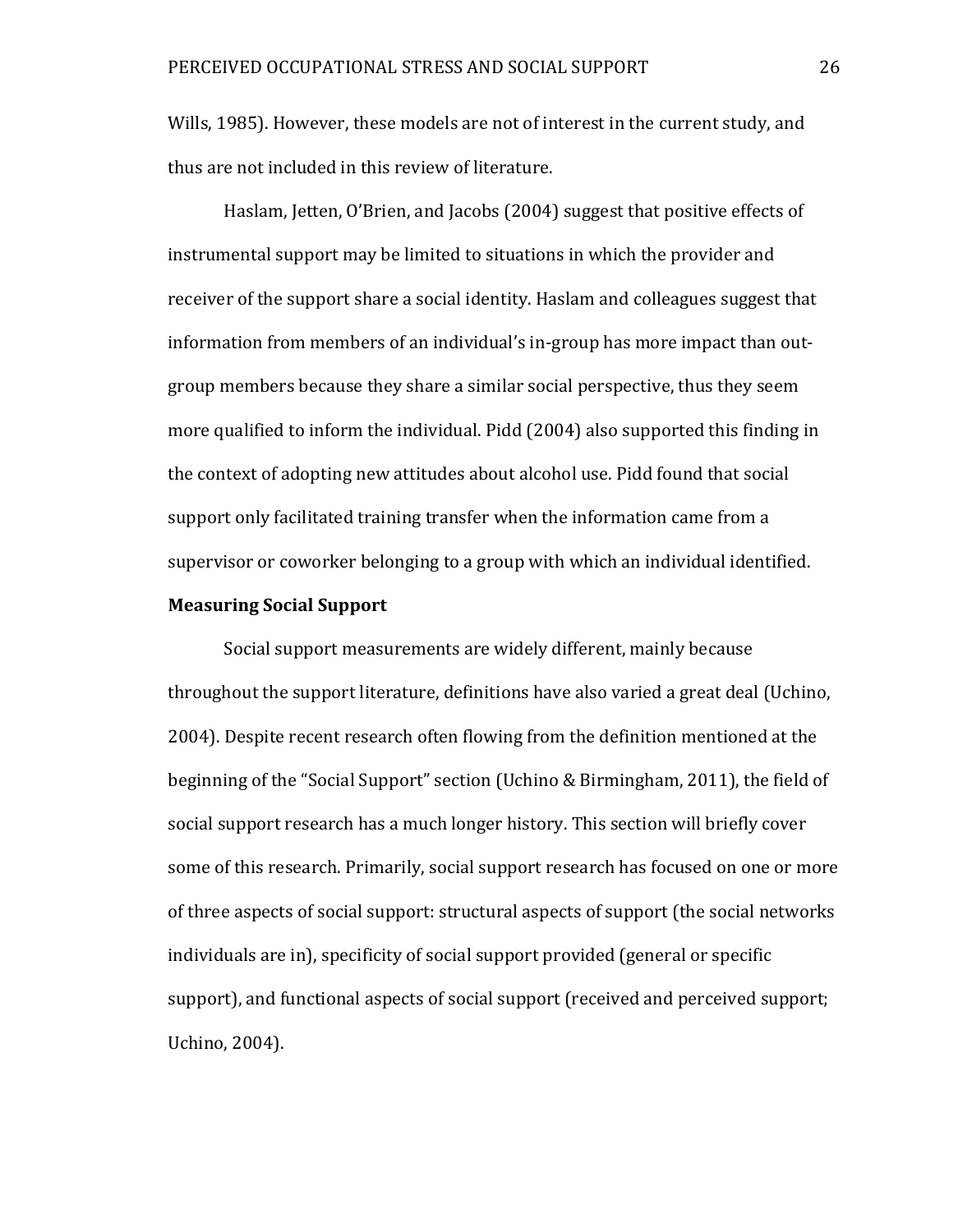The structural aspects of social support, sometimes termed social integration, refer to the social networks of which an individual is a part (family, friends, workplace; Uchino, 2004). Measures of social support that assess this aspect of support often measure the extent to which an individual is integrated or involved in social networks (Uchino, 2004). Stryker and Burke (2000) suggest that individuals develop a sense of their identity through meaningful social ties and roles. This means that individuals begin to develop their sense of who they are through their social networks. This is an important part of social support. For example, a child who faces emotional abuse from her parents may begin to develop an identity of being worthless or pathetic; thus the individual will not have a strong sense of received or perceived social support from her parents (because of the abuse) or others (because she may feel she is too pathetic for people to care).

Measures of social integration assess different factors of the social networks: size, amount of contact with network members, type of relationship with network members (parent, spouse, friend), density (interconnection among network members), centrality (importance of the network to the individual), multiplex (relationships that share multiple roles), reciprocity (the degree of mutual exchange in the network), and strength of the connectedness to network members (Uchino, 2004). Though these factors may be important to social support, there is evidence that perhaps quality of function of relationships is more important than their structure (Uchino, 2004). In fact, research has suggested possible ways in which structural networks can be negative (e.g., negative feelings toward unavoidable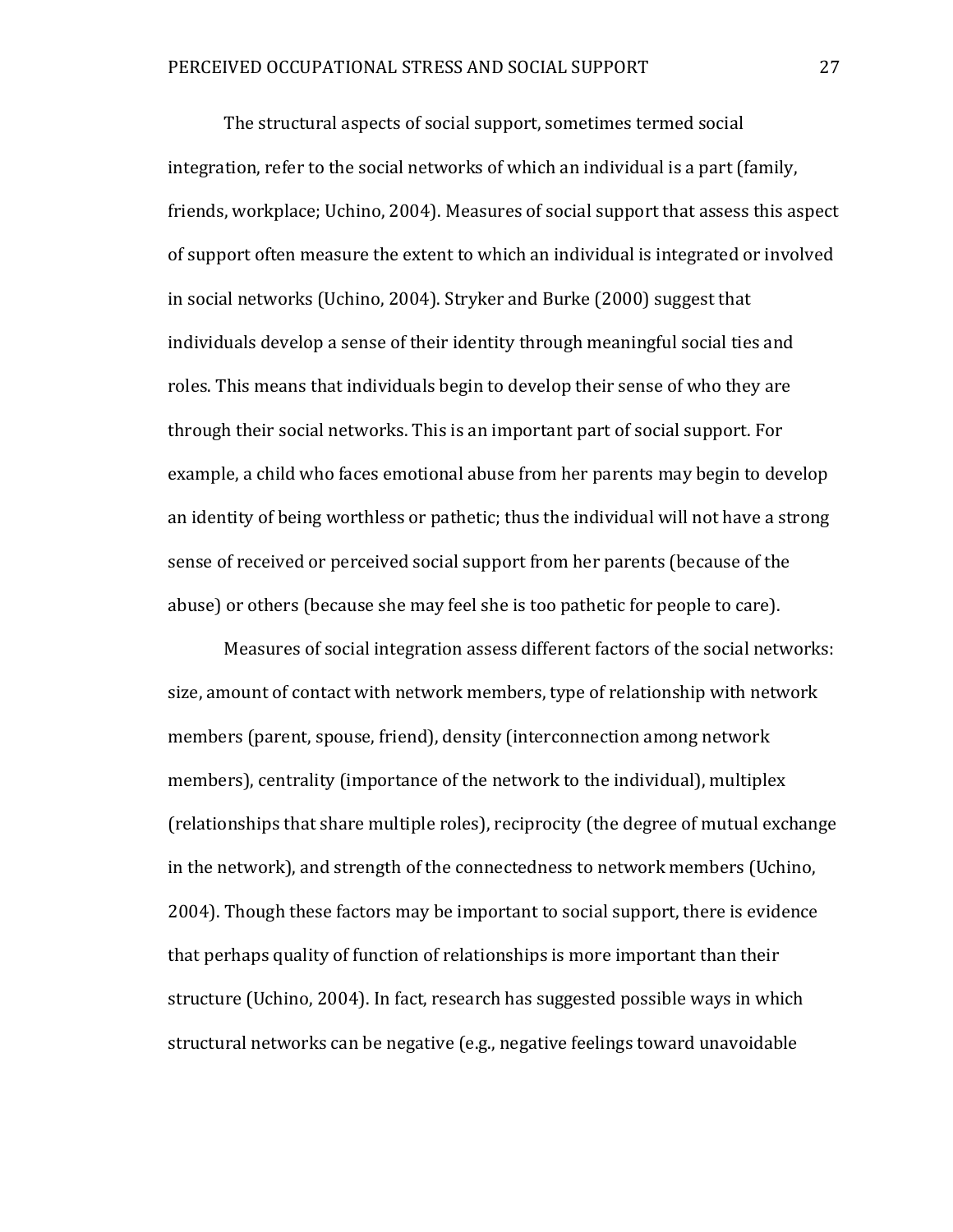network members; Antonucci, Akiyama, & Lansford, 1998). Other research suggests that certain networks can promote risky behaviors, such as a child having a parent who smokes (Burg &Seeman, 1994).

After considering the structure of social support, the generality or specificity of social support is the next aspect to be addressed. In different situations, different types of support may be more beneficial than others (Uchino, 2004). This is often theorized via the matching hypothesis (Cohen & Wills, 1985; Cutrona & Russell, 1990). This hypothesis states that the effectiveness of provided social support may depend on the extent to which it meets that demands of the specific stressor (Uchino, 2004). For stressors that are controllable (e.g., searching for employment), specific support such as money or informative help is predicted to be more important, as if directly addresses factors of the stressor (Cutrona & Russell, 1990; Uchino, 2004). However, if the stressor is more of an uncontrollable nature (e.g., spousal betrayal) support such as empathy and caring or social distractions may provide more beneficial help (Cutrona & Russell, 1990; Uchino, 2004).

The dynamic nature of stress can sometimes be an issue when assessing the matching hypothesis (Cutrona & Russell, 1990; Uchino, 2004). Some stressors (e.g., a medical diagnoses) may at first be uncontrollable, as there is nothing that be directly be done about the diagnoses, but overtime become more controllable, as the individual relies on support from a physician's treatment (Uchino, 2004). Despite these difficulties, research usually supports the matching hypothesis (Barrera, 2000; Cutrona & Russell, 1990; Uchino, 2004).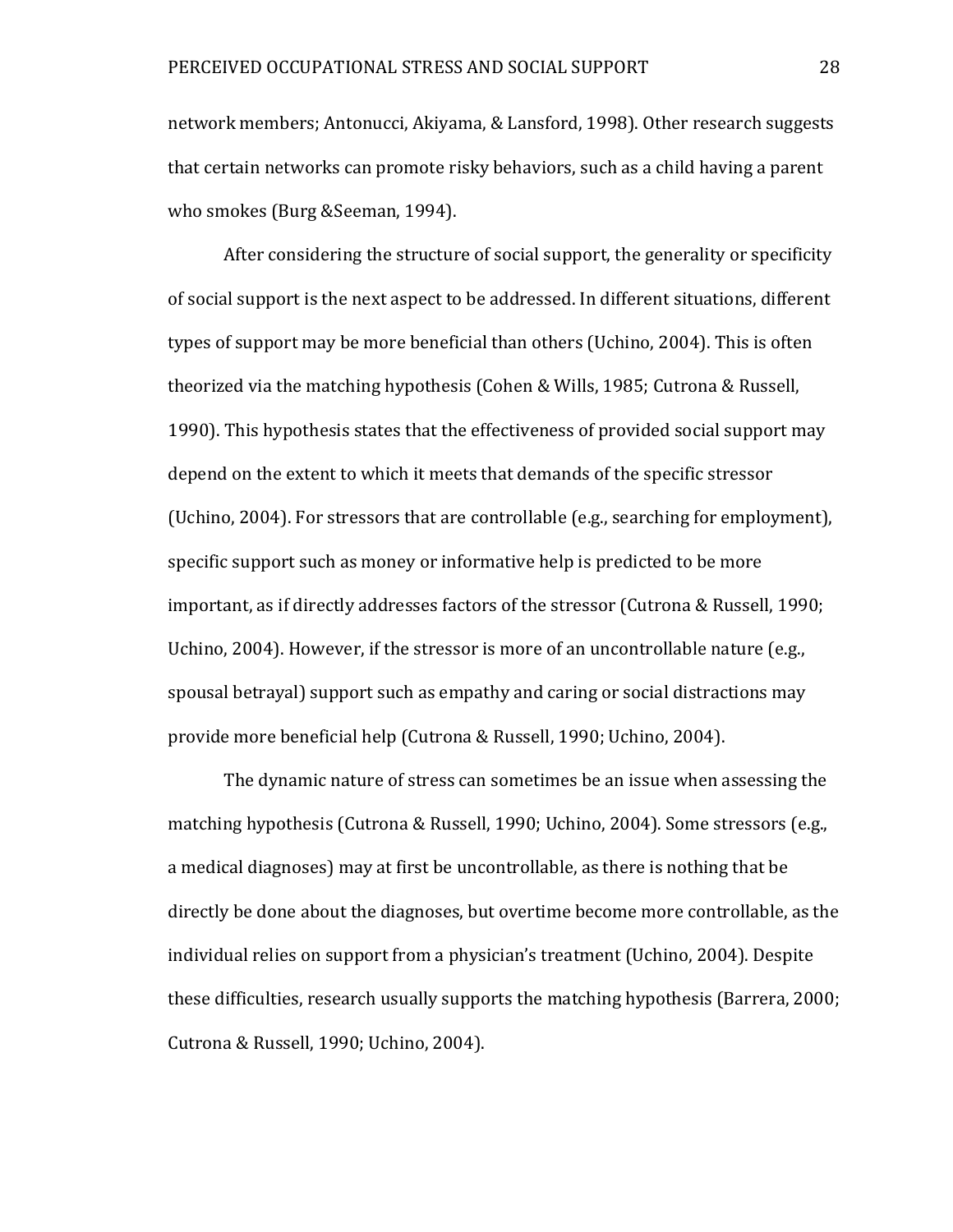Since the matching hypothesis appears to be valid (Barrera, 2000; Uchino, 2004), measurements of social support should assess this aspect of the support being provided, though these measurements are rare (Uchino, 2004). This may be a potential barrier to valid measurements of social support, as it the type of support can be an important factor in the effectiveness of the support received (Barrera, 2000; Uchino, 2004).

Functional components of social support refer to the received and perceived types of support, mentioned earlier (Tardy, 1985; Uchino, 2004). This aspect of social support is part of the definition that most recent research utilizes in studying the construct (Uchino & Birmingham, 2011). Perceived and received support are often measured based on different types of functions they may provide: emotional support, informational support, tangible support, and a sense of belonging (Barrera, 2000; Cohen, et al., 1985; Uchino, 2004). These factors are sometimes assessed and discussed separately, yet they are often highly related and difficult to separate in social support experiences (Uchino, 2004). Research on these factors suggests that they may provide physical and psychological health benefits and aid in reducing or preventing the impact of stressors (Barrera, 2000; Russell & Cutrona, 1991; Uchino, 2004).

The distinction between perceived and received support is also an important one (Cohen, 1988; Sarason & Sarason, 1986). Due to perceived support not relying on any actual support existing (Cohen, 1988; Uchino, 2004) the two aspects of social support are theoretically different. However, research on one or both aspects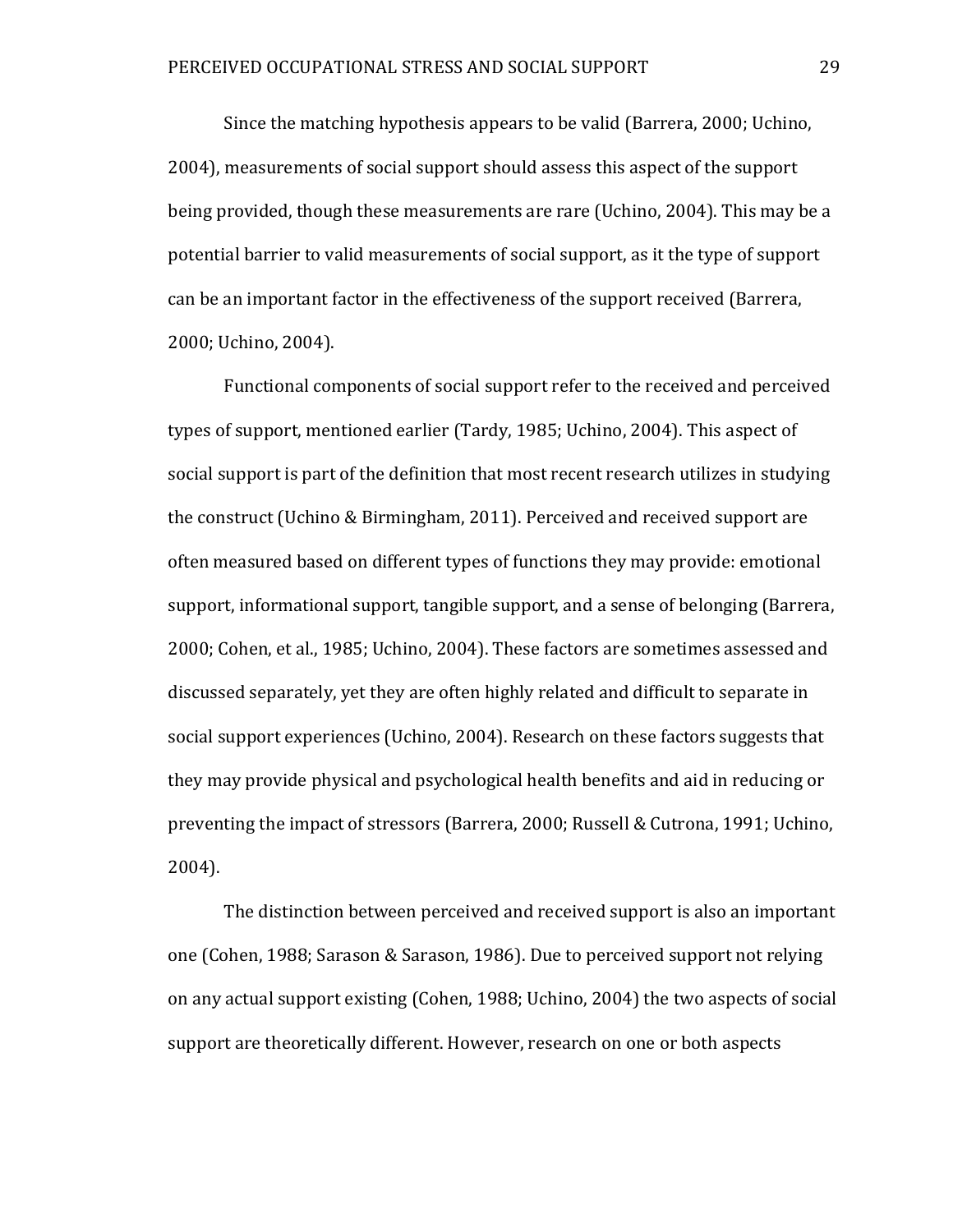provides evidence that both are beneficial (Barrera, 1986; Sarason & Sarason, 1986; Uchino, 2004).

Despite recent research focusing on the latter aspect, functional components of support (Uchino & Birmingham, 2011), the support literature provides evidence that all aspects may be factors in the beneficial nature of social support (Uchino, 2004). Even in cases when certain aspects may have some negative consequences (Antonucci, et al., 2000; Burg & Seeman, 1994; Uchino, 2004) the overall combined impact of social support is usually positive (Uchino, 2004; Uchino & Birmingham, 2011).

#### **Stress and Social Support**

Numerous models have been proposed that attempt to provide a framework for the role of social support on the experience of stress. These range from the Main-Effects Model (Cohen & Wills, 1985; Jimmieson, et al., 2010) to the very widely researched Stress-Buffering Model (Barrera, 2000; Cohen 1988). Though most research has been focused on the Stress-Buffering Model (Cohen & Wills, 1985), which suggests that social support provides a buffer for an individual experiencing a stressful event, other research suggests that social support may actually reduce an individual's exposure to stressful events, via the Stress Prevention Model (Gore, 1981).

Though much research has been performed on the different models of social support, there isn't a clear picture of which is more valid (Uchino & Birmingham (2011). Researchers suggest that there are issues with the current models, most of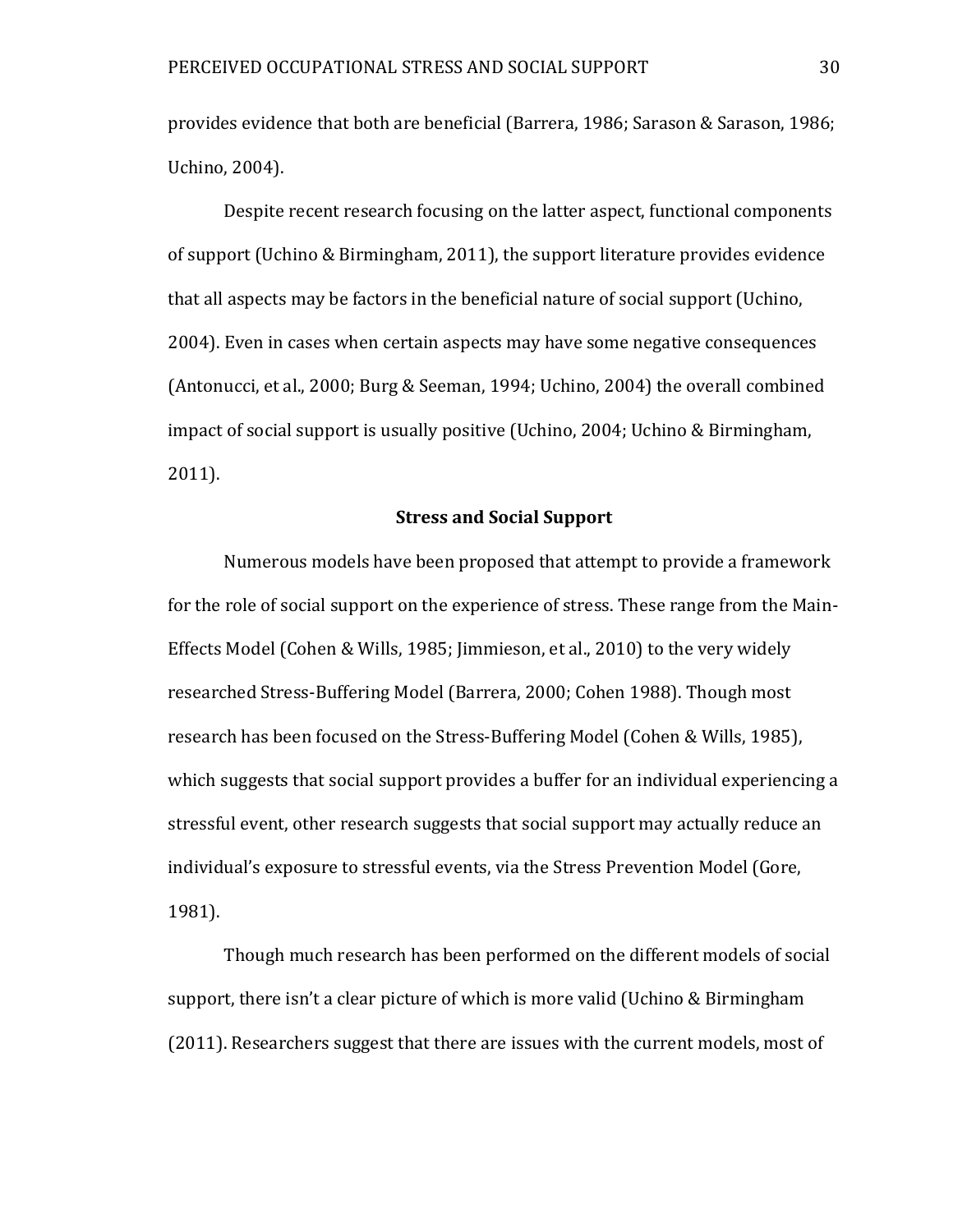which can be characterized by simplicity. According to Uchino and Birmingham (2011), due to the models' simplicity, there are possible processes potentially involved in the stress and social support relationship that go unexamined. One of these processes is the dynamic nature of support. The authors suggest that the potential for support to change over time is a limitation in the applicability of these models. Another limitation proposed by Uchino and Birmingham is what they termed "support deterioration," or the way in which certain aspects of stressful events not only affect the individual, but also his or her social network. This subsequent effect on the social support network of the individual may lead to lower levels of perceived and received social support.

### **Stress-Support Models**

Despite the previously mentioned limitations, the proposed models are the best approximation of the way in which social support may influence one's experience of stressful events. Models are helpful in understanding complicated relationships, such as the support-stress relationship. The following models have emerged in the academic literature as two primary ways in understanding how social support may reduce experience of or exposure to stress.

**Stress Buffering Model.** The stress-buffering model proposes that social support can decrease the negative effects of stress on mental and physical health (Cohen &Herbert, 1996). Cohen (1988) suggests that support can buffer stress via two main processes. First, social support can influence an individual's initial appraisal of the stressor. For instance, if a coach experiences a particularly poor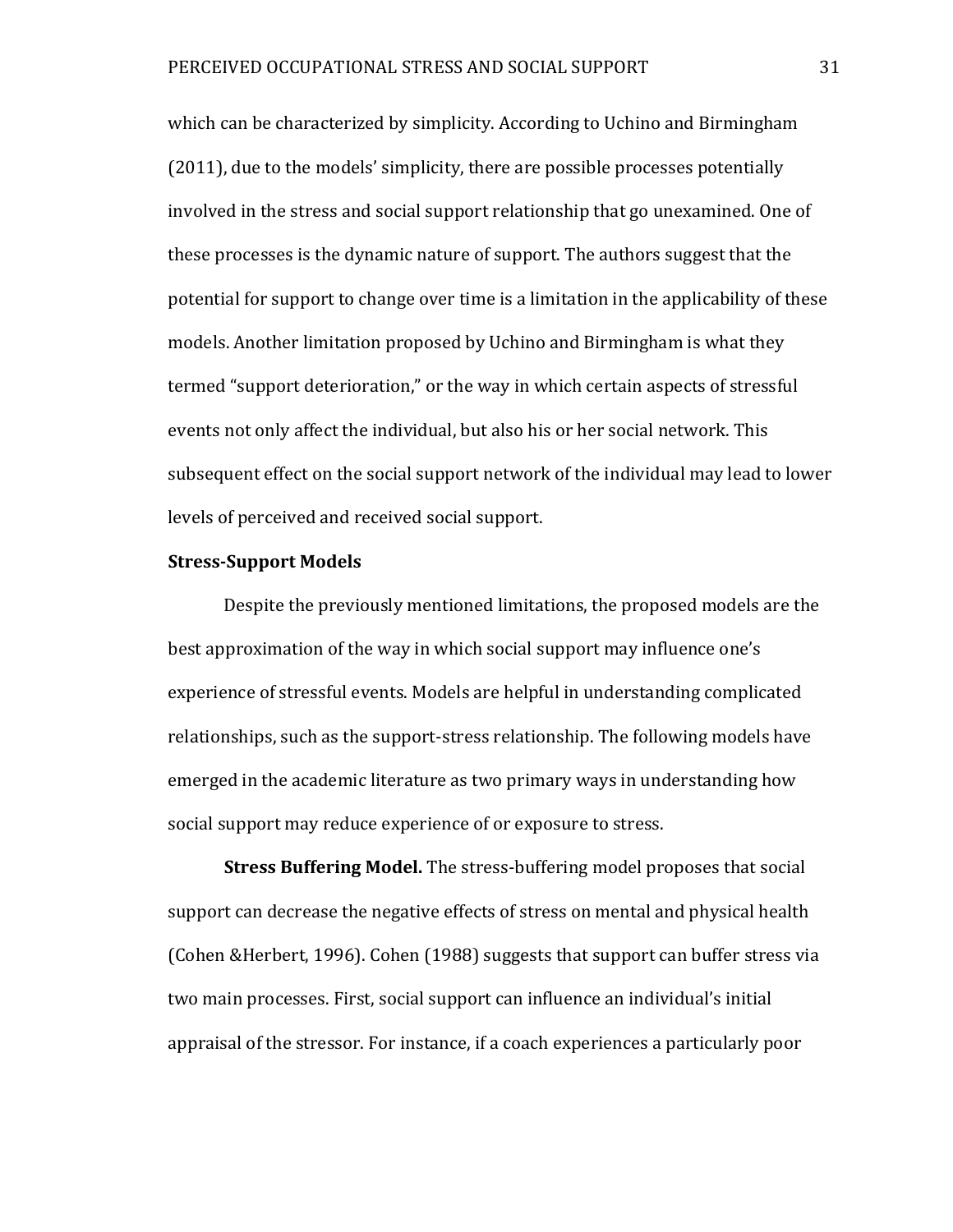meeting with a player, a peer may discuss ways the situation from a different viewpoint; resulting in the coach subsequently realizing that the situation was not as negative as they first thought. The social support from the peer, by way of the coach's appraisal, buffered, or reduced, some of the stress to be experienced by the coach. Secondly, social support can help buffer the experience of stress by serving as a coping resource. The support can function as a coping resource if an individual turns to peers to vent frustration or simply discuss a situation that is causing them stress. Also, peers may provide an individual with some information about ways to cope with stress. Similarly, satisfaction of social needs is important for an individual to cope with a stressful event; therefore it is thought to protect an individual from negative effects of stressors (Jimmieson et al., 2010).

Research has provided strong support for the buffering effect social support may have on individuals' experience of stress (Cohen & Wills, 1985; Jimmieson, et al., 2010; Pidd, 2004). Even in the case of extremely stressful events (e.g., the death of a spouse), the perceived adequacy of support is inversely related to the intensity of the experienced stress and may facilitate coping. Other research suggests that social support may decrease the negative mental health effects associated with a wide variety of stressful events such as unemployment, bereavement, and serious medical issues (Cutrona & Russell, 1990).

Laboratory studies have also found support for the stress-buffering model. Some studies have shown that individuals who receive social support experienced less cardiovascular reactivity (Lepore, 1998; Thorsteinsson & James, 1999). This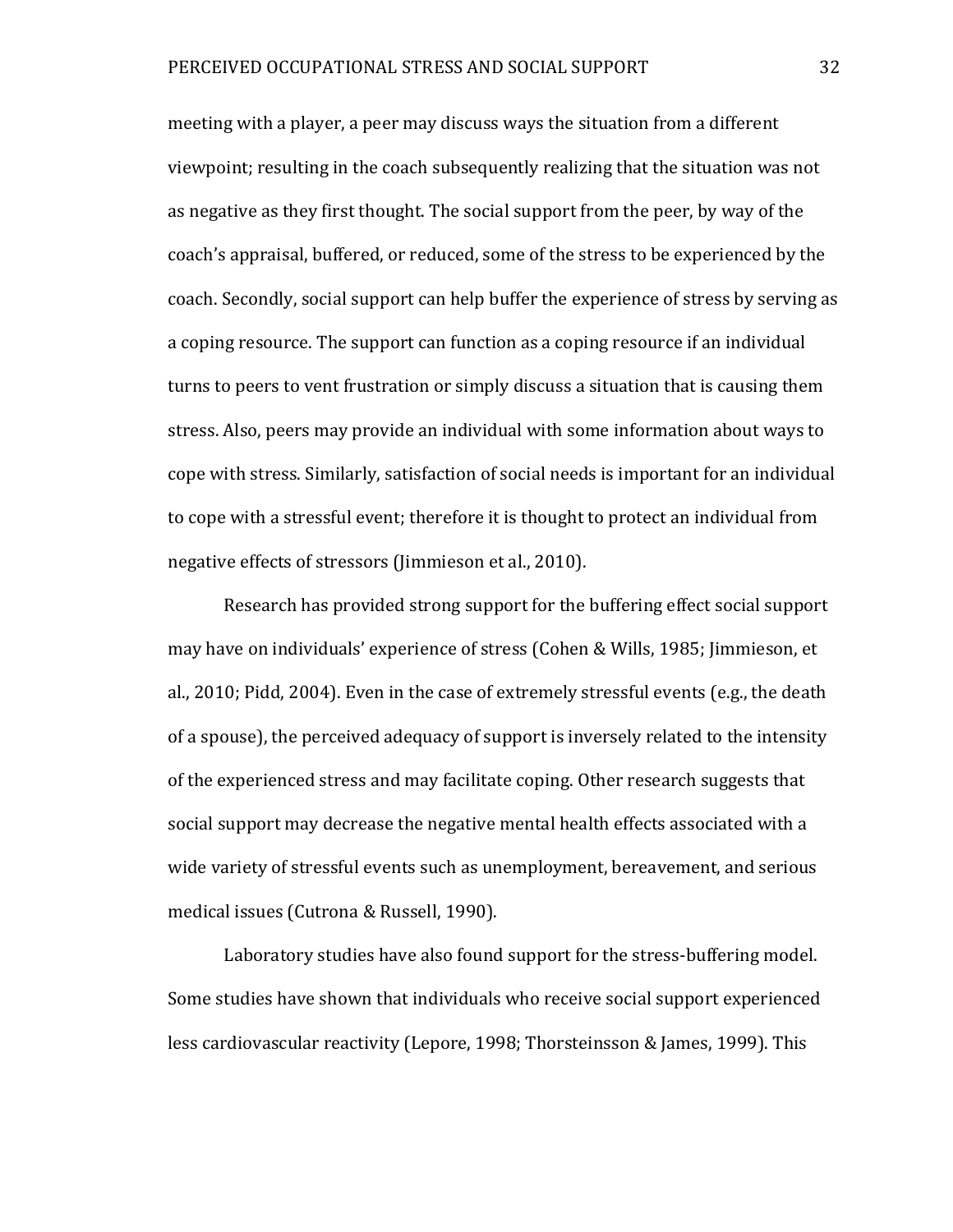means that social support reduced the increased heart rate that can be associated with stressors. Also, research concerned with epidemiology support the buffering hypothesis. Falk, Hanson, Isacsson, and Ostergren (1992) found that, among elderly (78-79 years old) men in Malmo, Sweden, the combination of high job strain and low support was associated with the highest mortality rate over seven years.

Jimmieson et al. (2010) also suggests that identifying with a group has a buffering effect on occupational stress. This is support for findings of previous research (Haslam et al., 2004; Pidd, 2004). The researchers found that high team identifiers experienced less adverse effects of role ambiguity on their job satisfaction, but low team identifiers experienced a significant negative effect on their satisfaction. Social Identity Theory (Tajfel, 1978; Tajfel & Turner, 1979) posits that identifying with a positively evaluated group may lead to more self-worth and positive self-evaluations. An analytical review of Social Identity Theory concluded that it is useful in exploring intergroup dimensions (Hogg, Terry, & White, 1995). Other research has found that even identifying with a negatively evaluated group can have a positive impact, as the individual may experience feelings of belonging due to the group's distinctiveness (Jetten, Branscombe, Schmitt, & Spears, 2001; Jetten, Schmitt, Branscombe, McKimmie, 2005). These positive feelings may reduce the impact of the negative effects that a stressor can produce, thus they may potentially perform as a stress buffer.

Jimmieson et al. (2010) found that the strength of identification with the work team mediated the effect of coworker support on job satisfaction. This is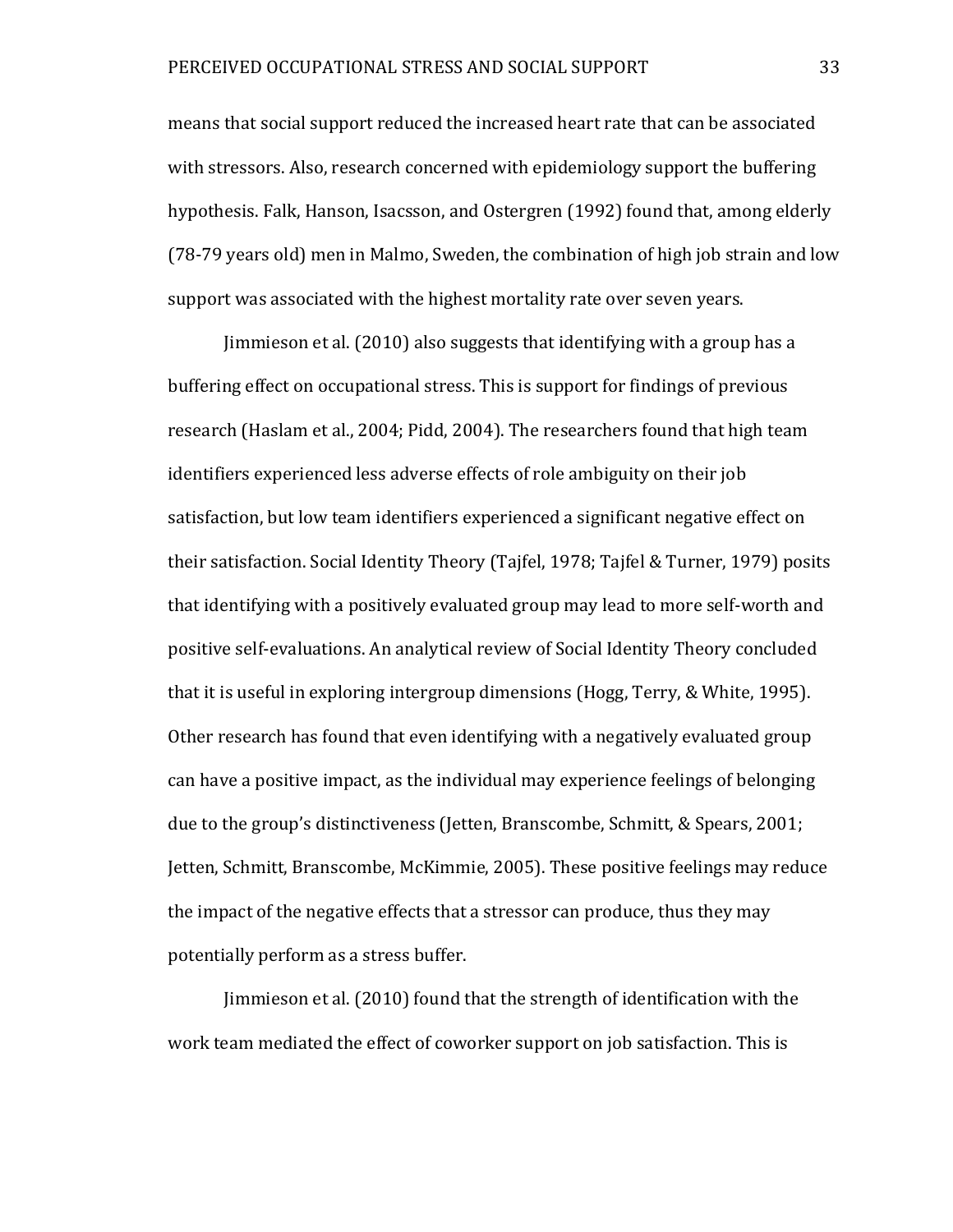similar to other research, which has found that identification with the source of informational support has an impact on the effectiveness of the support (Haslam et al., 2004; Pidd, 2004). Of interest in these findings is that each study found a significant result based on instrumental social support, but not emotional support. Perhaps emotional support can provide a motivational boost for individuals dealing with stress, but does not have an impact on the actual experience of stress.

Previously discussed were two main dimensions of social support; perceived and received. Some research has found differences in the ways in which the two dimensions may impact an individual's experience of stress. Specifically, while perceived support often shows support for the stress-buffering model, received support measures sometime result in null effects (Barrera, 2000; Uchino & Birmingham, 2011). Findings such as these are often used as criticism of the stressbuffering model. Researchers have proposed theories of why received support does not show the same evidence of a buffering effect. Some of these reasons are: a drop in self-esteem when an individual seeks support (Nadler & Fisher, 1986, as cited in Uchino & Birmingham, 2011), individuals who actually receive more support are experiencing higher levels of stress (Barrera, 1986), or the recipient of the support may perceive it as unhelpful or insensitive (Uchino & Birmingham, 2011). All of these theories are possible, and perhaps to some extent, they all have a piece of the puzzle. However, research finding no evidence of a buffering effect of received support is in direct opposition to laboratory findings that suggest received support is linked to lower physical reactivity to stressful events (Lepore, 1998;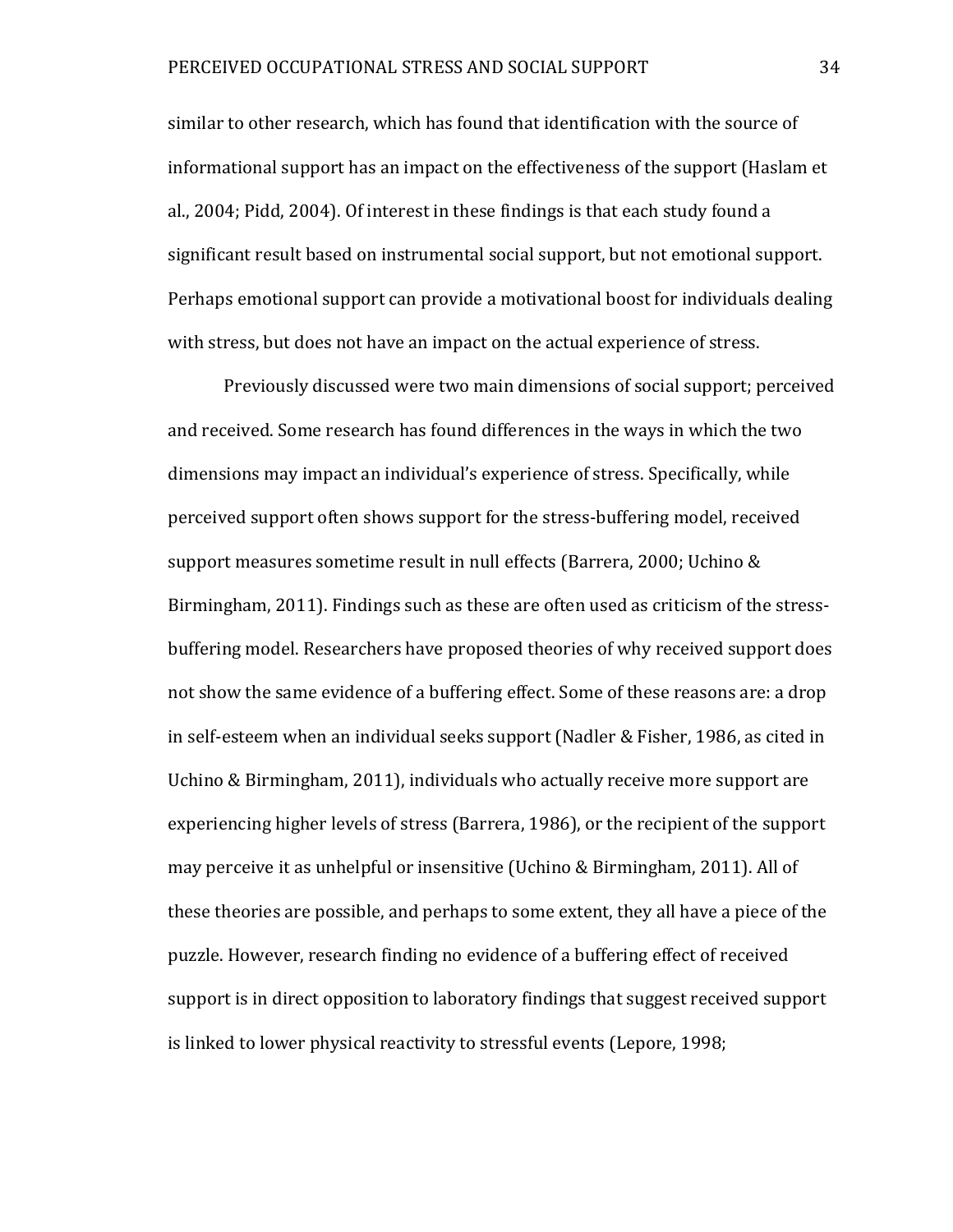Thorsteinsson & James, 1999). Barrera (2000) suggests that the laboratory findings may provide a better understanding, as these are able to disentangle received support from current stress levels, via random assignment; whereas, in a naturalistic setting, the disentangling of the harmful effects of stress versus the positive effects of social support, is much more difficult.

Overall, research has shown consistent evidence for the stress-buffering model (Barrera, 2000; Cohen & Wills, 1985; Uchino & Birmingham, 2011). The research also suggests that there is potentially less of a buffering effect for received support than perceived support (Barrera, 2000; Uchino & Birmingham, 2011), despite laboratory research that suggests both are valid (Lepore, 1998; Thorsteinsson & James, 1999). Future research is needed to examine this discrepancy, and to add more support for or refute the stress-buffering model.

**Stress Prevention Model.** The stress prevention model has received significantly less research attention than the stress-buffering model, but the research that has been performed suggests that social support can affect stress differently than via the individual's appraisals and subsequent coping (Gore, 1981; Uchino & Birmingham, 2011). This model suggests that social support can be beneficial because social network members may provide individual's with resources to avoid and/or reduce exposure to some types of negative life events, which cause the individual stress (Uchino & Birmingham, 2011). A one-year long study found that the combination of community level and individual support was associated with less exposure to negative life events (Lin, 1986, as cited in Uchino &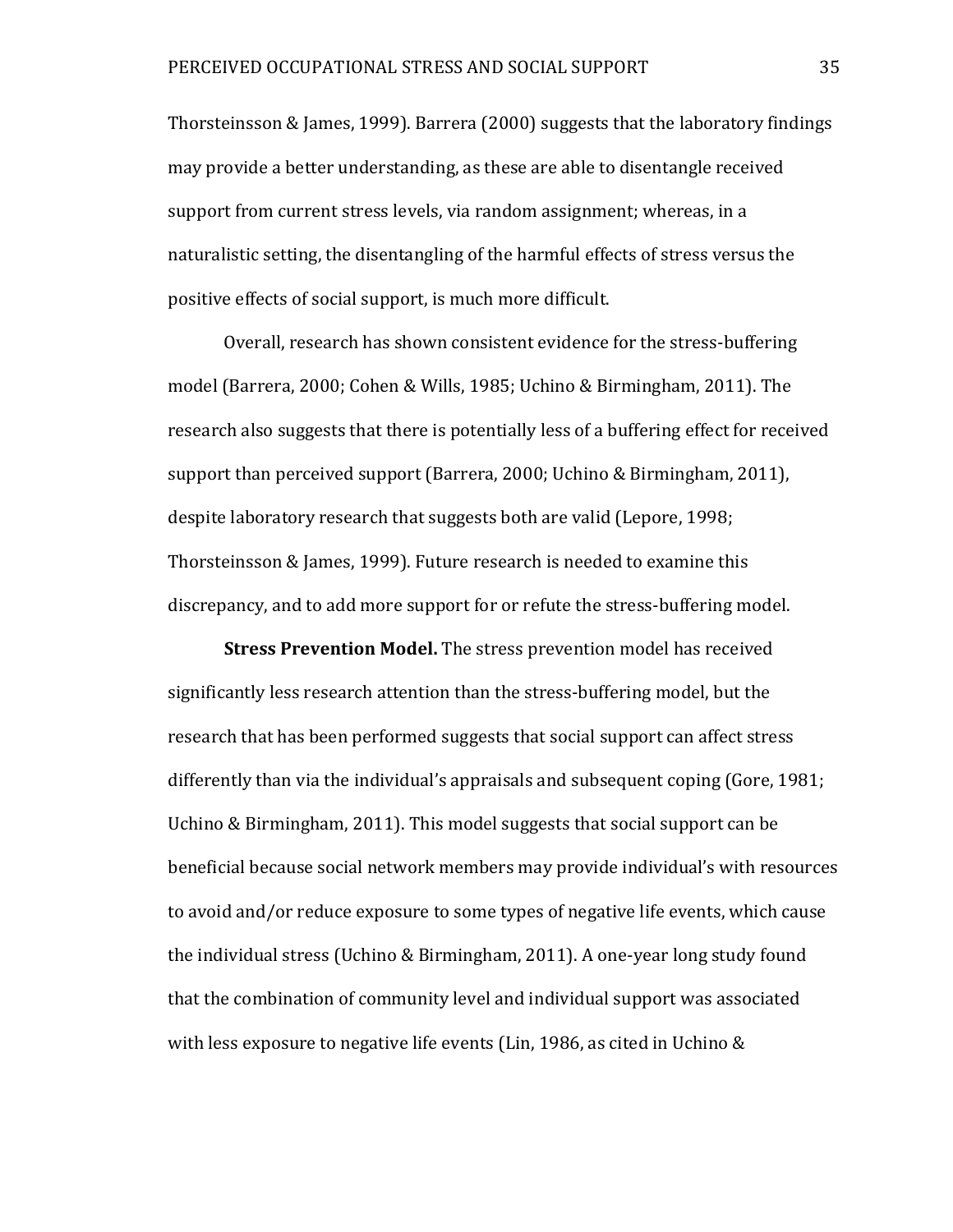Birmingham, 2011). Similarly, a longitudinal study of older adults by Russell and Cutrona (1991) found that those with higher social support experienced less daily hassles over an eleven-month period. Though little research has been performed directly assessing the stress-prevention model (Uchino & Birmingham, 2011), some research examining stress reduction as a mediator of support influences (e.g., Bonds, Gondoli, Sturge-Apple, & Salem, 2002) may be applicable, as general perceptions of stress likely reflect both stress reactivity and stress exposure (Uchino & Birmingham, 2011).

Longitudinal studies tend to find social support to be related to lower stress exposure (McFarlane, Norman, Streiner, & Roy, 1983; Russell & Cutrona, 1991). Other research (Wills & Cleary, 1996) examines the role of reduced stress exposure in mediating links between support and health. Wills and Cleary (1996) found that stress exposure was a mediator of the relationship between parental support and adolescent drug use. This finding is similar to Bonds et al., (2002), who found that parenting stress reactivity completely mediated the relationship between parental support and optimal parenting. Also, Russell and Cutrona (1991) determined that reductions in daily hassles were partially responsible for the relationship between social support and depression. Therefore, research generally suggests that stress acts as a mediator of social support and subsequent associations (Bonds, et al., 2002; Russell &Cutrona, 1991; Wills & Cleary, 1996). More research is needed to explain the mediator role of stress in support-health links (Uchino & Birmingham, 2011), and assess if social support is having an affect on the mediator role of stress.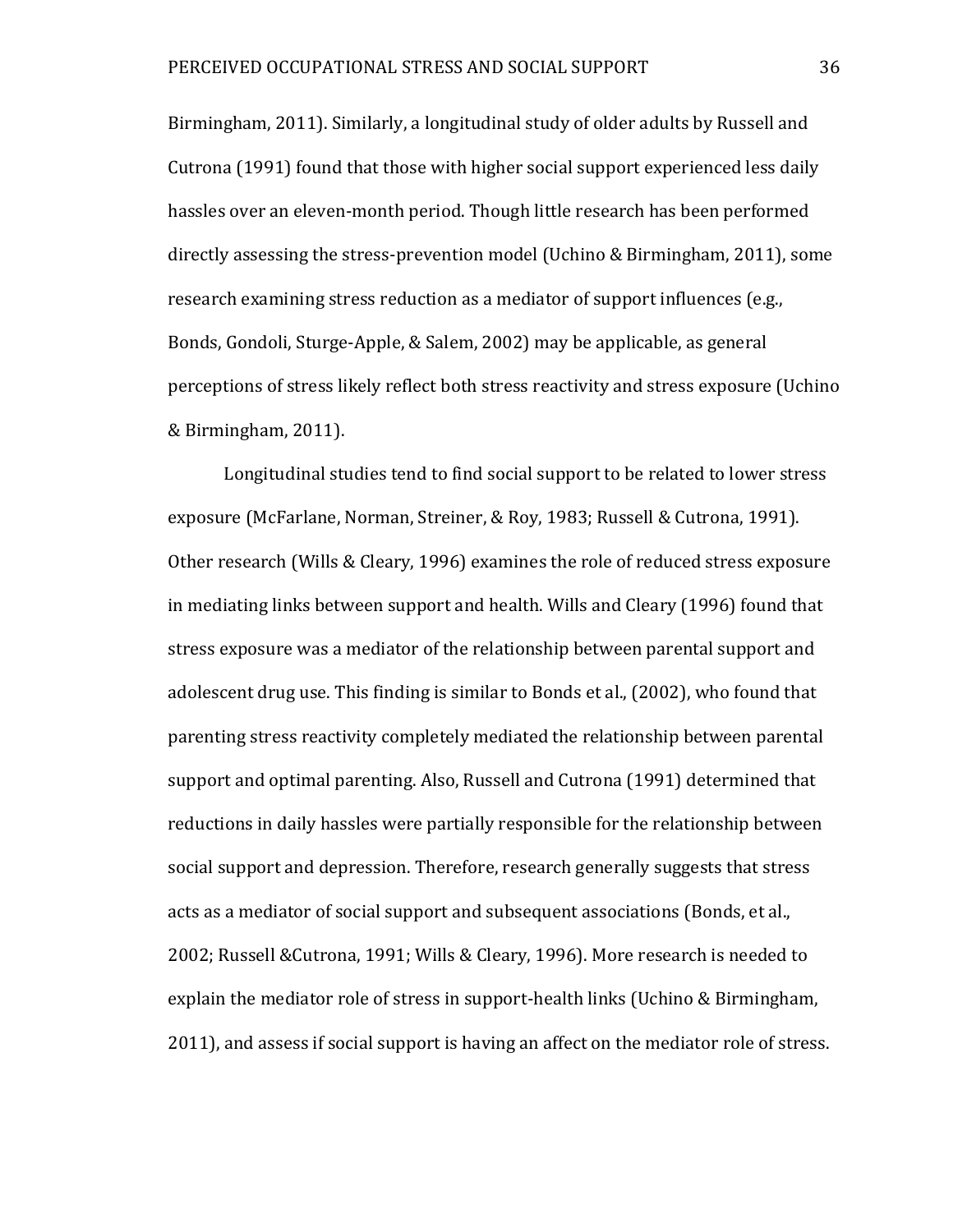Some in the academic community have pondered why there is a lack of research on the stress-prevention model (Barrera, 2000; Uchino & Birmingham, 2011). There are several possible explanations. Uchino and Birmingham (2011) suggest that a long-standing focus on the stress-buffering model has led to a focus of stress reactivity in outcome-based studies. The authors also posit that many measures of stress do not draw an explicit distinction between stress exposure and reactivity. Despite this lack of research exploring the intricacies of the stressprevention model, recent models are beginning to address the component processes of stress (e.g., reactivity, exposure, recovery, restoration; Cacioppo & Berntson, 2007, as cited in Uchino & Birmingham, 2011; Rook, 2003).

Even though there is little research directly aimed at assessing the stressprevention model, other research has suggested possible pathways in which social support may reduce exposure to stress (Uchino, 2004). First, Cohen (1988) suggests that social support may influence cognitive processes in a way that results in more benign appraisals of the stressor. For instance, an individual whose spouse has a well paying job may have a less intense appraisal of losing his job than an individual whose spouse does not have a well-paying job. This less intense appraisal will most likely lead to the individual experiencing less stress than if the spouse does not have a decent job. Secondly, Aspinwall and Taylor (1997) suggest that social support may enhance proactive coping (e.g., informational support on planning for poor driving conditions), which can help individuals make informed decisions that minimize their exposure to stressors. The authors also suggest that social support has the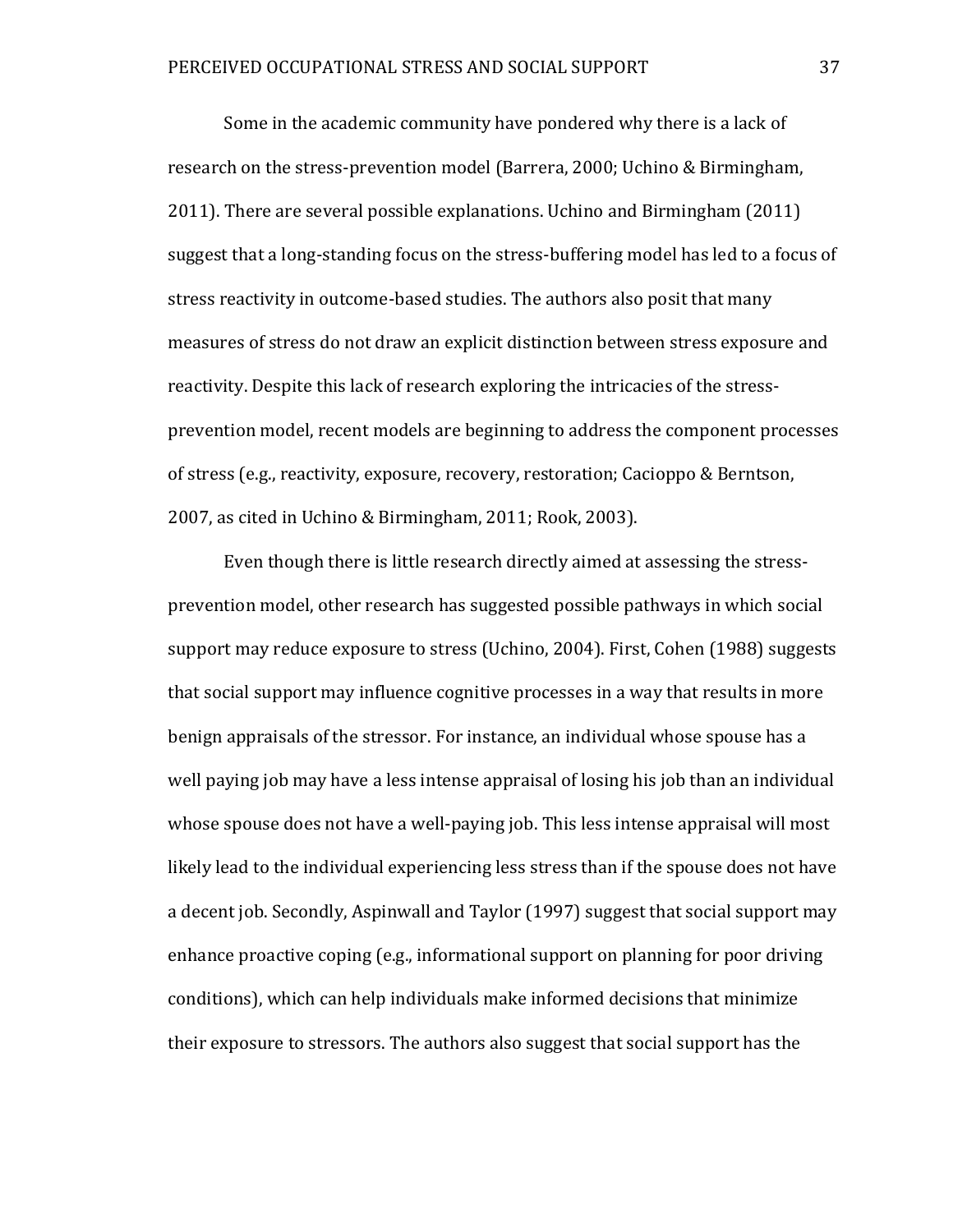potential to increase self-esteem and personal feelings of control, both of which are important antecedents of proactive coping (Aspinwall & Taylor, 1997). Lastly, Pearlin (1989) suggests that adequate levels of social support may help decrease an individual's exposure to what the author termed "secondary stressors". The author suggests that negative life events usually do not occur in isolation and often produce exposure to other stressors in related areas (Pearlin, 1989). A great example from research is how stressors from the workplace can often lead to issues at home (Bolger, et al., 1989; Repetti, 1989). If the spousal support, however, reduces the work-related stress, it may lessen potential spillover into the marital interactions, thus reducing the individual's exposure to such secondary stressors.

Despite little direct research on the stress-prevention model, there is research that supports the model, suggesting that social support reduces individuals' exposure to stressors (Gore, 1981; Russell & Cutrona, 1991; Uchino, 2004) and may serve as a mediator of the stress-health relationship (Bonds, et al., 2002; Wills & Cleary, 1996). However, future research is needed to provide more direct evidence for the validity of the stress-prevention model. Uchino and Birmingham (2011) suggest that researchers use relevant methodologies (e.g., longitudinal designs; see Barrera, 2000). Uchino and Birmingham (2011) also posit that adequate research on the stress-prevention model, in combination with the stress-buffering model, may highlight the complex nature of the relationship between social support and stress, along with how this relationship may unfold over time. This approach would differ from most social support research, which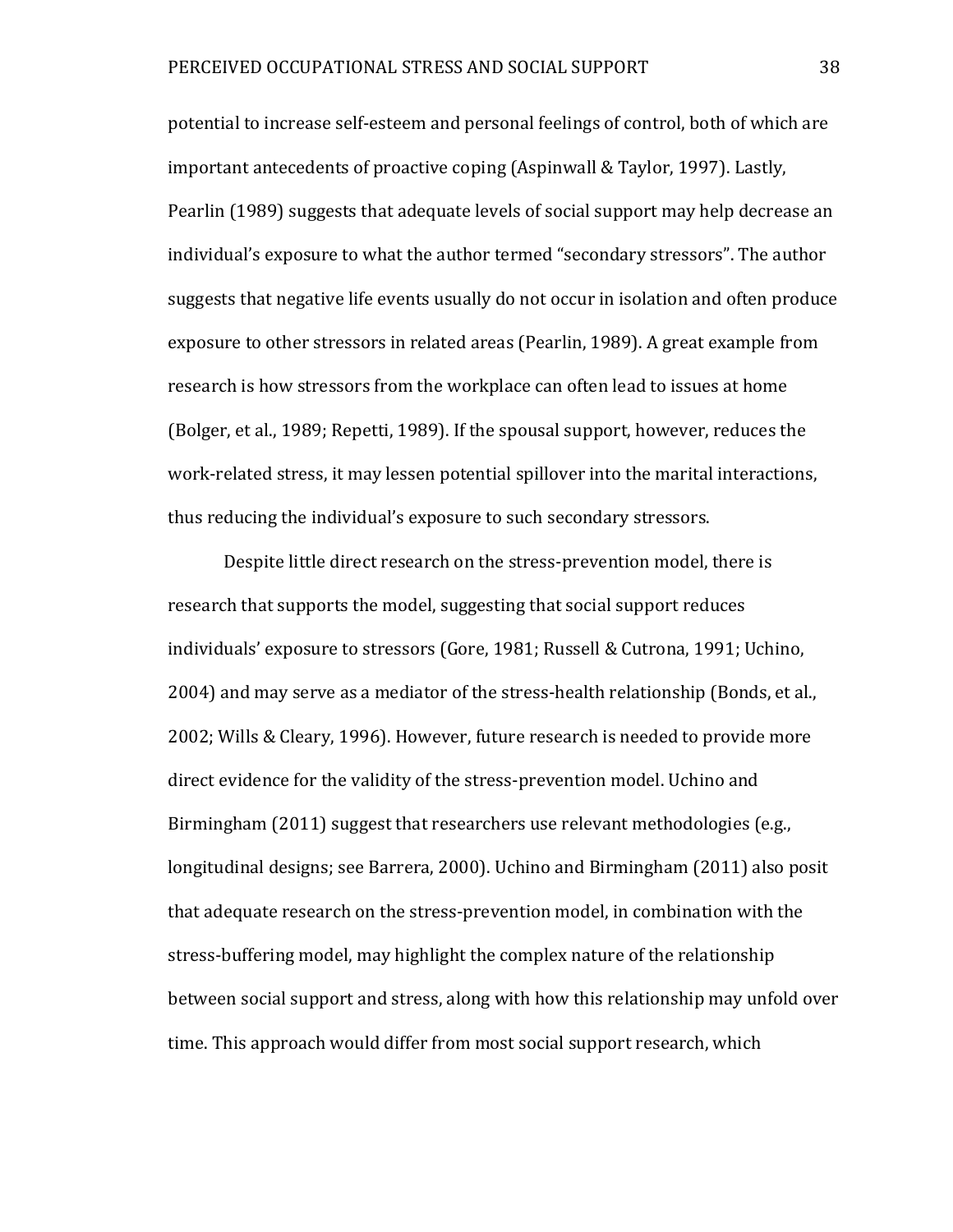measures the support-stress relationship at one moment in time (Uchino & Birmingham, 2011).

## **Stress and Social Support among Coaches**

Empirical research supports a strong relationship between perceived social support and perceived stressors (Barrera, 2000; Uchino & Birmingham, 2011). Despite this, very few studies have assessed this relationship among sport coaches (e.g., Kelley, 1994; Kelley & Gill, 1993; Levy, Nicholls, Marchant, & Polman, 2009) Kelley (1994) and Kelley and Gill (1993) assessed social support among other variables in predicting burnout in coaches, whereas Levy et al., (2009) used a single coach in a case-study approach to assess various coping resources' impact on stress, among the various coping resources was social support.

Kelley (1994) and Kelley and Gill (1993) provided results that suggest coaches' social support predicts stress appraisal. In both studies, analyses of support-stress relationship included social support among other variables in a stepwise regression analyses, therefore it is unclear how much variance in stress is accounted for by support, alone. Kelley (1994) found hardiness, coaching issues, and social support to account for 48% of the variance in perceived support. Similarly, Kelley and Gill (1993) found social support satisfaction, gender, and experience to predict stress appraisal. However, in this study, the combined variables only accounted for 11% of the variance in stress appraisal. Even though social support was not assessed alone, Kelley (1994) and Kelley and Gill (1993) both provide some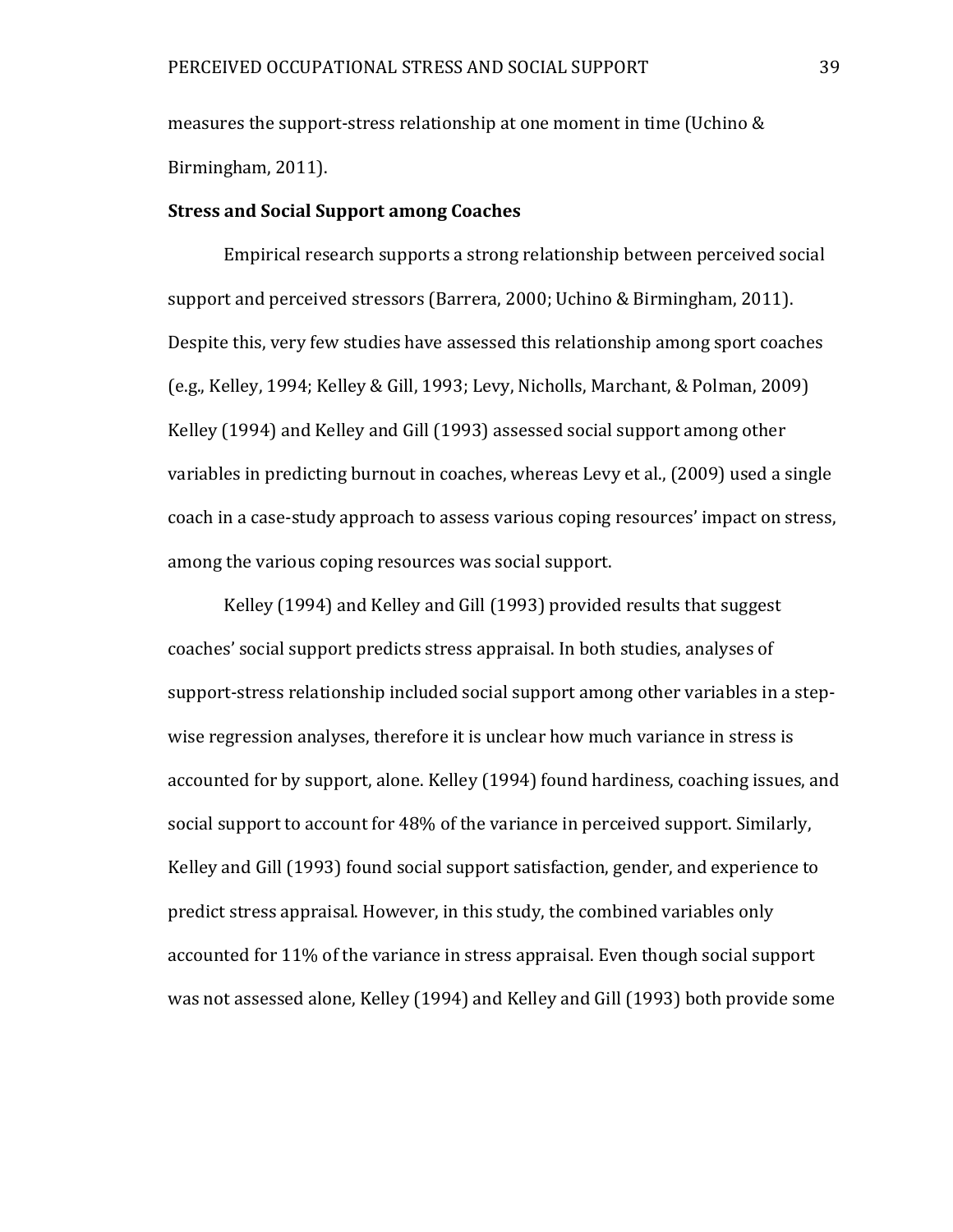evidence that there is a relationship between social support and stress among coaches.

Similarly, a case study of one coach (Levy et al., 2009) provides support for the negative support-stress relationship, as well. Social support (seeking assistance from coaches or players) was identified as an occasional coping mechanism. Ratings from the coach suggested that this coping mechanism was effective. Despite support from Levy et al. (2009), this study was limited to one coach and the definition of social support was seeking assistance from coaches or players. Both are big limitations, as one coach is not representative of the profession, and the conceptualization of social support is much larger than assistance seeking.

Despite being very limited, it appears that research suggests that sport coaches are another population where there is a significant relationship between social support and stress. Backed by research in other domains (Barrera, 2000; Jimmieson, et al., 2010), it appears that coaches may be able to use social support as a buffer for or to help themselves avoid experiencing stress.

#### **Years of Experience**

Higher levels of experience has been related to numerous outcomes such as teachers' self efficacy (Klassen & Chiu, 2010) and burnout (Brewer & Shapard, 2004) outside of the realm of sports, and burnout (Caccese & Mayerberg, 1984; Ullrich, 2009), coaching self-efficacy (Kavussanu, Boardley, Jutkiewicz, Vincent, & Ring, 2008) and stress coping methods of referees (Brennan, 2002) within sports. As research on experience suggests, there are various ways in which experience can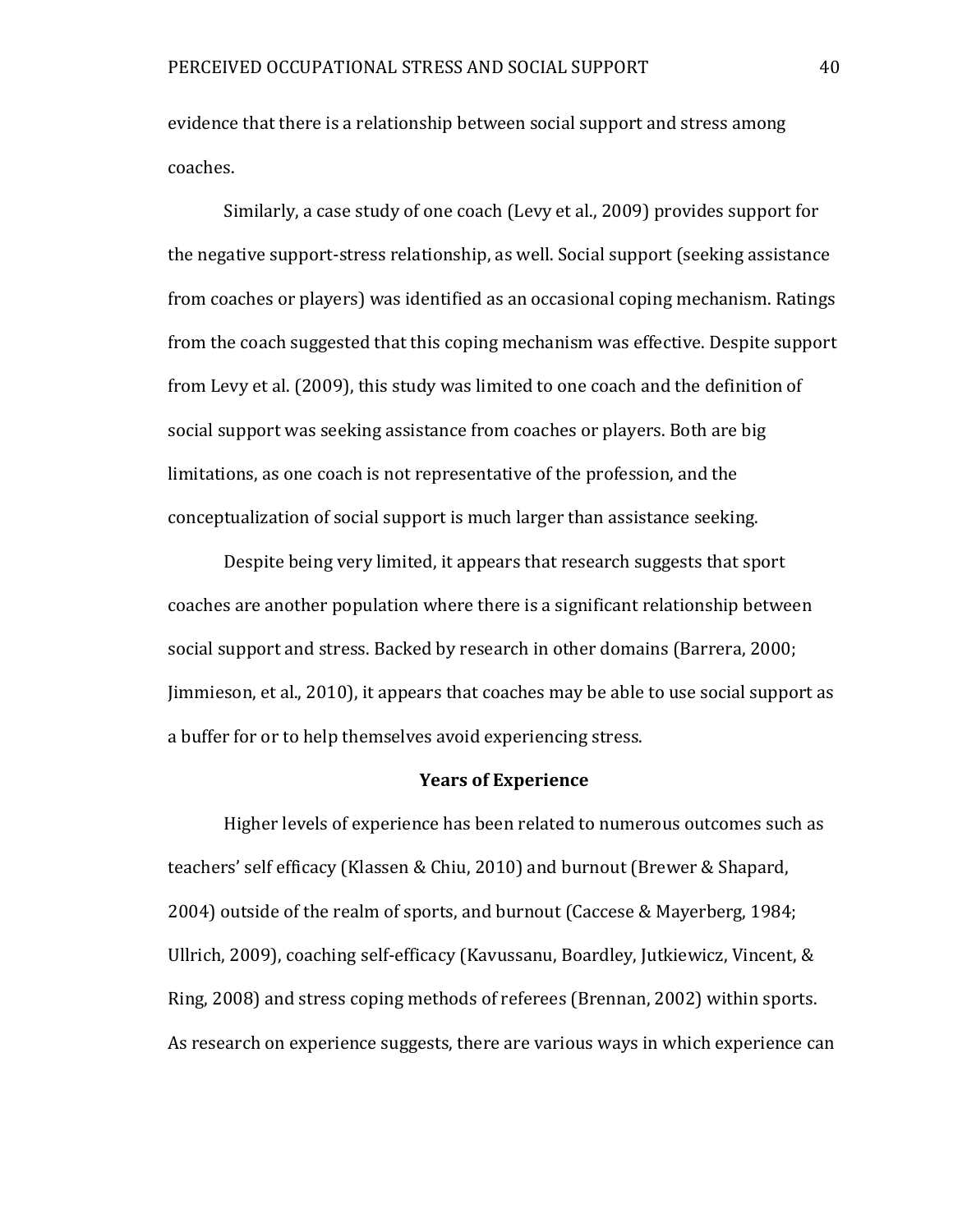impact an individual's life, including coaches' perceived level of burnout (Caccese & Mayerberg, 1984). Despite a lack of empirical research directly assessing the relationship between experience and perceived stress, there is evidence that suggests there may be relationship.

There is evidence that supports a significant relationship between experience and burnout, a large portion of which is stress (Brewer & Shapard, 2004; Caccese & Mayerberg, 1984; Ullrich, 2009). Brewer and Shapard (2004) performed a meta-analysis on a variety of studies assessing this relationship. The researchers used all studies that assessed burnout, including those that used emotional exhaustion, and then assessed only the studies that used emotional exhaustion as a burnout measure. The authors found that in 20 studies experience in a field was negatively related to burnout and emotional exhaustion in 13 studies. Interestingly, experience in current position was not significant in all the burnout studies  $(n=8)$ but was significant in only the emotional exhaustion studies (n=5). All significant relationships were fairly weak, with weighted correlations ranging from -.08 to -.12. Brewer and Shapard's (2004) meta-analytic research supports previous findings of a significant, negative relationship between experience and burnout in coaches (Caccese & Mayerberg, 1984) and teachers (Ullrich, 2009). However, Vealey, Udry, Zimmerman, and Soliday (1992) found that there is no significantly relationship between experience and burnout among coaches.

Ullrich's (2009) dissertation abstract suggests that experience does not have the same relationship to burnout across different populations. In a United States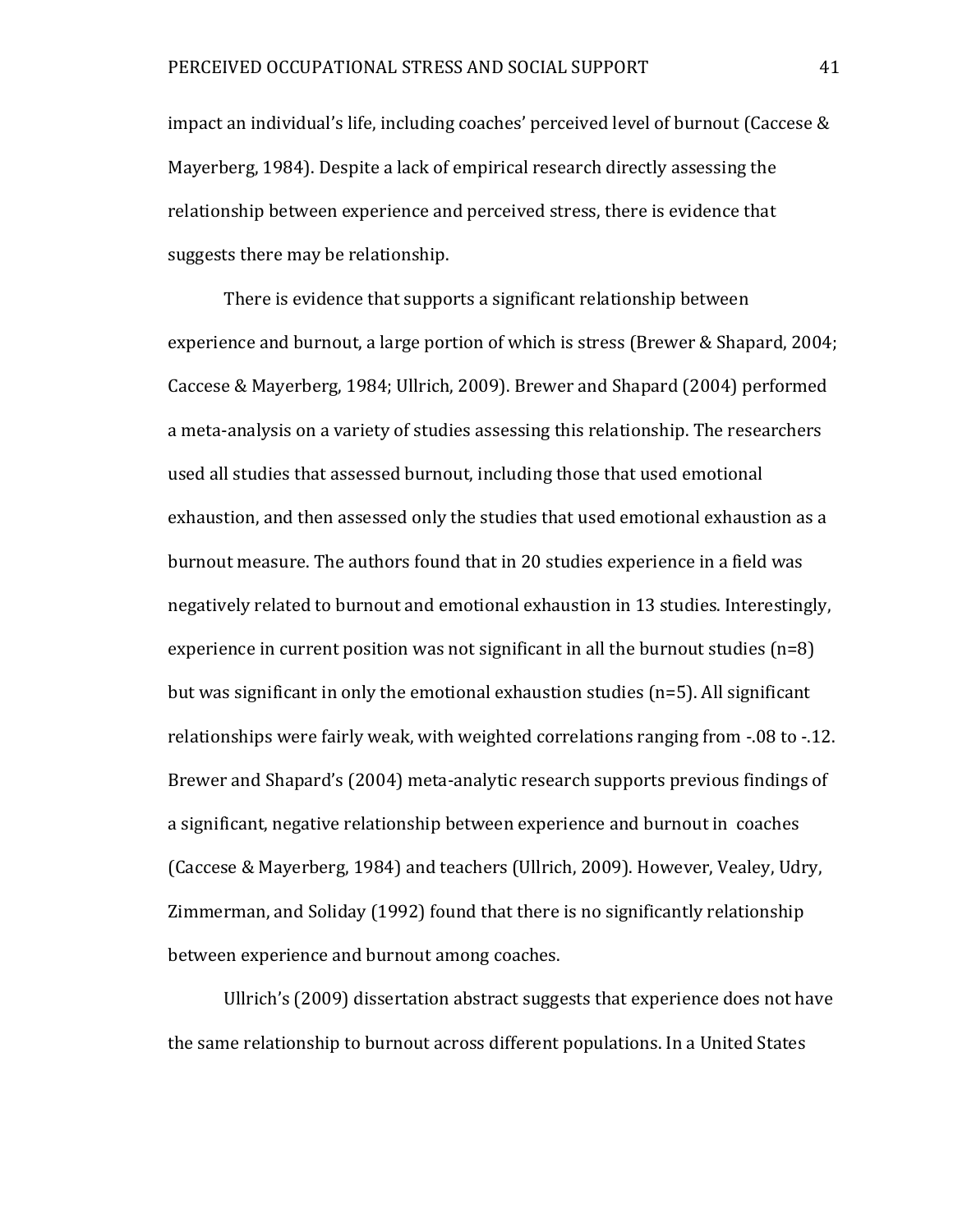sample of teachers, the researcher reports a significant, positive relationship, while among German teachers there was a significant, negative relationship. This information suggests that there may be certain circumstances when experience is related to decreased stress, whereas others when it is related to increased stress. Therefore, the significant experience-stress (burnout) relationship found by Caccese and Mayerberg (1984) who sampled coaches from all sports in the 1981-1982 National Director of College Athletics book needs replication. Similarly, the nonsignificant experience-stress (burnout) relationship found by Vealey et al., (1992), which utilized coaches from a variety of sports, also needs replication. Perhaps these studies that assessed a wide-range of sport coaches did not find a significant relationship due to the differing sports' requirements of the coach. As Ullrich (2009) suggests, there may situational variables that can affect the resulting experiencestress findings.

Similar to burnout, experience has been shown to relate to self-efficacy in teachers (Klassen & Chiu, 2010) and coaches (Kavussanu et al., 2008). However, these relationships are not exactly the same. Klassen and Chiu (2010) found that teachers' differed on three self-efficacy factors based on experience in a non-linear fashion. Suggesting that self-efficacy increases from early to mid-career, and subsequently decreases later in their career. However, Kavussanu and colleagues (2008) found that years of experience was moderately correlated with total (.46) and technique (.39) coaching efficacy. Suggesting that as coaches gain experience, they also feel more confident in their coaching abilities. Self-efficacy may be related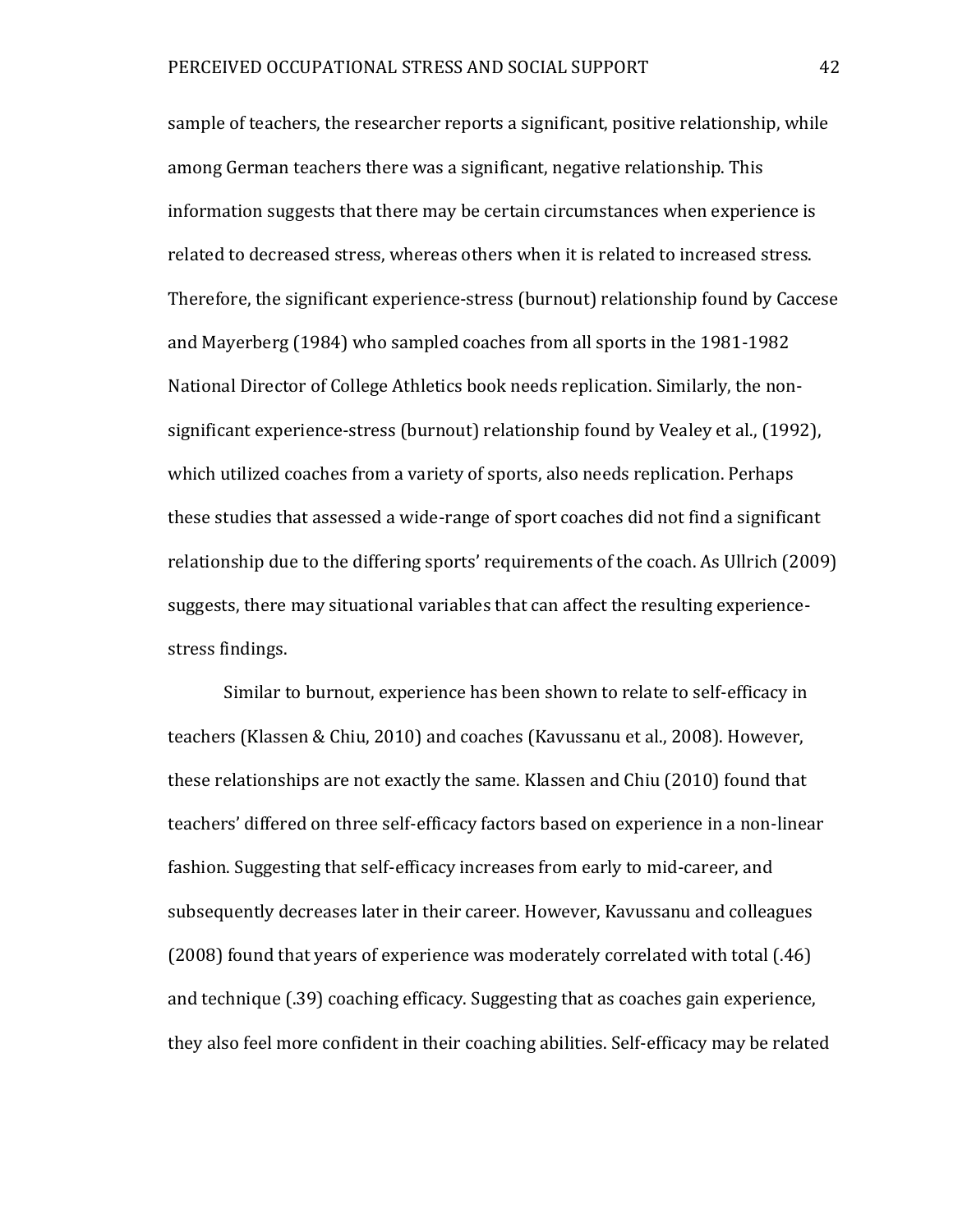to stress in an indirect way. If a coach is less confident that her overall coaching and coaching techniques is capable of completing a task (probably winning or helping athletes improve) she will likely have more occupational stress than a coach who is confident in her coaching abilities. Thus, this evidence may support a negative relationship between experience and perceived occupational stress.

Lastly, Brennan's (2002) dissertation abstract suggests that basketball officials, in stressful situations, differ in coping methods based on experience. The researcher found that less experience officials utilized more religious or spiritual beliefs as a coping source significantly more often than more experience ones. Perhaps coaches who are more experienced also use different coping methods than less experienced coaches. If this relationship exists, it may provide support to a negative experience-stress relationship. Perhaps coaches with more experience have perfected or at least bettered their specific coping methods, while less experienced coaches are still developing them. Once an individual understands how they best cope with stress, it is reasonable that they may experience or perceived less occupational stress.

Although research assessing years of experience is somewhat limited, especially in relation to stress, it appears that there is some support for a significant, negative experience-stress relationship (Brewer & Shapard, 2004; Kavussanu et al., 2008; Klassen & Chiu, 2010; Caccese & Mayerberg, 1984). This relationship has been shown to exist in teachers (Klassen & Chiu, 2010; Ullrich, 2009) and sport coaches (Caccese & Mayerberg, 1984; Kavussanu et al., 2008).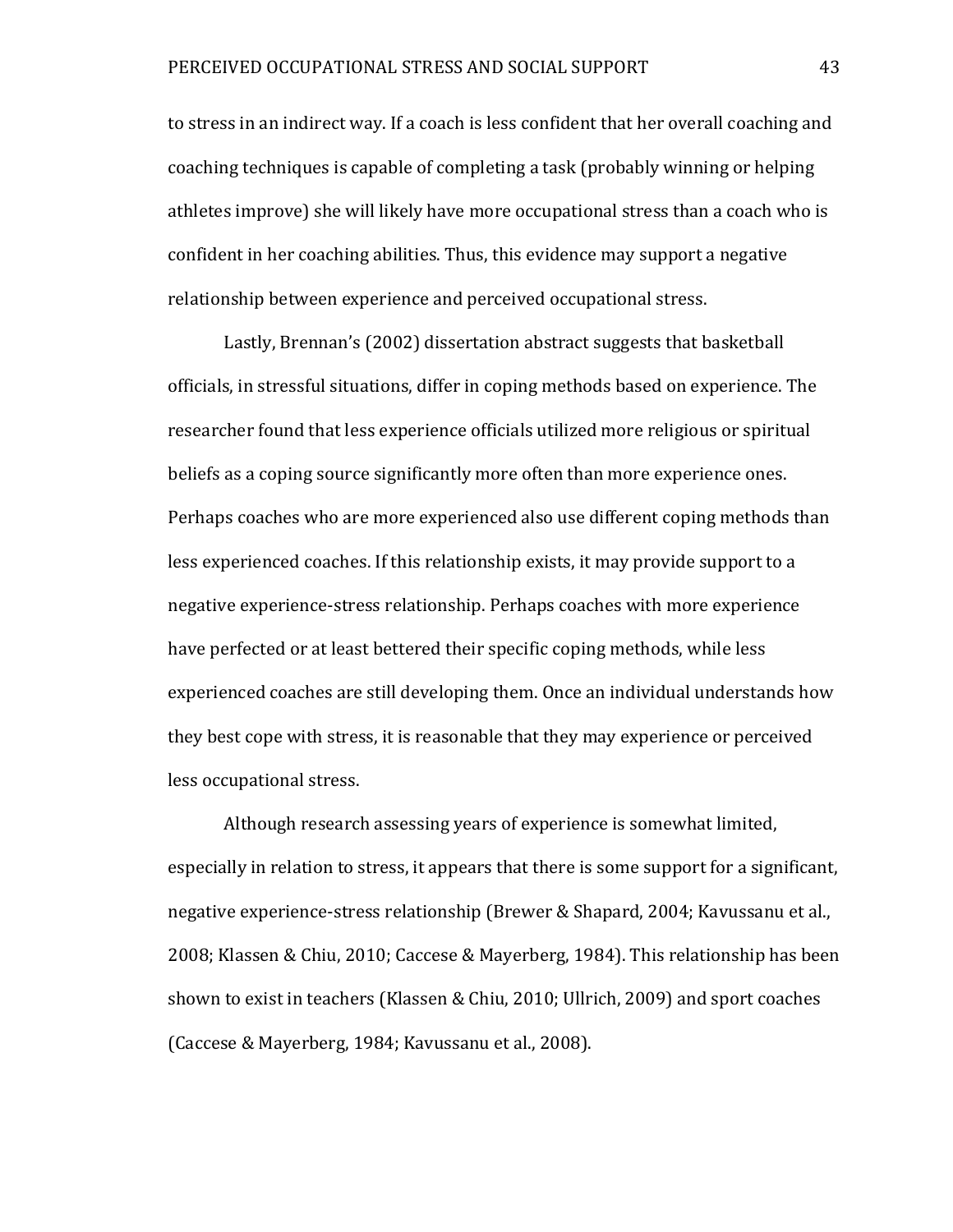#### **Competition Level**

Competition level has a very limited research background. However, it has been related to hostile aggression in soccer players (Coulomb & Pfister, 1998). It is also been shown to be related to charitable philanthropic giving different industries (Zhang, Zhu, Yue, & Zhu, 2010). However, concerning a relationship with stress in coaches (Kelley et al., 1999) and burnout in coaches (Vealey et al., 1992), research suggests there is not a significant relationship.

Zhang and colleagues (2010) assessed whether highly competitive industries (based on the Herfindahl-Hirschman Index) significantly differed on charitable philanthropic giving than non-highly competitive industries. The researchers found that there was a significant relationship. This information suggests as industrial competition increases, companies are more likely to donate and to donate more. The authors suggest that as competitive level increases, the desire for companies to differentiate themselves from competitors. Perhaps coaches at higher levels of competition also feel the need to differentiate themselves from other programs. This may cause stress as a coach attempts to create ways to set his program apart.

Opposite to the relationship of competition level and philanthropic giving, soccer players at the lowest competition level have been shown to have increased levels of hostile aggression than players at intermediate and high competition levels (Coulomb & Pfister, 1998). The authors defined hostile aggressive actions as rule breaking behaviors that did not contribute to the athlete completing a task. Though this research isn't directly related to coaching behaviors, it may suggest a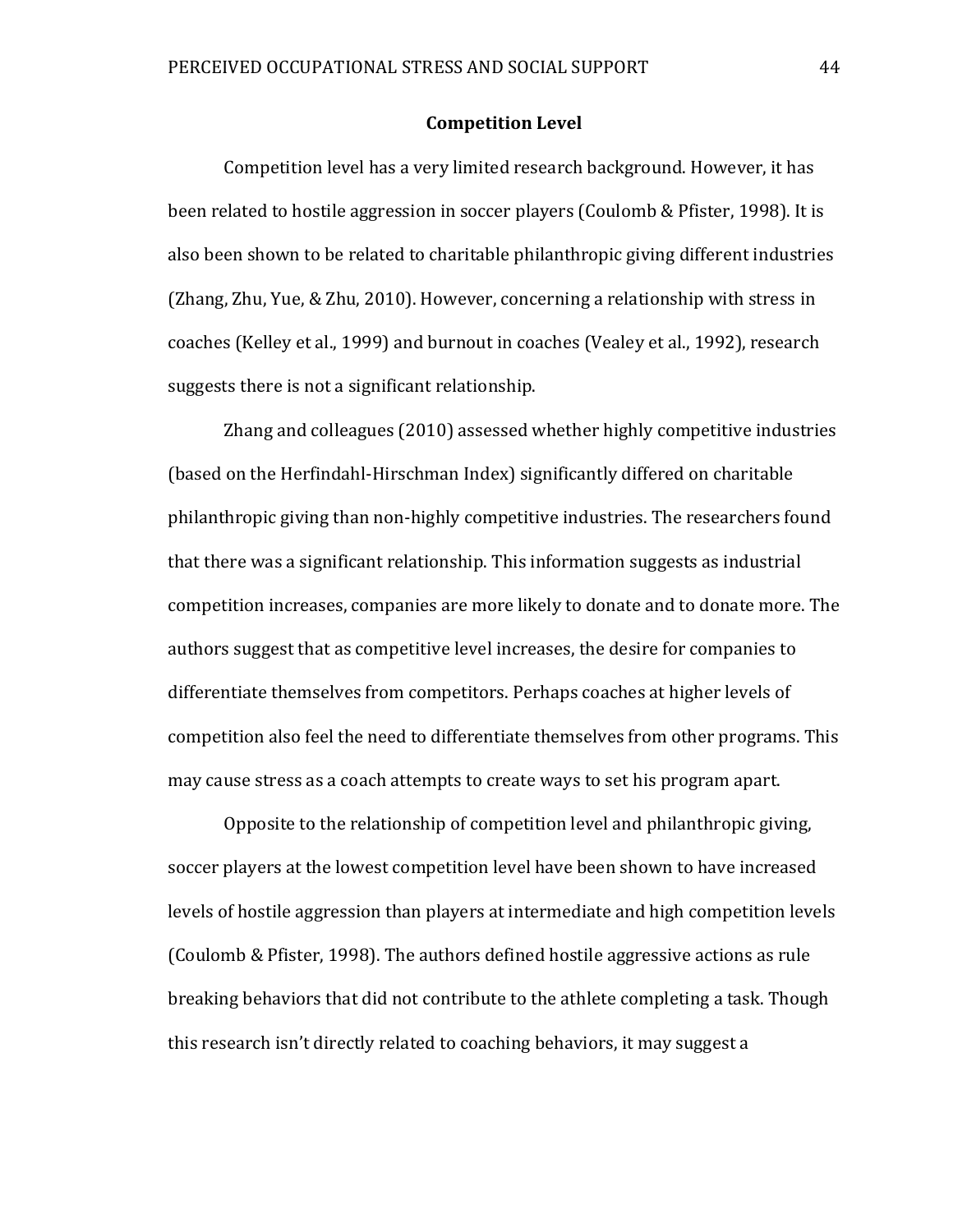differences in the coaches' approach at lower competitive levels. Perhaps coaches at the lowest competitive level in Coulomb and Pfister's (1998) sample were either more accepting or even encouraged more hostile actions. Certain coaches may not feel any empathy or compassion about teaching or encouraging hostile actions; others may feel that these strategies only help them complete a task, but it may mismatch with their values. If a coach has this mismatch in values and actions, it is reasonable that they may experience or perceive more occupational stress.

Despite these indirect ways in which research may support a competition level-stress relationship, academic literature assessing this relationship among coaches does not support a significant relationship (Kelley et al., 1999; Vealey et al., 1992). Kelley and colleagues (1999) found that, among collegiate tennis head coaches, competition level had no effect on perceived stress. Similarly, Vealey et al. (1992) presents results that suggest competition level is not related to burnout among coaches of a variety of sports.

Therefore, as there is a reasonable potential connection between competition level and stress from research (Coulomb & Pfister, 1998; Zhang et al., 2010), and evidence that there is no connection between competition level and stress among coaches (Kelley et al., 1999; Vealey et al., 1992), further research is needed. Due to the limited research of the competition level-stress relationship among coaches and competition level research in general, there is a need for replication of this research.

### **Conclusions**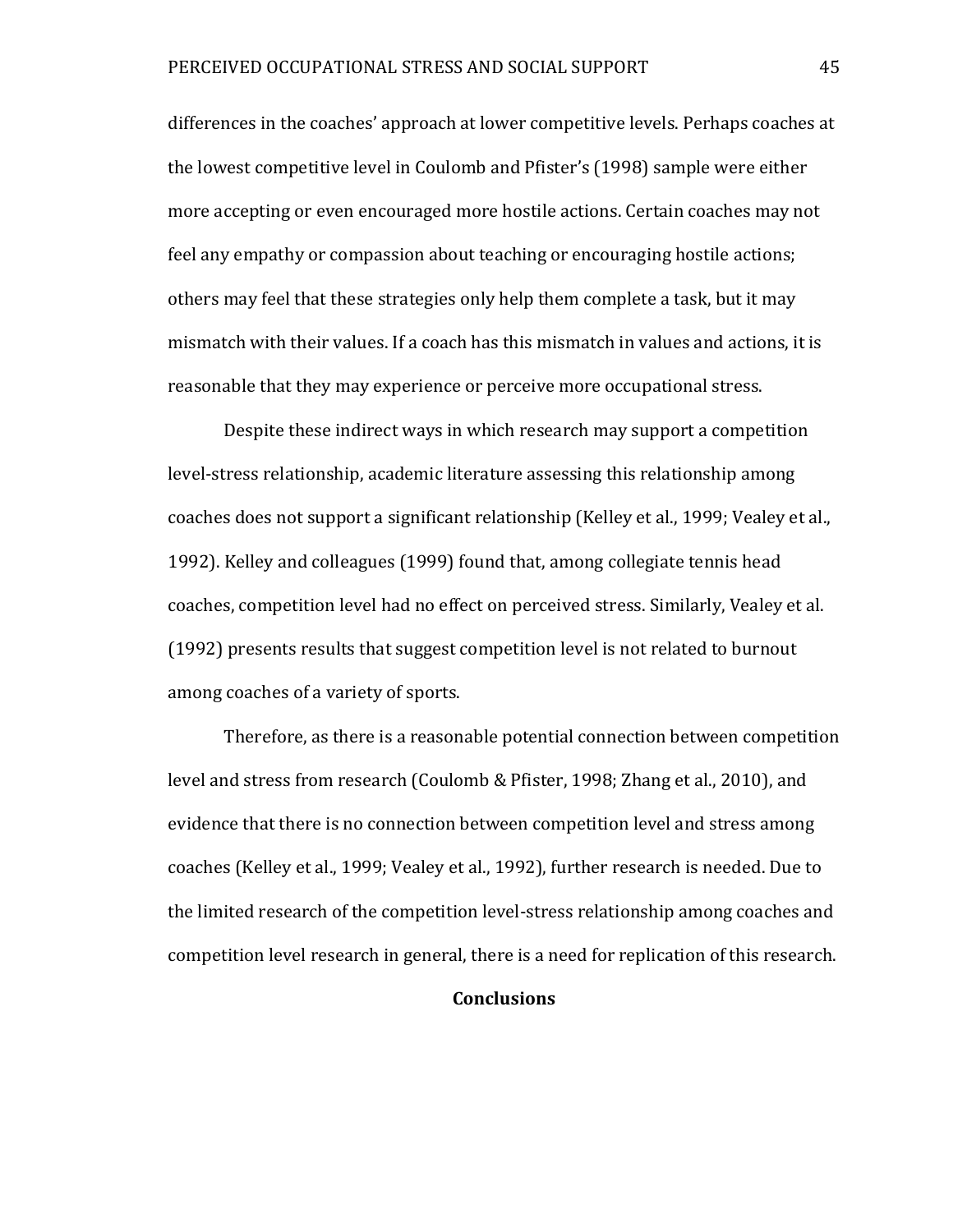In conclusion, there is ample evidence that suggests that stress has a negative impact in many aspects of an individual's life (Chandola et al., 2006; Lepore, 1995; Stanfeld & Candy, 2006). One area of life that is very impacted by stress is an individual's occupation (Beehr et al., 2010; Gilboa et al., 2008); sport coaches have been shown to have a significant level of occupational stress (Kelley, 1994; Lackey, 1986). There is also academic research that suggests social support can either reduce the negative impact of stress (Cohen & Herbert, 1996) or reduce an individual's exposure to stressful events (Gore, 1981). Similarly, some evidence exists that suggests experience may be negatively related to stress levels (Caccese & Mayerberg, 1984) and burnout (Brewer & Shapard, 2004). However, limited research needing replication exists that may suggest competition level does not impact stress (Vealey et al., 1992; Kelley et al., 1999).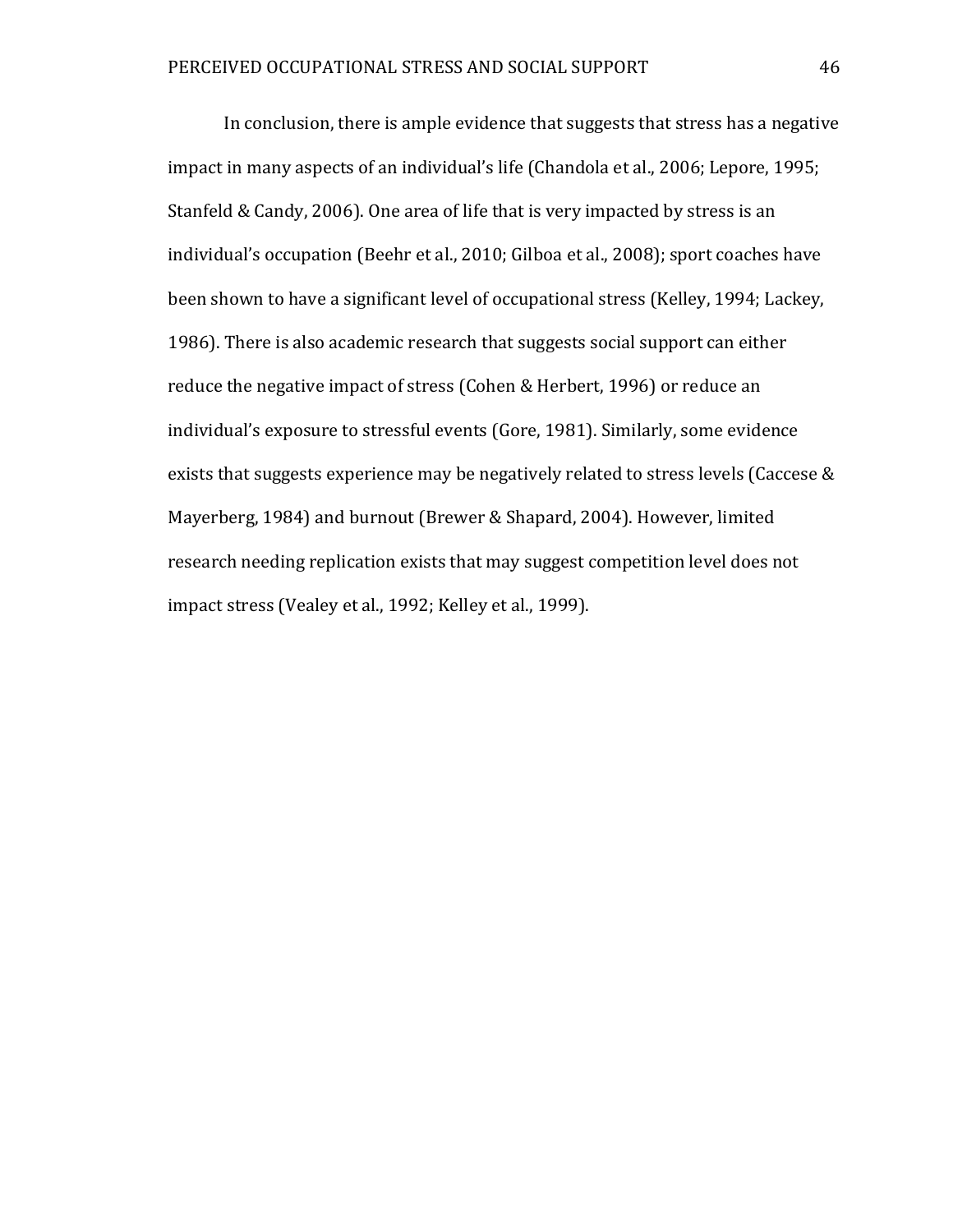## CHAPTER III

## **Methods**

The purpose of this study was to assess the relationship between perceived occupational stressors and perceived social support in collegiate coaches and to assess whether years of experience and competition add to the prediction of perceived occupational stress above just social support. This section gives an outline of the participants, instrumentation, procedures, and design of the study.

# **Participants**

A database consisting of all NCAA Division I, II, and III track and field coaches' email addresses was utilized for contact information of the potential participants. This database was developed based on the 2008-2009 National Directory of College Athletics and includes all NCAA track and field coaches for the season of 2008-2009 (n=724). Of the 724 potential respondents, 76 actually participated, which is an overall response rate of 10.5%. Nine of the participants did not complete a large portion of the instrument, so their responses were removed from all analyses, making the total number of interpreted responses 67.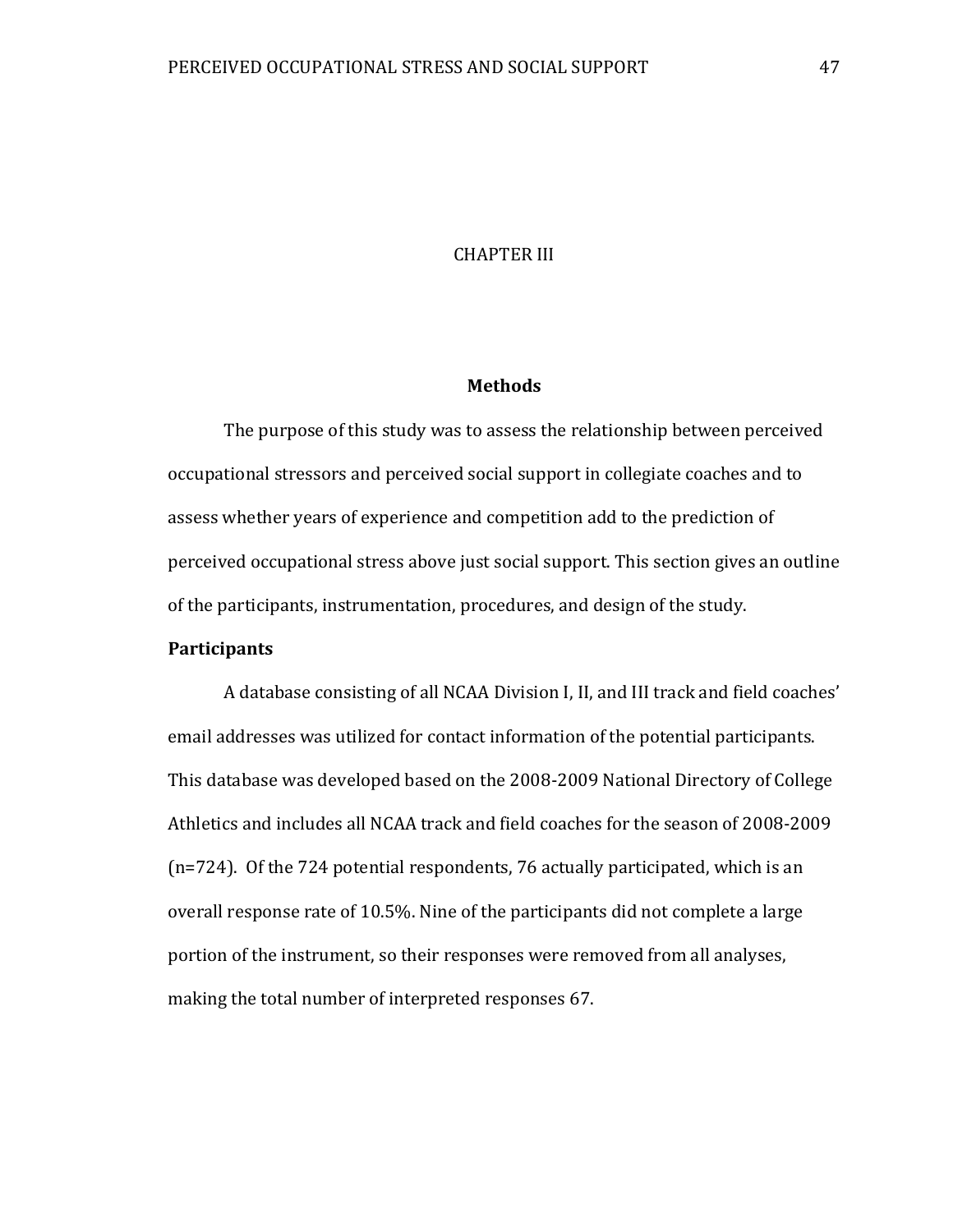Ages of the respondents ranged from 23 to 68 with a mean of 44.51 (SD=10.92) years. The participants were mostly male (n=52, 77.6%). The majority of participants were Caucasian (n=59, 88.6%), two respondents (2.9%) selected each of Black or African American and Hispanic or Latino, one respondent (1.5%) selected each of American Indian or Alaska Native and Asian or Asian American, and two others chose not to select an ethnicity. Years of experience of the participants ranged from 0 to 40 with a mean of 14.75 (SD=10.00) years. Most of the coaches were head coaches (n=53, 79.1%), other positions represented were assistant coach  $(n=13, 19.4\%)$  and graduate assistant  $(n=1, 1.5\%)$ . NCAA Division I  $(n=33, 49.3\%)$ was the most represented competition level, followed by Division III ( $n=27, 40.3\%$ ), and Division II (n=3, 4.5%), however four (6%) participants chose not to select a competition level. The current study defined competition level as NCAA Division; due to the low response rate from NCAA Division II coaches, the competition level variable was analyzed only including NCAA Division I and Division III participants. **Instruments**

Participants completed a demographics information survey as well as perceived occupational stressor and perceived social support assessments. The Administrative Stress Index (ASI; Koch, Gmelch, Tung, & Swent, 1982) was used to assess perceived occupational stressors and the Personal Resource Questionnaire (PRQ): Part 2 (Brandt & Weinert, 1981) was used to assess perceived social support.

**Demographics.** The researcher developed the demographics portion of the questionnaire (see Appendix A). Twelve questions were included to assess age,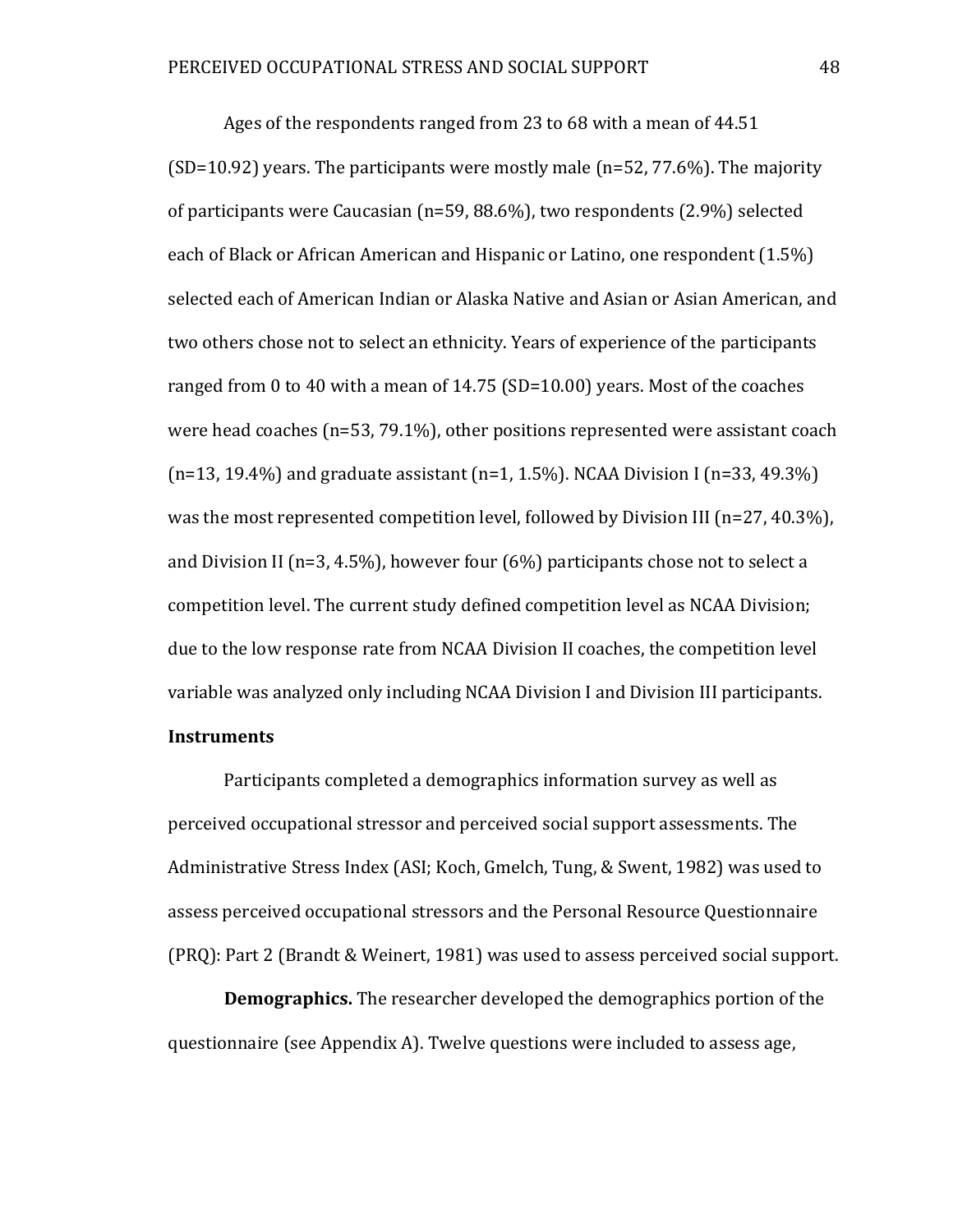years of head or paid (if participant is not a head coach) coaching experiences, current coaching position (head or assistant), competition level (NCAA Division I, II, or III), coaching population (men, women, or both), event area coached (distance, sprints, etc.), job status (type of contract), certifications, type of university setting (public or private university), gender, and ethnicity.

**Perceived occupational stress.** The Administrative Stress Index (ASI; Koch, et al., 1982) was used to assess coaches' perceived occupational stressors; the instrument consists of 25 Likert scale items ranging from 1, "rarely or never bothers me" to 5 "frequently bothers me". Koch et al., (1982) developed this assessment from Indik, Seashore, and Slesinger's (1964) job related Strain Index. The ASI was designed to provide a more specific measure of occupational stressors for school administrators. The original authors developed the measure using 1,156 members of the Confederation of Oregon School Administrators. A principle component analysis revealed four separate factors, which are role-based stress (e.g., "knowing I can't get information needed to carry out my job properly"), task-based stress (e.g., "being interrupted frequently by telephone calls"), boundary-spanning stress (e.g., "preparing and allocating budget resources"), and conflict-mediating stress (e.g., "trying to resolve differences between/among students). Finding a sum score for each factor is often the scoring procedure. Permission to use the copyrighted instrument was received (Walter H. Gmelch, University of San Francisco).

Due to the wide range of roles coaches must perform, the similarities between a college level coach and a school administrator allow the instrument to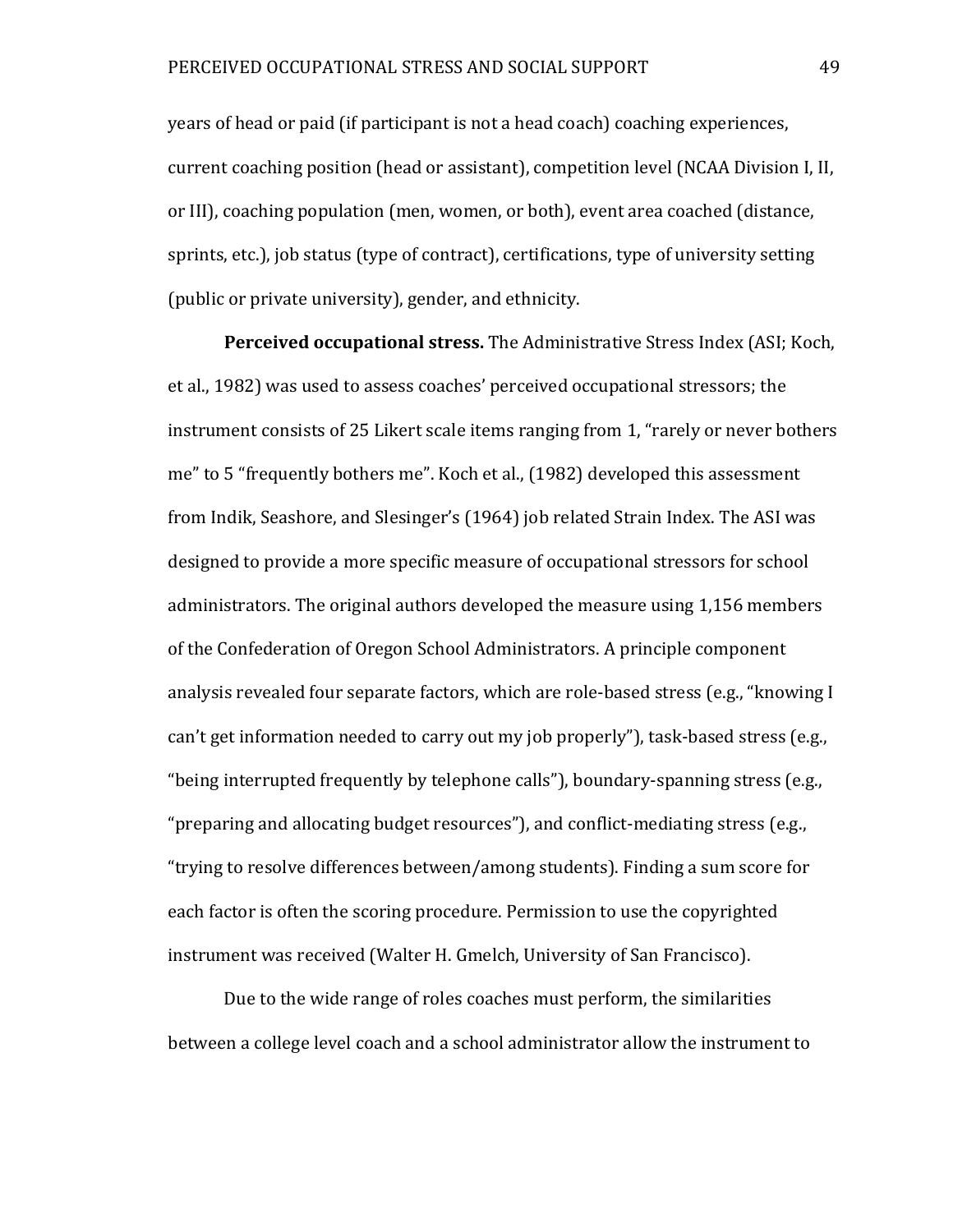only need slight adjustments and remain valid, which was supported by Principal Axis Factoring. On the role-based stress scale, only one item was changed; "Thinking that I will not be able to satisfy the conflicting demands of those who have authority over me" became "Thinking that I will not be able to satisfy the conflicting demands of those who have an influence on my job." The task-based stress scale and boundary-spanning stress scale did not have any adjustments. Lastly, the conflictmediating stress scale had two items that were adjusted. "Trying to resolve differences between/among students" became "Trying to resolve differences between/among athletes" and "Handling student discipline problems" became "Handling athlete discipline problems." The current study checked reliability for and performed factor analyses on the adjusted instrument.

The current study utilized Cronbach's alpha to check the adjusted Administrative Stress Index (ASI; Koch et al., 1982) subscales for reliability. Overall, the subscales all had satisfactory levels of reliability with Cronbach's alpha levels of .846 for the role-based stress subscale, .809 for the task-based stress subscale, .573 on the boundary-spanning stress subscale, and .822 for the conflict-mediating stress subscale. These levels show strong reliability for three of the four subscales. Two factors had one item each that would have increased the Cronbach's alpha if removed, however subsequent factor analysis via Principal Axis Factoring with promax oblique rotation (see Tables 1-3) revealed communalities of .550 and .538 for these items, suggesting that they are moderately related to the rest of the instrument and should not be omitted. Also, the items logically seem important as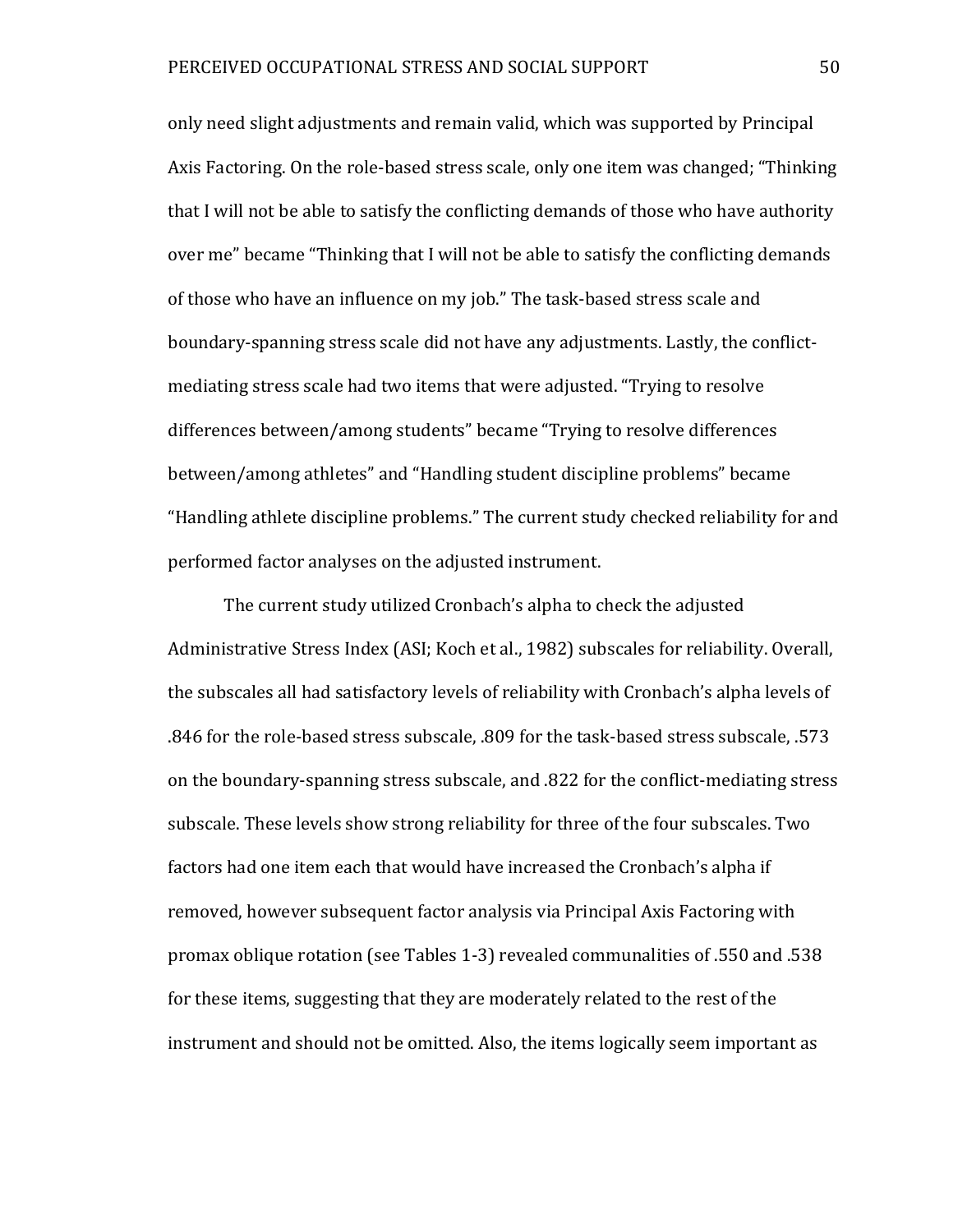they are "feeling that meetings take up too much time" on the task-based subscale and "preparing and allocating budget resources" on the boundary-spanning subscale, both of which may be sources of significant occupational stress. Principal Axis Factoring with promax oblique rotation revealed that the ASI was assessing one main construct (first Eigenvalue of 6.766 followed by a second of 2.757; see Table 2), however factor correlations ranged from .175 to .477 (see Table 3), suggesting that they are assessing something similar but not the same.

Additionally, Principal Axis Factoring and Cronbach's Alpha were used in the current study to examine reliability statistical evidence. The researcher felt that using the adjusted ASI subscales for subsequent analysis was more appropriate than using a total sum score. As the correlations between the subscales ranged from .175 to .477, the subscales are not assessing exactly the same thing. However, the scales are related, which is logical as the whole scale is assessing perceived occupational stress. This information suggests that analyzing perceived occupational stress via the subscales might provide additional information than using one sum score. However, the boundary-spanning stress scale had questionable reliability (Cronbach's Alpha of .573) and many items loading on other factors more strongly (see Table 3). Therefore, subsequent analyses will only utilize the other three subscales. The subscales included in all subsequent analyses were role-based stress, task-based stress, and conflict-mediating stress.

**Perceived social support.** To measure coaches' perceived social support, the Personal Resource Questionnaire (PRQ): Part 2 (Brandt & Weinert, 1981) was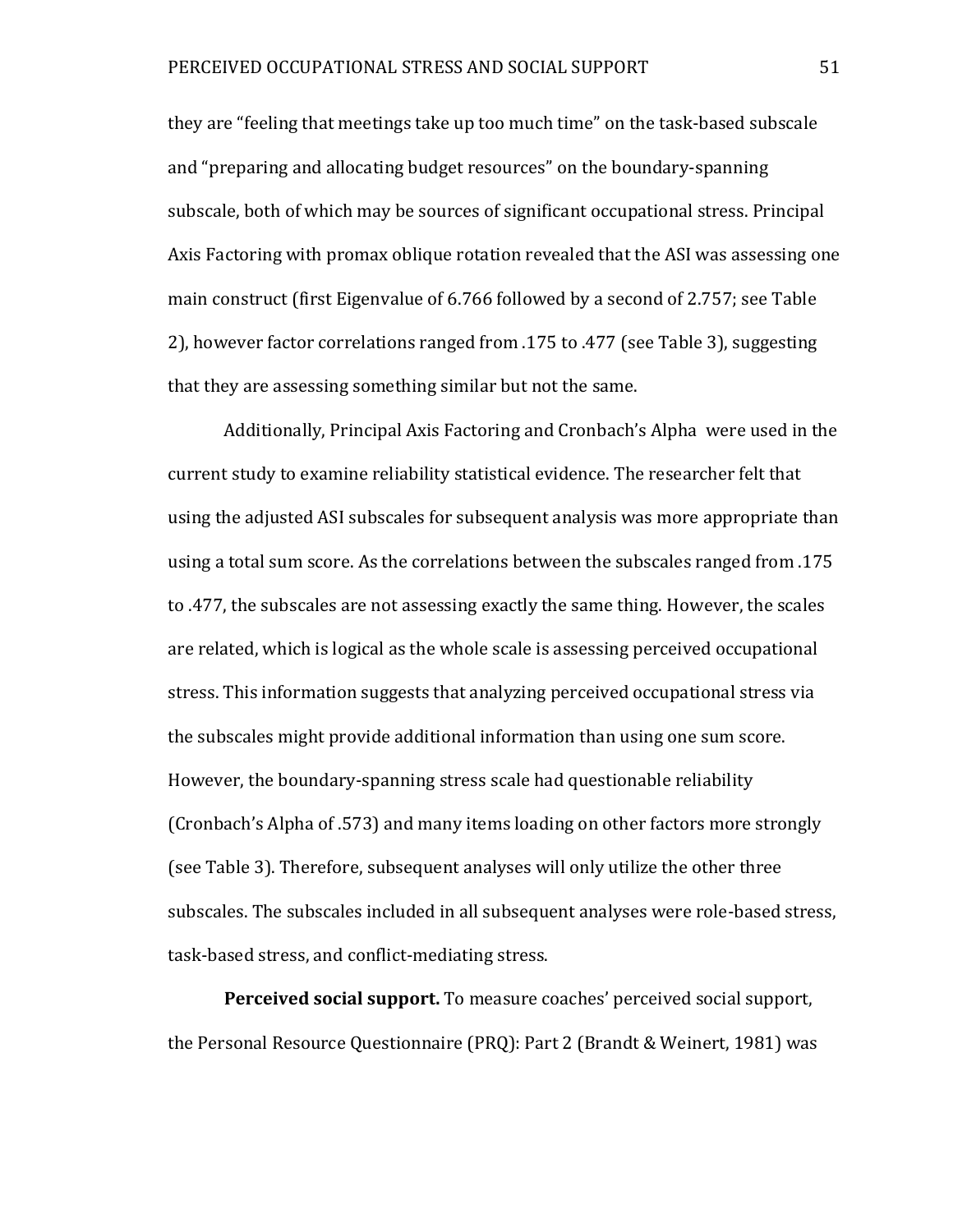utilized. Part 1 of the PRQ does not lend itself to statistical analyses, is rather long and cumbersome to complete, and is aimed to assess an individual's satisfaction with their social support, not their perceived level of support; therefore the researcher chose to utilize only Part 2. The PRQ: Part 2 is a 25-item survey, using a series of statements related to an individual's perception of their social support. These items are rated on a seven point Likert system, ranging from 1,"strongly agree" to 7 "strongly disagree". Some sample items are "When I am upset there is someone I can be with who lets me be myself" and "I have people to share social events and fun activities with". It is recommended to score the assessment by finding a total sum score (Brandt & Weinert, 1981).

To develop the PRQ: Part 2, Brandt and Weinert primarily used Weiss's (1974, as cited in Brandt & Weinert, 1981) model of relation functioning. Five major functions of support were included, which are: intimacy, social integration, nurturance, worth, and assistance (Brandt & Weinert, 1981). Brandt and Weinert (1981) used a sample of 149 adults to assess the reliability and validity of their measure. Internal consistency measures suggested that the five dimensions were reliable, with Cronbach's Alpha coefficients ranging from .61 to .77. However the reliability of total scores on the PRQ: Part 2 had a coefficient of .89. The authors suggest that analyzing the five dimensions of the PRQ: Part 2 will not be as effective as using the total score. Similarly, inter-correlations of the five dimensions suggested that they are measuring statistically similar constructs, with significant, positive correlations ranging from .26 to .63 at p < .05. These statistics suggest that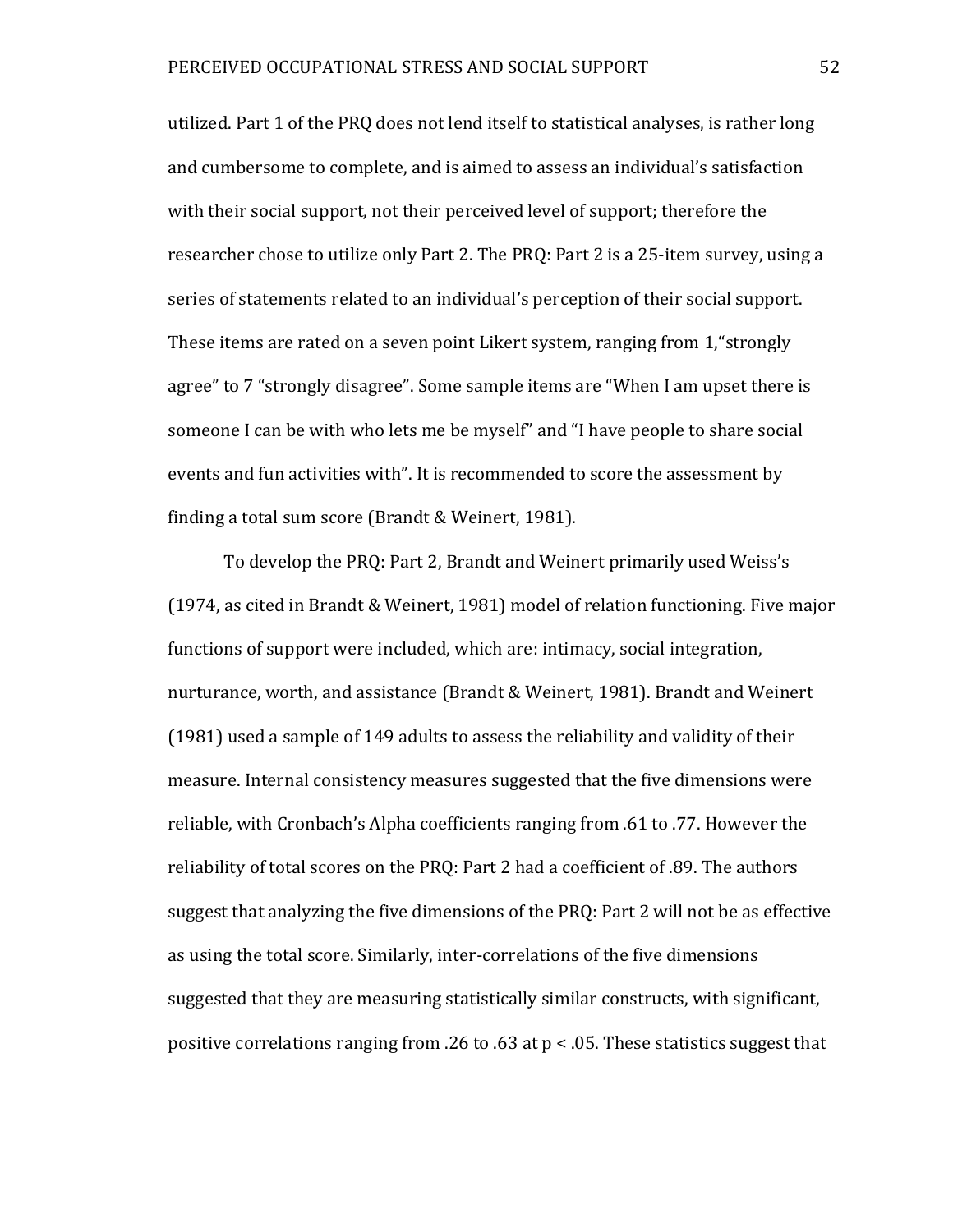attempting to statistically analyze the dimensional scores separately from the total score would not be beneficial, as they are measuring statistically similar constructs (Brandt & Weinert, 1981). Therefore, the current study will only analyze participants' total sum score on the PRQ: Part 2.

Brandt and Weinert (1981) show criterion validity for the PRQ: Part 2 when assessed against other measures of similar constructs such as: a measure of family functioning (Pless & Satterwhite, 1973, as cited in Brandt & Weinert, 1981), and dyadic satisfaction and consensus (Spanier, 1976). A wide range of other studies, with various populations, has also supported the reliability scores of the PRQ: Part 2 with alpha coefficients ranging from .79 to .93 (Weinert, 2011). Permission was obtained to use the copyrighted instrument (Clarann Weinert, Montana State University).

#### **Procedures**

After receiving documented approval from the Institutional Review Board (IRB; see Appendix D), the potential participants were contacted via email. A database consisting of all NCAA Division I, II, and III track and field coaches' email addresses was utilized for contact information of the potential participants. Through a recruitment email (see Appendix E) and a second recruitment email (see Appendix F), the potential participants received a brief overview of the study and the requirements for their participation. Individuals who chose to participate were instructed to follow a link to an online survey website (surveymonkey.com). The participants were then presented with an informed consent document (see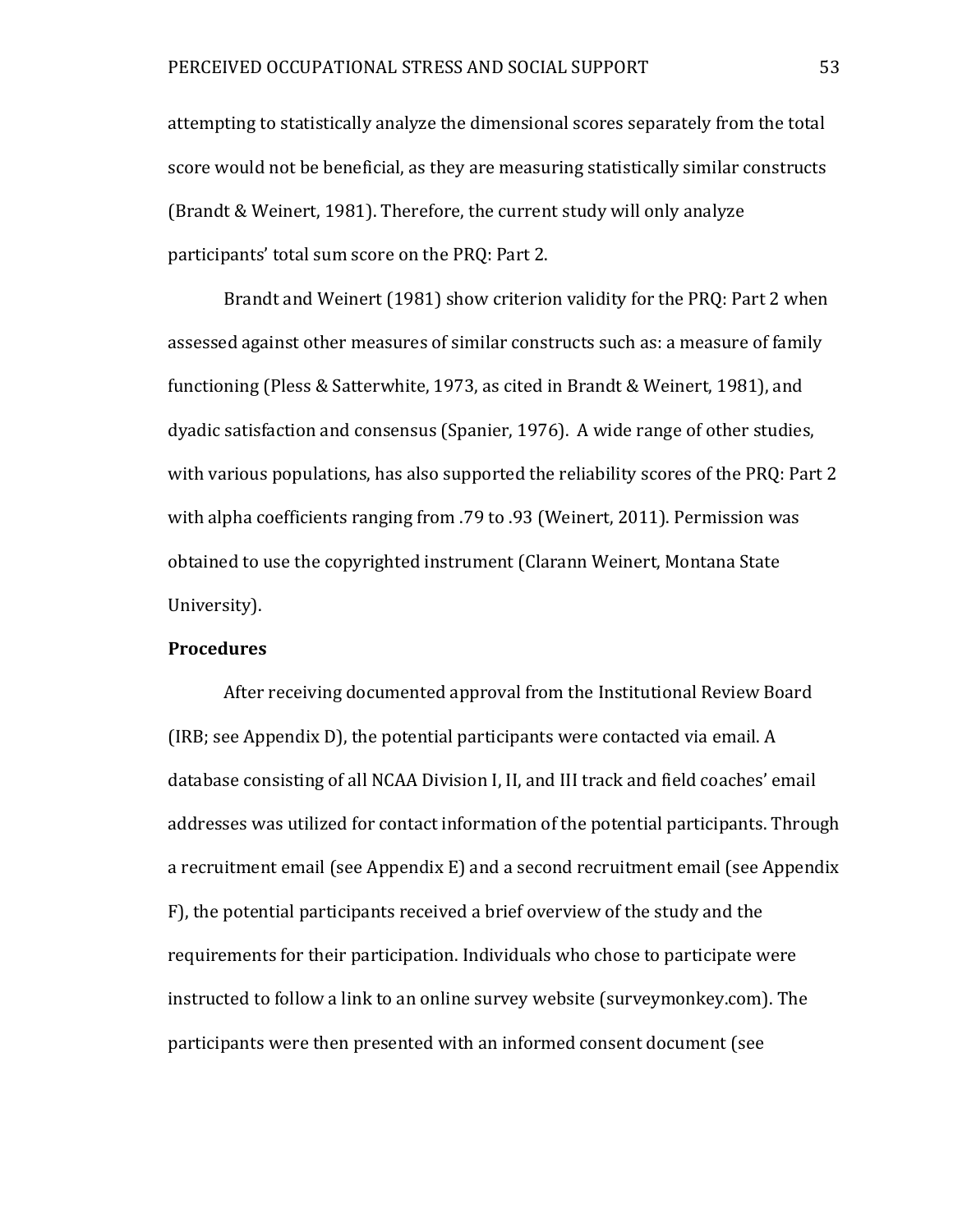Appendix G) prior to accessing the questionnaire. This consent form required the participants to acknowledge their consent to participate in the study; upon doing so, the participants were granted access the questionnaire. The estimated time to complete the online questionnaire was 20-30 minutes. There were no follow-ups or incentives provided to the participants.

# **Design/Analyses**

The current study was designed as an extension of the thesis committee chairman's study on athletic directors (Judge & Judge, 2009). This study used a modified ASI (Koch et al., 1982) to assess perceived occupational stressors within the population of interscholastic athletic directors. As the original ASI is designed to assess occupational stress in school administrators, and Judge and Judge (2009) showed validity of the instrument with athletic directors, the current study decided to assess sport coaches with a modified ASI instrument, as well.

The current study used a correlational design to assess the relationship between perceived social support and perceived occupational stressors among collegiate coaches. Also of interest was how coaching experience and competition level may combine and add to support in impacting stress. All statistics were analyzed using IMB SPSS Statistics version 19.0, with an alpha level set at .05.

First, descriptive analyses on the demographic information were performed. To address the first hypothesis, Pearson correlations were used. This analysis evaluated the relationships between perceived social support sum score and the mean scores on the four subscales of perceived stressors.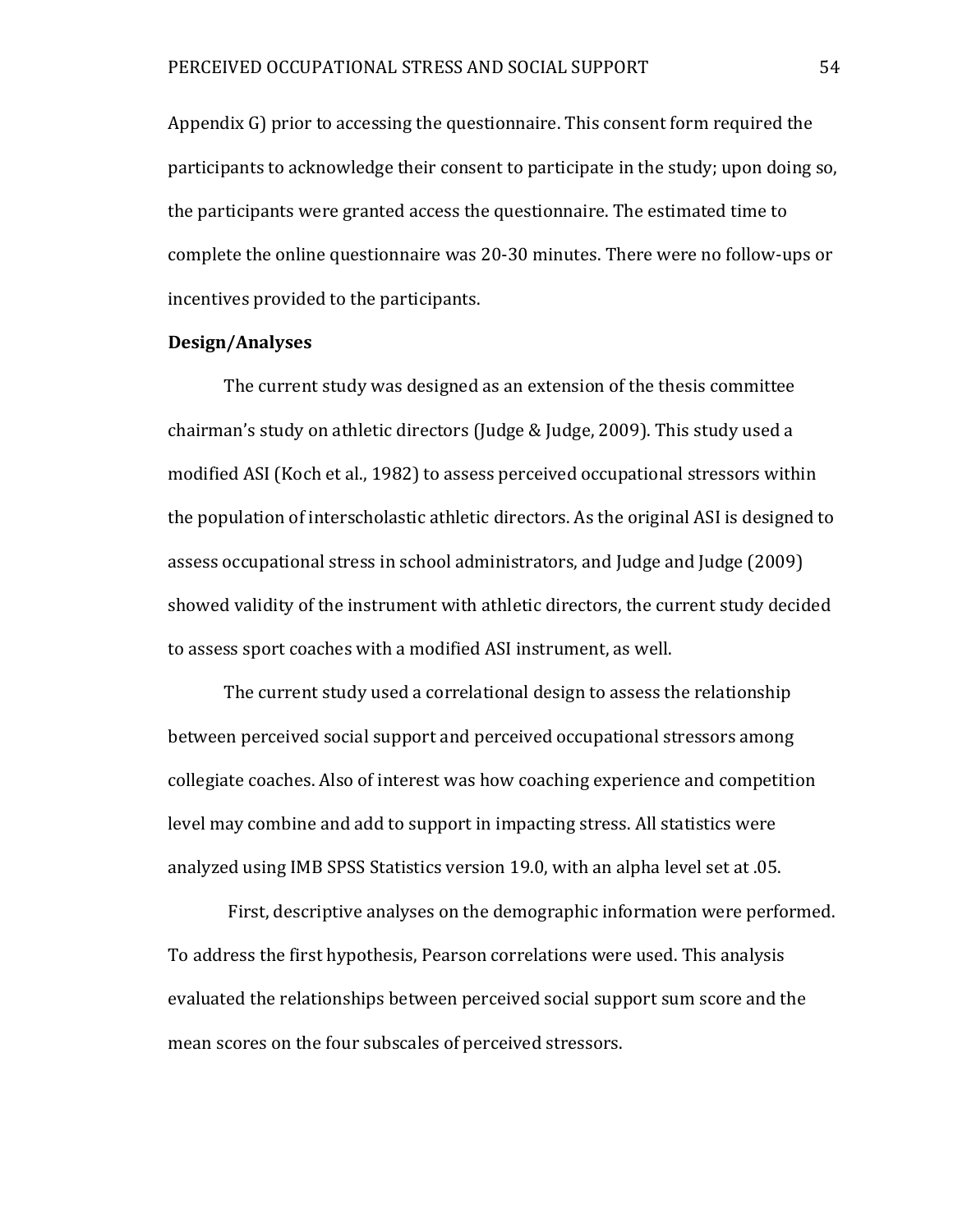The second hypothesis was addressed by use of hierarchical regression analysis. This was aimed to assess whether perceived social support, years of experience, and competition level combined, accounted for significantly more variance in the perceived occupational stressor subscales than perceived social support, alone. Since there was much literature support for a significant relationship between social support and stress (Barrera, 2000; Uchino & Birmingham, 2010), social support was entered as the first block. To assess if years of experience and competition level significantly add to the explanation of occupational stress, social support, years of experience, and competition level were entered as block two. As there was a lack of empirical evidence to support that either experience or competition level would significantly add to this relationship more than the other, they were entered in a block together.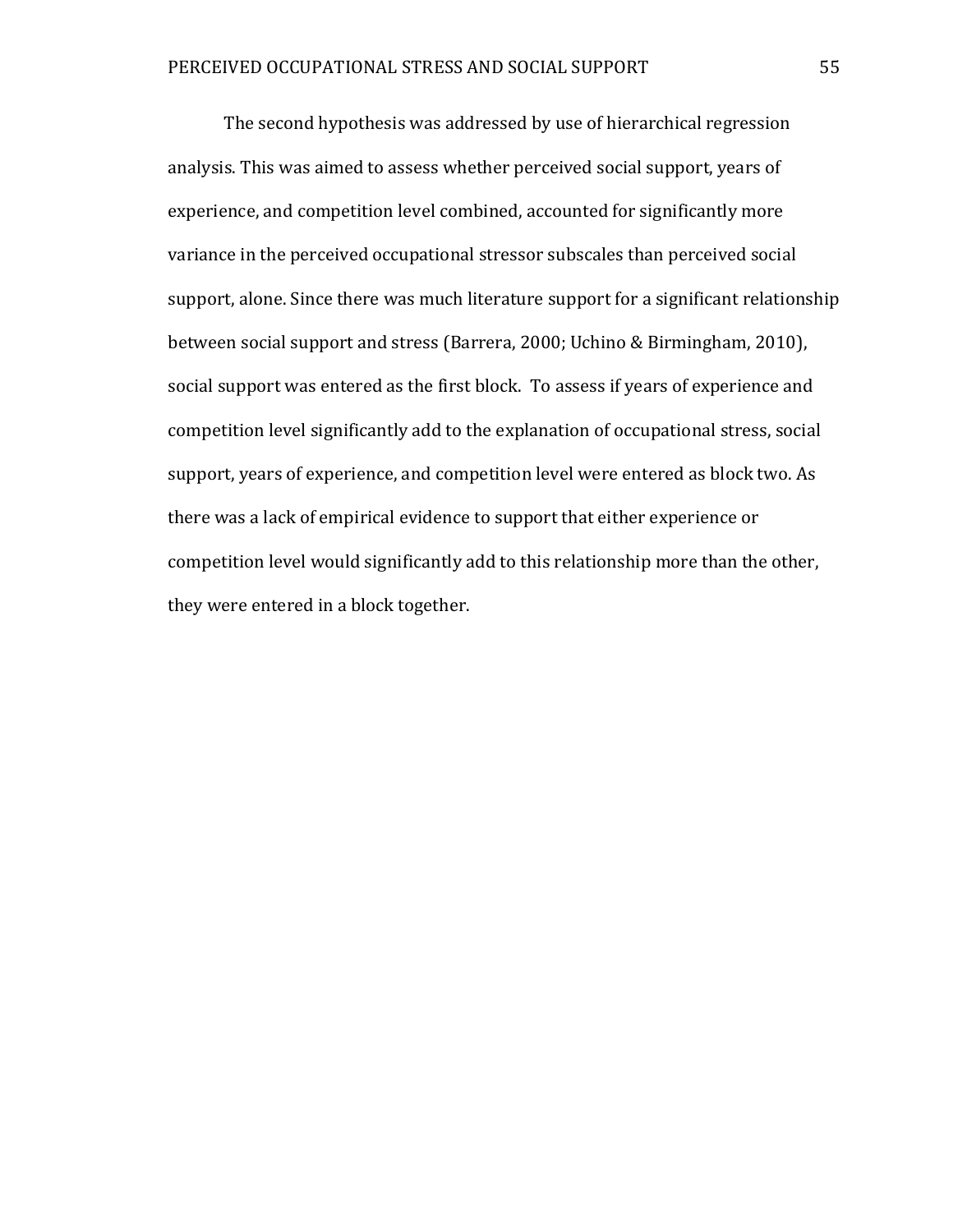## CHAPTER IV

## **Results**

The current study assessed the relationship between collegiate track and field coaches' perceived level of occupational stressors and perceived social support, and if years of experience and competition level contributed to this relationship. All statistical analyses were performed using IBM SPSS Statistics version 19.0 with an alpha level set at .05. Prior to assessing the research questions, frequency descriptive analyses on the previously unmentioned demographic information were performed (see Table 4). The participants mostly coached both men and women's track and field (86.6%) and 59.7% coached distance; however the event areas coached are not exclusive, so a specific coach may coach up to all four event areas. Similarly, the highest percentage of coaches had a one-year renewable contract (70.1%) and had achieved Level II (46.3%) United States of America Track and Field (USATF) certification. One coach (1.5%) each presented with various other certifications relevant to coaching this population. Lastly, there was an even split (49.3%) respectively, between the coaches who coach at a public or private university. There was one 'no response' each for the following items: contract,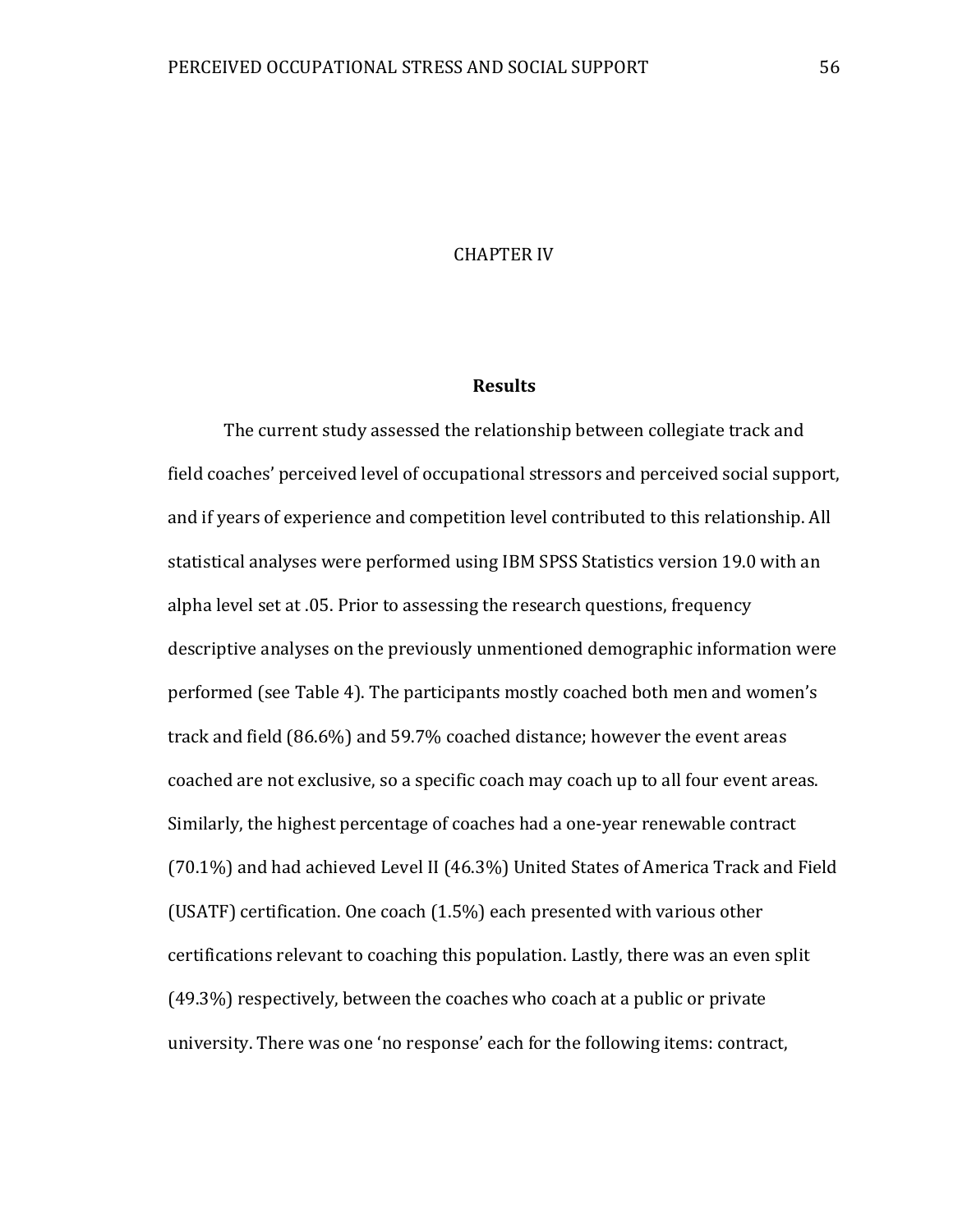USATF certification, and type of university setting. Next, descriptive statistics were performed on the subscales of the ASI and the PRQ. Results showed that coaches reported the most stress related to task-based issues, followed by role-based and then the least amount of stress was related to conflict-mediating situations (see Table 5).

As stated previously, due to the low response rate of NCAA Division II coaches (4.5% of sample) compared to Division I (49.3%) and Division III (40.3%) coaches, in all subsequent analyses, competition level was recoded to only include Division I and Division III coaches. As there was such a low number of coaches in NCAA Division II programs, the researcher decided that analyzing the results without this classification would be more appropriate and potentially yield more accurate results than including responses from Division II coaches.

#### **Hypothesis 1**

To assess the hypothesis that perceived social support would be significantly negatively related to all perceived occupational stressor subscales, Pearson's correlations were performed on the sum scores of the ASI subscales and the PRQ. Results revealed a significant, but fairly weak, negative correlation (r(66)= -.244, *p*=.047) between the task-based stress subscale and the social support scores, while the other stress subscales were not significantly correlated with perceived social support (see Table 6). As all the subscales did not significantly negatively relate to social support, the total hypothesis was not supported; however a significant, fairly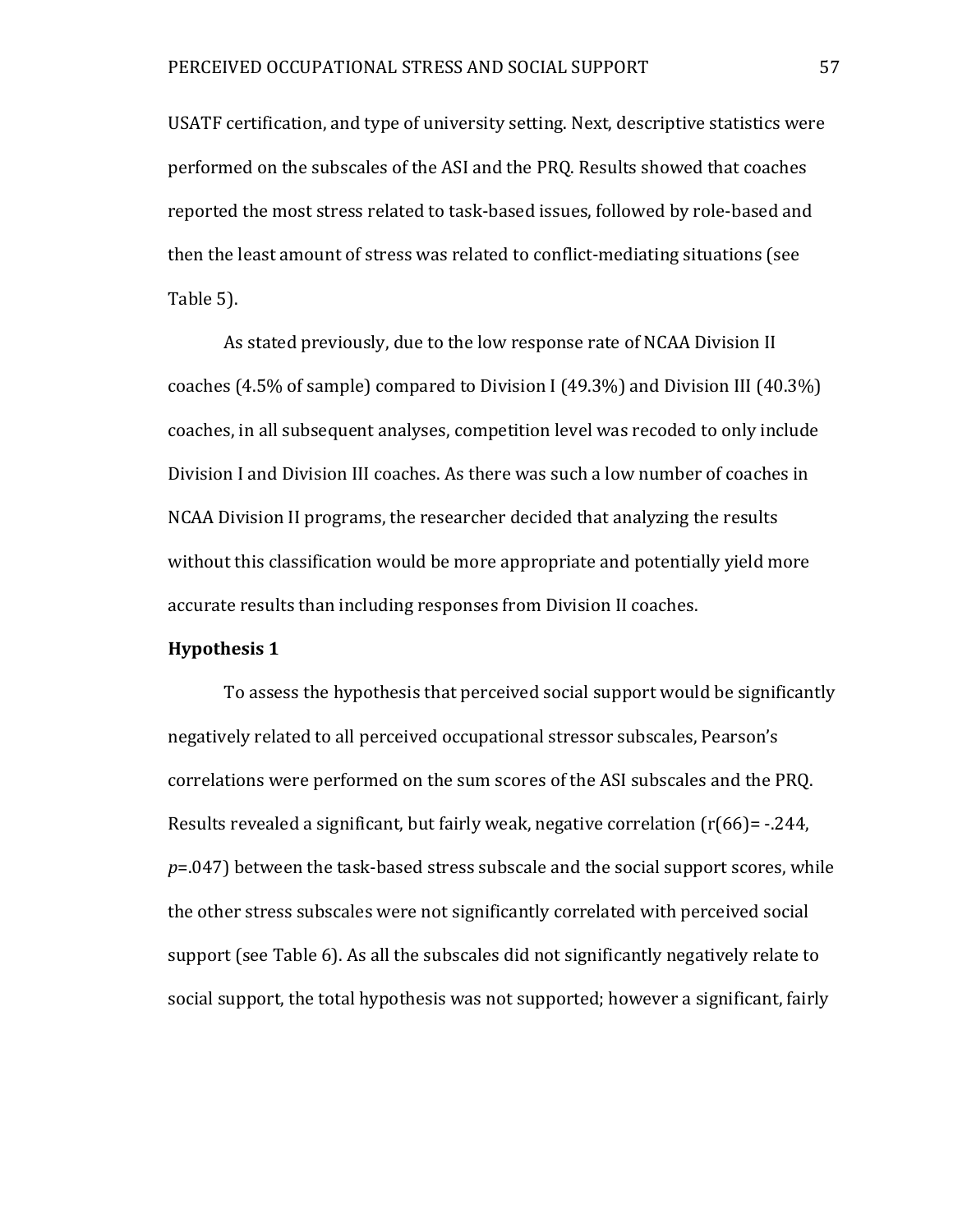weak, negative correlation between task-based stress and social support shows a relationship between stress and support exist.

# **Hypothesis 2**

Next, to assess Hypothesis 2, which was that perceived social support scores, years of experience, and competition level combined would account for significantly more variance in perceived stress than social support scores alone, the researcher performed hierarchical regression analysis on each subscale, except for the excluded boundary-spanning stress subscale. The first block of the hierarchical regression was perceived social support, followed by years of experience and competition level in the second block.

Based on the analysis of variance (ANOVA) model fit, no stress subscale was significantly predicted by either social support alone, or the combination of social support, years of experience, and competition level (see Tables 7-9). Despite all models not significantly predicting any stress subscales, the task-based stress subscale model received a significant contribution from social support (Beta=-.261, t(56)=  $-2.071$ ,  $p=.048$ ; see Table 6). For no model was the increase in  $\mathbb{R}^2$  due to the inclusion of block 2 variables significant; therefore Hypothesis 2 was not supported.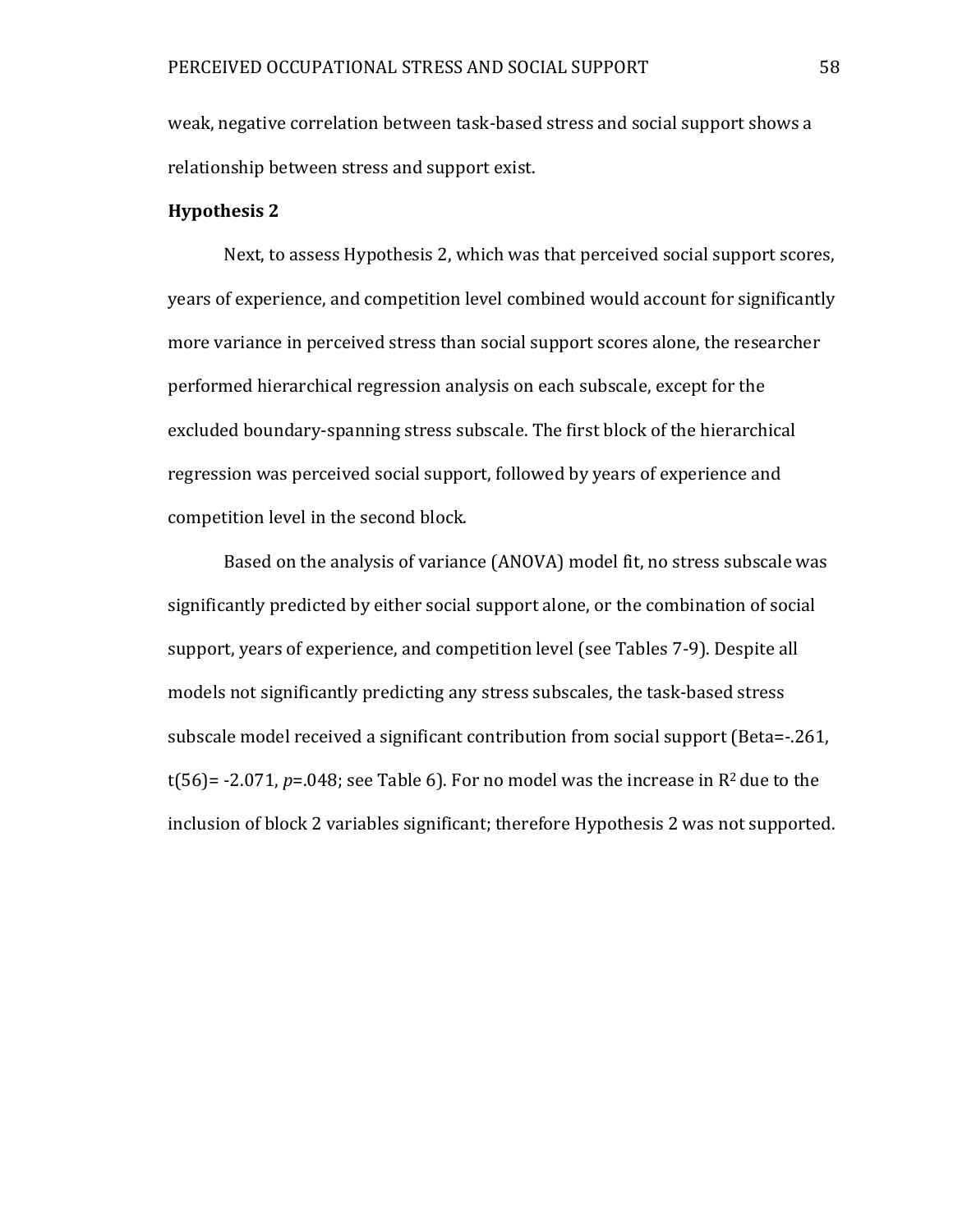## CHAPTER V

# **Discussion**

# **Introduction**

The purpose of the current study was to examine the relationship between perceived occupational stressors and social support among collegiate coaches, and to assess if years of experience and competition level add to the prediction of perceived occupational stress. This section discusses the results and implications of the current study. Within this section, discussed are the main topic headings of Research Question 1, Research Question 2, limitations, future research implications, and conclusions.

## **Research Question 1**

The first research question explored was about the relationships between social support and four factors of stress (i.e. role-based stress, task-based stress, boundary-spanning stress, conflict-mediating stress) for college coaches. The corresponding hypothesis was that perceived social support scores would be significantly negatively related to all four perceived occupational stressor subscales. This hypothesis, as a whole, was not supported by the results. Only one of the four perceived occupational stress subscales, task-based stress, was found to be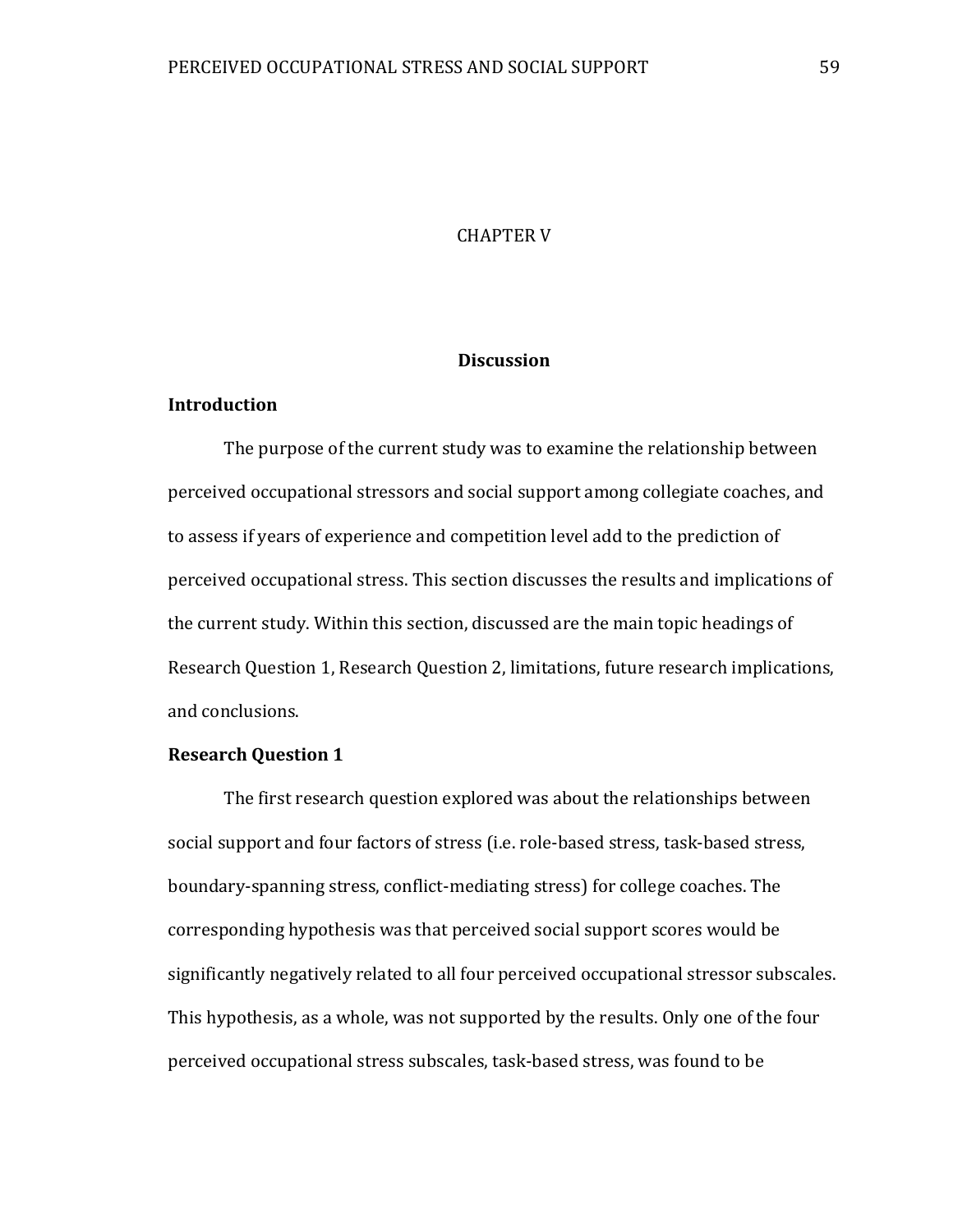significantly, negatively related to perceived social support, and this relationship was fairly weak. The other two stress subscales included in analyses, role-based stress and conflict-mediating stress, despite having negative correlations were not found to be significantly related to social support.

The significant negative correlation implies that coaches who perceived more social support also perceived significantly less task-based occupational stress. Some items from this subscale are "Feeling I have to participate in school activities outside of the normal working hours at the expense of my personal time" and "Imposing excessively high expectations on myself". The task-based subscale items assess the day-to-day requirements of the coaches; results show there is a significant negative relationship between these stressors and social support. However, the results suggest that social support may not be related to role-based or conflict-mediating stress.

As collegiate coaches have many different tasks that they must complete such as preparing their team for competition, recruiting future athletes, and ensuring that their program is following the national guidelines, it is not surprising that this is the subscale that reached significance because balancing these responsibilities may be quite stressful. To support this finding, Judge and Judge (2009) used an adjusted Administrative Stress Index (ASI; Koch, Gmelch, Tung, & Swent, 1982) and found that, in interscholastic athletic directors, seven of the top ten identified stressors were from the task-based subscale. Perhaps as coaches and athletic directors deal with task-based stressors on a day-to-day basis, these are more often relevant to an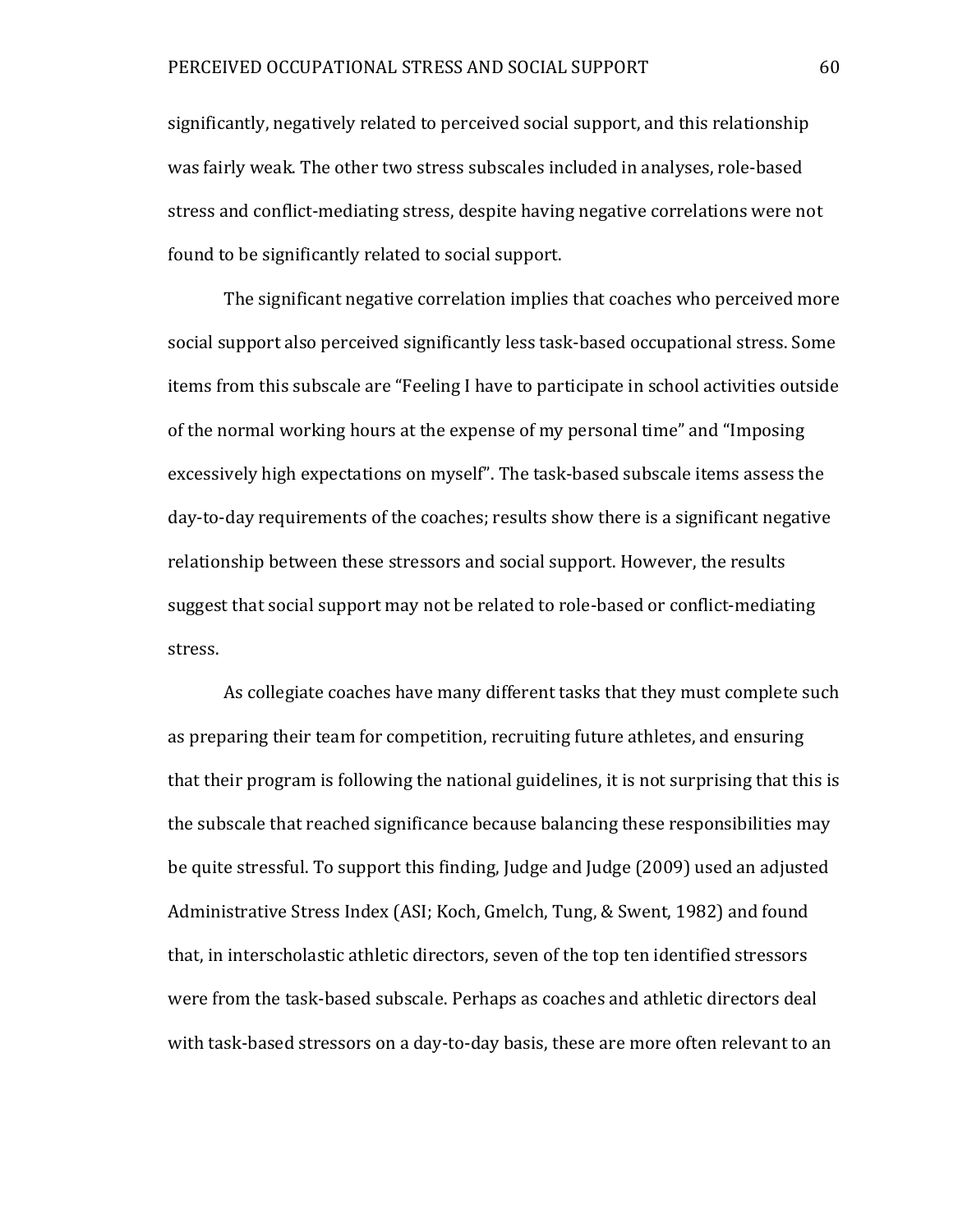individual's level of overall stress than other stressors not experienced on a consistent basis.

Understanding that task-based stress is significantly related to social support provides a glimpse into the way in which coaches experiences occupational stress. Coaches must perform a wide range of tasks on a daily basis. Perhaps there is something about the continual, daily requirements of tasks that differ from rolebased and conflict-mediating stress that lends itself to either the preventative or buffering effects of social support. Or there may be something about the role-based or conflict-mediating stressors that do not lend themselves to being influenced by social support. The findings from the current study indicate that coaches may deal less with role-based and conflict-mediating stress than task-based stress. Thus, maybe coaches do not utilize social support nearly as often when stress arises due to role-based or conflict-mediating issues. Instead, the coaches may just handle these situations when they arise, not allowing the stress to compound. However, the continual day-to-day issues do not go away, as the coach must perform numerous duties each day. As Judge and Judge (2009) showed, seven of athletic directors' top ten rated stressors were from the task-based scale. Perhaps coaches experience much more compounded stress from their day-to-day tasks than from role-based or conflict-mediating issues. The coaches may utilize social support to alleviate the effect of stress after a certain threshold of stress is reached. If so, social support may affect task-based stress more than role-based or conflict-mediating stress.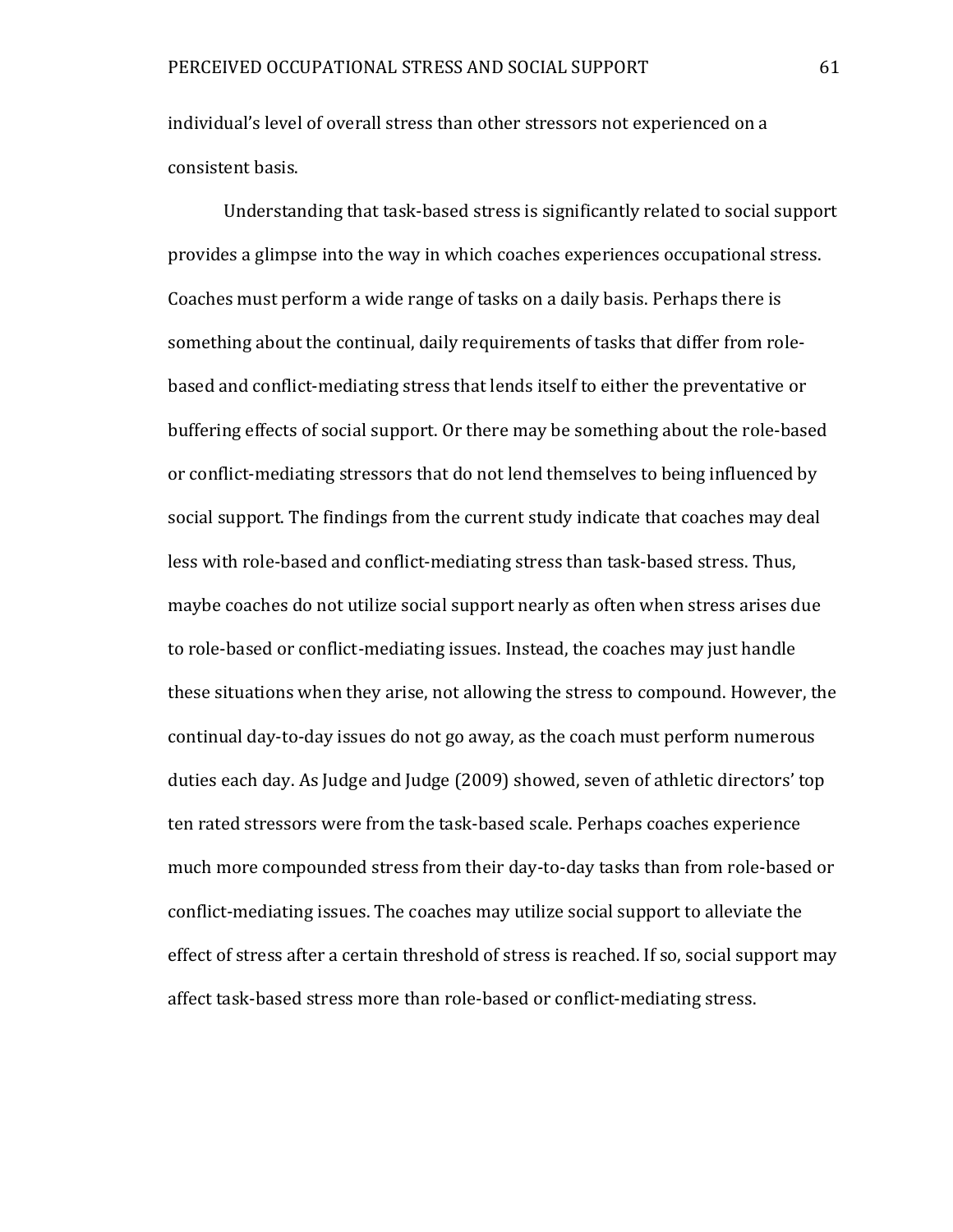Similarly, as the matching hypothesis (Cohen & Wills, 1985; Cutrona & Russell, 1990) suggests, social support should match the level of stressor in order to provide the best buffering effect. As the task-based stress subscale was significantly related to social support and the others were not, the coaches may be looking for some support tangible to the day-to-day tasks that cause them stress. For instance, a long-term family vacation may not match the day-to-day stress experienced by a coach; therefore, it does not help alleviate this type of stress. Having a spouse or close friend to vent to during a tough day may be more beneficial. Therefore, armed with this information, coaching educators may be able to help coaches better identify small ways in which social support networks can help alleviate day-to-day task-related stress.

The current study assessed perceived, not actual stress and did not examine coping methods, so it is unclear if coaches' social support prevents stress via the Stress-Prevention Model or buffers the effects of stress via the Stress-Buffering Model. Research suggests that both models are valid (Barrera, 2000; Uchino & Birmingham, 2011); therefore, there is not a clear assumption of which were enacted.

Coaches' social support may have prevented stressful experiences. Longitudinal studies have found that increased social support is related to lower levels of stress exposure (McFarlane, Norman, Streiner, & Roy, 1983; Russell & Cutrona, 1991). For instance, if coaches knew that they had to have a weekly recruiting report done each Friday, they may enlist the help of other staff members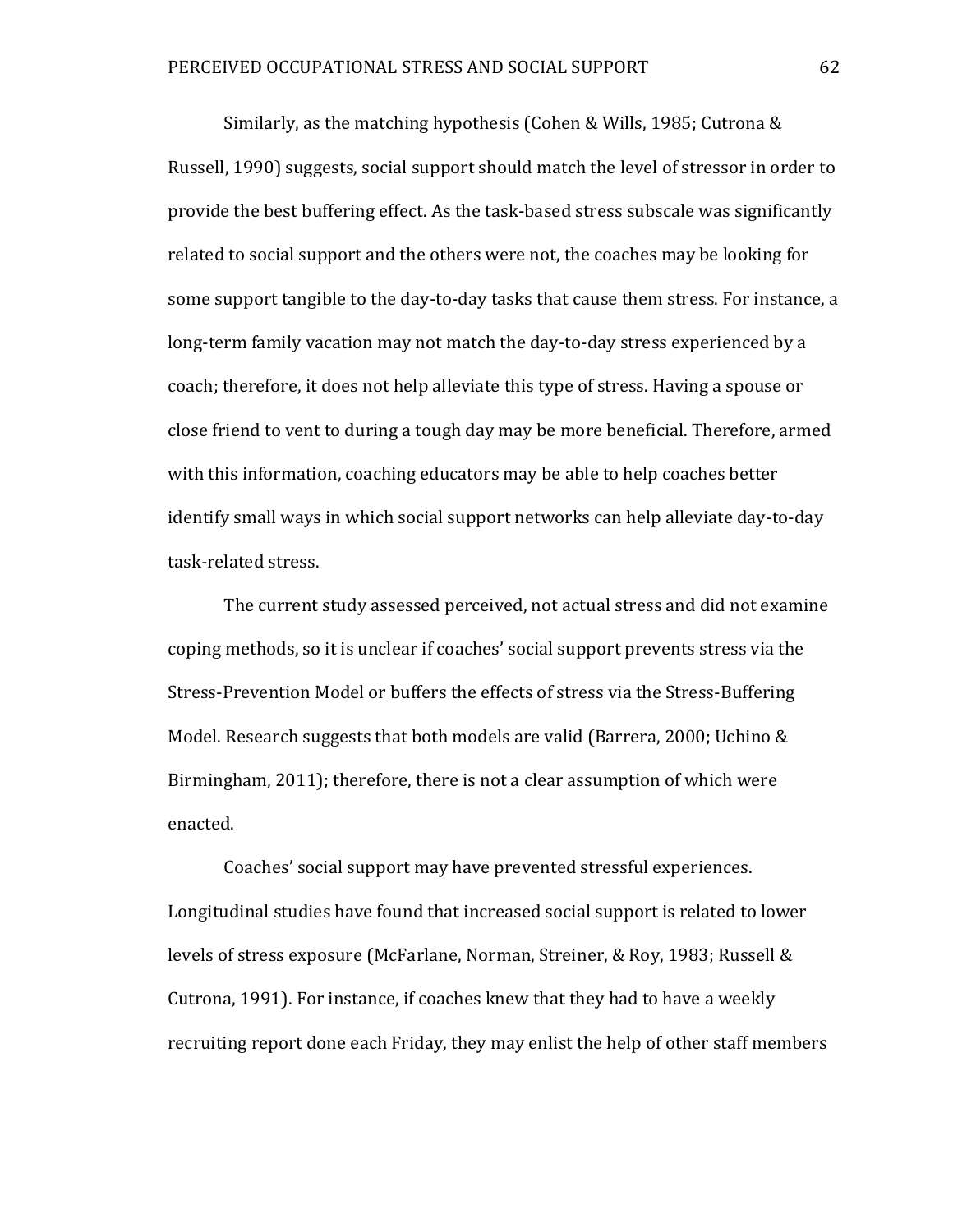prior to the deadline. This extra help would have a preventative effect of social support. Here, the coaches may use there social network to avoid a potentially stressful situation. This is similar to the findings of McFarlane et al. (1983) and Russell and Cutrona (1991) who found that increased social support was related to less exposure to stressful events, such as daily hassles.

Along with the potential preventative role of social support, it is possible that the coaches who had more social support experienced a buffering effect on their stress. Jimmieson, McKimmie, Hannam, and Gallagher (2010) have suggested that identifying with a group, such as friends, family, or team buffers the effects of occupational stress. This study showed that high team identifiers experienced less adverse effects of role ambiguity on job satisfaction. Perhaps coaches in this study who had high levels of social support were able to use their social network to indirectly reduce their stressful experience. For instance, in the previously mentioned scenario coaches may have also use a spouse or friend to vent to about having to prepare a weekly recruiting report. This venting may have reduced some of the built up stress relating to this task. This would be a buffering effect of social support, as the coaches used their social network to help decrease their experience of stress. Lepore (1998) and Thorsteinsson and James (1999) found that increased social support is related to less cardiovascular reactivity, a measure of stress. Perhaps coaches who know they have a support network that provides them with social needs do not react initially with as strong of a stressful reaction. The current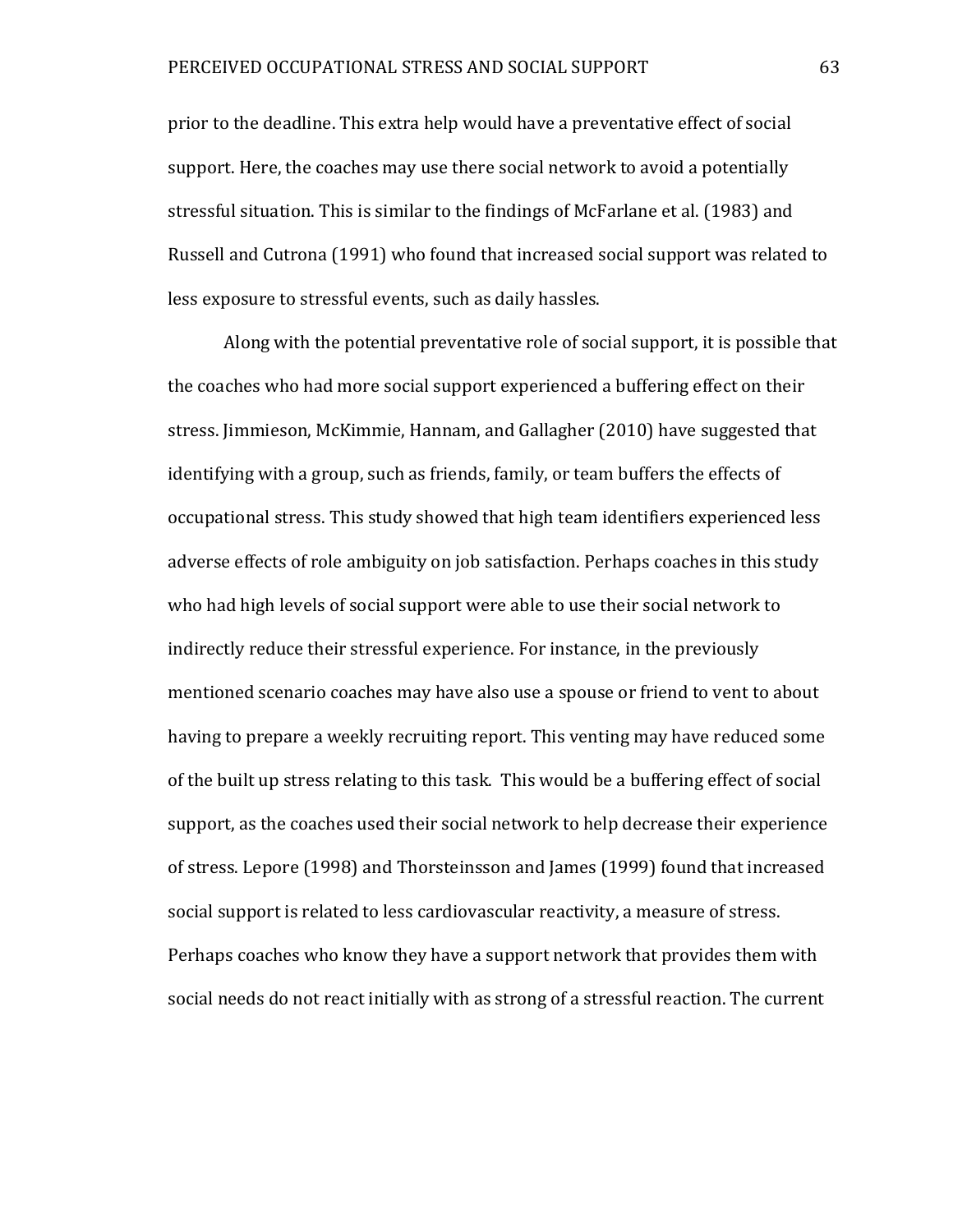study's findings of a negative task-based stress-support relationship supports the authors' conclusions that stress and support are significantly, negatively related.

Coaches may also find social support within their coaching staff. Jimmieson et al. (2010), Haslam et al., and Pidd (2004) suggest that identifying with a work group has a buffering effect on occupational stress. Specifically, individuals who identified with their work team more (higher social support) experienced less adverse effects of role ambiguity on job satisfaction (Jimmieson et al., 2010). In the current study, coaches who had higher social support may have had such due to their relationships with their staff members. If coaches know that they can use a fellow staff member as a source for comfort, guidance, or some other type of support, they may also perceive less stress in the workplace, knowing that they have help if a particularly difficult situation arises. This type of support would also be evidence that coaches want social support that matches their daily task-related hassles. The matching hypothesis (Cohen & Wills, 1985; Cutrona & Russell, 1990) may be a factor in how members of a coaching staff can support each other. If a very stressful situation arises, for instance allegations of NCAA violations that may be grounds for termination, a coach may not find comfort in venting to fellow staff members, whereas a spouse who has a well-paying occupation or a friend who may hire the coach elsewhere may alleviate some stress relating to this situation.

Even without evidence for or against the Stress-Buffering or Stress-Prevention models, coaching educators can use this information to help guide their work. Many academic studies have suggested stress can have very detrimental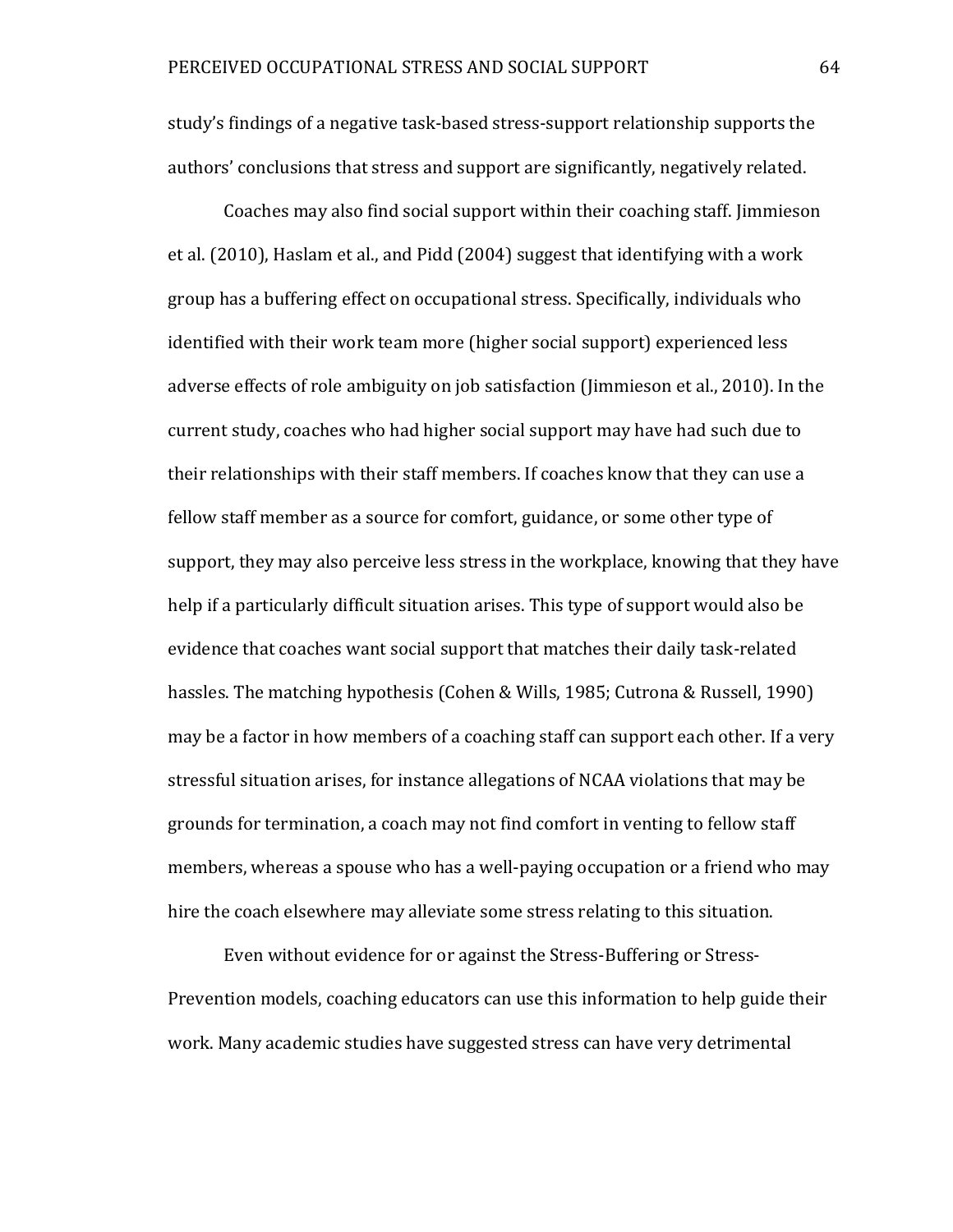effects on an individual such as physical illness (Chandola, Brunner, & Marmot, 2006) and psychological dysfunction (e.g., increased anxiety, Stanfeld & Candy, 2006); increased occupational stress is significantly related to decreased performance (Abramis, 1994; Gilboa, Shirom, Fried, & Cooper, 2008) and increased job dissatisfaction (Abramis, 1994). Therefore, individuals who work with coaches may help them improve their overall well-being and performance by suggesting that they take measures to increase their social support. These measures may range from scheduling time with friends and family to taking a vacation.

Reasons for the role-based and conflict-mediating subscales not being significant could vary greatly. As coaches usually face task-based situations on a daily basis, but may not experience role-based situations or conflict-mediating situations nearly as often, these type of stressors may not be as relevant to the coaches' stress. As the timing of the current study's data collection period may have happened when a number of coaches had finished their season, they may have been focusing on their day-to-day duties and therefore did not rate the role-based and conflict-mediating stressors as high. Also, some coaches may not have had many recent role-based stressors. If some had completed their season, they may have been more focused on recruiting and preparing for off-season tasks, which may have focused their attention on those stressors. Similarly, if coaches who were still competing responded, they may have been extremely focused on preparing their team for upcoming competition, which would be task-based stress. Also relevant here is the matching hypothesis (Cohen & Wills, 1985; Cutrona & Russell, 1990).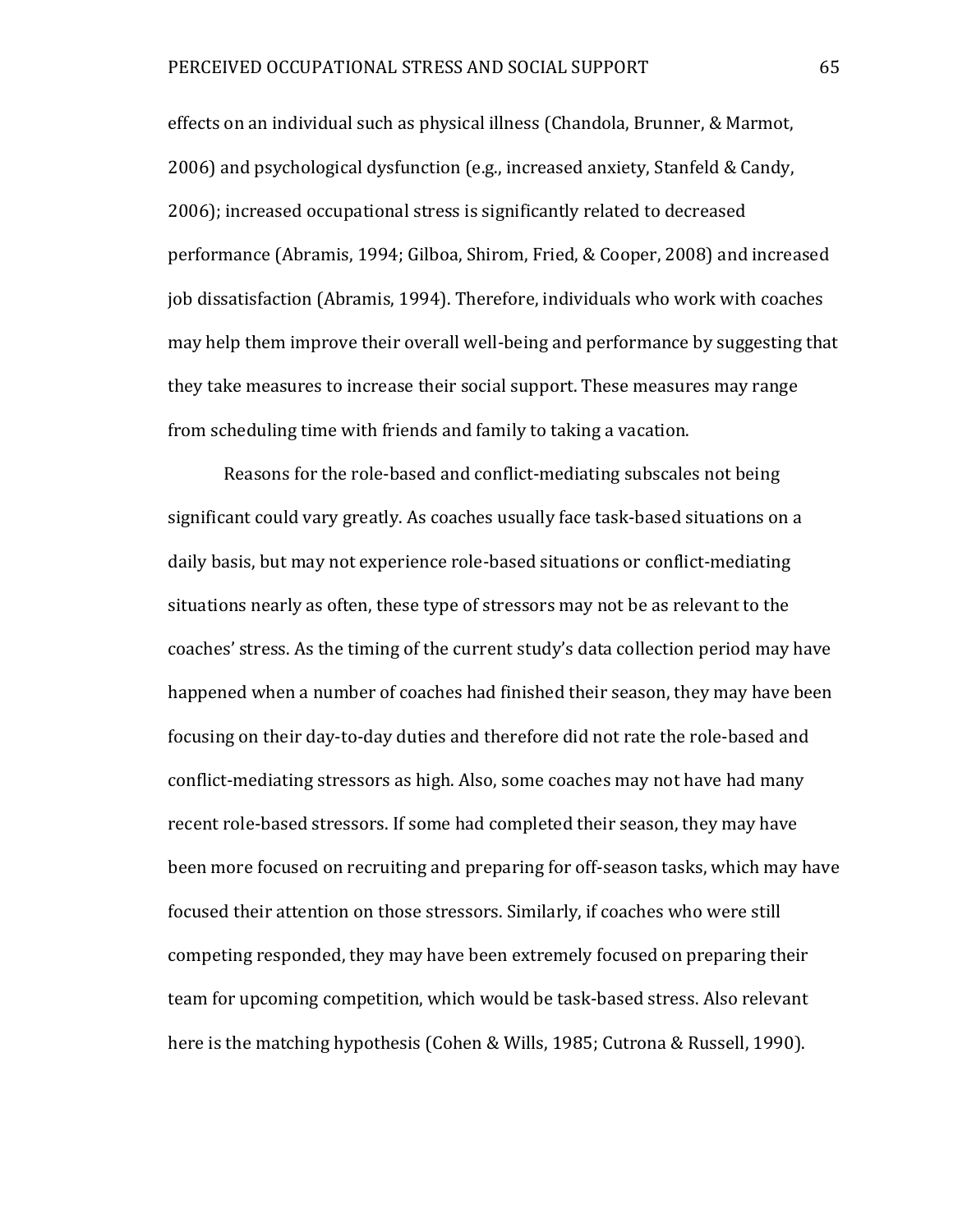Most of the social support items may have related to fairly small ways in which individuals perceive social support. Therefore, the social support items may not have asked about support that affects the participants' stressors that are not related to their day-to-day tasks.

The results from the current study support previous research that also found a significant relationship between stress and social support (Cohen & Herbert, 1996; Gore, 1981, Jimmieson et al., 2010) and previous literature on daily hassles and social support. Russell and Cutrona (1991) found that individuals with more social support experienced less daily hassles over an eleven-moth period. The day-to-day task related stress of coaches is similar to the daily hassles experienced by participants in Russell and Cutrona's study. It also supports research that found a similar stress-support relationship with collegiate sport coaches (Kelly, 1994; Kelly & Gill, 1993; Levy, Nicholls, Marchant, & Polman, 2009). However, these studies used social support combined with other variables in a regression model to predict stress. The current study adds to this line of research in that it assessed the relationship of social support alone, and occupational stress. Therefore, the current study is a connection between the stress-support literature (Barrera, 2000; Uchino & Birmingham, 2011) and the research focused on stress and support among coaches (Kelley, 1994; Kelley & Gill, 1993; Levy et al., 2009). More specifically, the current study helps draw a connection between a significant stress-support relationship (Barrera, 2000; Uchino & Birmingham, 2011) and a significant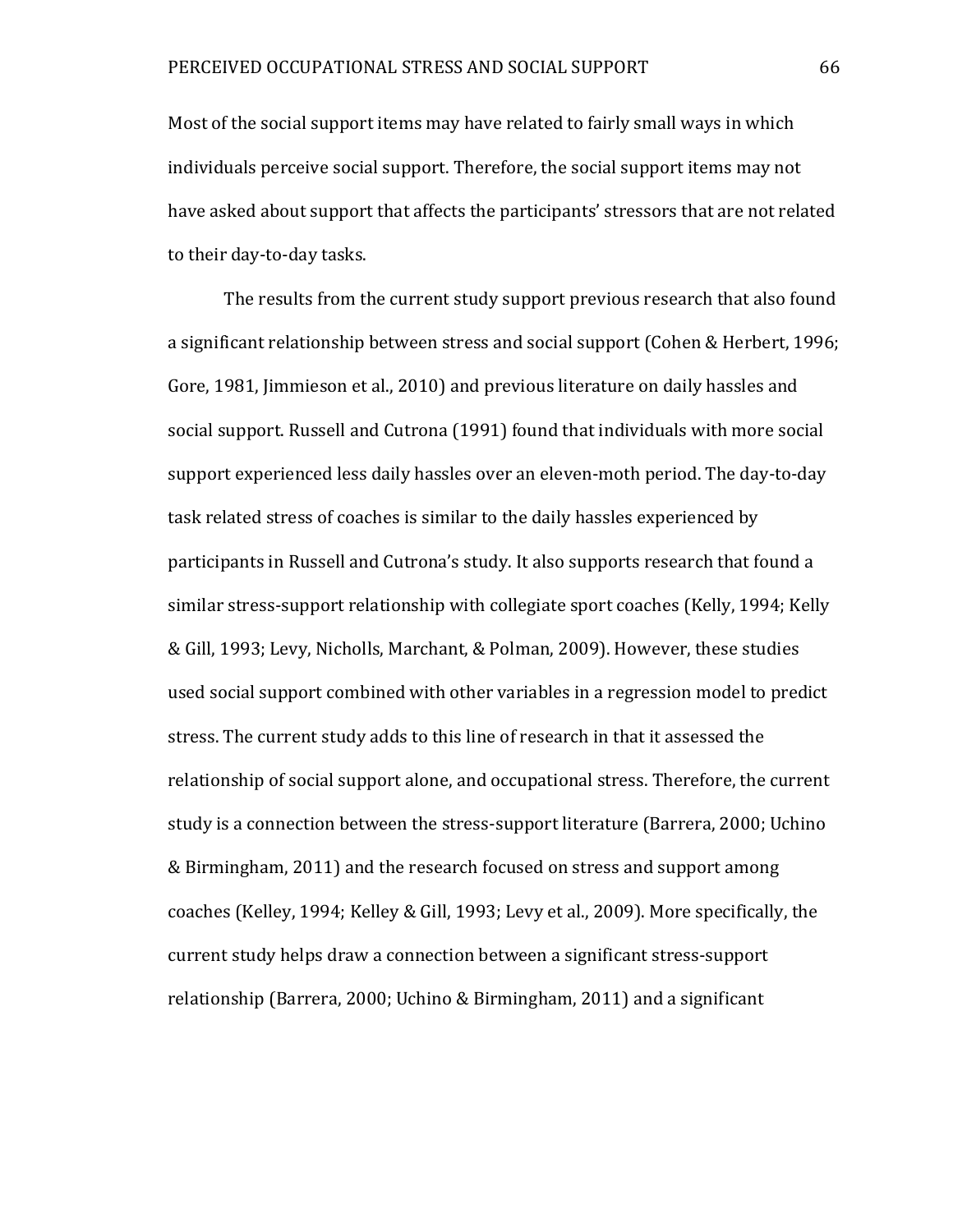prediction model of stress, of which social support is a factor (Kelley, 1994; Kelley & Gill, 1993).

As Research Question 1 used correlational analyses, a causal relationship cannot be assumed. It seems logical that because a coach has more social support they would experience less stress, it is also logical that higher levels of stress may lead to lower levels of social support. Therefore, armed with only the current analyses, it is equally likely that more social support leads to decreased stress, that increased stress leads to less social support, or that there is another reason for the significant relationship.

# **Research Question 2**

The second research question explored the impact of head coaching experience and competition level (as defined by NCAA Division) on predicting occupational stress based on perceived social support. The corresponding hypothesis was that perceived social support, years of experience, and competition level would account for significantly more amount of variance in perceived occupational stress than perceived social support alone. This hypothesis was not supported by the results. Despite that the combination accounted for more variance than social support alone on each subscale of perceived occupational stress, there were no models that significantly predicted stress from either social support alone or the combination of social support, years of experience, and competition level.

There is a lack of academic research assessing a similar model, but there is evidence that social support (Barrera, 2000; Uchino & Birmingham, 2010) and years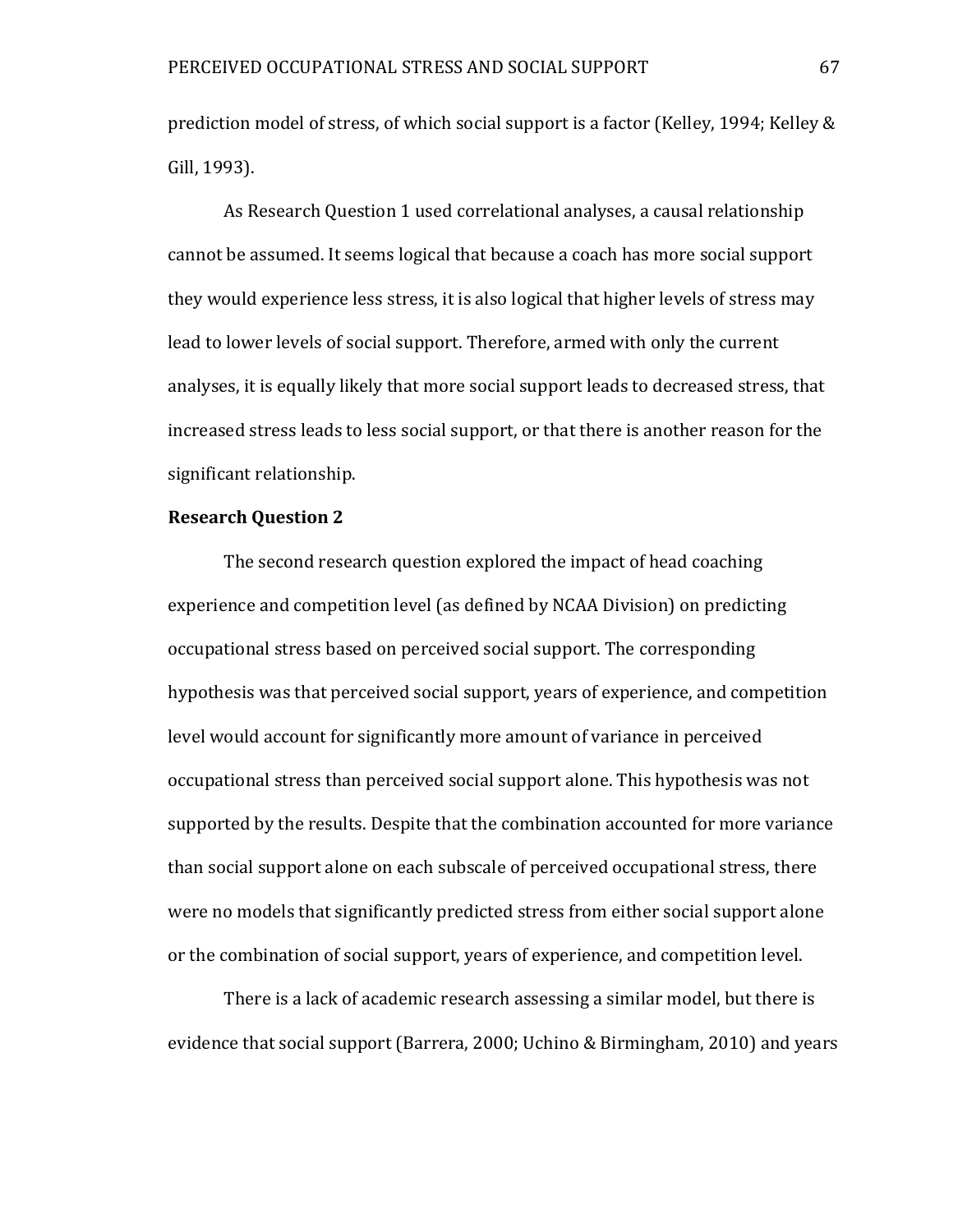of experience (Caccese & Mayerberg, 1984; Brewer & Shapard, 2004) may be directly related to stress. Research may suggest that competition level may be indirectly related to stress (Coulomb & Pfister, 1998; Zhang, Zhu, Yue, & Zhang, 2010). The lack of significant predictions in the current study based on the combination of these constructs is in contrast to these findings. Despite no significant prediction of stress, perceived social support made the only significant contribution to any model, which came on the task-based stress prediction model. This finding is not surprising, as in Hypothesis 1, this subscale was found to be significantly related to social support scores.

Differing from the findings of the current study, Caccese and Mayerberg (1984) found that experience was significantly related to burnout in coaches. Also, Brewer and Shapard (2004) found in their meta-analytic research that experience in a field was significantly related to burnout and emotional exhaustion and that experience in a position was significantly related to emotional exhaustion. The experience-burnout relationship is also found in teachers (Ullrich, 2009). Despite this evidence for a significant experience-stress relationship, the current study did not support it.

The non-significant findings of an experience-stress prediction supported research by Vealey and colleagues (1992) who found a similar result using coaches from a variety of sports from high school, college, and elite levels. Perhaps there is not a significant relationship between an individual's experience and his perceived levels of occupational stress. Potentially, as coaches' progress through their career,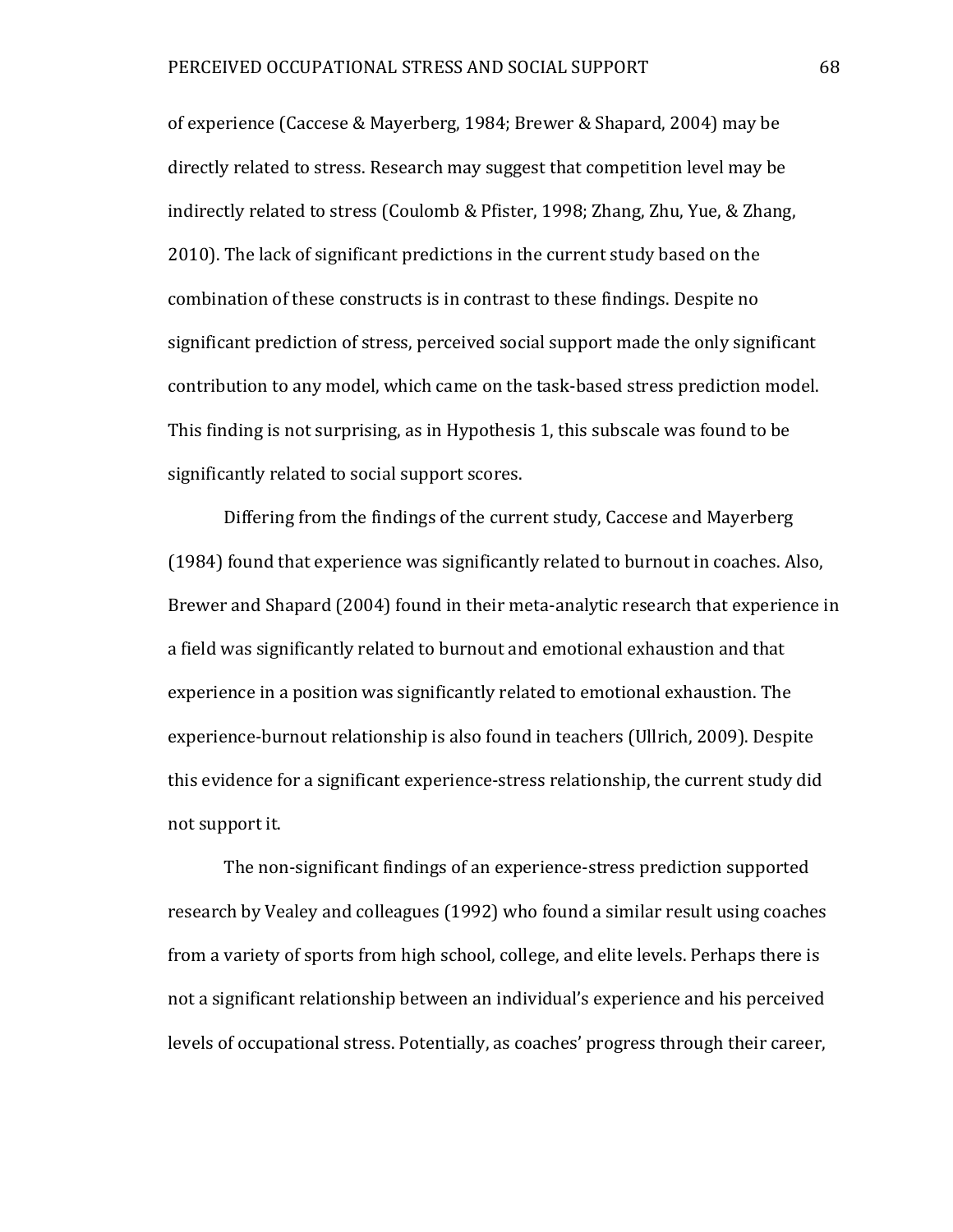they may not have a significant change in social support. If coaches initially have a high level of social support, they may strive to keep a similar level throughout their career, whereas coaches who do not have a high level of support may not strive to increase their support; they may not be aware of any potential positive effects or social connection does not mean a lot to these individuals. Therefore, as coaches gain experience, the way in which their support impacts their stress may not change.

Similar to years of experience, competition level has also been shown to be unrelated to burnout in tennis coaches (Kelley, Eklund, & Ritter-Taylor, 1999) and among coaches from a variety of sports (Vealey et al., 1992). However, competition level may indirectly relate to stress as it has shown to lead to increased athlete hostile actions (Coulomb & Pfister, 1998) and the desire to differentiate oneself from competitors (Zhang et al., 2010). Perhaps some coaches do not approve of higher levels of hostile actions. This would be a cause of stress if a coach's players continue to act in a hostile manner and her values conflict with these behaviors. Also, coaches who are trying harder to create ways to differentiate themselves may experience more stress due to these attempts. Despite these theorized indirect effects, the current study did not support a relationship. Coaches at different levels of competition may experience stress relative to their competitors. If a high school team were to compete against NCAA Division I squads, there may be a difference in stress for the coaches. One coach, knowing he is almost assured to win, whereas the other knows she cannot. Since the competition of a specific school should be related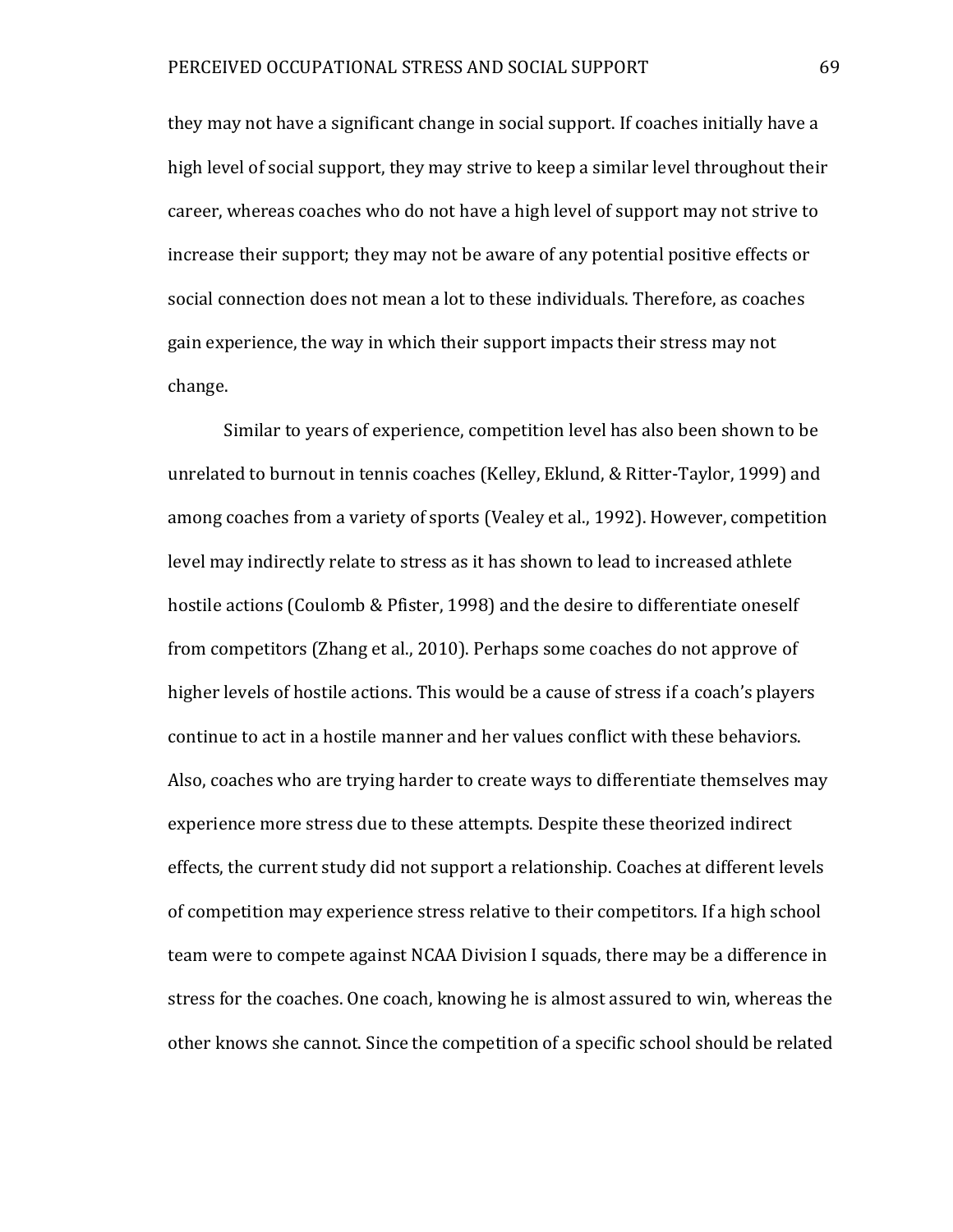to their specific level of competition, coaches at similar levels may experience similar amount of stress. A given Division I team should relate to their competitors in a way similar to a given Division III team, and therefore coaches within these divisions may have similar levels of stress. Also a possibility in a non-significant competition level-stress finding is that the current study only assessed collegiate coaches. Perhaps high school coaches' duties and roles are not as stressful as collegiate coaches' and there may be a similar difference in college and elite coaches' stress. As a result of using only collegiate coaches, the current study would not have found this relationship. However, Vealey and colleagues (1992) found that there was no difference in stress based on competition level in their sample of coaches including high school, college, and elite levels.

The assessments used in this study may have also impacted the result of not supporting Hypothesis 2. On the experience question, coaches who were current head coaches would have responded with their years of experience in a head coaching position. However, coaches who were currently not a head coach would have responded with a total number of years of coaching experience, regardless of position in which the experience came. Potentially, a current assistant coach may have counted previous years of head coaching experience, if they had any. Coaches in a given position would likely use experience gained from other positions as well as current positions in dealing with stressful events. If the current study had collected all coaches' total years of experience, this construct may have significantly contributed to the regression model. Similarly, the competition level item left out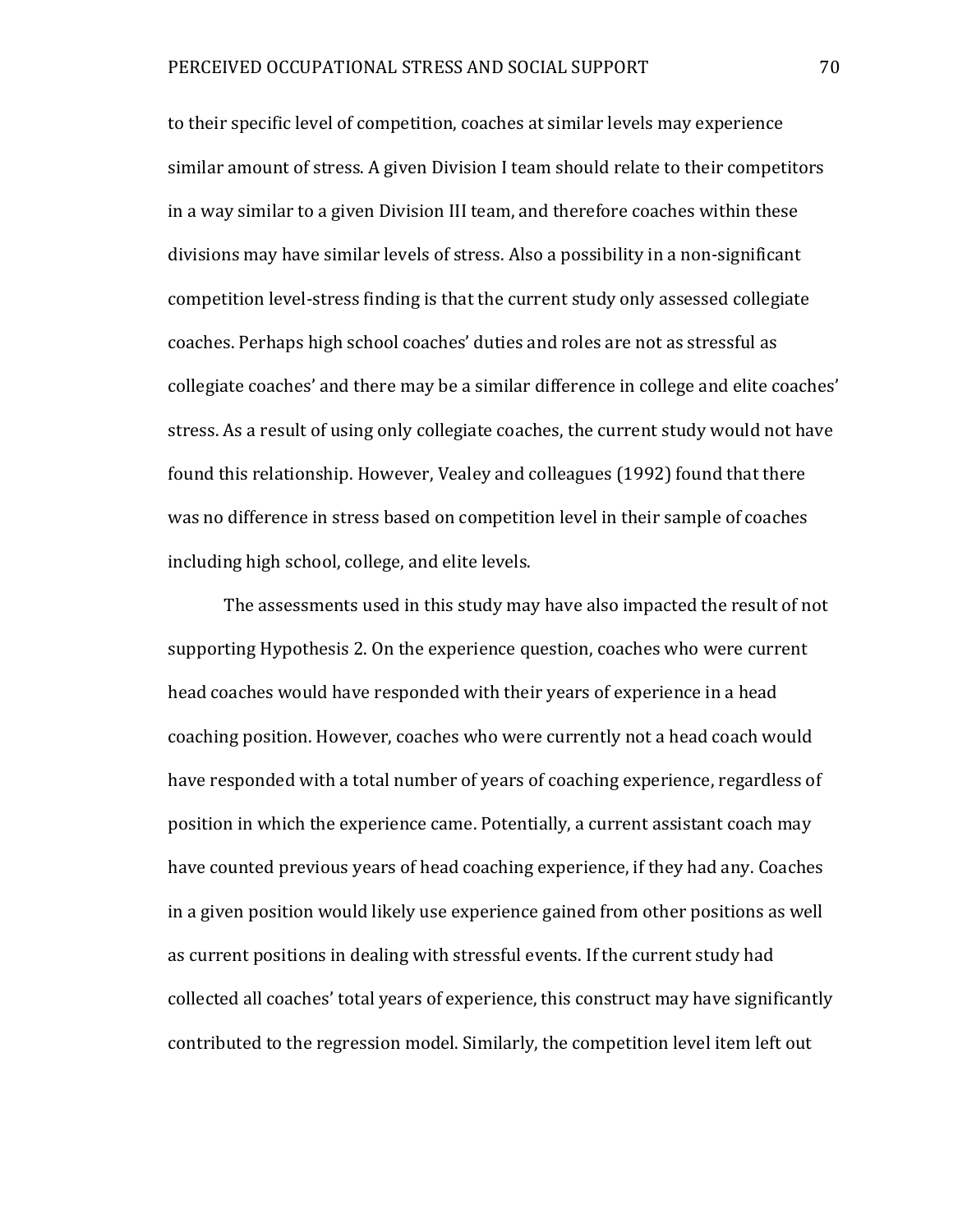potential further classifications within NCAA Divisions I, II, and III. If the current study would have assessed different ways to assess competition level, it may have been found to significantly contribute to the regression model.

The current study adds to literature that attempts to analyze the stresssupport relationship. It is impactful in that it provides information relating to a specific population that is not heavily researched in the stress-support literature, collegiate sport coaches, who have been shown to have high levels of work-related stress (Drake & Herbert, 2002; Lackey, 1986). As the relationship between occupational stress and social support is supported with different populations, it only adds more support to the theory that social support can have a very important role in the way individuals perceive and experience stress. Also, the current study attempted to use a hierarchical regression model, allowing the inclusion of social support, alone. This method allowed the current study to add to previous significant predictions of stress that included social support among other variables (Kelley, 1994; Kelley & Gill, 1993). As the current study did not find social support to significantly predict any stress subscales, perhaps one is not predictable from the other, alone. Social support may be a variable that can be included in a model to predict stress, but not predict stress by itself. However, the current study did not support the inclusion of experience and competition level with support as predictors of stress. Others have found factors such as age, gender, and type of sport to be factors included with support in significantly predictive models of stress (Kelley, 1994; Kelley & Gill, 1993).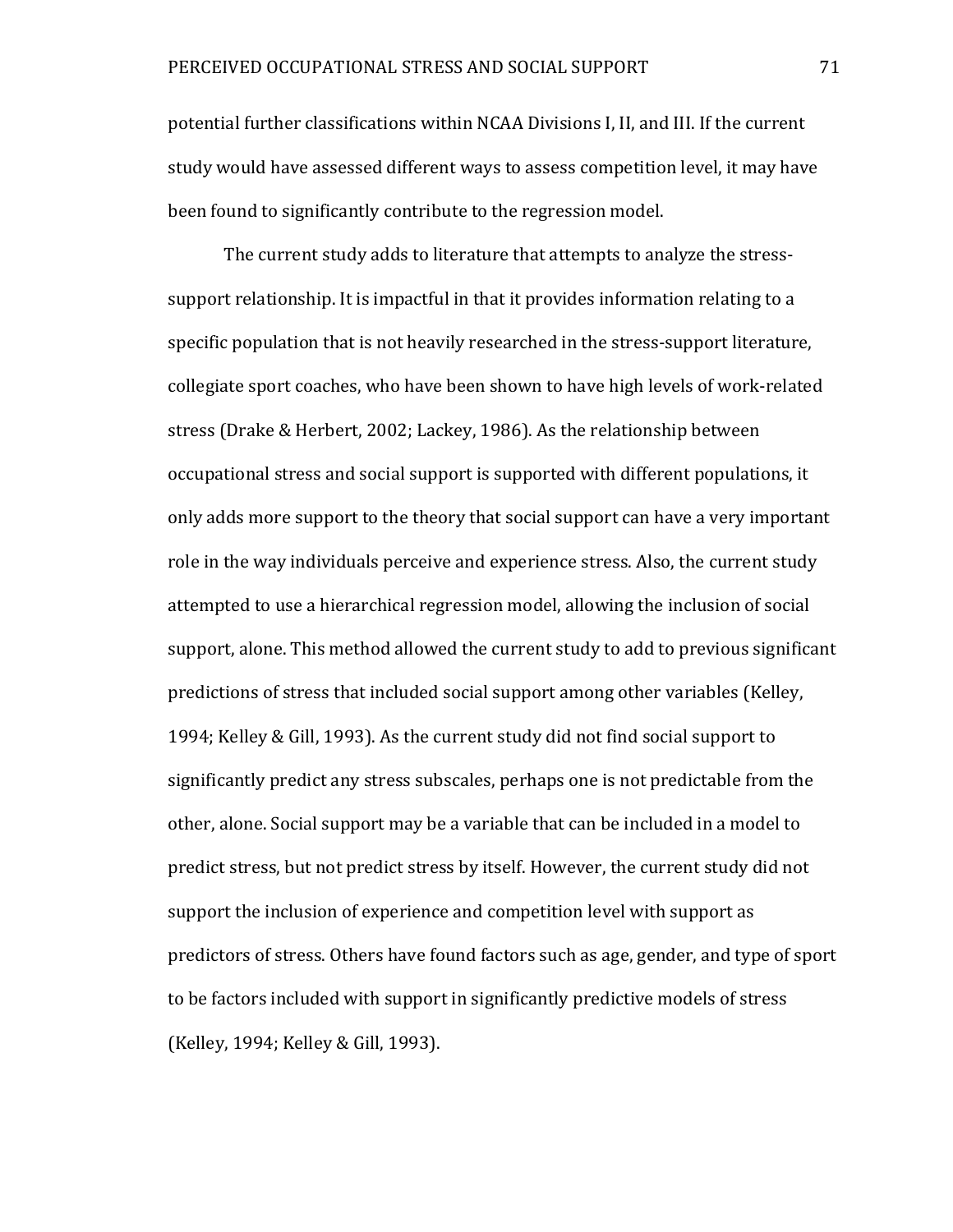As the current study did not find any prediction model to significantly predict stress, perhaps the factors of social support, experience, and competition level do not predict this construct. The significant contribution of social support on the taskbased model was not surprising, as the two have been shown to be related by the current study and others (Barrera, 2000; Uchino & Birmingham, 2011). However, since social support did not significantly predict any stress subscale, perhaps there is an outside influence that happens to effect both stress and social support, which may be the reason for a significant relationship. In any case, the current study supports previous findings that experience (Vealey et al., 1992) and competition level (Kelley et al., 1999; Vealey et al., 1992) are not related to stress, and does not support the hypothesis that experience and competition level would significantly add to the stress-support relationship.

#### **Limitations**

There were various limitations to the current study. These limitations range from issues related to the sample of participants to the assessments that were used to collect data. Some of these limitations were acknowledged prior to data collection, while others emerged during or after data collection.

First, the study only used track and field coaches. As this population may be similar to other collegiate sport coaches, it most likely does not lend itself to generalizing to coaching different levels, perhaps high school or professional coaches face different challenges and stressors than collegiate ones. Also, as the current study focused on coaches, the information obtained from this population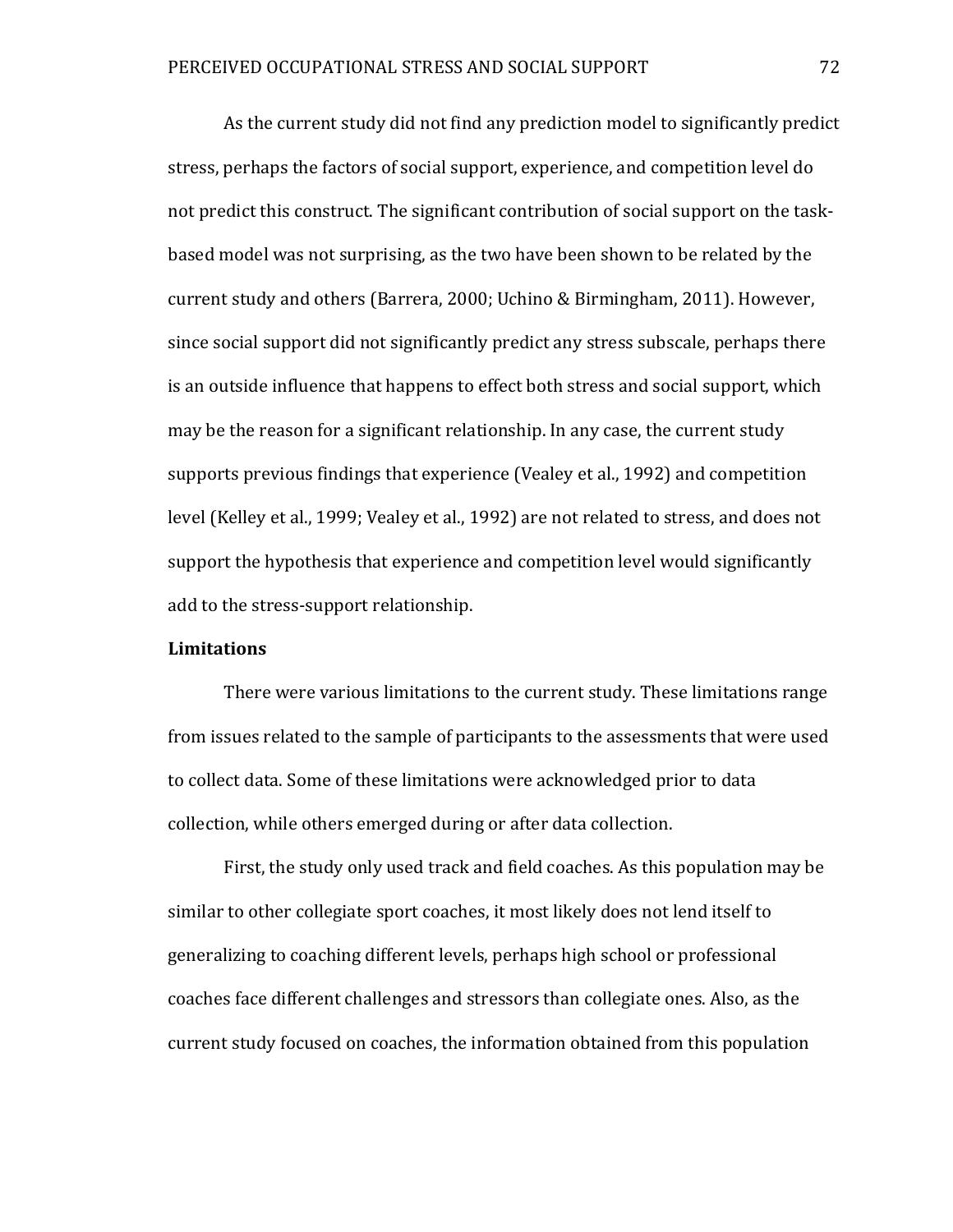may not be useful in understanding the stress-support relationship in other occupations or stress not related to the workplace.

Also, as previously mentioned, a limitation is the utilization of the Administrative Stress Index (ASI, Koch et al., 1982) because this assessment was designed to assess school administrators' perceived occupational stress, not coaches'. Therefore, the questions may not perfectly pertain to collegiate coaches' occupational stress levels. Despite efforts to adjust certain items and statistical measures of reliability, the ASI may not fit this population as well as an instrument designed specifically for coaches. Also pertinent to the ASI as well as the Personal Resource Questionnaire: Part 2 (Brandt & Wendy, 1981), is that these assessments measure perceived levels of stress and social support. As perception is not always the same as reality, scores on these assessments may not reflect actual experienced stress and social support.

Other limitations are related to the sample. First, the database used for contact information of the coaches was based on the 2008-2009 population of track and field coaches. It is reasonable to assume that some of the coaches in this database may have retired or changed jobs from then until the time the current study attempted to contact them. Therefore, the population sampled may not represent the current population of NCAA track and field coaches. If some coaches retired, other coaches were probably hired, as well. These new coaches would not have received an invitation to participate in the current study. This means that potential information that could be analyzed was not received.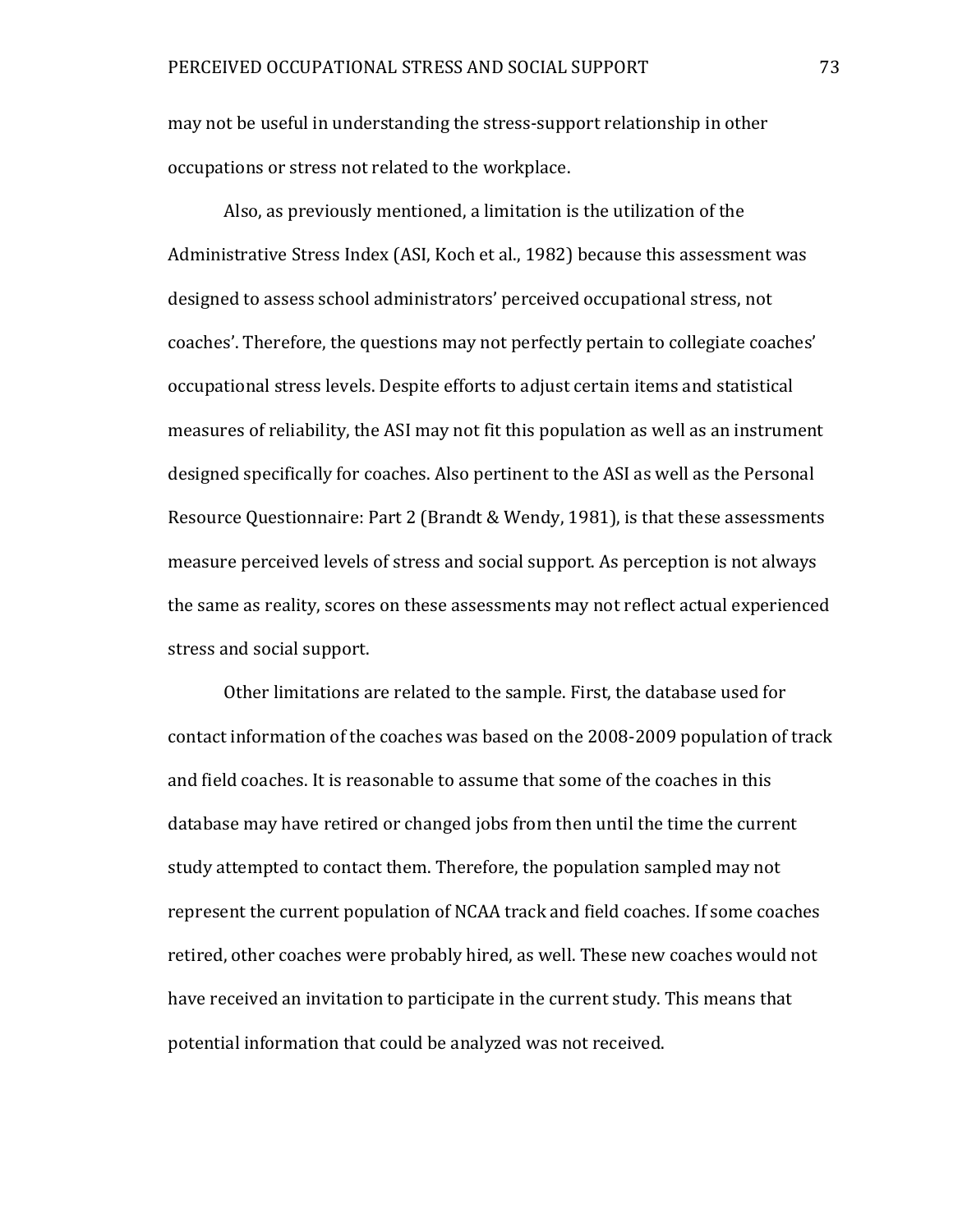Another limitation with the sample was the low response rate. The statistical analyses may have shown more significant results or perhaps different results altogether if the response rate and sample size had been larger. Also, with a small sample size and low response rate, the results may not be completely generalizable to coaches. Though, despite the small sample and low response rate, the sample was not too small to make meaningful interpretations from the data.

Also an issue with the current study are the differences between the coaches who chose to participate and those who did not. The data collection portion of the current study was initialized less than one month prior to the NCAA national tournament. During this time, the Track and Field teams were competing in conference tournaments and preparing to enter the National Tournament. Therefore, there may be an issue related to the coaches who decided to participate versus those who did not. Perhaps the coaches who did not chose not to participate were so overwhelmed and stressed that they could not afford the time needed to complete the current study's questionnaire. This may present a selection bias, where the current study, because of the timing of the data collection, was prone to retrieve data from less stressed coaches. Similarly, the coaches who chose to participate may have not had any athletes participating in the National Tournament, or were not stressed about the coming end of the season. These coaches may present a selection bias, as well. Here, the current study may have included certain coaches who were perceiving less occupational stress, simply due to the nonexistence of a significant source of stress, preparing for a conference or national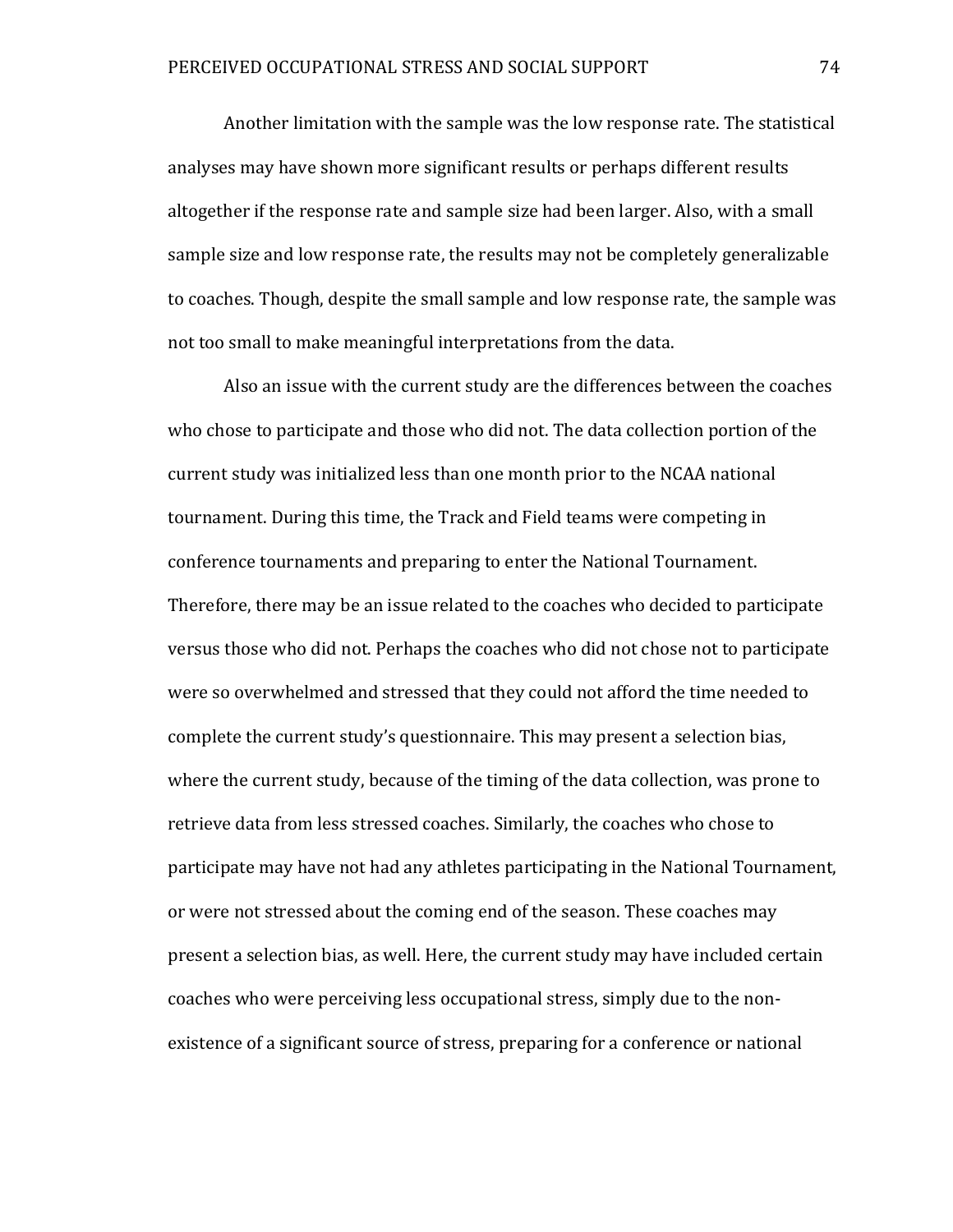tournament. If either is the case, there may be an issue with the generalizability of the study, as it may not be an accurate representation of the stress-support relationship within this population.

Another limiting factor was that only three or 4.5% of the participants coached at NCAA Division II universities. As the NCAA Division II national tournament occurs on the same dates as the Division III tournament, it is interesting that there were such low numbers in the Division II but not Division III category. Perhaps there are certain factors surrounding coaches within this division that may have changed the result if more had responded. The NCAA Division II conference tournaments may have different dates than Division III, so perhaps most coaches were traveling for competition. Another possibility is that many Division II coaches' semester ends when their season is over. Due to the smaller nature of Division III programs, more coaches may have dual roles within the university, such as teaching or administrative duties, which would keep them around their office after the season ends. Therefore, more coaches in Division III may have still been in a work role and thus, decided to participate; whereas many Division II coaches may have not still been in a work role and either were no longer checking work-related email or simply decided not to participate as their work semester was completed. In any case, this demographic information is not very representative of the entire population of NCAA collegiate track and field coaches, and thus may not be a good representation of the stress-support relationship therein.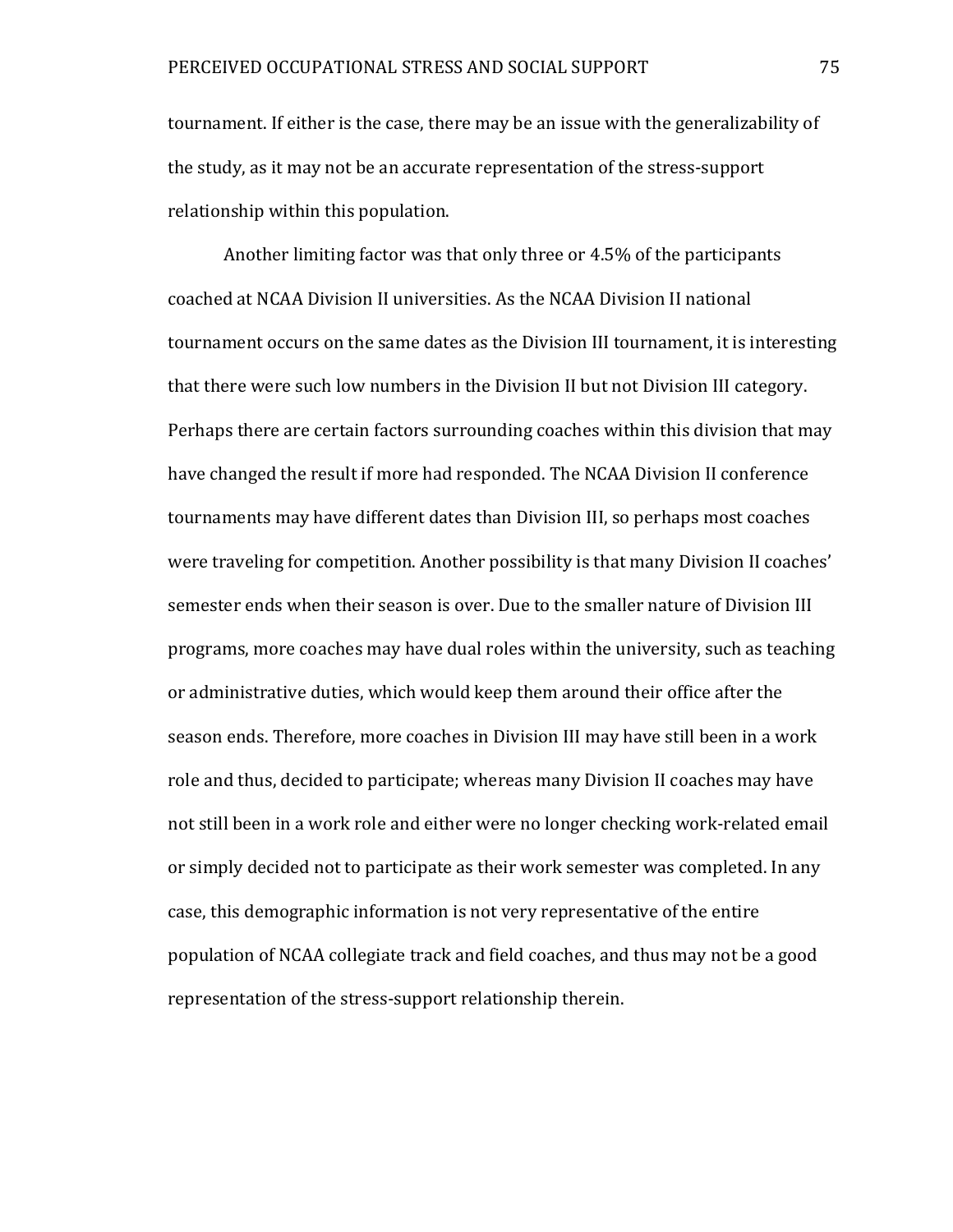Despite these limitations, the current study also had numerous positive aspects. First, the current study performed Principal Factor Analysis on the adjusted ASI (Koch et al., 1982). This analysis suggested that the adjusted subscales were valid and the instrument should be analyzed using the subscales, not a total sum score. However, these analyses also revealed that one subscale, boundary-spanning stress, was not reliable and should be removed from analyses. Next, the time of data collection was around the conference and national tournament dates. This time of year is obviously especially stressful for coaches, as they prepare their athletes for important competitions, have been coaching for an entire season, and may be dealing with losing the connection they have with graduating athletes. This was advantageous because the perceived occupational stress assessment was administered during this high-stress time. Another strength of the current study was analyzing additional predictors of perceived stress. These additional factors were years of experience and competition level. Including this analysis allowed the study to add to the literature that other situational and contextual variables impact the stress-support relationship (Cohen & Herbert, 1996; Uchino & Birmingham, 2010). Lastly, the current study used a population that is not often studied in the stress-support literature. Despite evidence that the coaching profession is very stressful (Drake & Herbert, 2002; Kelley & Gill, 1993; Lackey, 1986), this population is rarely used in this area of literature. Using this population strengthens past research suggesting that social support plays an important role in perceived stress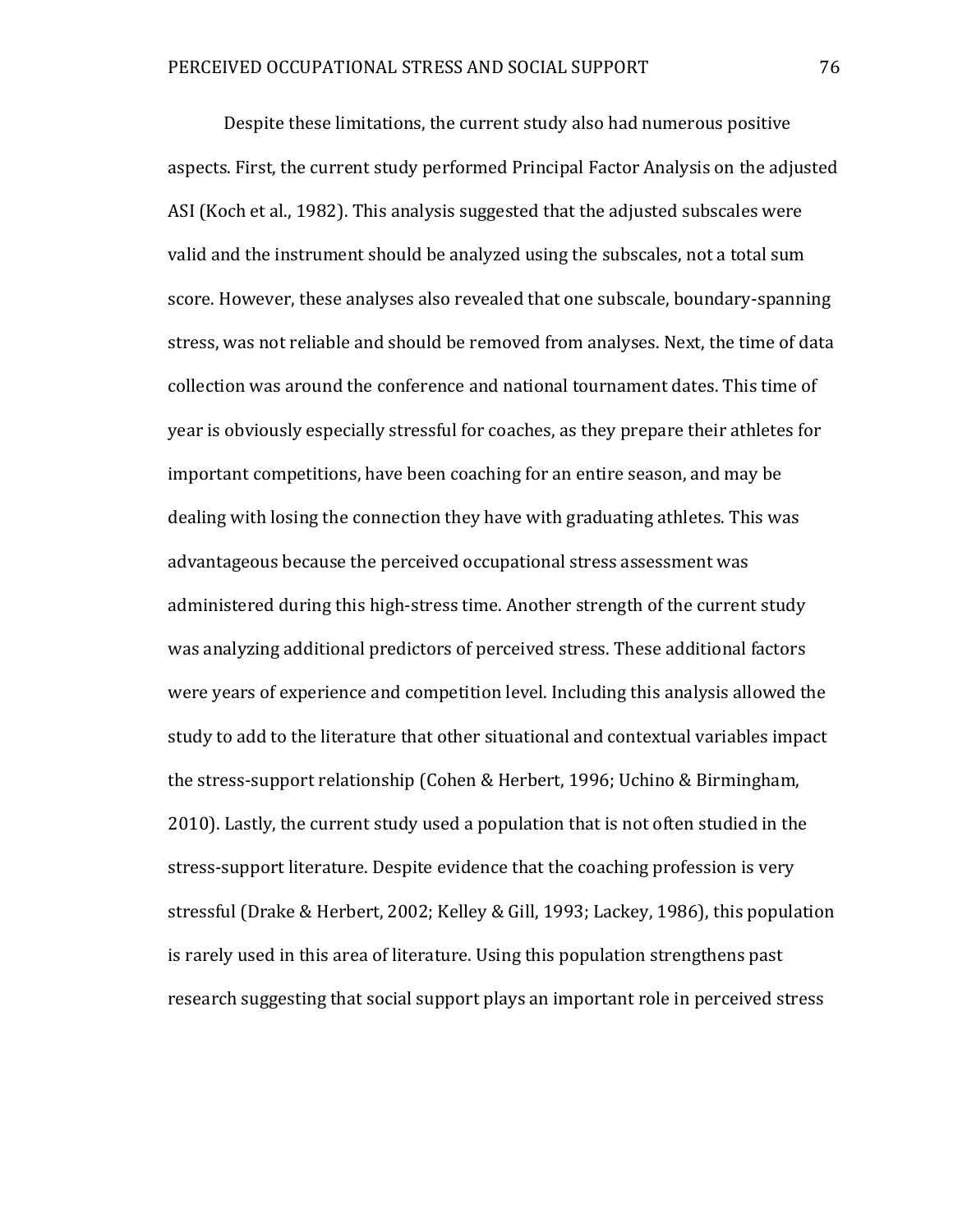(Cohen & Wills, 1985; Uchino & Birmingham, 2010) with a sample of individuals not often assessed.

#### **Future Research Implications**

With some of the current research findings along with certain limitations, there are suggestions that can be made for future research. First, coaches should be researched from other sports to assess if the relationship between stress and support is present. Similarly, future studies may utilize larger sample sizes and perhaps include a variety of sport coaches, instead of just assessing coaches of one sport. With a range of sports represented, a better understanding of the stresssupport relationship among sport coaches will result. Also of interest in relation to participants, would be attempting to use a statistically representative sample of the population. If future researchers are able to do this, it will provide more pertinent information for coaches and those who work with coaches.

There are also suggestions for future research in relation to the instruments. If future researchers attempt to assess if experience and competition level play a significant role in the stress-support relationship, perhaps they should separate these constructs in the hierarchical regression analysis. This will further the understanding of this relationship and how influential experience and competition level can be to perceived levels of stress. Using other measures of occupational stress and social support, including assessments of actual social support and stress experienced not perceived, would also be advantageous. This method would allow researchers to observe the relationship much closer and analyze if experience or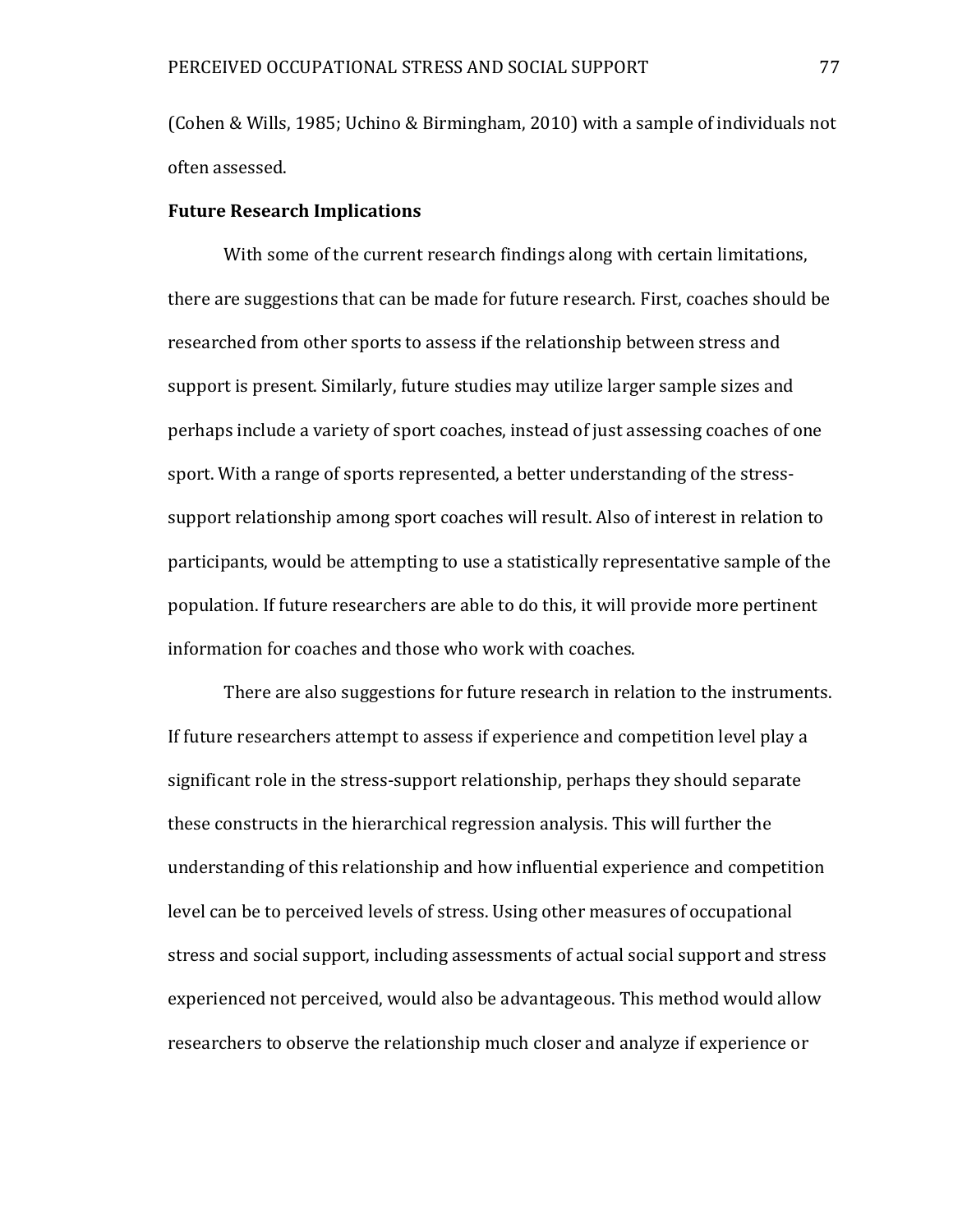perception is more impactful. The current study also suggests that future researchers may want to use overall years of experience for head coaches, not just their head coaching experience and further classifications of competition level than NCAA Divisions.

Lastly, a longitudinal study related to the stress-support relationship would provide a better understanding than a one-time assessment. The current study assessed the coaches at a particularly stressful point in the season. Perhaps results would be different at another point in the season or if the assessment was administered more than once throughout a season.

#### **Conclusions**

Despite the current study not supporting its hypotheses, there were some impactful findings. First, the significant results add to the literature that suggests social support plays an important role in the perception of stress (Barrera, 2000; Uchino & Birmingham, 2010). Also, the current study uses a sample of collegiate coaches who are not often researched in this area but who, however have been shown to have high levels of work-related stress (Drake & Herbert, 2002; Lackey, 1986). As a similar relationship between stress and social support is demonstrated with other populations, it adds support to the theory that social support can have an imperative role in the way individuals perceive and experience stress. Individuals who work with coaches can also apply this information in a variety of ways including helping them lower their stress levels and increase their performance.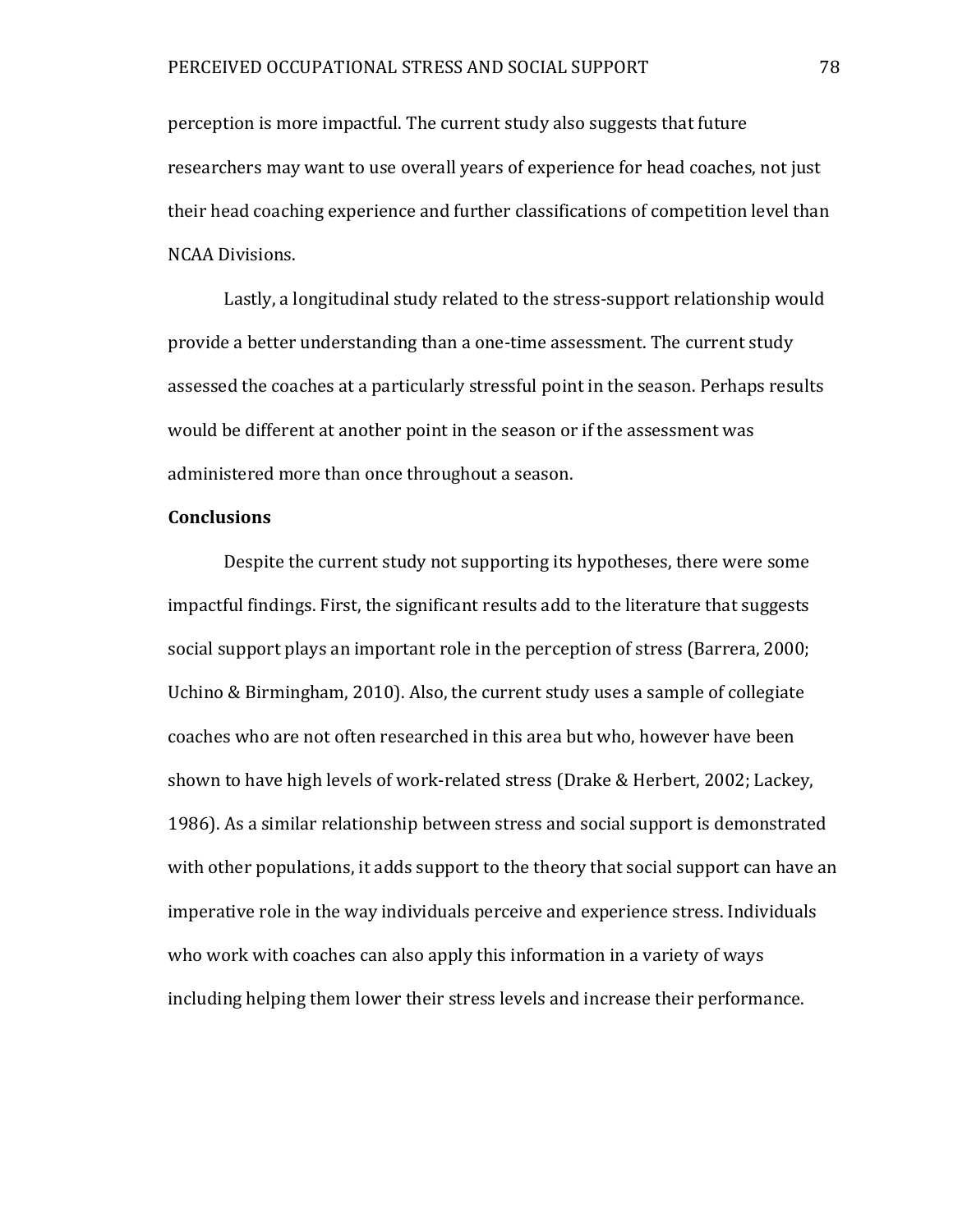The current study has only started what could be a long line of research assessing the perceived occupational stress and social support relationship in the coaching profession and the field of sport and exercise psychology. As information pertinent to this relationship continues to expand, consultants will have a better understanding of how this relationship applies to individuals surrounding athletic teams.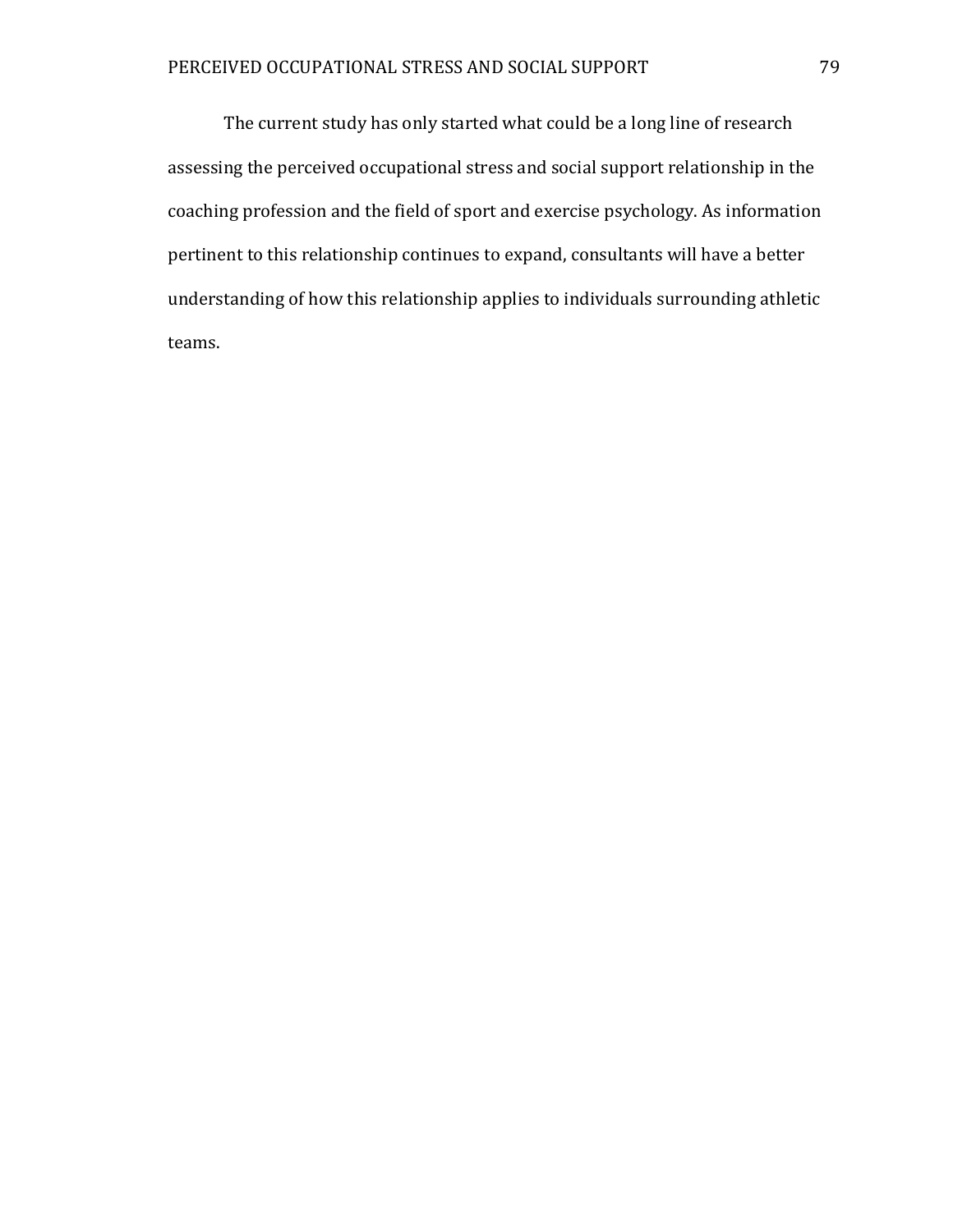#### **References**

- Abramis, D. (1994). Work role ambiguity, job satisfaction, and job performance: Meta-analyses and review. *Psychological Reports*, *75*, 1411– 1433.
- Antonucci, T., Akiyama, H., & Lansford, J. (1998). Negative effects of close social relations. *Family Relations, 47*(4), 379-384.
- Barrera, M. (1986). Distinctions between social support concepts, measures, and models. *American Journal of Community Psychology, 14*(4), 413-445.
- Barrera, M. (2000). Social support research in community psychology. In J. Rappaport and E. Seidman (Eds.), *Handbook of community psychology*, (215- 245). New York, NY: Kluwer Academic/Plenum Publishers.
- Beehr, T., Bowling, N., & Bennett, M. (2010). Occupational stress and failures of social support: When helping hurts. *Journal of Occupational Health Psychology, 15*(1), 45-59. doi: 10.1037/a0018234
- Berkman, L., Glass, T., Brissette, I., & Seeman, T. (2000). From social integration to health: Durkheim in the new millennium. *Social Science and Medicine, 51*, 843-857.
- Bolger, N., DeLongis, A., Kessler, R., & Schilling, E. (1989). Effects of daily stress on negative mood. *Journal of Personality and Social Psychology, 57*, 808-818.
- Bonds, D., Gondoli, D., Sturge-Apple, M., & Salem, L. (2002). Parenting stress as a mediator of the relation between parenting support and optimal parenting. *Parenting: Science and Practice, 2*, 409-435.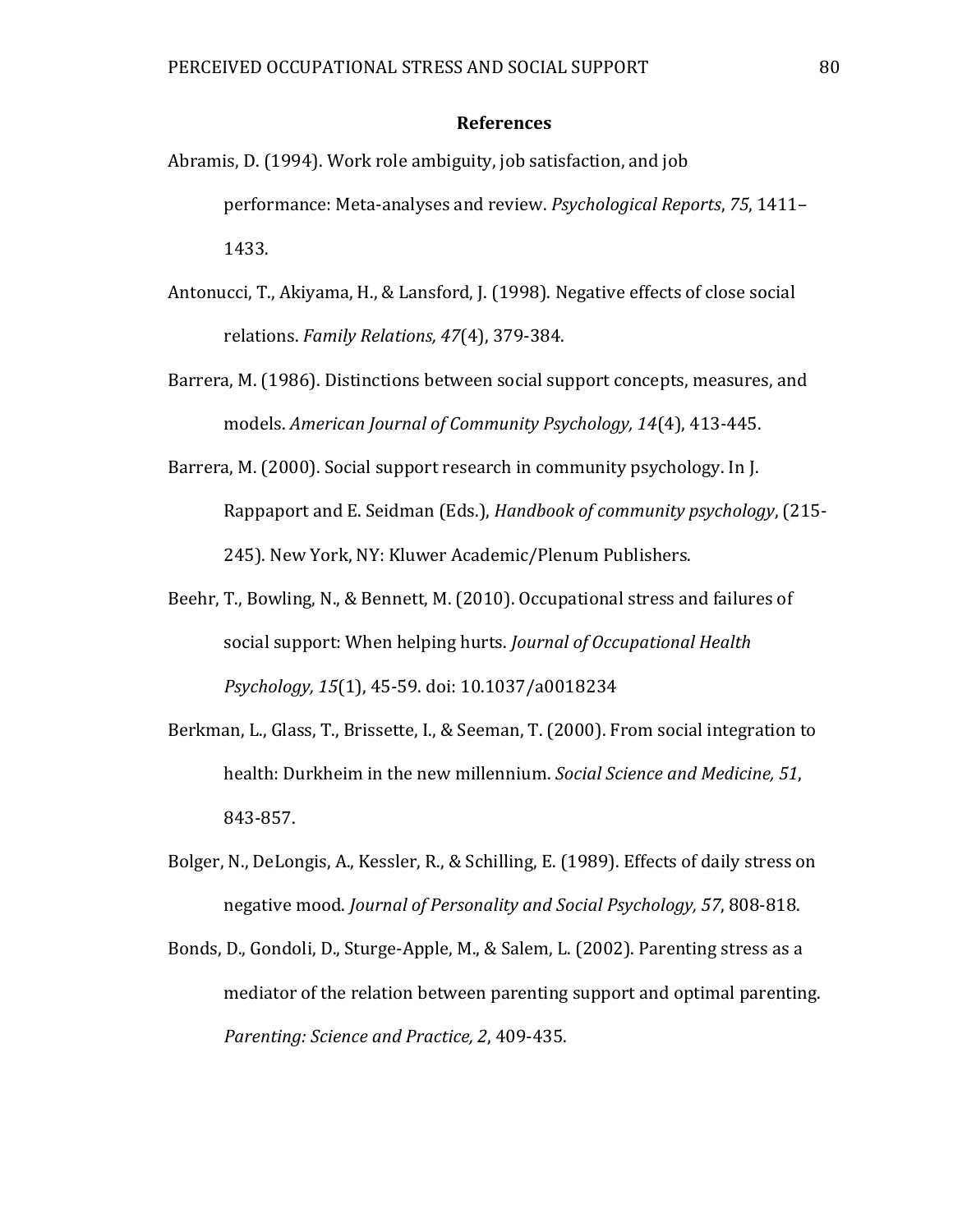- Brandt, P., & Weinert, C. (1981). The PRQ: A social support measure. *Nursing Research, 30*(5), 277-280.
- Brennan, S. (2002). Coping methods of male and females NCAA division I basketball referees under stressful game conditions. *Dissertation Abstracts International: Section B: The Sciences and Engineering, 62*(11-B), 5358.
- Brewer, E.W., & Shapard, L. (2004). Employee burnout: A meta-analysis of the relationship between age or years of experience. *Human Resources Development Review, 3*(2), 102-123.
- Burg, M., & Seeman, T. (1994). Families and heath: The negative side of social ties. *Annals of Behavioral Medicine, 16*(4), 109-115.
- Burton, W., Chen, C., Conti, D., Schultz, A., Pransky, G., & Edington, D.W. (2006). The association of health risks with on-the-job productivity. *Journal of Occupational and Environmental Medicine, 47*(8)*,* 769-777.
- Caccese, T., & Mayerberg, C. (1984). Gender differences in perceived burnout of college coaches. *Journal of Sport Psychology, 6*, 279-288.
- Capel, S., Sisley, B., & Desertrain, G. (1987).The relationship of role conflict and role ambiguity to burnout in high school basketball coaches. *Journal of Sport Psychology, 9,* 106-117.
- Chandola, T., Brunner, E., & Marmot, M. (2006). Chronic stress at work and the metabolic syndrome: Prospective study. *British Medical Journal*, *332*, 521– 524.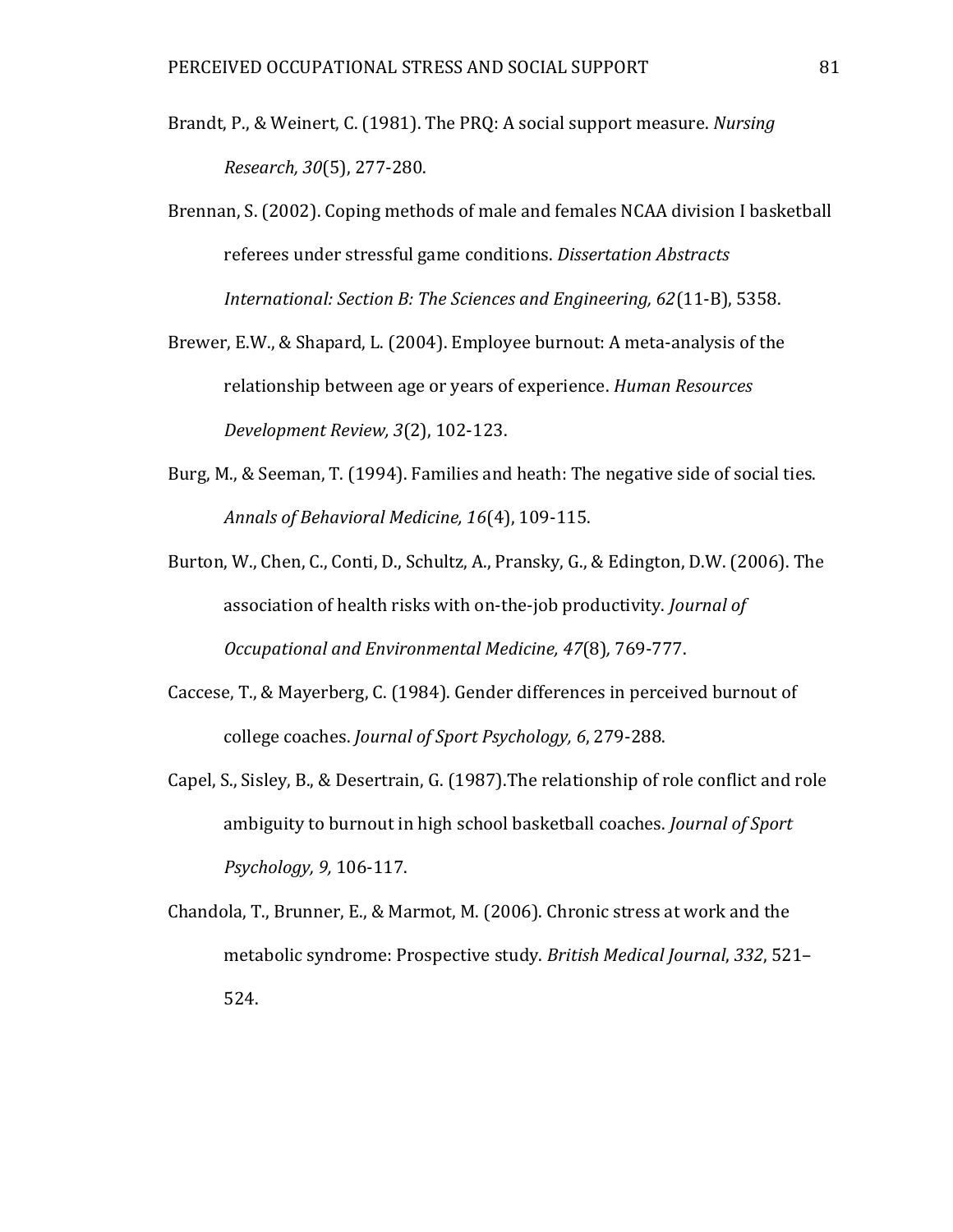- Cohen, S. (1988). Psychosocial models of the role of social support in the etiology of physical disease. *Health Psychology, 7,* 269-297.
- Cohen, S. (2004). Social relationships and health. *American Psychologist, 59*, 676- 684.
- Cohen, S., & Herbert, T. (1996). Health psychology: Psychological factors and physical disease from the perspective of human psychoneuroimmunology. *Annual Review of Psychology, 47,* 113-142.
- Cohen, S., Mermelstein, R., Kamarck, T., & Hoberman, H. (1985). Measuring the functional components of social support. In I. Sarason & B. Sarason (Eds.), *Social Support: Theory, Research, and Applications (73-94).* The Hague, Holland: Martines Nijhoff.
- Cohen, S., & Wills, T. (1985). Stress, social support, and the buffering hypothesis. *Psychological Bulletin, 98*(2), 310-357.
- Coulomb, G., & Pfister, R. (1998). Aggressive behaviors in soccer as a function of competition level and time: A field study. *Journal of Sport Behavior, 21*(2), 222-231.
- Cutrona, C., & Russell, D. (1990). Type of social support and specific stress: Towards a theory of optimal matching. In B. Sarason, I. Sarason, & G. Pierce (Eds.), *Social Support: An Interactional View* (319-366). New York, NY: Wiley.
- Dale, J., & Weinberg, R. (1989).The relationship between coaches' leadership style and burnout. *The Sport Psychologist, 3*, 1-13.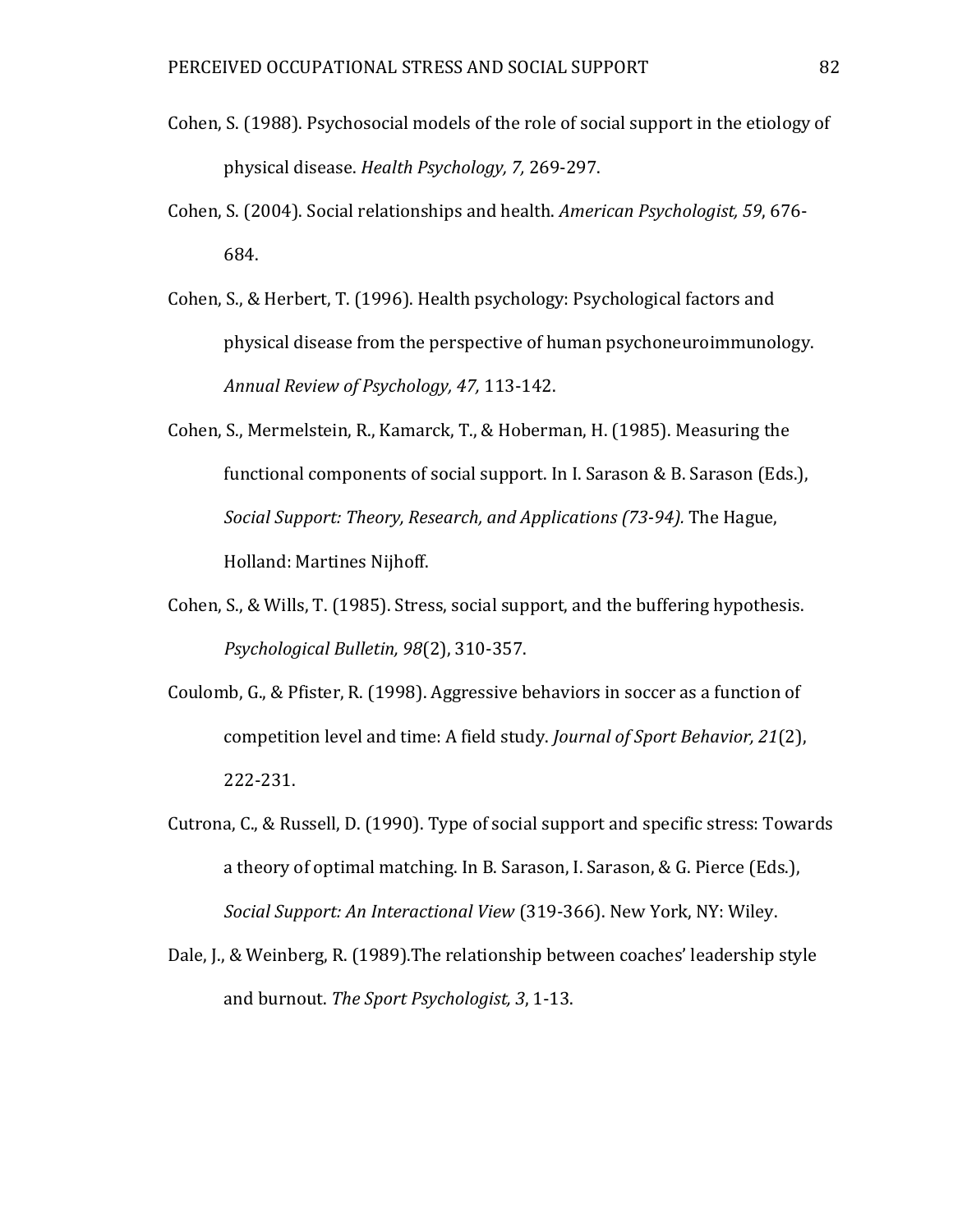- Drake, D., & Herbert, E. (2002). Perceptions of occupational stress and strategies for avoiding burnout: Case studies of two female teacher-coaches. *Physical Educator, 59*(4), 170-184.
- Falk, A., Hanson, B., Isacsson, S., & Ostergren, P. (1992). Job strain and mortality in elderly men: Social network, support and influence as buffers. *American Journal of Public Health, 82*, 1136-1139.
- Fenlason, K., & Beehr, T. (1994). Social support and occupational stress: Effects of talking to others. *Journal of Organizational Behavior*, *15*, 157–175.
- Frey, M. (2007). College coaches' experiences with stress. *The Sport Psychologist, 21*(1), 38-57.
- Gilboa, S., Shirom, A., Fried, Y., & Cooper, C. (2008). A meta-analysis of work demand stressors and job performance: Examining main and moderating effects. *Personnel Psychology*, *61*, 227–271.
- Gore, S. (1981). Stress buffering functions of social supports: An appraisal and clarification of research models. In B. Dohrenwend and B. Dohrenwend (Eds.) *Stressful life events and their context,* (202-222). New York, NY: Prodist.
- Haslam, S., Jetten, J., O'Brien, A., & Jacobs, E. (2004). Social identity, social influence, and reactions to potentially stressful tasks: Support for the selfcategorization model of stress. *Stress and Health*, *20*, 3–9.
- Hogg, M., Terry, D., &White, K. (1995). A tale of two theories: Critical comparison of Identity Theory with Social Identity Theory. *Social Psychology Quarterly, 58*(4), 255-269.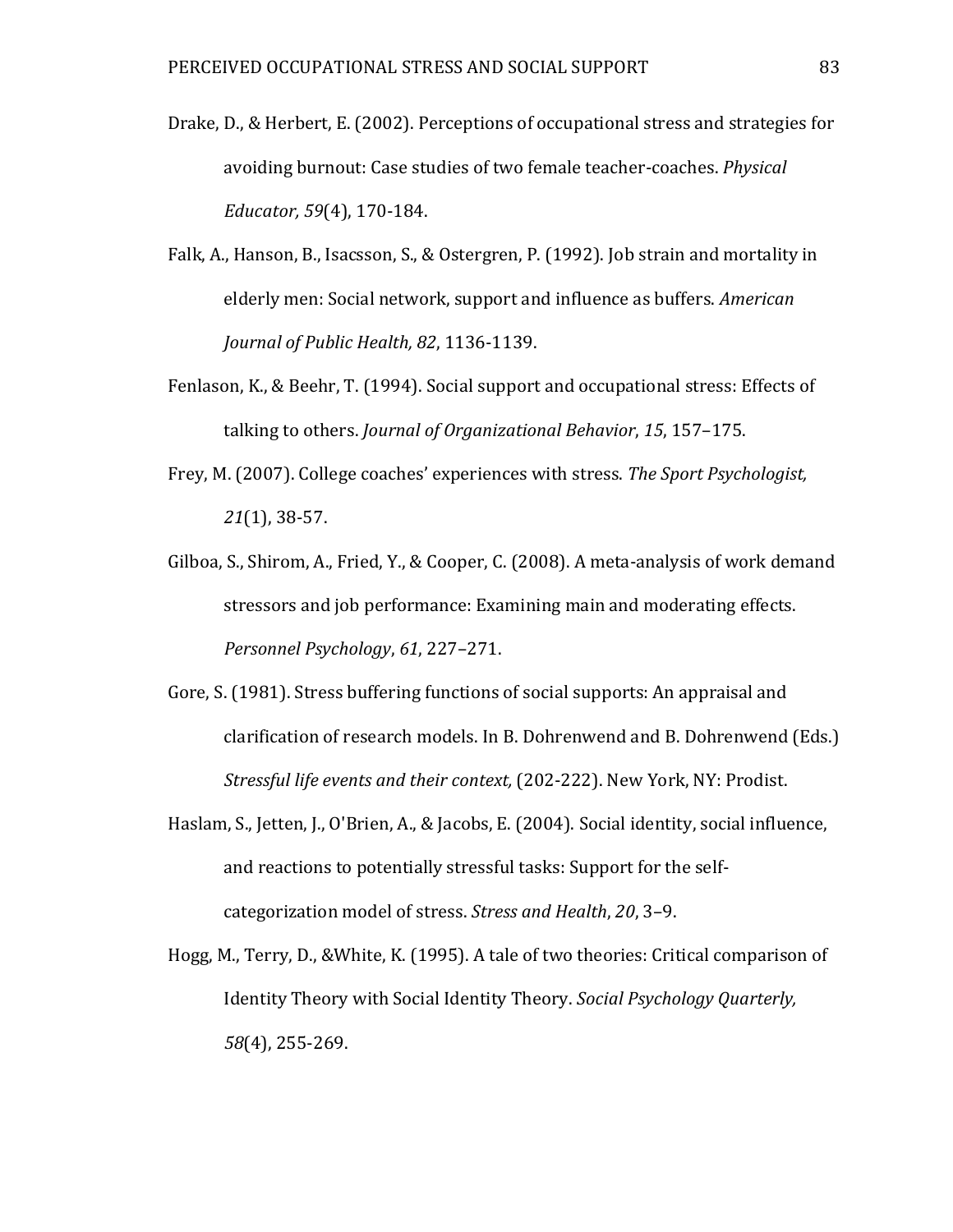- House, J., Landis, K., & Umberson, D. (1988). Social relationships and health. *Science, 241*, 540-545.
- Indik, B., Seashore, S., & Slesinger, J. (1964). Demographic correlates of psychological strain. *Journal of Abnormal and Social Psychology, 69*(1), 26-38.
- Jetten, J., Branscombe, N., Schmitt, M., & Spears, R. (2001). Rebels with a cause: Group identification as a response to perceived discrimination from the mainstream. *Personality and Social Psychology Bulletin*, *27*, 1204–1213.
- Jetten, J., Schmitt, M., Branscombe, N., & McKimmie, B. (2005). Suppressing the negative effect of devaluation on group identification: The role of intergroup differentiation and intragroup respect. *Journal of Experimental Social Psychology*, *41*, 208–215.
- Jimmieson, N., McKimmie, B., Hannam, & R., Gallagher, J. (2010). An investigation of the stress-buffering effects of social support in the occupational stress process as a function of team identification. *Group Dynamics: Theory, Research, and Practice, 14*(4), 350-367.
- Judge, L.W., & Judge, I.L. (2009). Understanding the occupational stress of interscholastic athletic directors. *The ICHPER-SD Journal of Research, 4*(2), 38-45.
- Kavussanu, M., Boardley, I.D., Jutkiewicz, N., Vincent, S., & Ring, C. (2008). Coaching efficacy and coaching effectiveness: Examining their predictors and comparing coaches' and athletes' reports. *The Sport Psychologist, 22,* 383- 404.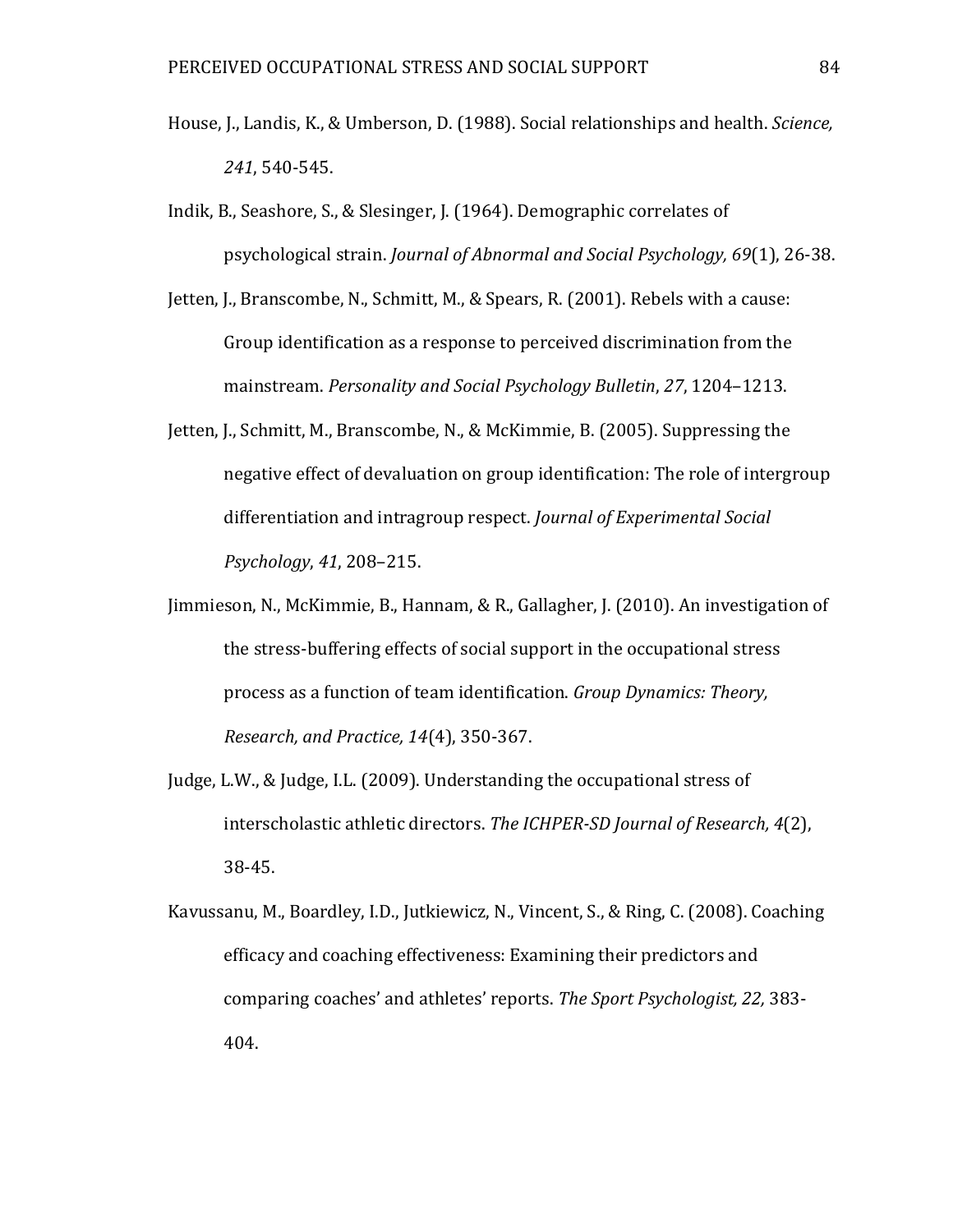- Kelley, B. (1994). A model of stress and burnout in collegiate coaches: Effects of gender and time of season. *Research Quarterly for Exercise and Sport, 65*(1), 48-58.
- Kelley, B., & Baghurst, T. (2009). Development of the coaching issues survey. *The Sport Psychologist, 23*, 367-387.
- Kelley, B., Eklund, R., & Ritter-Taylor, M. (1999). A model of stress and burnout in collegiate tennis coaches: effects of gender and competition level. *Journal of Sport and Exercise Psychology, 2*, 113-130.
- Kelley, B., & Gill, D. (1993). An examination of personal/situational variables, stress appraisal, and burnout in collegiate teacher-coaches. *Research Quarterly for Exercise and Sport, 64*(1), 94-101.
- Klassen, R.M., & Chiu, M.M. (2010). Effects on teachers' self-efficacy and job satisfaction: teacher gender, years of experience, and jog stress. *Journal of Educational Psychology, 3*, 741-756. doi: 10.1037/a0019237
- Koch, J., Gmelch, W., Tung, R., & Swent, B. (1982). Job stress among school administrators: Factorial dimensions and differential effects. *Journal of Applied Psychology*, *67*, 491-499.
- Lackey, D. (1986). The high school coach: A pressure position. *Journal of Physical Education, Heath, Recreation, and Dance, 57*(2), 28-32.
- Lepore, S. (1995). Cynicism, social support, and cardiovascular reactivity. *Health Psychology*, 14(3), 210-216.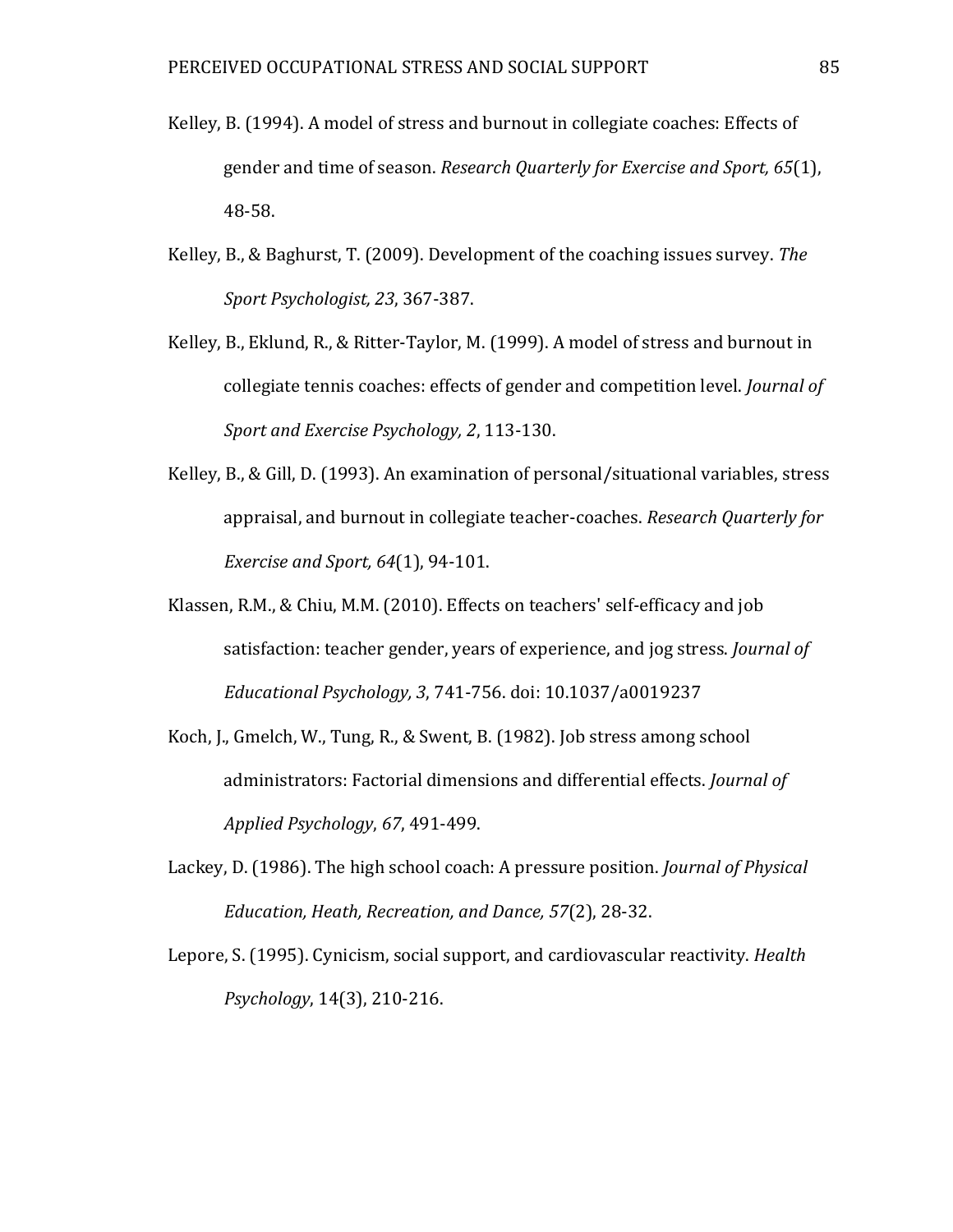- Lepore, S. (1998). Problems and prospects for the social support-reactivity hypothesis. *Annuals of Behavioral Medicine, 20,* 257-269.
- Levy, A., Nicholls, A., Marchant, D., & Polman, R. (2009). Organisational stressors, coping, and coping effectiveness: A longitudinal study with an elite coach. *International Journal of Sports Science & Coaching, 4*(1), 31-45.
- Lox, C., Martin Ginis, K., Petruzzello, S. (2006). *The psychology of exercise: Integrating theory and practice* (2nd ed.). Scottsdale, AZ: Holcomb Hathaway.
- McCafferty, W., Gliner, J., & Horvath, S. (1978). The stress of coaching. *The Physician and Sports Medicine,6*(2), 67-71.
- McFarlane, A., Norman, G., Streiner, D., & Roy, R. (1983). The process of social stress: Stable, reciprocal, and mediating relationships. *Journal of Health and Social Behavior, 24*, 160-173.
- Norman, G.J., DeVries, A.C., Cacioppo, J.T., & Berntson, G.G. (2011). Multilevel analysis of stress. In R. Contrada & A. Baum (Eds.), *The Handbook of Stress Science* (111-121). New York, NY: Springer Publishing Company.
- Pearlin, L. (1989). The sociological study of stress. *Journal of Health and Social Behavior, 30*, 241-256.
- Pidd, K. (2004). The impact of workplace support and identity on training transfer: A case study of drug and alcohol safety training in Australia. *International Journal of Training and Development*, *8*, 274–288.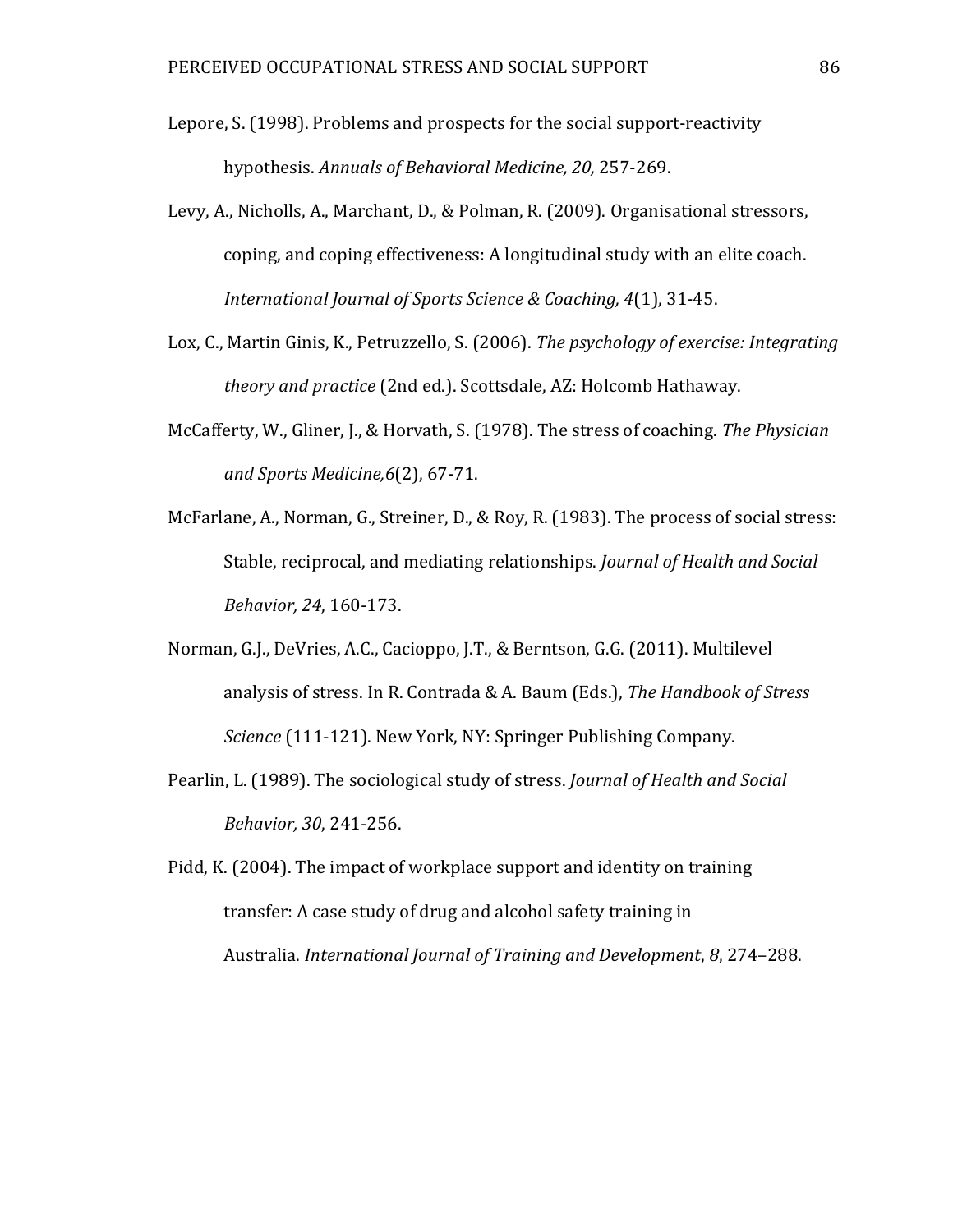- Repetti, R. (1989). Effects of daily workload on subsequent behavior during marital interaction: The roles of social withdrawal and spouse support. *Journal of Personality and Social Psychology, 57*, 651-659.
- Rook, K. (2003). Exposure and reactivity to negative social exchanges: A preliminary investigation using daily diary data. *Journal of Gerontology: Psychological Sciences, 58B*(2), 100-111.
- Roth, D., Wiebe, D., Fillingim, R., & Shay, K. (1989). Life events, fitness, hardiness, and health: A simultaneous analysis of proposed stress-resistance effects. *Journal of Personality and Social Psychology, 57,* 136-142.
- Russell, D., & Cutrona, C. (1991). Social support, stress, and depression symptoms among the elderly: Test of a process model. *Psychology and aging, 6,* 190-201.
- Sandler, I., Braver, S., & Gensheimer, L. (2000). Stress: Theory, research, and action. In J. Rappaport, & E. Seidman (Eds.), *Handbook of Community Psychology,* New York, NY: Plenum Publishers.
- Sarason, I. & Sarason, B. (1986). Experimentally provided social support. *Journal of personality and social psychology, 50*, 1222-1225.

Selye, H. (1974). *Stress without distress*. Philadelphia: J. B. Lippincott Company.

Spanier, G. (1976). Measuring dyadic adjustment: New scales for assessing the quality of marriage and similar dyads. *Journal of Marriage and Family, 38*(15), 15-28.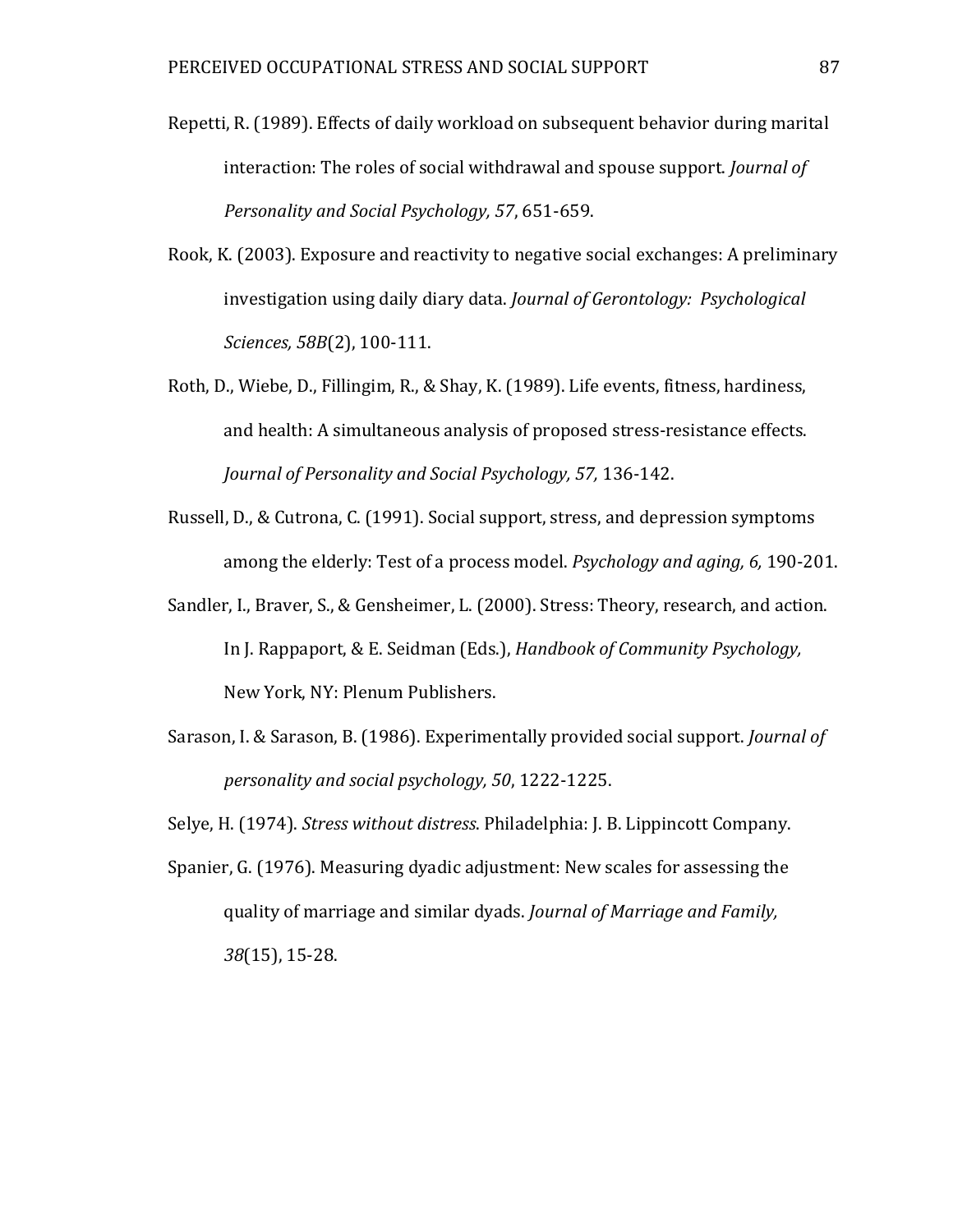- Stansfeld, S., & Candy, B. (2006). Psychosocial work environment and mental health: A meta-analytic review. *Scandinavian Journal of Work, Environment, and Health*, *32*, 443–462
- Stern, A., & Cox, J. (1993). Teacher burnout the dull reality. *Music Educators Journal*, *80*(3), 33.
- Stryker, S., & Burke, P. (2000). The past, present, and future of an identity theory. *Social Psychology Quarterly, 63,* 284-297.
- Swanson, V., & Power, K. (2001). Employees' perceptions of organizational restructuring: The role of social support. *Work and Stress*, *15*, 161–178.
- Tardy, C. (1985). Social support measurement. *American Journal of Community Psychology, 13*(2), 187-202.
- Tajfel, H. (1978). *Differentiation between social groups: Studies in the social psychology of intergroup relations*. London: Academic Press.
- Tajfel, H., & Turner, J. (1979). An integrative theory of intergroup conflict. In W. G. Austin & M. McCamish (Eds.), *The social psychology of intergroup relations* (pp. 7–24). Chicago: Nelson-Hall.
- Thorsteinsson, E., & James, J. (1999). A meta-analysis of the effects of experimental manipulations of social support during laboratory stress. *Psychology and Health, 14*, 869-886.
- Uchino, B. N. (2004). *Social support and physical health: Understanding the health consequences of relationships*. New Haven, CT: Yale University Press.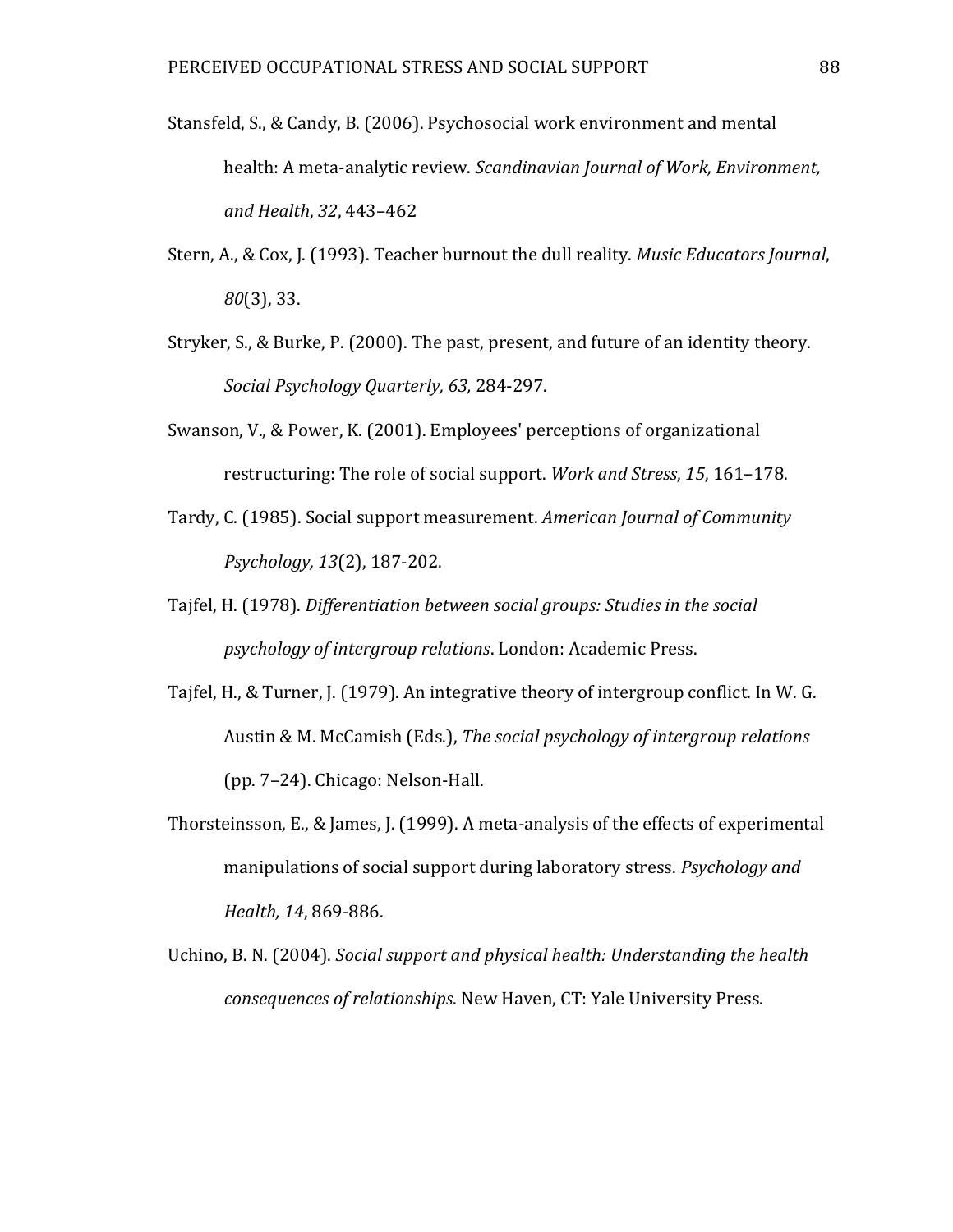- Uchino, B., & Birmingham, W. (2011). Stress and social support. In R. Contrada & A. Baum (Eds.), *The Handbook of Stress Science* (111-121). New York, NY: Springer Publishing Company.
- Ullrich, A. (2009). The relationship of elementary teachers' years of teaching experience, perceptions of occupational stress, self-acceptance, and challenging student behavior to burnout symptoms in the United States and Germany. *Dissertation Abstracts International Section A: Humanities and Social Sciences, 70*(5-A), 1622.
- Vealey, R.S., Udry, E.M., Zimmerman, V., & Soliday, J. (1992). Intrapersonal and situational predictors of coaching burnout. *Journal of Sport and Exercise Psychology, 14*, 40-58.
- Weinert, C. (2011). PRQ85. Retrieved from

http://www.montana.edu/cweinert/prq85.html

- Wills, T., & Cleary, S. (1996). How are social support effects mediated? A test with parental support and adolescent substance use. *Journal of Personality and Social Psychology, 71*, 937-952.
- Zhang, R., Zhu, J., Yue, H., & Zhu, C. (2010). Corporate philanthropic giving, advertising intensity, and industry competition level. *Journal of Business Ethics, 94*, 39-52. doi: 10.1007/s10551-009-0249-0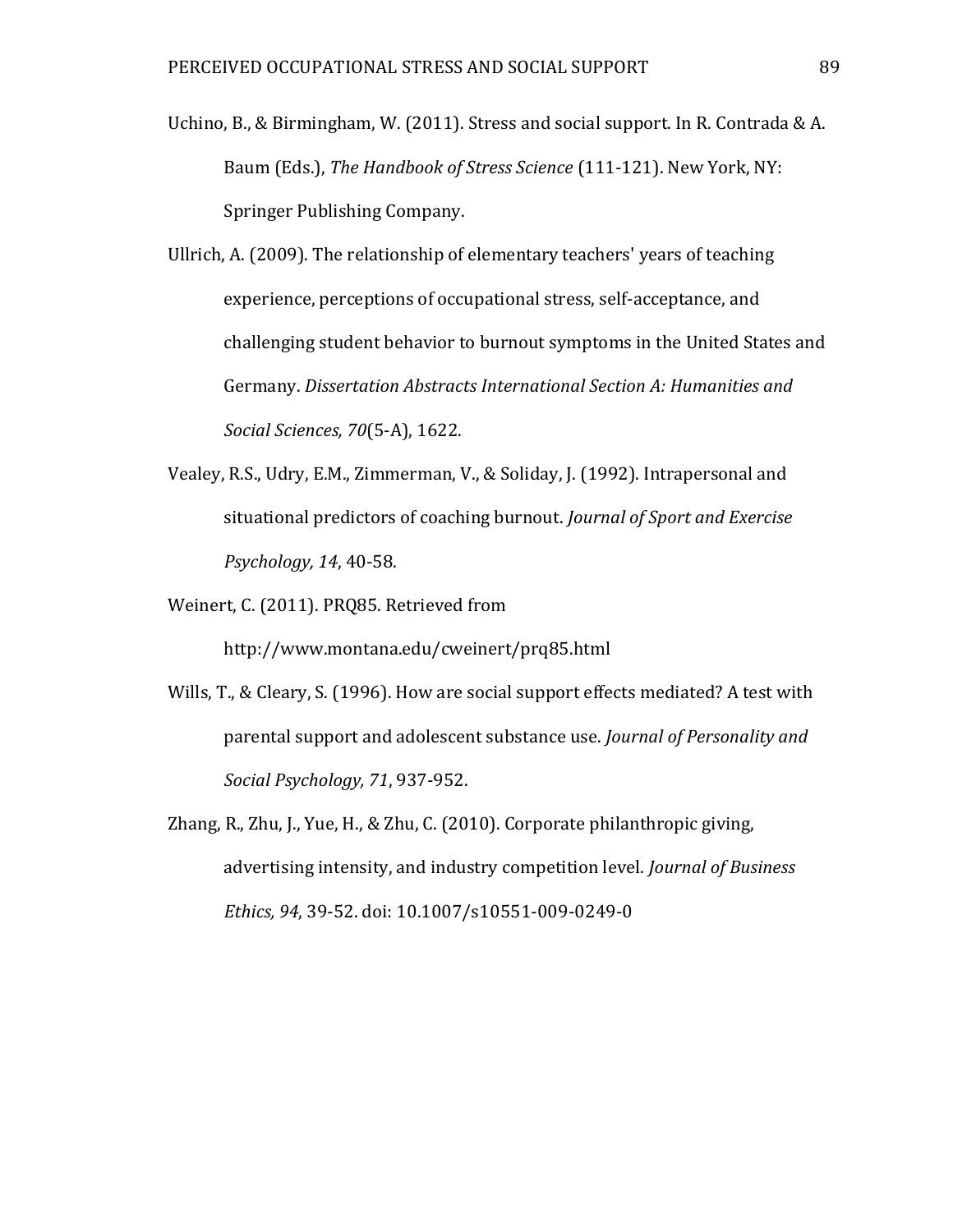|                | Communalities |            |              | <b>Factor Loadings</b> |              |                |  |  |
|----------------|---------------|------------|--------------|------------------------|--------------|----------------|--|--|
| Item           | Initial       | Extraction | $\mathbf{1}$ | $\overline{2}$         | $\mathbf{3}$ | $\overline{4}$ |  |  |
| $\mathbf{1}$   | .695          | .565       | .490         | $-401$                 | .091         | .395           |  |  |
| $\overline{2}$ | .762          | .603       | .658         | $-359$                 | $-0.015$     | .203           |  |  |
| 3              | .714          | .442       | .519         | $-412$                 | $-.003$      | $-0.055$       |  |  |
| $\overline{4}$ | .814          | .834       | .659         | $-296$                 | $-188$       | $-526$         |  |  |
| 5              | .653          | .566       | .680         | $-186$                 | $-207$       | $-162$         |  |  |
| 6              | .756          | .431       | .486         | $-338$                 | $-186$       | $-214$         |  |  |
| $\overline{7}$ | .748          | .572       | .704         | $-146$                 | .083         | $-221$         |  |  |
| 8              | .569          | .391       | .370         | .484                   | $-0.067$     | .123           |  |  |
| 9              | .678          | .561       | .497         | .558                   | .037         | $-0.035$       |  |  |
| 10             | .627          | .475       | .286         | .612                   | $-0.010$     | .133           |  |  |
| 11             | .344          | .178       | .355         | .197                   | .017         | $-114$         |  |  |
| 12             | .550          | .303       | .512         | .072                   | $-0.06$      | .189           |  |  |
| 13             | .640          | .392       | .350         | .335                   | $-356$       | .175           |  |  |
| 14             | .543          | .408       | .588         | .151                   | $-190$       | $-064$         |  |  |
| 15             | .741          | .640       | .655         | .283                   | $-0.340$     | $-125$         |  |  |
| 16             | .550          | .178       | .283         | .176                   | $-154$       | .210           |  |  |
| 17             | .671          | .675       | .615         | .025                   | $-415$       | .353           |  |  |
| 18             | .538          | .329       | .528         | .087                   | $-150$       | $-141$         |  |  |
| 19             | .407          | .157       | .200         | $-278$                 | .172         | .099           |  |  |
|                |               |            |              |                        |              |                |  |  |

*Principal Axis Factoring with Promax Oblique Rotation Communalities and Loadings*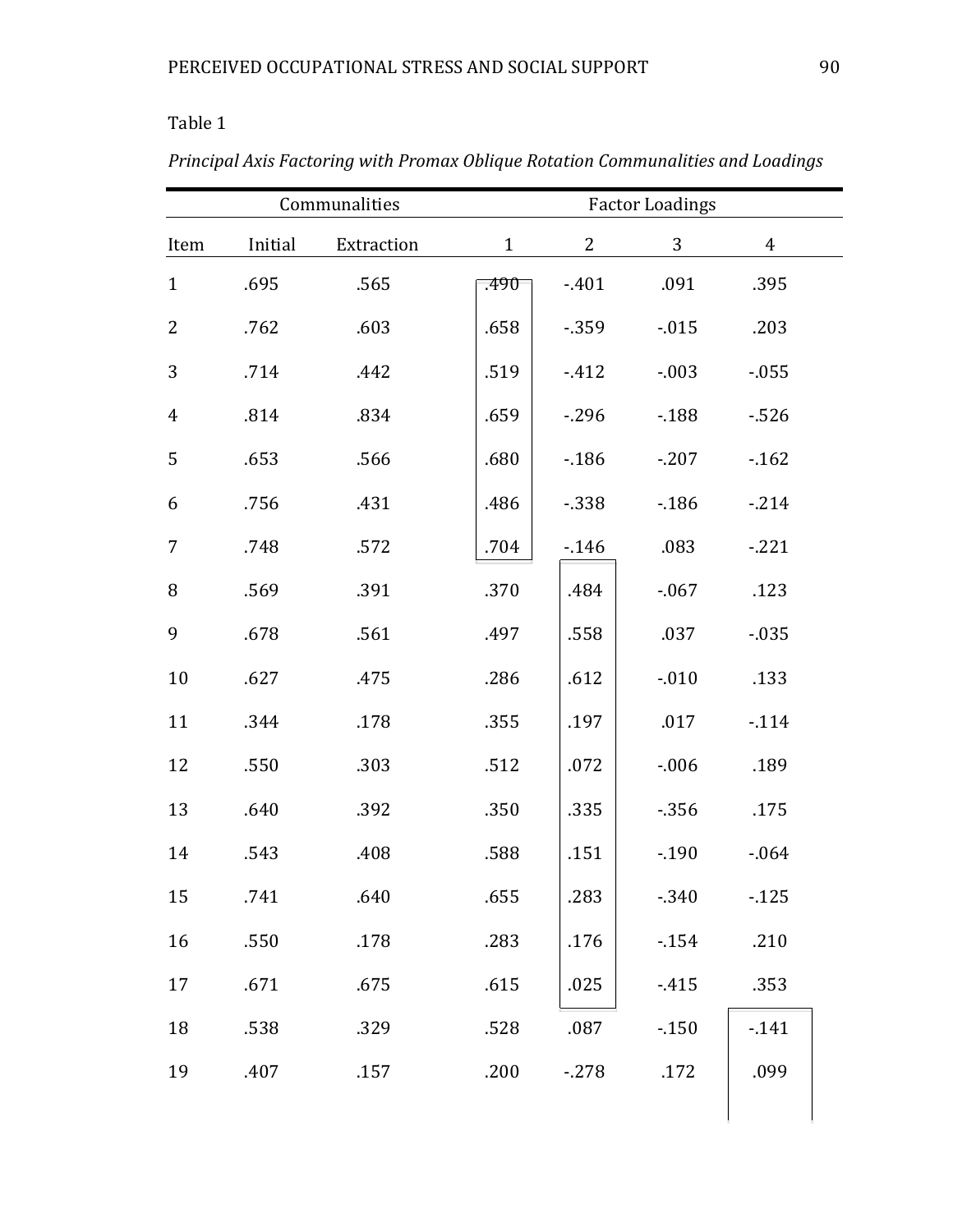| 20 | .550 | .260 | .328 | $-199$ | $-0.022$ | .335    |
|----|------|------|------|--------|----------|---------|
| 21 | .684 | .584 | .523 | $-262$ | .336     | .359    |
| 22 | .534 | .341 | .469 | .030   | .252     | $-239$  |
| 23 | .711 | .578 | .392 | .248   | .567     | $-203$  |
| 24 | .702 | .704 | .487 | .111   | .671     | .064    |
| 25 | .726 | .516 | .445 | .194   | .529     | $-.010$ |

*Note: Extraction Method: Principal Axis Factoring; The boxes are placed around items as they were divided into the original ASI Subscales*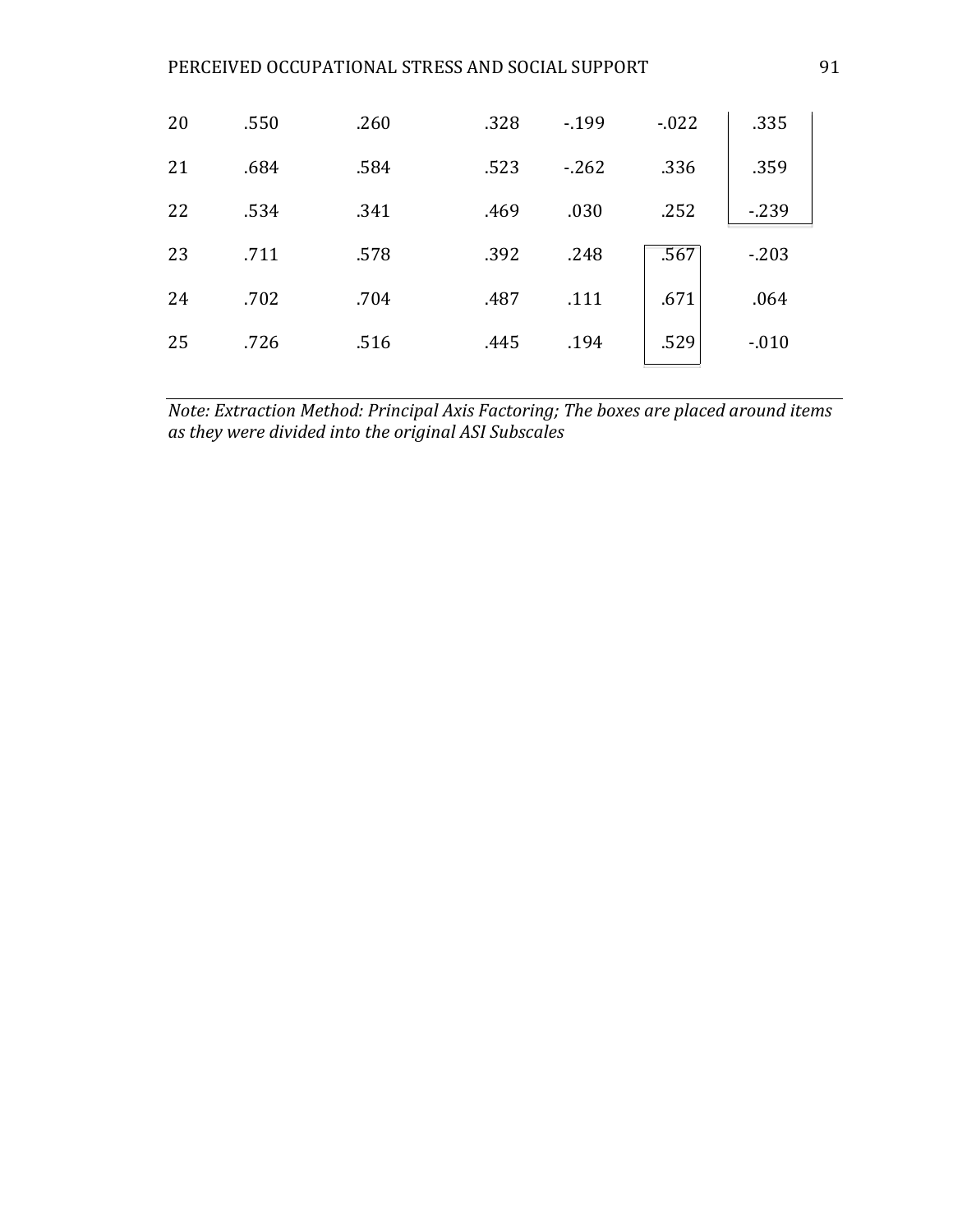|                | <b>Extraction Sum of Squared Loadings</b> | <b>Rotation Sums</b> |       |
|----------------|-------------------------------------------|----------------------|-------|
| Factor         | Total                                     | % of Variance        | Total |
| $\mathbf{1}$   | 6.288                                     | 25.152               | 4.953 |
| 2              | 2.234                                     | 8.937                | 4.134 |
| 3              | 1.889                                     | 7.556                | 3.761 |
| $\overline{4}$ | 1.273                                     | 5.093                | 3.046 |

# *Principal Axis Factoring with Promax Oblique Rotation Eigenvalues*

*Note: Extraction Method: Principal Axis Factoring*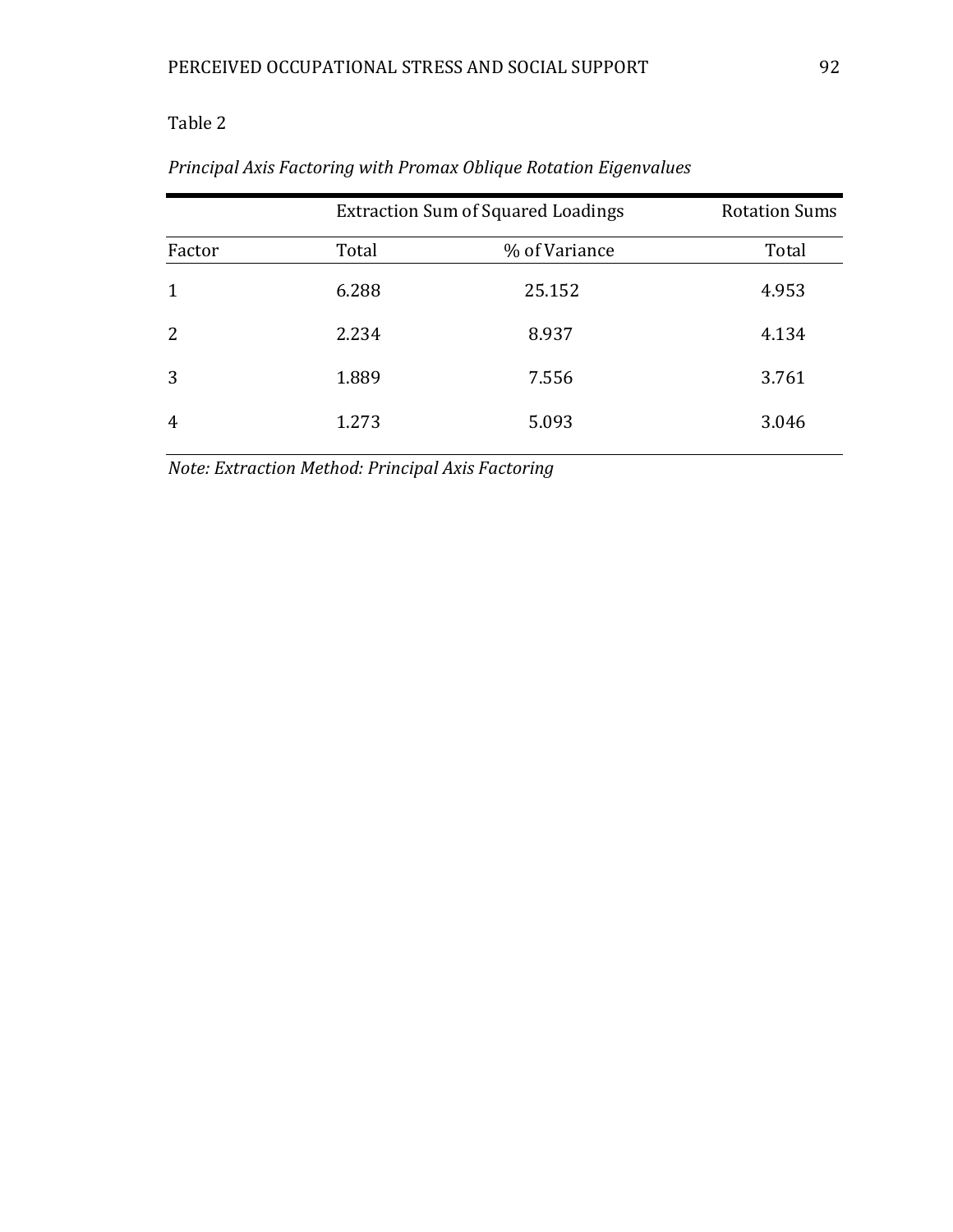| Factor         | 1    | $\overline{2}$ | 3    | 4 |  |
|----------------|------|----------------|------|---|--|
| $\mathbf{1}$   | -    |                |      |   |  |
| 2              | .415 | $\blacksquare$ |      |   |  |
| 3              | .477 | .221           | $\,$ |   |  |
| $\overline{4}$ | .225 | .253           | .175 | ۰ |  |

*Principal Axis Factoring with Promax Oblique Rotation Factor Correlation Matrix*

*Note: Extraction Method: Principal Axis Factoring; Rotation Method: Promax with Kaiser Normalization*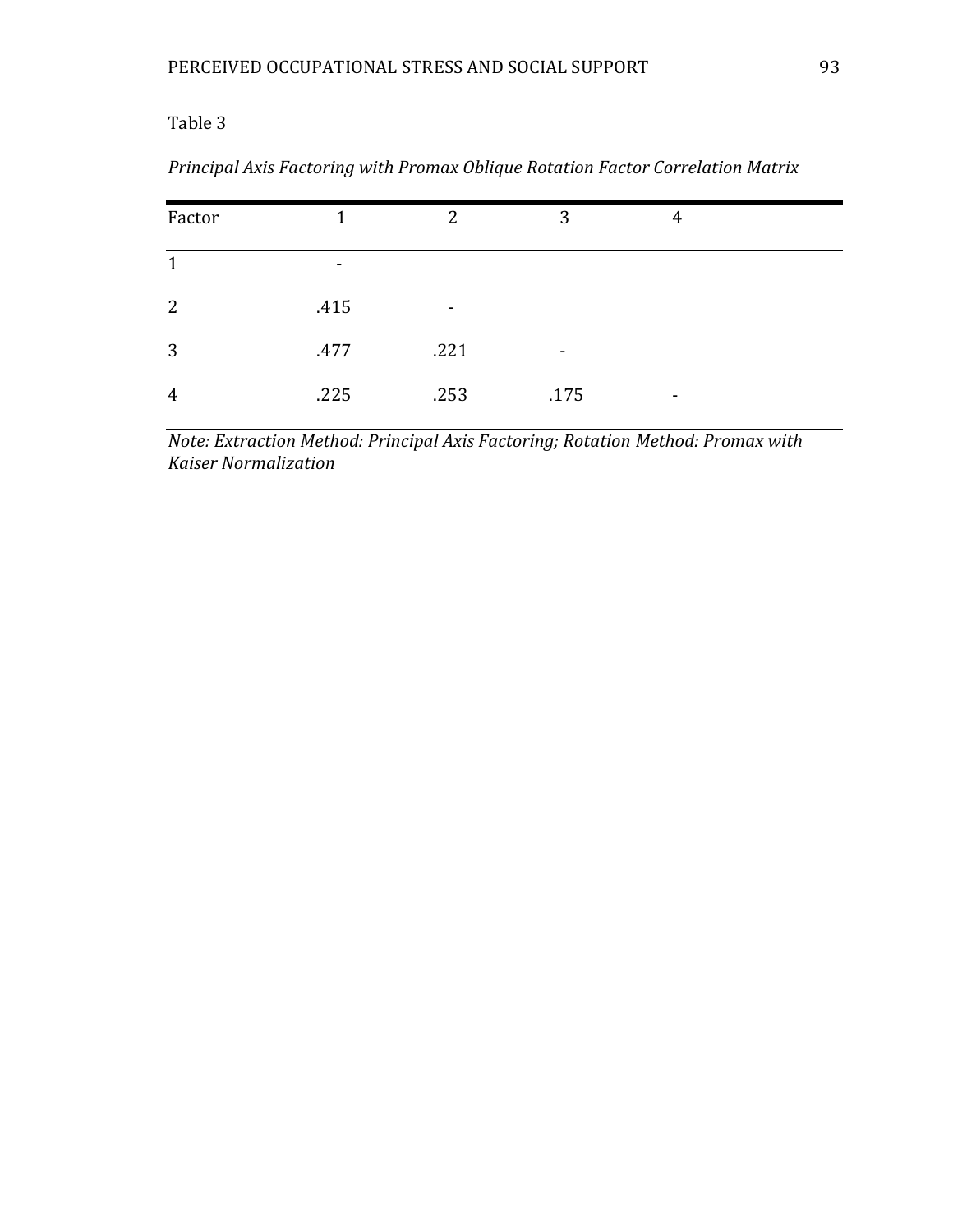|                             | Frequency      | Percent |  |
|-----------------------------|----------------|---------|--|
| Population Coached          |                |         |  |
| Men                         | 5              | 7.5     |  |
| Women                       | $\overline{4}$ | 6.0     |  |
| <b>Both</b>                 | 58             | 86.6    |  |
| Event Area                  |                |         |  |
| Distance                    | 40             | 59.7    |  |
| Sprints/Hurdles             | 19             | 28.4    |  |
| Jumps                       | 13             | 19.4    |  |
| <b>Throws</b>               | 26             | 38.8    |  |
| <b>Contract Type</b>        |                |         |  |
| One-Year renewable          | 47             | 70.1    |  |
| <b>Multiple Years</b>       | 14             | 20.9    |  |
| Other                       | 5              | 7.5     |  |
| No Response                 | $\mathbf{1}$   | 1.5     |  |
| <b>USATF Certification</b>  |                |         |  |
| None                        | 11             | 16.4    |  |
| Level I                     | 16             | 23.9    |  |
| Level II                    | 31             | 46.3    |  |
| Level III                   | 8              | 11.9    |  |
| No Response                 | $\mathbf{1}$   | 1.5     |  |
| <b>Other Certifications</b> |                |         |  |
| <b>CSCS</b>                 | $\mathbf{1}$   | 1.5     |  |
| <b>HFI</b>                  | $\mathbf{1}$   | 1.5     |  |

# *Frequency Statistics of Specific Demographic Items*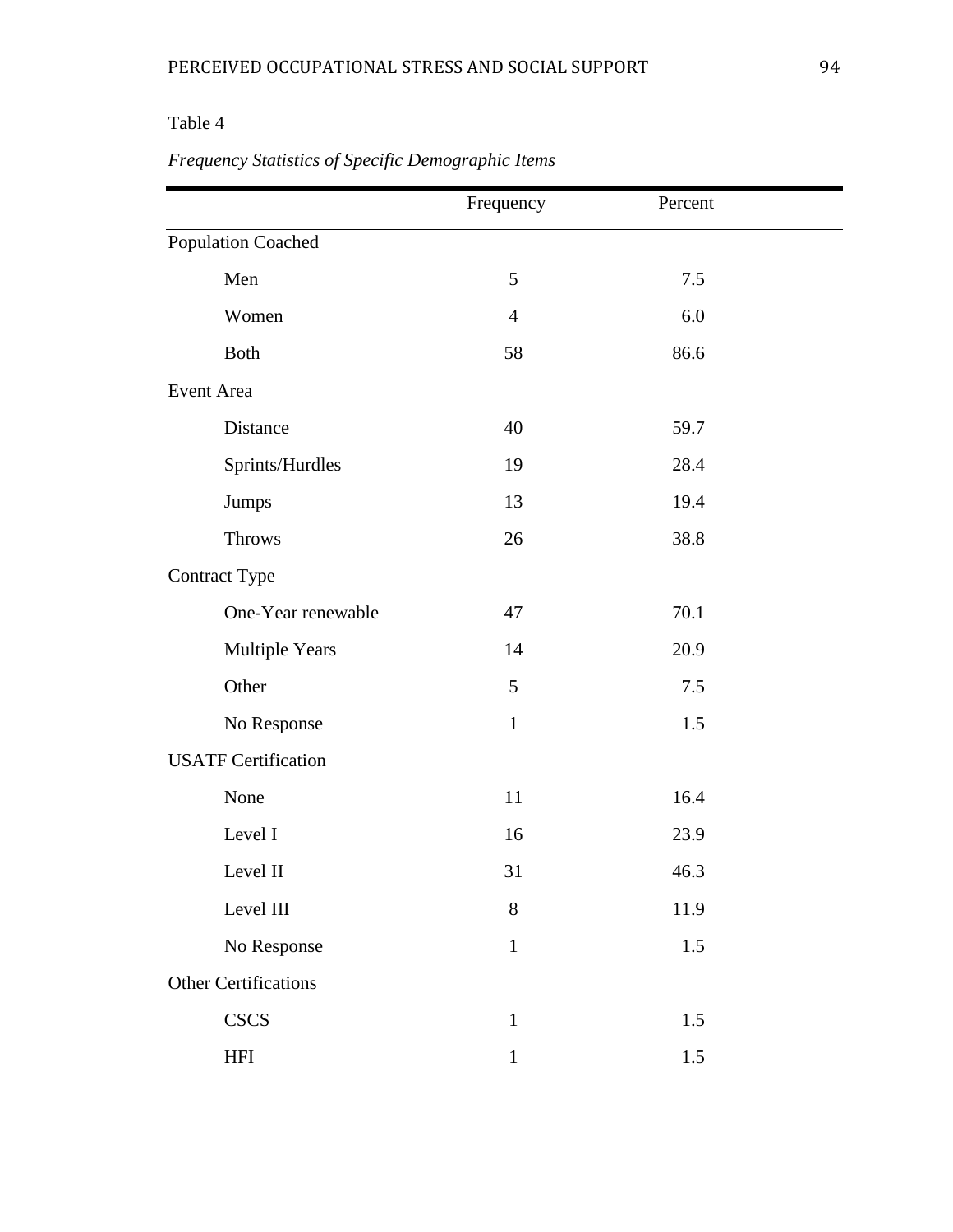| <b>USTFCCCA Level 1</b> | 1            | 1.5  |  |
|-------------------------|--------------|------|--|
| Running                 | 1            | 1.5  |  |
| NCAA WCA DI & DII       | $\mathbf{1}$ | 1.5  |  |
| USA Cycling Level 3     | 1            | 1.5  |  |
| <b>USAW</b>             | 1            | 1.5  |  |
| Type of University      |              |      |  |
| Public                  | 33           | 49.3 |  |
| Private                 | 33           | 49.3 |  |
| No Response             | 1            | 1.5  |  |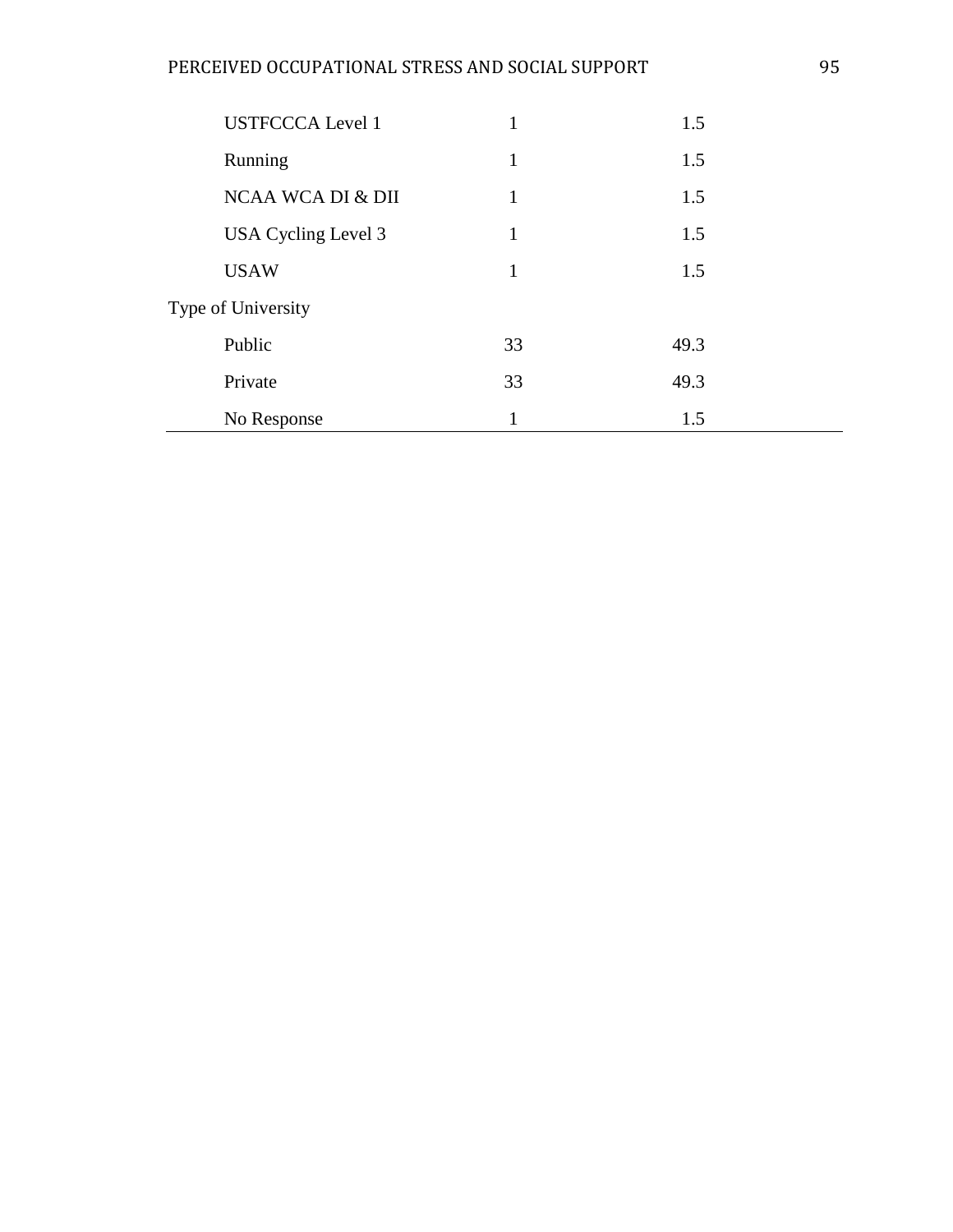| Factor           | Mean   | <b>Standard Deviation</b> |  |
|------------------|--------|---------------------------|--|
| ASI <sub>1</sub> | 16.33  | 5.78                      |  |
| ASI <sub>2</sub> | 26.19  | 7.87                      |  |
| ASI 4            | 6.82   | 2.87                      |  |
| <b>PRQ</b>       | 133.51 | 22.06                     |  |
|                  |        |                           |  |

*Means and Standard Deviations for ASI Subscales and PRQ*

*Note: ASI 1. Role-Based Stress; ASI 2. Task-Based Stress; ASI 4. Conflict mediating Stress; PRQ. Personal Resource Questionnaire: Part 2*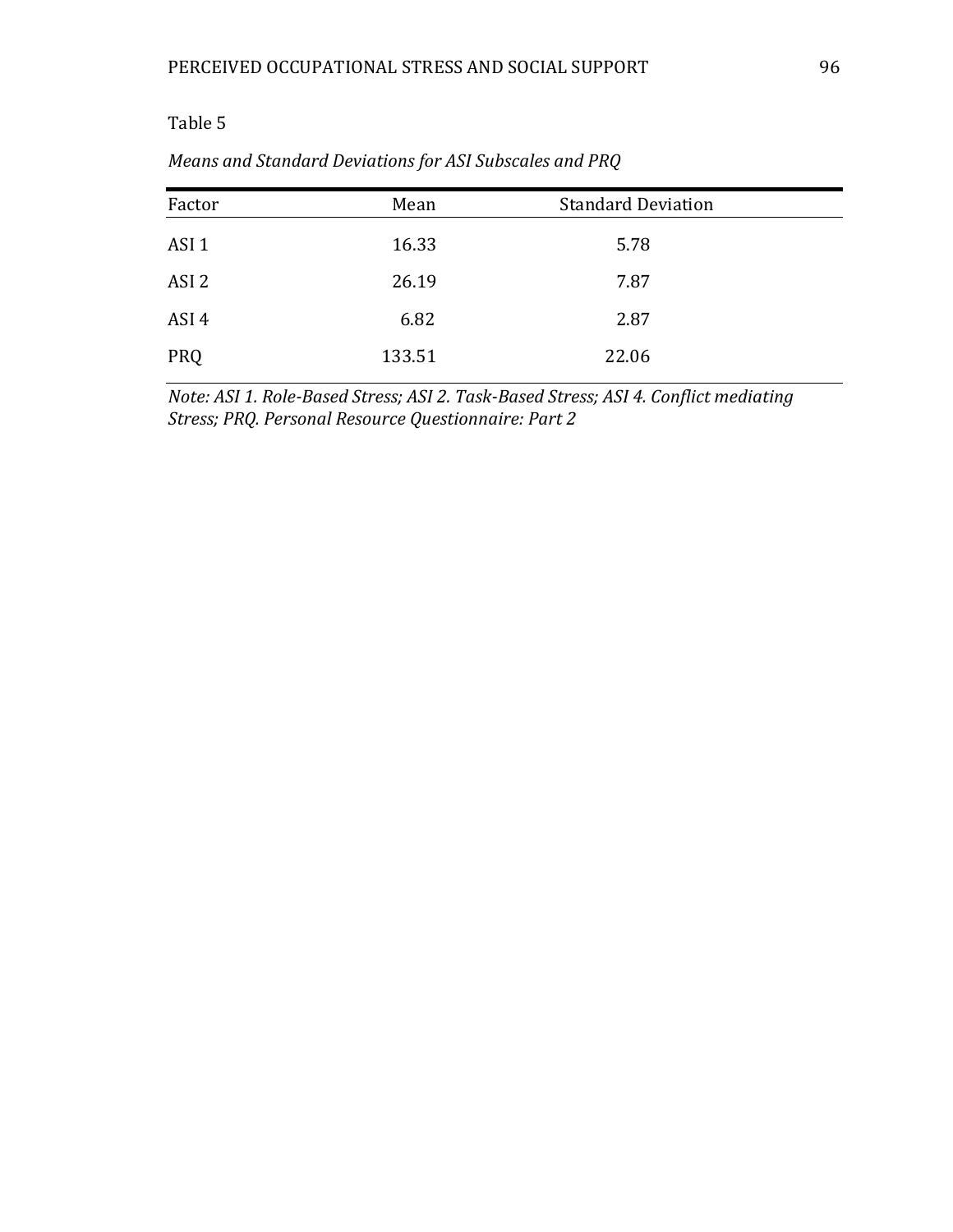| Scale            | 1        | 2              | 3              | 4              |
|------------------|----------|----------------|----------------|----------------|
| ASI <sub>1</sub> | -        |                |                |                |
| ASI <sub>2</sub> | $.323**$ | $\blacksquare$ |                |                |
| ASI 4            | $.253*$  | $.377**$       | $\blacksquare$ |                |
| PRQ              | $-0.035$ | $-244*$        | $-.100$        | $\blacksquare$ |

### *Pearson's Correlation Matrix of ASI subscales and PRQ*

*Note: ASI 1. Role-Based Stress; ASI 2. Task-Based Stress; ASI 4. Conflict mediating Stress*

\*\*. Significant at *p*<.01 (2-tailed); \*. Significant at *p*<.05 (2-tailed).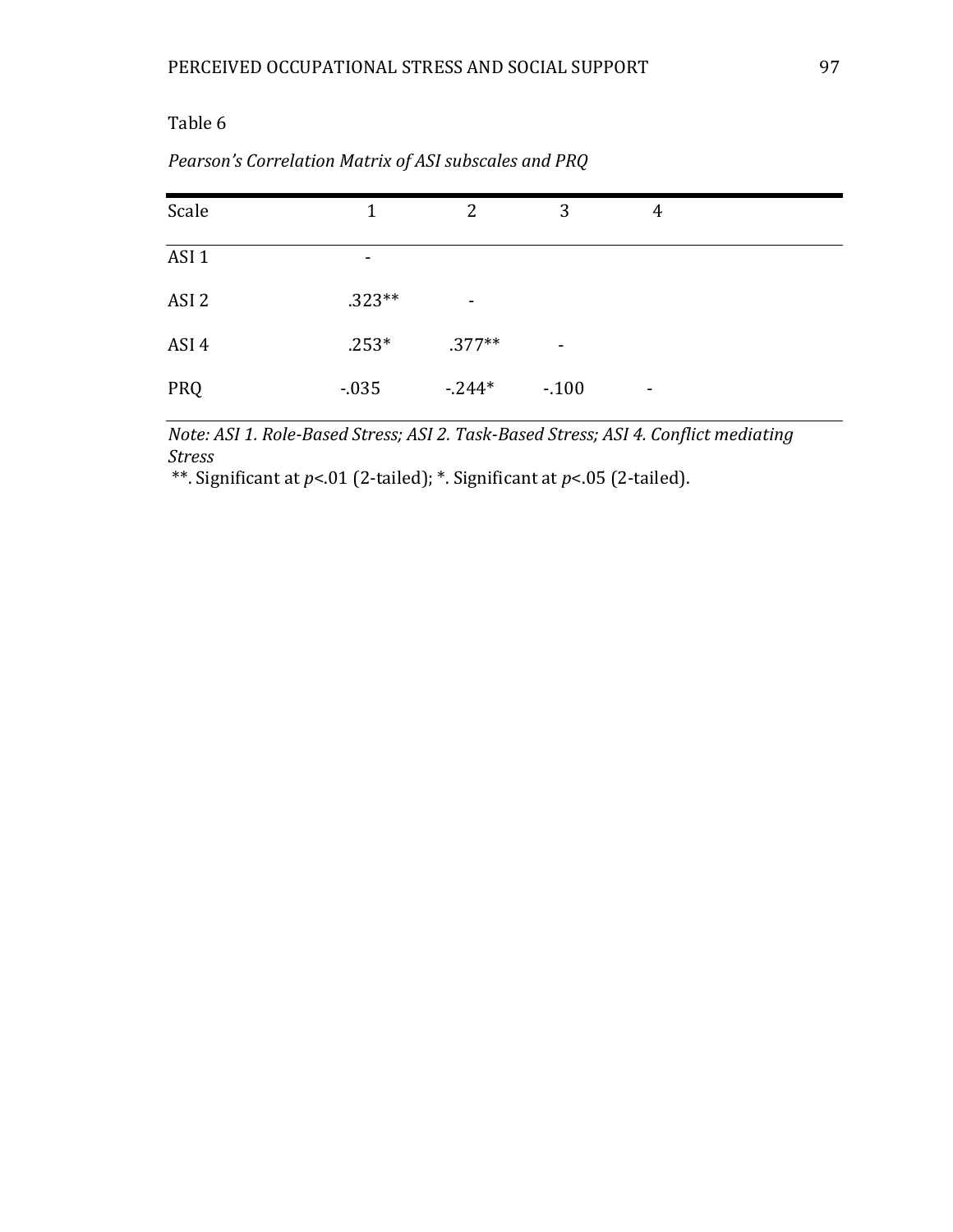|            | <b>Beta</b> | t        | p       | $\boldsymbol{\mathrm{F}}$ | $R^2$ | $\Delta$ R <sup>2</sup> |
|------------|-------------|----------|---------|---------------------------|-------|-------------------------|
| Model 1    |             |          |         |                           |       |                         |
| PRQ        | $-244$      | $-1.916$ | .060    | 3.671                     | .060  | .060                    |
| Model 2    |             |          |         |                           |       |                         |
| <b>PRQ</b> | $-261$      | $-2.071$ | $.043*$ |                           |       |                         |
| Exp        | $-0.68$     | $-542$   | .590    |                           |       |                         |
| CL         | $-243$      | $-1.939$ | .058    | 2.620                     | .123  | .064                    |

|  |  |  |  | Hierarchical Regression Analysis for Task-Based Stress Subscale |  |
|--|--|--|--|-----------------------------------------------------------------|--|
|--|--|--|--|-----------------------------------------------------------------|--|

*Note: Exp. Years of Experience; CL. Competition Level; \*.p < .05*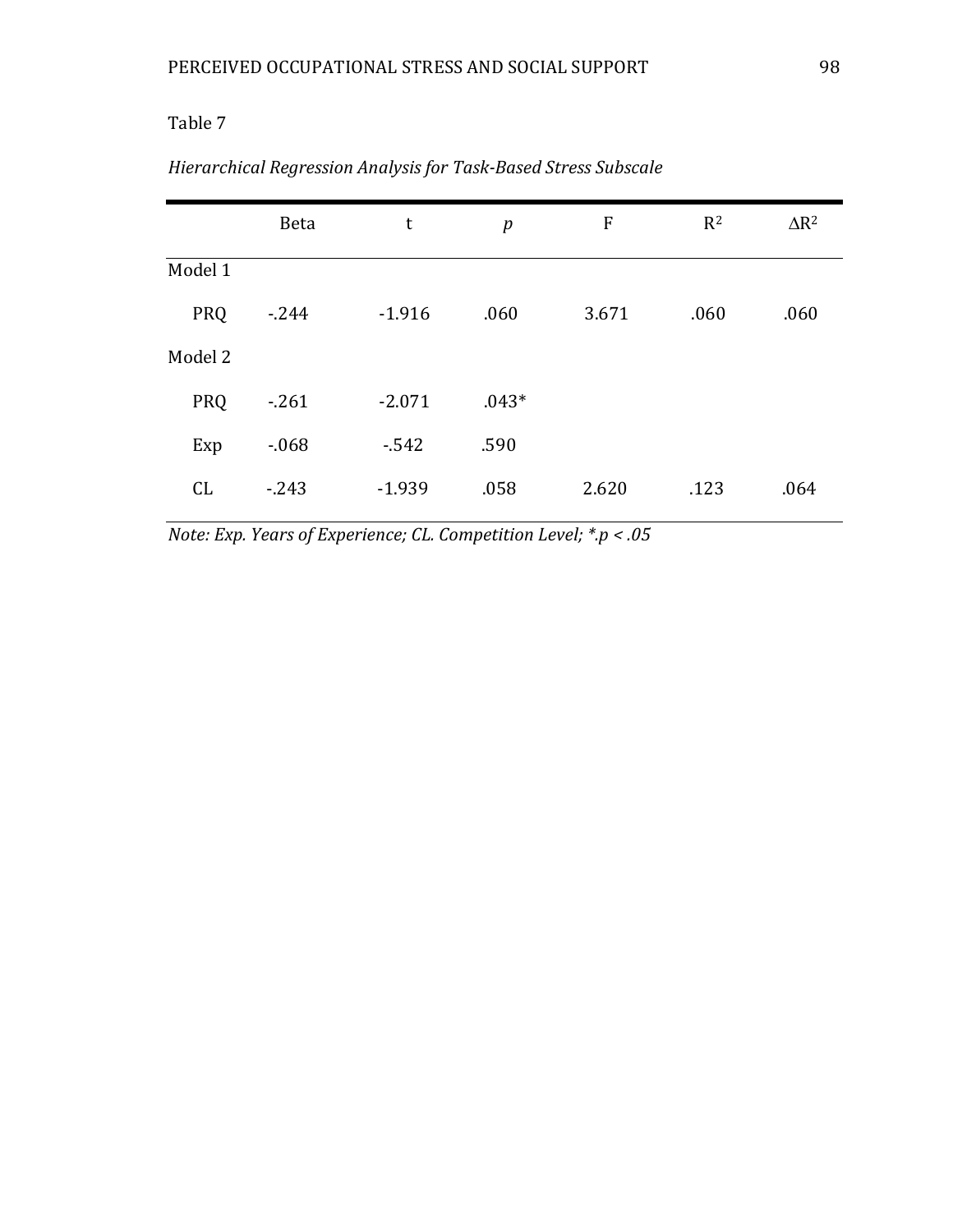|            | <b>Beta</b> | t      | p    | ${\bf F}$ | $R^2$ | $\Delta$ R <sup>2</sup> |
|------------|-------------|--------|------|-----------|-------|-------------------------|
| Model 1    |             |        |      |           |       |                         |
| <b>PRQ</b> | $-0.054$    | $-408$ | .685 | .167      | .003  | .003                    |
| Model 2    |             |        |      |           |       |                         |
| <b>PRQ</b> | $-0.058$    | $-436$ | .665 |           |       |                         |
| Exp        | $-0.059$    | $-441$ | .661 |           |       |                         |
| CL         | .048        | .359   | .721 | .162      | .009  | .006                    |

# *Hierarchical Regression Analysis for Role-Based Stress Subscale*

*Note: Exp. Years of Experience; CL. Competition Level*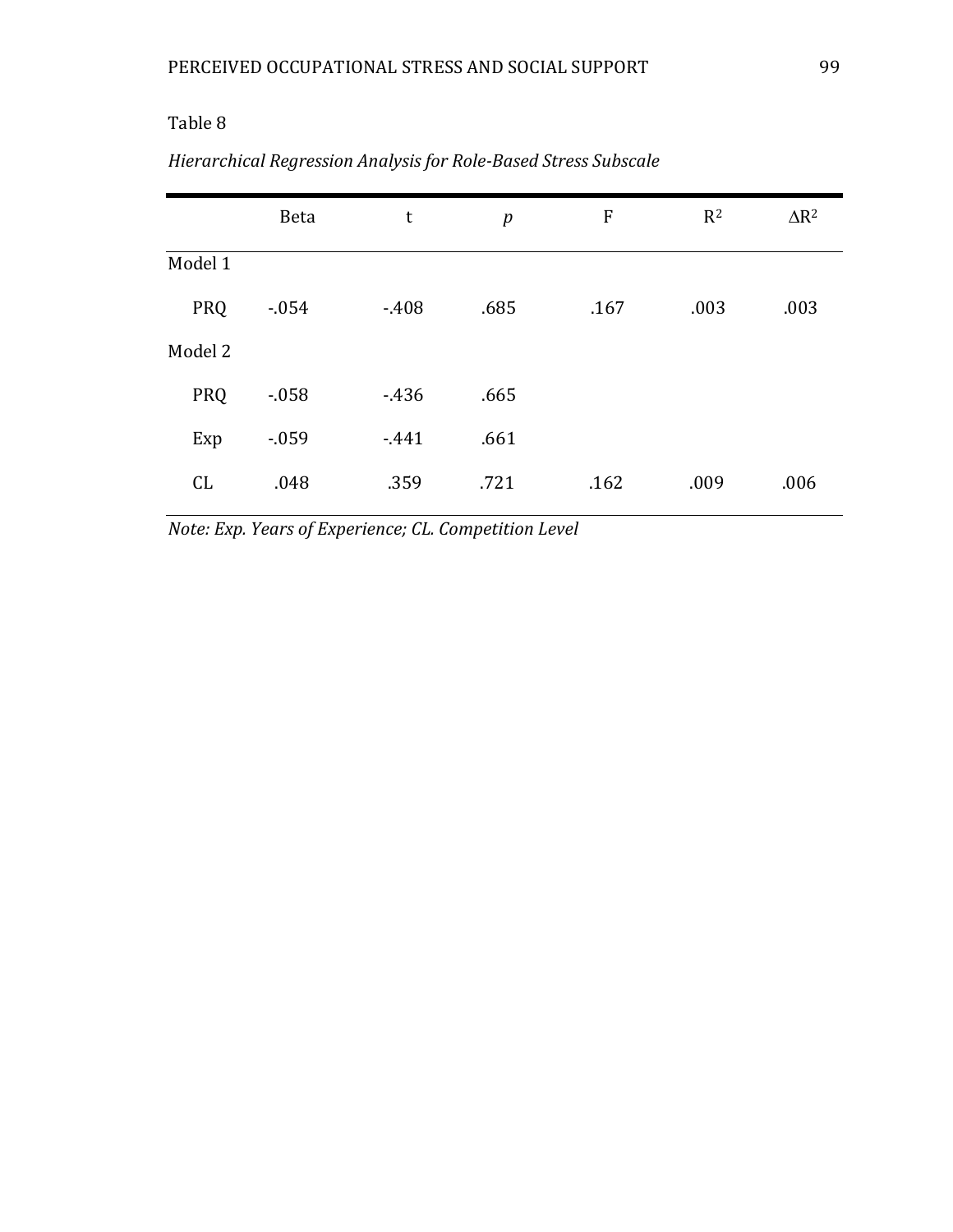|            | <b>Beta</b> | $\mathsf t$ | p    | $\boldsymbol{\mathrm{F}}$ | $R^2$ | $\Delta$ R <sup>2</sup> |
|------------|-------------|-------------|------|---------------------------|-------|-------------------------|
| Model 1    |             |             |      |                           |       |                         |
| <b>PRQ</b> | $-118$      | $-908$      | .368 | .825                      | .014  | .014                    |
| Model 2    |             |             |      |                           |       |                         |
| PRQ        | $-141$      | $-1.082$    | .284 |                           |       |                         |
| Exp        | $-215$      | $-1.646$    | .105 |                           |       |                         |
| CL         | .045        | .345        | .731 | 1.221                     | .061  | .047                    |

|  |  |  |  | Hierarchical Regression Analysis for Conflict-Mediating Stress Subscale |  |
|--|--|--|--|-------------------------------------------------------------------------|--|
|--|--|--|--|-------------------------------------------------------------------------|--|

*Note: Exp. Years of Experience; CL. Competition Level*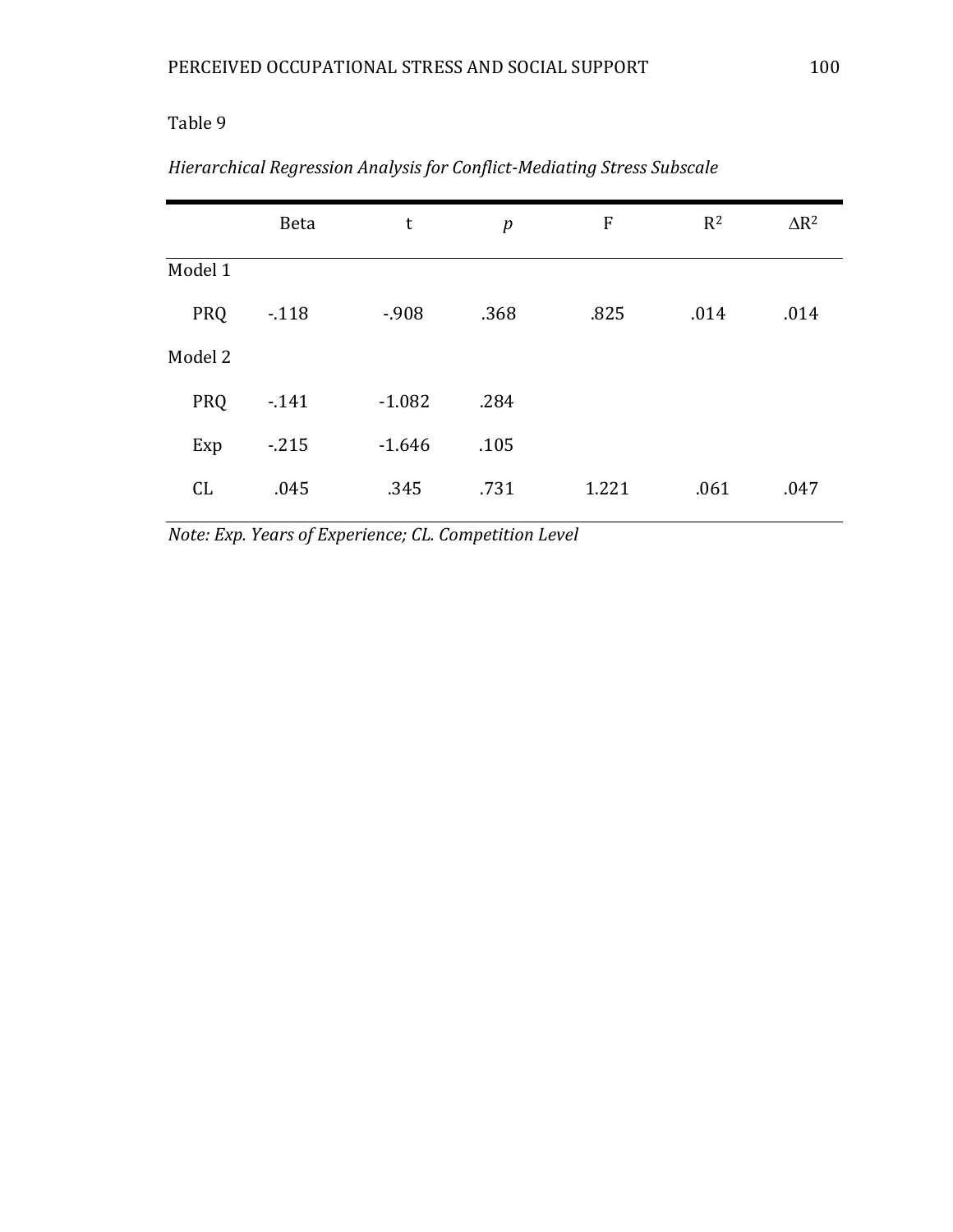### APPENDIX A

### Demographics Questionnaire

Please **SELECT OR ENTER** a response for the following items:

1. Age:

2. Years of head coaching experience at the collegiate level:

3. If you are not currently a head coach, please estimate your years of paid (salary, not as an assistantship) coaching experience at the collegiate level:

4. Which of the following best describes your position:

| Head Coach Assistant Coach                                                              |          |                   | Volunteer Assistant | Graduate Assistant |        |  |  |
|-----------------------------------------------------------------------------------------|----------|-------------------|---------------------|--------------------|--------|--|--|
| 5. At which level of college athletics are you a coach?                                 |          |                   |                     |                    |        |  |  |
| Division I                                                                              |          | Division II       | Division III        |                    |        |  |  |
| 6. Which of the following populations do you primarily coach?                           |          |                   |                     |                    |        |  |  |
| Men                                                                                     | Women    | <b>Both</b>       |                     |                    |        |  |  |
| 7. Which event area do you primarily coach (select all that apply)?                     |          |                   |                     |                    |        |  |  |
| Distance                                                                                |          | Sprints & Hurdles | Jumps               |                    | Throws |  |  |
| 8. Which of the following best describes your current job status (contract)?            |          |                   |                     |                    |        |  |  |
| 1-year renewable Multiple Years                                                         |          |                   |                     |                    |        |  |  |
| 9. Select your USATF certification level and list any other certifications you may hold |          |                   |                     |                    |        |  |  |
| Level I                                                                                 | Level II | Level III         | Other (list)        | None               |        |  |  |
| 10. Do you coach at a public or private university?                                     |          |                   |                     |                    |        |  |  |
| Public                                                                                  | Private  |                   |                     |                    |        |  |  |
| 11. Gender:                                                                             |          |                   |                     |                    |        |  |  |
| M                                                                                       | F        |                   |                     |                    |        |  |  |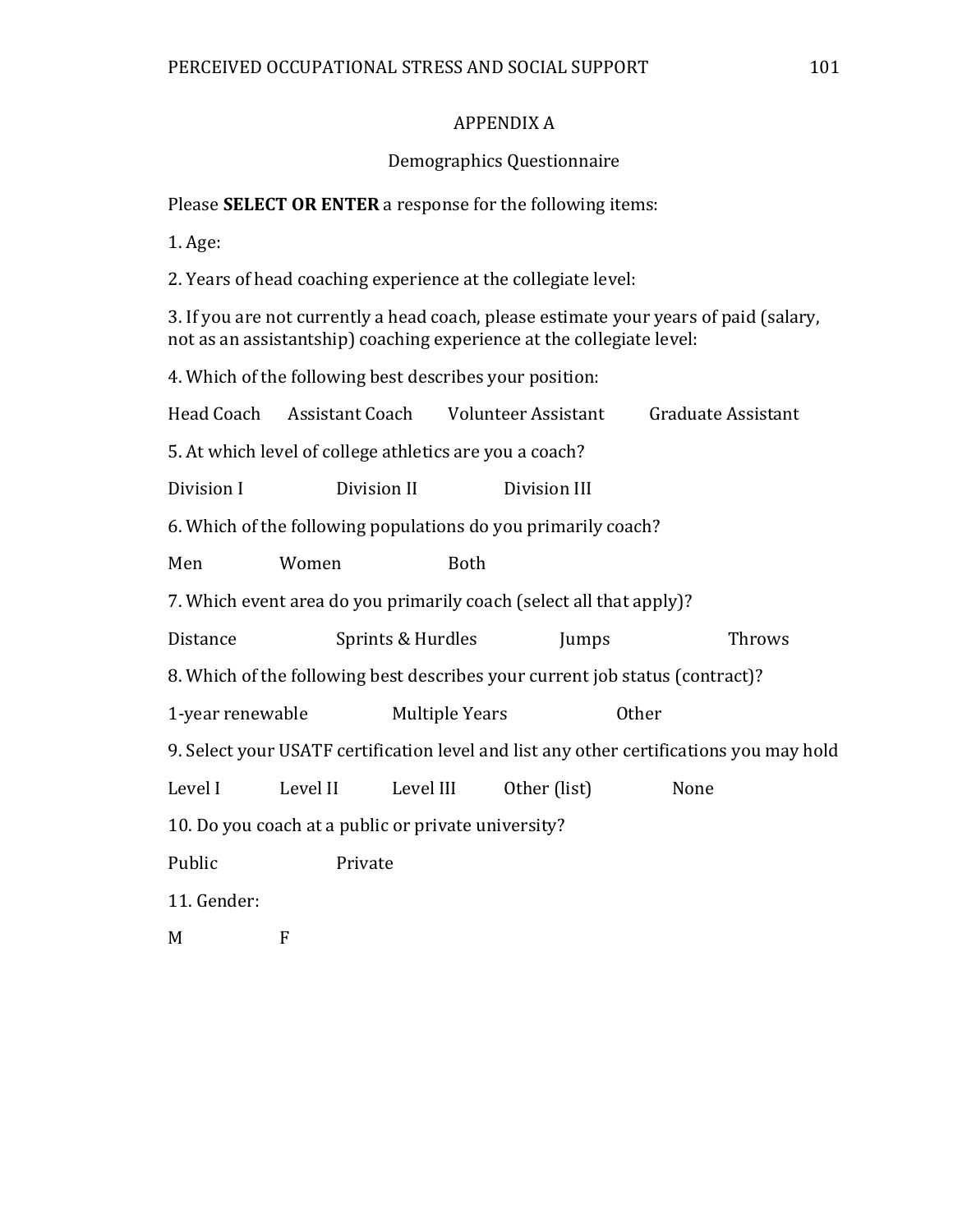12. How would you describe your race/ethnicity?

American Indian or Alaska Native Asian or Asian American Black or African American Hawaiian or Other Pacific Islander Hispanic or Latino Non-Hispanic White or Caucasian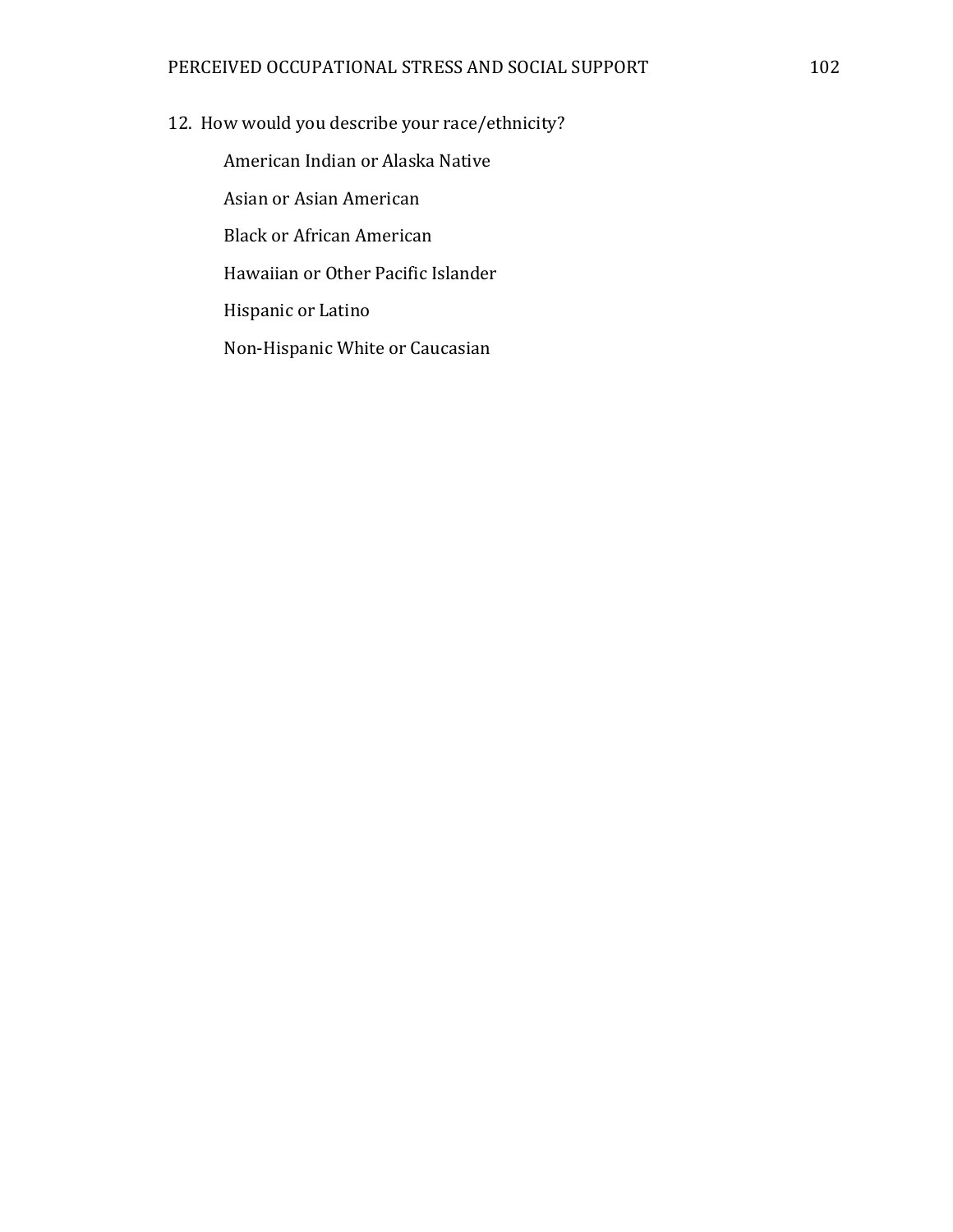#### APPENDIX B

#### IRB Approval Document



#### **Institutional Review Board**

| DATE:                                    | April 18, 2011                                                                                            |
|------------------------------------------|-----------------------------------------------------------------------------------------------------------|
| TO:                                      | Kurtis Kirkpatrick                                                                                        |
| FROM:                                    | <b>Ball State University IRB</b>                                                                          |
| RE:<br>TITLE:<br><b>SUBMISSION TYPE:</b> | IRB protocol # 234722-1<br>The Relationship of Stress and Support Among Collegiate Coaches<br>New Project |
| <b>ACTION:</b><br><b>DECISION DATE:</b>  | DETERMINATION OF EXEMPT STATUS<br>April 18, 2011                                                          |

The Institutional Review Board reviewed your protocol on April 18, 2011 and has determined the procedures you have proposed are appropriate for exemption under the federal regulations. As such, there will be no further review of your protocol, and you are cleared to proceed with the procedures outlined in your protocol. As an exempt study, there is no requirement for continuing review. Your protocol will remain on file with the IRB as a matter of record.

#### **Editorial notes:**

1. Exempt Level Review

While your project does not require continuing review, it is the responsibility of the P.I. (and, if applicable, faculty supervisor) to inform the IRB if the procedures presented in this protocol are to be modified or if problems related to human research participants arise in connection with this project. Any procedural modifications must be evaluated by the IRB before being implemented, as some modifications may change the review status of this project. Please contact please contact Jennifer Weaver Cotton at 765-285-5034 or jmweavercott@bsu.edu if you are unsure whether your proposed modification requires review or have any questions. Proposed modifications should be addressed in writing and submitted electronically to the IRB (http://www.bsu.edu/irb) for review. Please reference the above IRB protocol number in any communication to the IRB regarding this project.

Reminder: Even though your study is exempt from the relevant federal regulations of the Common Rule (45 CFR 46, subpart A), you and your research team are not exempt from ethical research practices and should therefore employ all protections for your participants and their data which are appropriate to your project.

 $-1 -$ 

Generated on IRBNet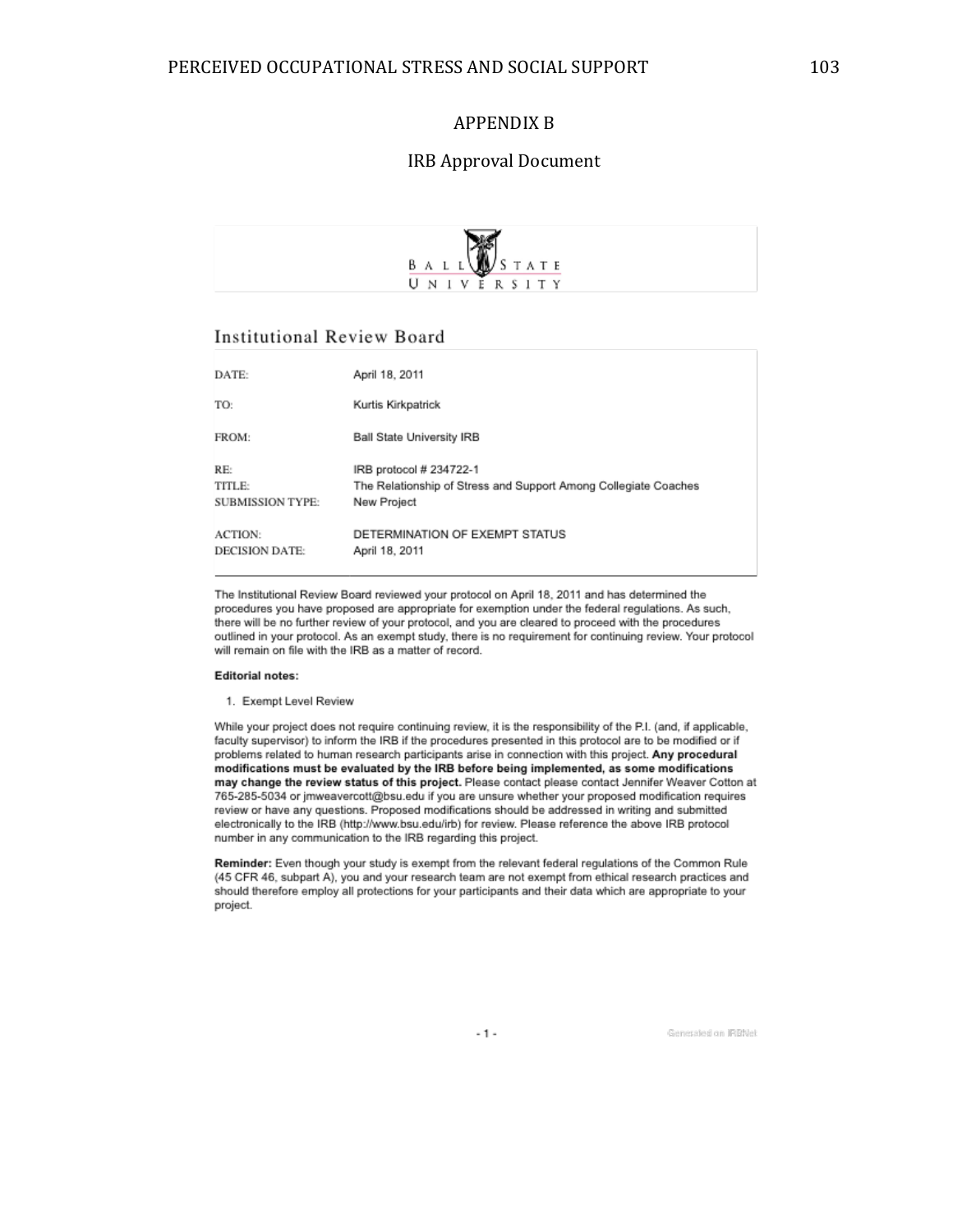#### APPENDIX C

#### Recruitment Email 1

Dear Potential Participant:

My name is Kurtis Kirkpatrick and I am a graduate student in the Sport and Exercise Psychology program at Ball State University in Muncie, IN. I am writing you today to ask for your voluntary participation in my Master's level thesis project, titled "The Relationship of Stress and Support Among Collegiate Coaches." The purpose of this study is to further understand the relationship between stressful events in the workplace and social support among collegiate coaches. This study requires you to currently be a paid coach at the collegiate level. Further explanation and acknowledgment of the requirements for participation will occur prior to beginning the questionnaire. If you are willing to offer 20 to 30 minutes of your time, please follow the link below to the online questionnaire. Thank you for your time.

Please forward this email to your coaching staff, as their voluntary participation would also be appreciated.

LINK

Sincerely, Student: Kurtis Kirkpatrick Advisor: Dr Lawrence Judge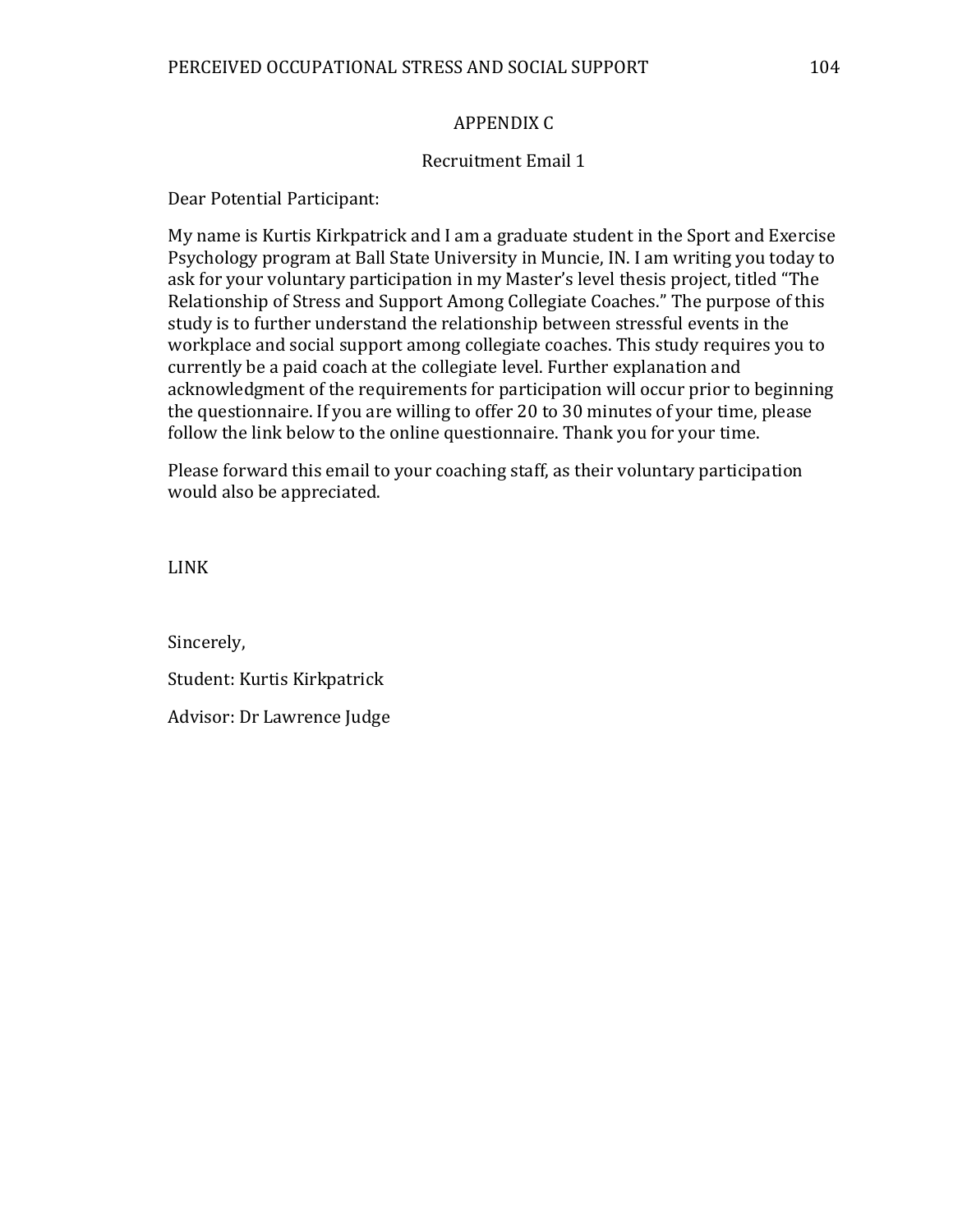#### APPENDIX D

#### Recruitment Email 2

Dear Potential Participant:

This is a follow up email for the Master's level thesis project titled "The Relationship of Stress and Support Among Collegiate Coaches." If you previously participated in the study, I greatly appreciate your time and effort, and you may simply delete this email. If you have yet to participate and are still willing to do so, please do within the next 7 days, otherwise the data will not be useable. Below is the body of the original email for your information. Thank you.

My name is Kurtis Kirkpatrick and I am a graduate student in the Sport and Exercise Psychology program at Ball State University in Muncie, IN. I am writing you today to ask for your voluntary participation in my Master's level thesis project, titled "The Relationship of Stress and Support Among Collegiate Coaches." The purpose of this study is to further understand the relationship between stressful events in the workplace and social support among collegiate coaches. This study requires you to currently be a paid coach at the collegiate level. Further explanation and acknowledgment of the requirements for participation will occur prior to beginning the questionnaire. If you are willing to offer 20 to 30 minutes of your time, please follow the link below to the online questionnaire. Thank you for your time.

Please forward this email to your coaching staff, as their voluntary participation would also be appreciated.

LINK

Sincerely,

Student: Kurtis Kirkpatrick

Advisor: Dr Lawrence Judge